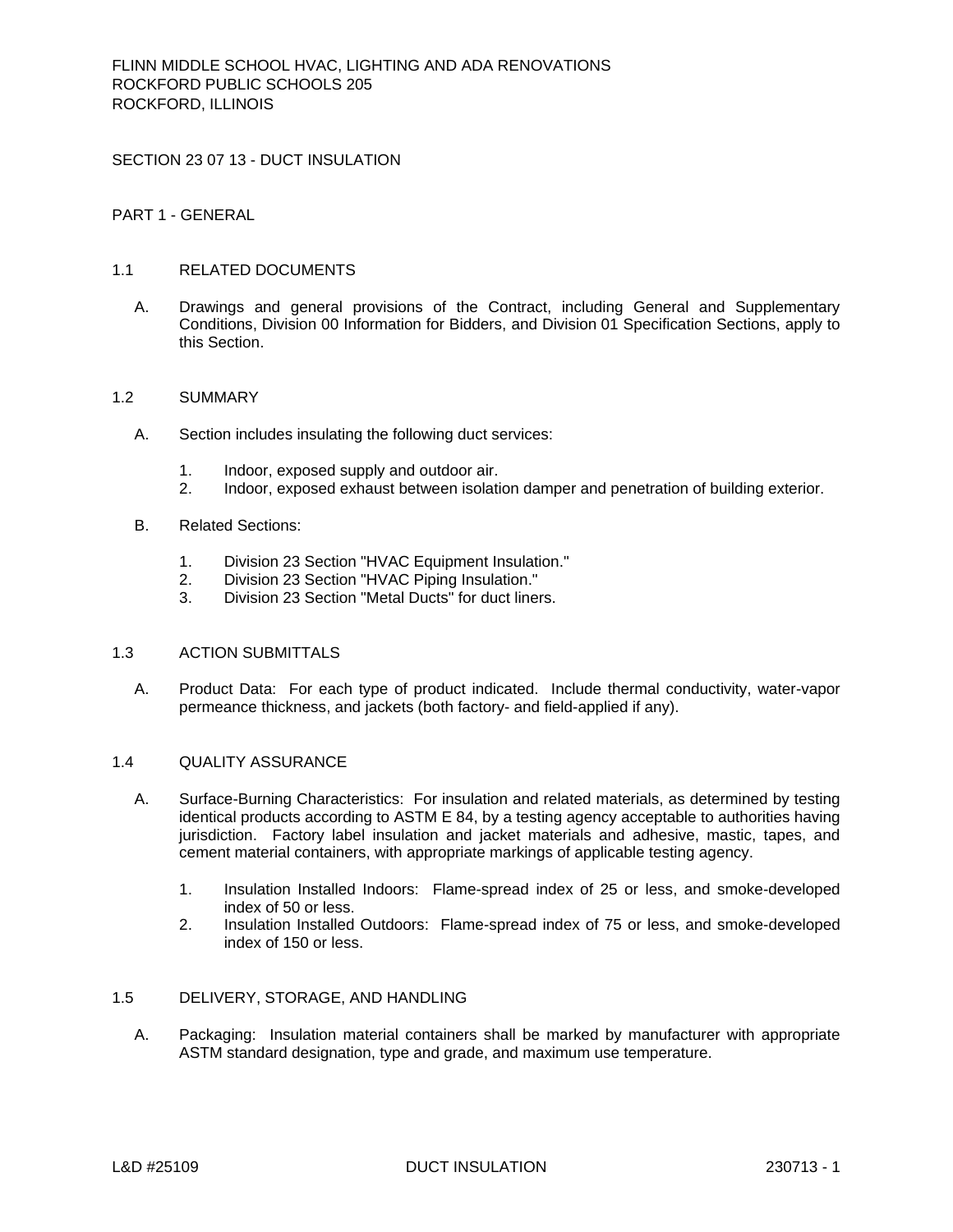#### 1.6 COORDINATION

- A. Coordinate sizes and locations of supports, hangers, and insulation shields specified in Division 23 Section "Hangers and Supports for HVAC Piping and Equipment."
- B. Coordinate clearance requirements with duct Installer for duct insulation application. Before preparing ductwork Shop Drawings, establish and maintain clearance requirements for installation of insulation and field-applied jackets and finishes and for space required for maintenance.
- C. Coordinate installation and testing of heat tracing.

## 1.7 SCHEDULING

- A. Schedule insulation application after pressure testing systems and, where required, after installing and testing heat tracing. Insulation application may begin on segments that have satisfactory test results.
- B. Complete installation and concealment of plastic materials as rapidly as possible in each area of construction.

## PART 2 - PRODUCTS

# 2.1 INSULATION MATERIALS

- A. Comply with requirements in "Duct Insulation Schedule, General," "Indoor Duct and Plenum Insulation Schedule," and "Aboveground, Outdoor Duct and Plenum Insulation Schedule" articles for where insulating materials shall be applied.
- B. Products shall not contain asbestos, lead, mercury, or mercury compounds.
- C. Products that come in contact with stainless steel shall have a leachable chloride content of less than 50 ppm when tested according to ASTM C 871.
- D. Insulation materials for use on austenitic stainless steel shall be qualified as acceptable according to ASTM C 795.
- E. Foam insulation materials shall not use CFC or HCFC blowing agents in the manufacturing process.
- F. Mineral-Fiber Blanket Insulation: Mineral or glass fibers bonded with a thermosetting resin. Comply with ASTM C 553, Type II and ASTM C 1290, Type III with factory-applied FSK jacket. Factory-applied jacket requirements are specified in "Factory-Applied Jackets" Article.
	- 1. Products: Subject to compliance with requirements, provide one of the following:
		- a. CertainTeed Corp.; SoftTouch Duct Wrap.
		- b. Johns Manville; Microlite.
		- c. Knauf Insulation; Friendly Feel Duct Wrap.
		- d. Manson Insulation Inc.; Alley Wrap.
		- e. Owens Corning; SOFTR All-Service Duct Wrap.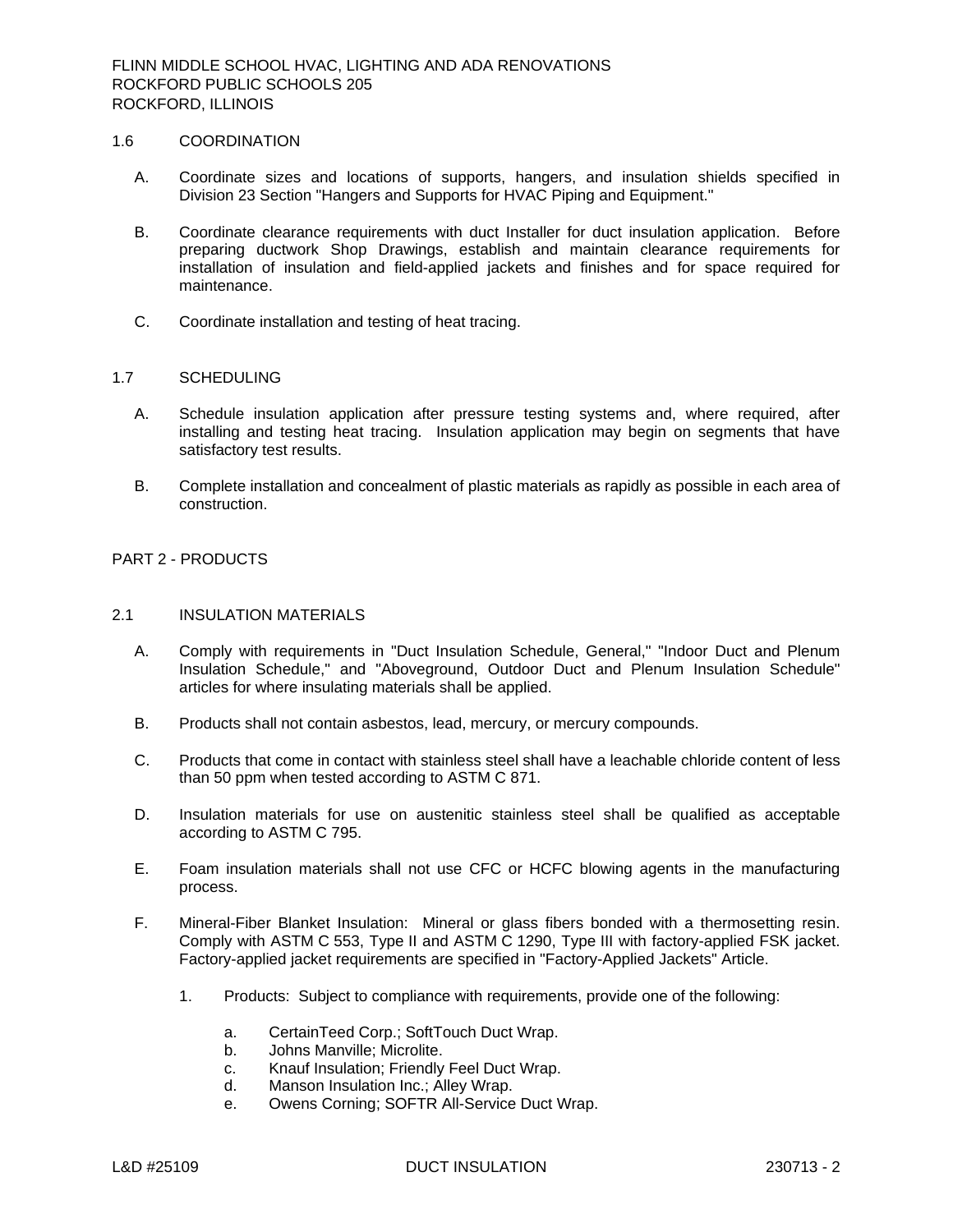- G. Mineral-Fiber Board Insulation: Mineral or glass fibers bonded with a thermosetting resin. Comply with ASTM C 612, Type IA or Type IB. For duct and plenum applications, provide insulation with factory-applied ASJ. Factory-applied jacket requirements are specified in "Factory-Applied Jackets" Article.
	- 1. Products: Subject to compliance with requirements, provide one of the following:
		- a. CertainTeed Corp.; Commercial Board.
		- b. Fibrex Insulations Inc.; FBX.
		- c. Johns Manville; 800 Series Spin-Glas.
		- d. Knauf Insulation; Insulation Board.
		- e. Manson Insulation Inc.; AK Board.
		- f. Owens Corning; Fiberglas 700 Series.

# 2.2 ADHESIVES

- A. Materials shall be compatible with insulation materials, jackets, and substrates and for bonding insulation to itself and to surfaces to be insulated unless otherwise indicated.
- B. Mineral-Fiber Adhesive: Comply with MIL-A-3316C, Class 2, Grade A.
	- 1. Products: Subject to compliance with requirements, provide one of the following:
		- a. Childers Brand, Specialty Construction Brands, Inc., a business of H. B. Fuller Company; CP-127.
		- b. Eagle Bridges Marathon Industries; 225.
		- c. Foster Brand, Specialty Construction Brands, Inc., a business of H. B. Fuller Company; 85-60/85-70.
		- d. Mon-Eco Industries, Inc.; 22-25.
	- 2. For indoor applications, adhesive shall have a VOC content of 80 g/L or less when calculated according to 40 CFR 59, Subpart D (EPA Method 24).
	- 3. Adhesive shall comply with the testing and product requirements of the California Department of Health Services' "Standard Practice for the Testing of Volatile Organic Emissions from Various Sources Using Small-Scale Environmental Chambers."
- C. ASJ Adhesive, and FSK Jacket Adhesive: Comply with MIL-A-3316C, Class 2, Grade A for bonding insulation jacket lap seams and joints.
	- 1. Products: Subject to compliance with requirements, provide one of the following:
		- a. Childers Brand, Specialty Construction Brands, Inc., a business of H. B. Fuller Company; CP-82.
		- b. Eagle Bridges Marathon Industries; 225.
		- c. Foster Brand, Specialty Construction Brands, Inc., a business of H. B. Fuller Company; 85-50.
		- d. Mon-Eco Industries, Inc.; 22-25.
	- 2. For indoor applications, adhesive shall have a VOC content of 50 g/L or less when calculated according to 40 CFR 59, Subpart D (EPA Method 24).
	- 3. Adhesive shall comply with the testing and product requirements of the California Department of Health Services' "Standard Practice for the Testing of Volatile Organic Emissions from Various Sources Using Small-Scale Environmental Chambers."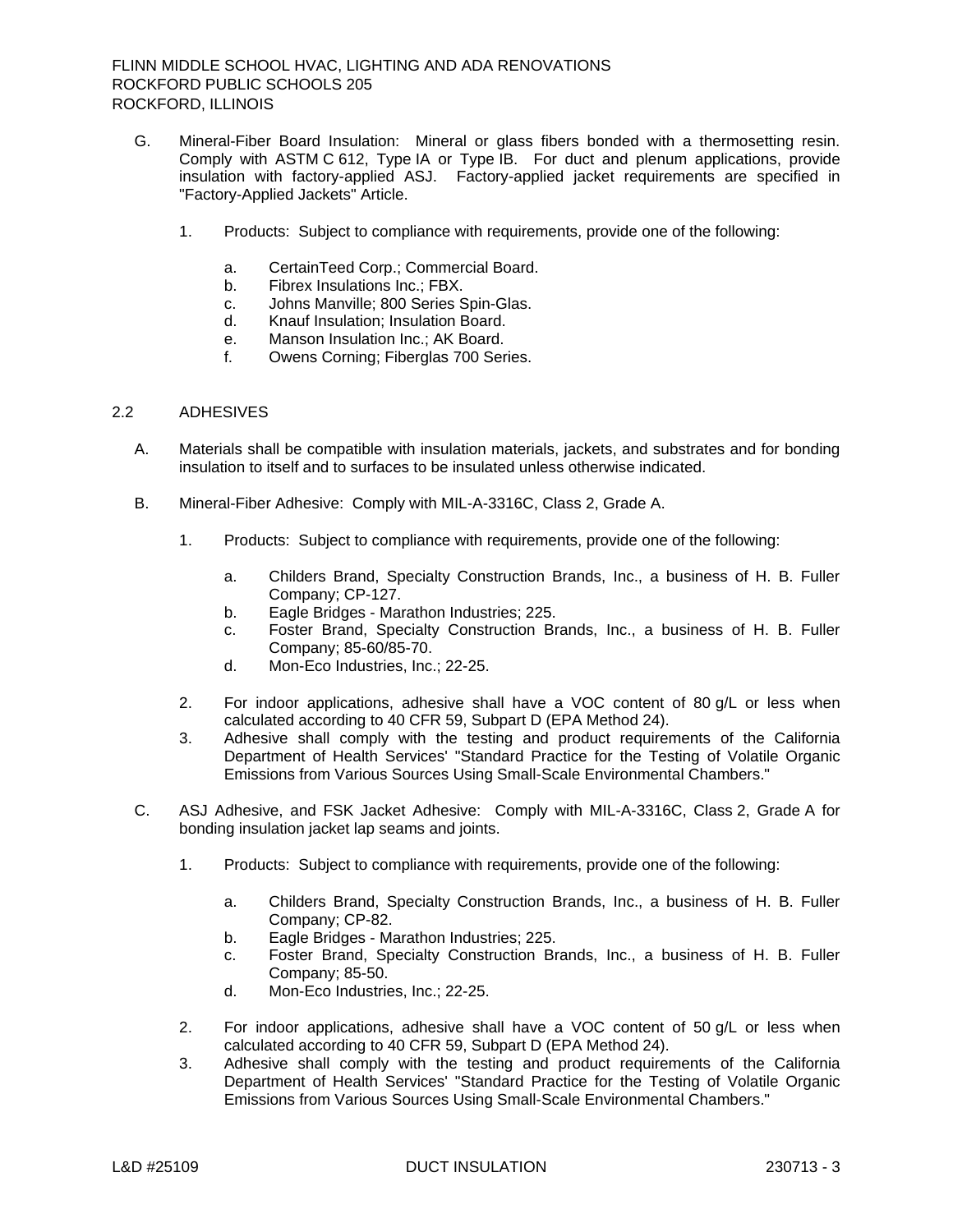## 2.3 MASTICS

- A. Materials shall be compatible with insulation materials, jackets, and substrates; comply with MIL-PRF-19565C, Type II.
	- 1. For indoor applications, use mastics that have a VOC content of 50 g/L or less when calculated according to 40 CFR 59, Subpart D (EPA Method 24).
- B. Vapor-Barrier Mastic: Water based; suitable for indoor use on below ambient services.
	- 1. Products: Subject to compliance with requirements, available products that may be incorporated into the Work include, but are not limited to, the following:
		- a. Foster Brand, Specialty Construction Brands, Inc., a business of H. B. Fuller Company; 30-80/30-90.
		- b. Vimasco Corporation; 749.
	- 2. Water-Vapor Permeance: ASTM E 96/E 96M, Procedure B, 0.013 perm at 43-mil dry film thickness.
	- 3. Service Temperature Range: Minus 20 to plus 180 deg F.
	- 4. Solids Content: ASTM D 1644, 58 percent by volume and 70 percent by weight.
	- 5. Color: White.
- C. Vapor-Barrier Mastic: Solvent based; suitable for indoor use on below ambient services.
	- 1. Products: Subject to compliance with requirements, provide one of the following:
		- a. Childers Brand, Specialty Construction Brands, Inc., a business of H. B. Fuller Company; CP-30.
		- b. Eagle Bridges Marathon Industries; 501.
		- c. Foster Brand, Specialty Construction Brands, Inc., a business of H. B. Fuller Company; 30-35.
		- d. Mon-Eco Industries, Inc.; 55-10.
	- 2. Water-Vapor Permeance: ASTM F 1249, 0.05 perm at 35-mil dry film thickness.
	- 3. Service Temperature Range: 0 to 180 deg F.
	- 4. Solids Content: ASTM D 1644, 44 percent by volume and 62 percent by weight.
	- 5. Color: White.
- D. Vapor-Barrier Mastic: Solvent based; suitable for outdoor use on below ambient services.
	- 1. Products: Subject to compliance with requirements, provide one of the following:
		- a. Childers Brand, Specialty Construction Brands, Inc., a business of H. B. Fuller Company; Encacel.
		- b. Eagle Bridges Marathon Industries; 570.
		- c. Foster Brand, Specialty Construction Brands, Inc., a business of H. B. Fuller Company; 60-95/60-96.
	- 2. Water-Vapor Permeance: ASTM F 1249, 0.05 perm at 30-mil dry film thickness.
	- 3. Service Temperature Range: Minus 50 to plus 220 deg F.
	- 4. Solids Content: ASTM D 1644, 33 percent by volume and 46 percent by weight.
	- 5. Color: White.
- E. Breather Mastic: Water based; suitable for indoor and outdoor use on above ambient services.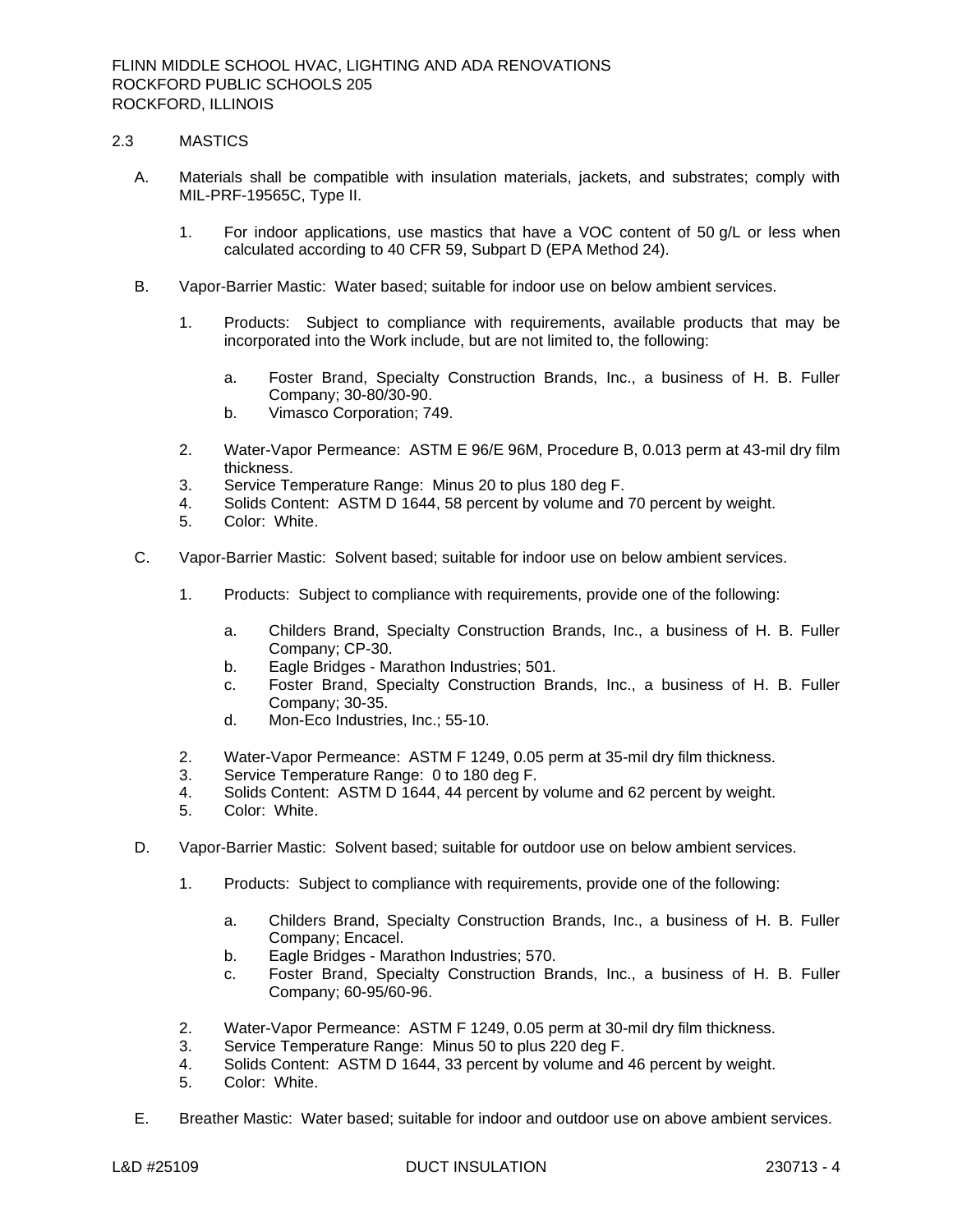- 1. Products: Subject to compliance with requirements, provide one of the following:
	- a. Childers Brand, Specialty Construction Brands, Inc., a business of H. B. Fuller Company; CP-10.
	- b. Eagle Bridges Marathon Industries; 550.
	- c. Foster Brand, Specialty Construction Brands, Inc., a business of H. B. Fuller Company; 46-50.
	- d. Mon-Eco Industries, Inc.; 55-50.
	- e. Vimasco Corporation; WC-1/WC-5.
- 2. Water-Vapor Permeance: ASTM F 1249, 1.8 perms at 0.0625-inch dry film thickness.
- 3. Service Temperature Range: Minus 20 to plus 180 deg F.
- 4. Solids Content: 60 percent by volume and 66 percent by weight.
- 5. Color: White.

# 2.4 SEALANTS

- A. FSK and Metal Jacket Flashing Sealants:
	- 1. Products: Subject to compliance with requirements, provide one of the following:
		- a. Childers Brand, Specialty Construction Brands, Inc., a business of H. B. Fuller Company; CP-76.
		- b. Eagle Bridges Marathon Industries; 405.
		- c. Foster Brand, Specialty Construction Brands, Inc., a business of H. B. Fuller Company; 95-44.
		- d. Mon-Eco Industries, Inc.; 44-05.
	- 2. Materials shall be compatible with insulation materials, jackets, and substrates.
	- 3. Fire- and water-resistant, flexible, elastomeric sealant.
	- 4. Service Temperature Range: Minus 40 to plus 250 deg F.
	- 5. Color: Aluminum.
	- 6. For indoor applications, sealants shall have a VOC content of 420 g/L or less when calculated according to 40 CFR 59, Subpart D (EPA Method 24).
	- 7. Sealants shall comply with the testing and product requirements of the California Department of Health Services' "Standard Practice for the Testing of Volatile Organic Emissions from Various Sources Using Small-Scale Environmental Chambers."
- B. ASJ Flashing Sealants, and Vinyl and PVC Jacket Flashing Sealants:
	- 1. Products: Subject to compliance with requirements, available products that may be incorporated into the Work include, but are not limited to, the following:
		- a. Childers Brand, Specialty Construction Brands, Inc., a business of H. B. Fuller Company; CP-76.
	- 2. Materials shall be compatible with insulation materials, jackets, and substrates.
	- 3. Fire- and water-resistant, flexible, elastomeric sealant.
	- 4. Service Temperature Range: Minus 40 to plus 250 deg F.
	- 5. Color: White.
	- 6. For indoor applications, sealants shall have a VOC content of 420 g/L or less when calculated according to 40 CFR 59, Subpart D (EPA Method 24).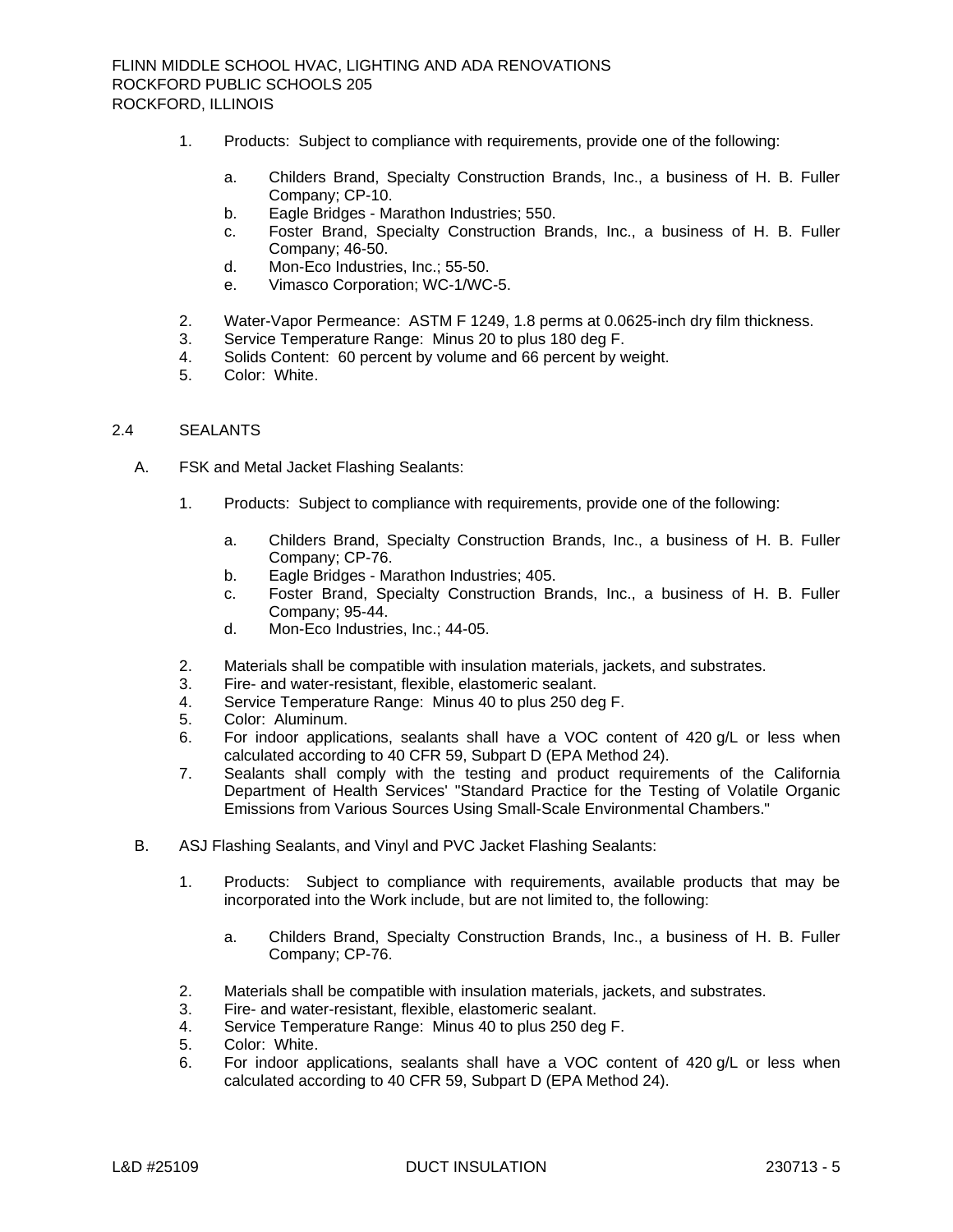7. Sealants shall comply with the testing and product requirements of the California Department of Health Services' "Standard Practice for the Testing of Volatile Organic Emissions from Various Sources Using Small-Scale Environmental Chambers."

# 2.5 FACTORY-APPLIED JACKETS

- A. Insulation system schedules indicate factory-applied jackets on various applications. When factory-applied jackets are indicated, comply with the following:
	- 1. ASJ: White, kraft-paper, fiberglass-reinforced scrim with aluminum-foil backing; complying with ASTM C 1136, Type I.
	- 2. ASJ-SSL: ASJ with self-sealing, pressure-sensitive, acrylic-based adhesive covered by a removable protective strip; complying with ASTM C 1136, Type I.
	- 3. FSK Jacket: Aluminum-foil, fiberglass-reinforced scrim with kraft-paper backing; complying with ASTM C 1136, Type II.
	- 4. FSP Jacket: Aluminum-foil, fiberglass-reinforced scrim with polyethylene backing; complying with ASTM C 1136, Type II.
	- 5. Vinyl Jacket: White vinyl with a permeance of 1.3 perms when tested according to ASTM E 96/E 96M, Procedure A, and complying with NFPA 90A and NFPA 90B.

# 2.6 TAPES

- A. ASJ Tape: White vapor-retarder tape matching factory-applied jacket with acrylic adhesive, complying with ASTM C 1136.
	- 1. Products: Subject to compliance with requirements, provide one of the following:
		- a. ABI, Ideal Tape Division; 428 AWF ASJ.
		- b. Avery Dennison Corporation, Specialty Tapes Division; Fasson 0836.
		- c. Compac Corporation; 104 and 105.
		- d. Venture Tape; 1540 CW Plus, 1542 CW Plus, and 1542 CW Plus/SQ.
	- 2. Width: 3 inches.
	- 3. Thickness: 11.5 mils.
	- 4. Adhesion: 90 ounces force/inch in width.
	- 5. Elongation: 2 percent.
	- 6. Tensile Strength: 40 lbf/inch in width.
	- 7. ASJ Tape Disks and Squares: Precut disks or squares of ASJ tape.
- B. FSK Tape: Foil-face, vapor-retarder tape matching factory-applied jacket with acrylic adhesive; complying with ASTM C 1136.
	- 1. Products: Subject to compliance with requirements, provide one of the following:
		- a. ABI, Ideal Tape Division; 491 AWF FSK.
		- b. Avery Dennison Corporation, Specialty Tapes Division; Fasson 0827.
		- c. Compac Corporation; 110 and 111.
		- d. Venture Tape; 1525 CW NT, 1528 CW, and 1528 CW/SQ.
	- 2. Width: 3 inches.
	- 3. Thickness: 6.5 mils.
	- 4. Adhesion: 90 ounces force/inch in width.
	- 5. Elongation: 2 percent.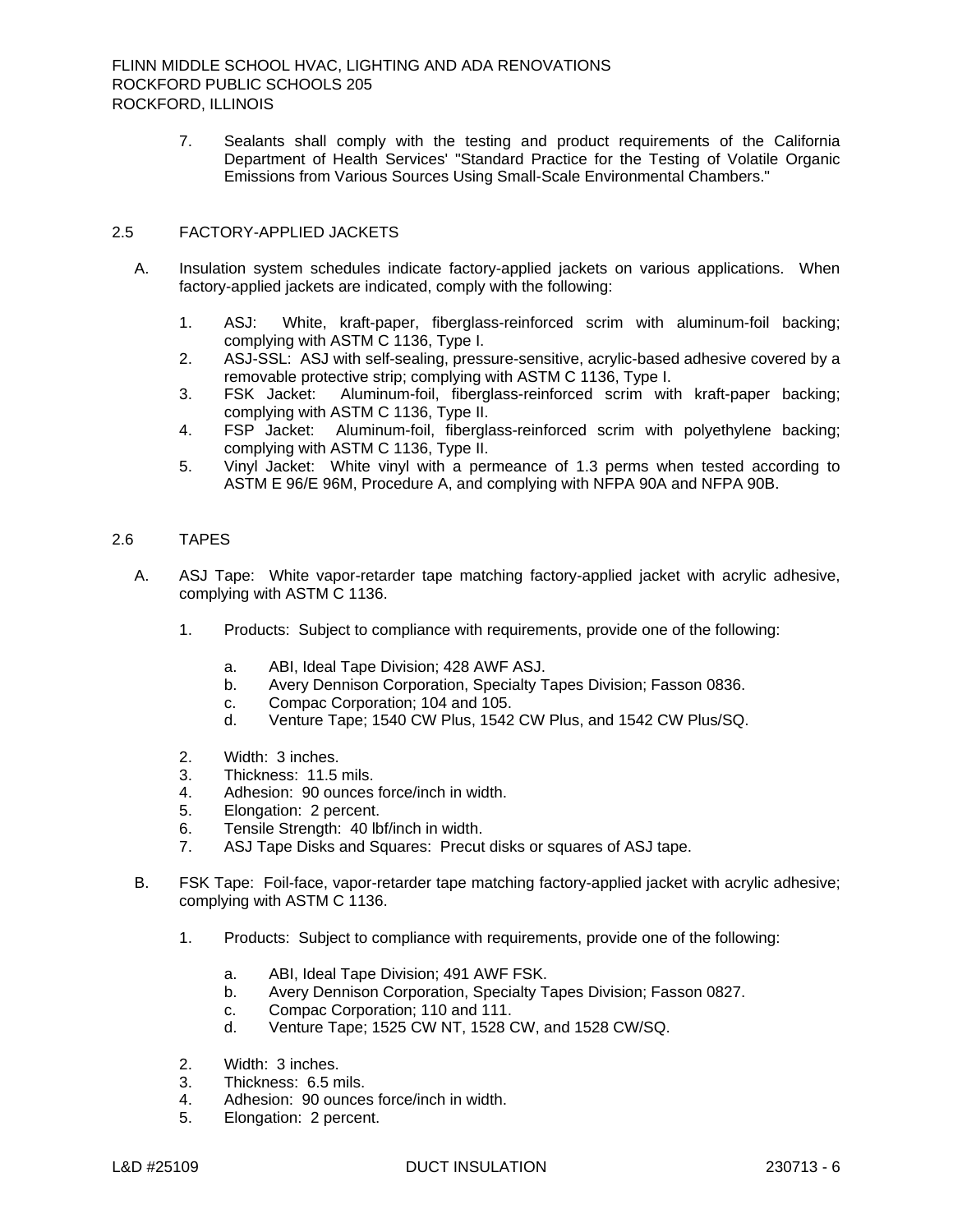FLINN MIDDLE SCHOOL HVAC, LIGHTING AND ADA RENOVATIONS ROCKFORD PUBLIC SCHOOLS 205 ROCKFORD, ILLINOIS

- 6. Tensile Strength: 40 lbf/inch in width.
- 7. FSK Tape Disks and Squares: Precut disks or squares of FSK tape.
- C. Aluminum-Foil Tape: Vapor-retarder tape with acrylic adhesive.
	- 1. Products: Subject to compliance with requirements, provide one of the following:
		- a. ABI, Ideal Tape Division; 488 AWF.
		- b. Avery Dennison Corporation, Specialty Tapes Division; Fasson 0800.
		- c. Compac Corporation; 120.
		- d. Venture Tape; 3520 CW.
	- 2. Width: 2 inches.
	- 3. Thickness: 3.7 mils.
	- 4. Adhesion: 100 ounces force/inch in width.
	- 5. Elongation: 5 percent.
	- 6. Tensile Strength: 34 lbf/inch in width.

# 2.7 SECUREMENTS

- A. Bands:
	- 1. Products: Subject to compliance with requirements, available products that may be incorporated into the Work include, but are not limited to, the following:
		- a. ITW Insulation Systems; Gerrard Strapping and Seals.
		- b. RPR Products, Inc.; Insul-Mate Strapping, Seals, and Springs.
	- 2. Stainless Steel: ASTM A 167 or ASTM A 240/A 240M, Type 304 or Type 316; 0.015 inch thick, 1/2 inch wide with wing seal or closed seal.
	- 3. Aluminum: ASTM B 209, Alloy 3003, 3005, 3105, or 5005; Temper H-14, 0.020 inch thick, 1/2 inch wide with wing seal or closed seal.
	- 4. Springs: Twin spring set constructed of stainless steel with ends flat and slotted to accept metal bands. Spring size determined by manufacturer for application.
- B. Insulation Pins and Hangers:
	- 1. Capacitor-Discharge-Weld Pins: Copper- or zinc-coated steel pin, fully annealed for capacitor-discharge welding, 0.106-inch- diameter shank, length to suit depth of insulation indicated.
		- a. Products: Subject to compliance with requirements, provide one of the following:
			- 1) AGM Industries, Inc.; CWP-1.
			- 2) GEMCO; CD.
			- 3) Midwest Fasteners, Inc.; CD.<br>4) Nelson Stud Welding: TPA. T
			- Nelson Stud Welding; TPA, TPC, and TPS.
	- 2. Cupped-Head, Capacitor-Discharge-Weld Pins: Copper- or zinc-coated steel pin, fully annealed for capacitor-discharge welding, 0.106-inch- diameter shank, length to suit depth of insulation indicated with integral 1-1/2-inch galvanized carbon-steel washer.
		- a. Products: Subject to compliance with requirements, provide one of the following: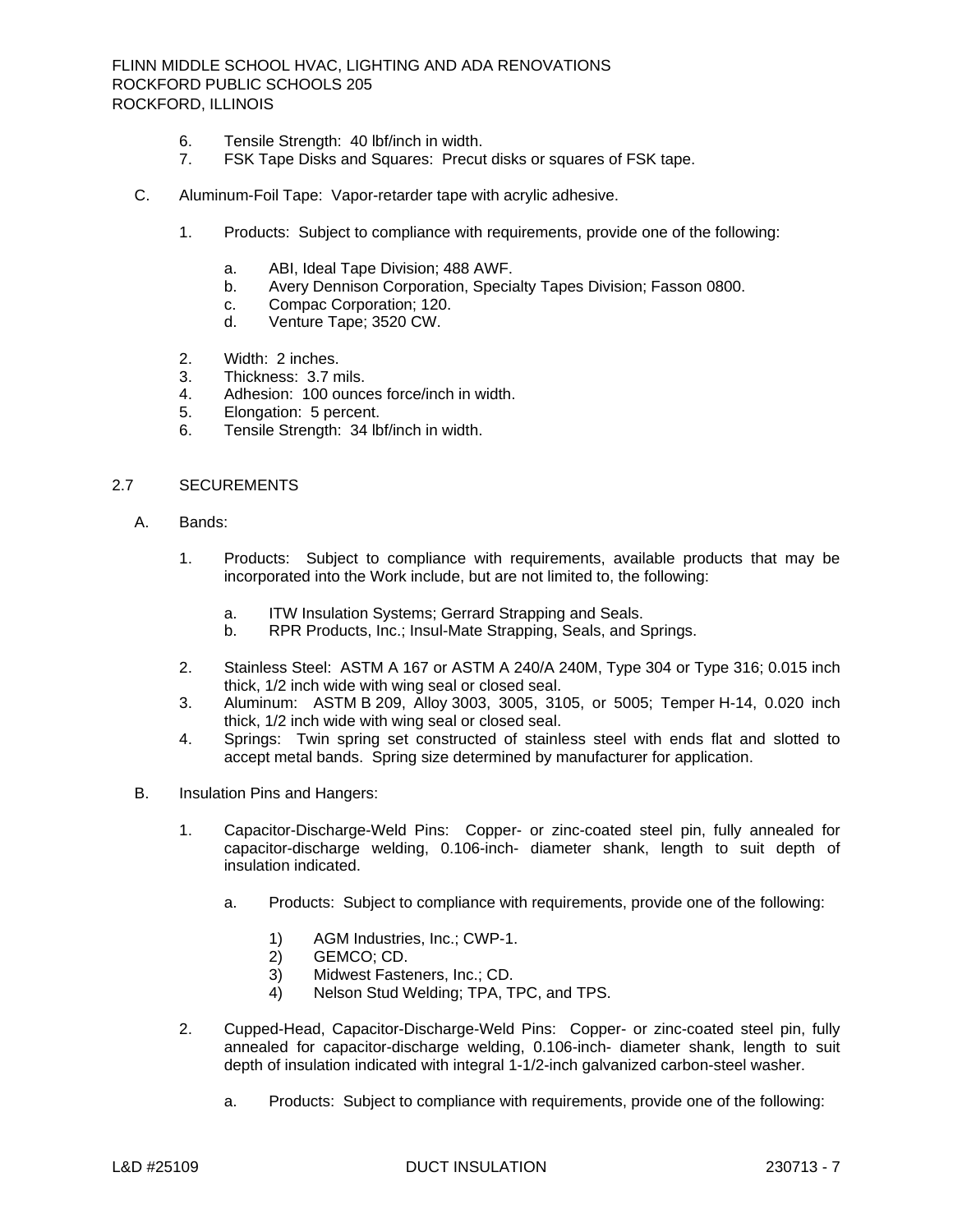- 1) AGM Industries, Inc.; CHP-1.<br>2) GEMCO: Cupped Head Weld
- GEMCO; Cupped Head Weld Pin.
- 3) Midwest Fasteners, Inc.; Cupped Head.
- 4) Nelson Stud Welding; CHP.
- 3. Metal, Adhesively Attached, Perforated-Base Insulation Hangers: Baseplate welded to projecting spindle that is capable of holding insulation, of thickness indicated, securely in position indicated when self-locking washer is in place. Comply with the following requirements:
	- a. Products: Subject to compliance with requirements, provide one of the following:
		- 1) AGM Industries, Inc.; Tactoo Perforated Base Insul-Hangers.<br>2) GEMCO; Perforated Base.
		- GEMCO; Perforated Base.
		- 3) Midwest Fasteners, Inc.; Spindle.
	- b. Baseplate: Perforated, galvanized carbon-steel sheet, 0.030 inch thick by 2 inches square.
	- c. Spindle: Copper- or zinc-coated, low-carbon steel, fully annealed, 0.106-inchdiameter shank, length to suit depth of insulation indicated.
	- d. Adhesive: Recommended by hanger manufacturer. Product with demonstrated capability to bond insulation hanger securely to substrates indicated without damaging insulation, hangers, and substrates.
- 4. Nonmetal, Adhesively Attached, Perforated-Base Insulation Hangers: Baseplate fastened to projecting spindle that is capable of holding insulation, of thickness indicated, securely in position indicated when self-locking washer is in place. Comply with the following requirements:
	- a. Products: Subject to compliance with requirements, available products that may be incorporated into the Work include, but are not limited to, the following:
		- 1) GEMCO; Nylon Hangers.
		- 2) Midwest Fasteners, Inc.; Nylon Insulation Hangers.
	- b. Baseplate: Perforated, nylon sheet, 0.030 inch thick by 1-1/2 inches in diameter.
	- c. Spindle: Nylon, 0.106-inch- diameter shank, length to suit depth of insulation indicated, up to 2-1/2 inches.
	- d. Adhesive: Recommended by hanger manufacturer. Product with demonstrated capability to bond insulation hanger securely to substrates indicated without damaging insulation, hangers, and substrates.
- 5. Self-Sticking-Base Insulation Hangers: Baseplate welded to projecting spindle that is capable of holding insulation, of thickness indicated, securely in position indicated when self-locking washer is in place. Comply with the following requirements:
	- a. Products: Subject to compliance with requirements, provide one of the following:
		- 1) AGM Industries, Inc.; Tactoo Self-Adhering Insul-Hangers.<br>2) GEMCO; Peel & Press.
		- GEMCO; Peel & Press.
		- 3) Midwest Fasteners, Inc.; Self Stick.
	- b. Baseplate: Galvanized carbon-steel sheet, 0.030 inch thick by 2 inches square.
	- c. Spindle: Copper- or zinc-coated, low-carbon steel, fully annealed, 0.106-inchdiameter shank, length to suit depth of insulation indicated.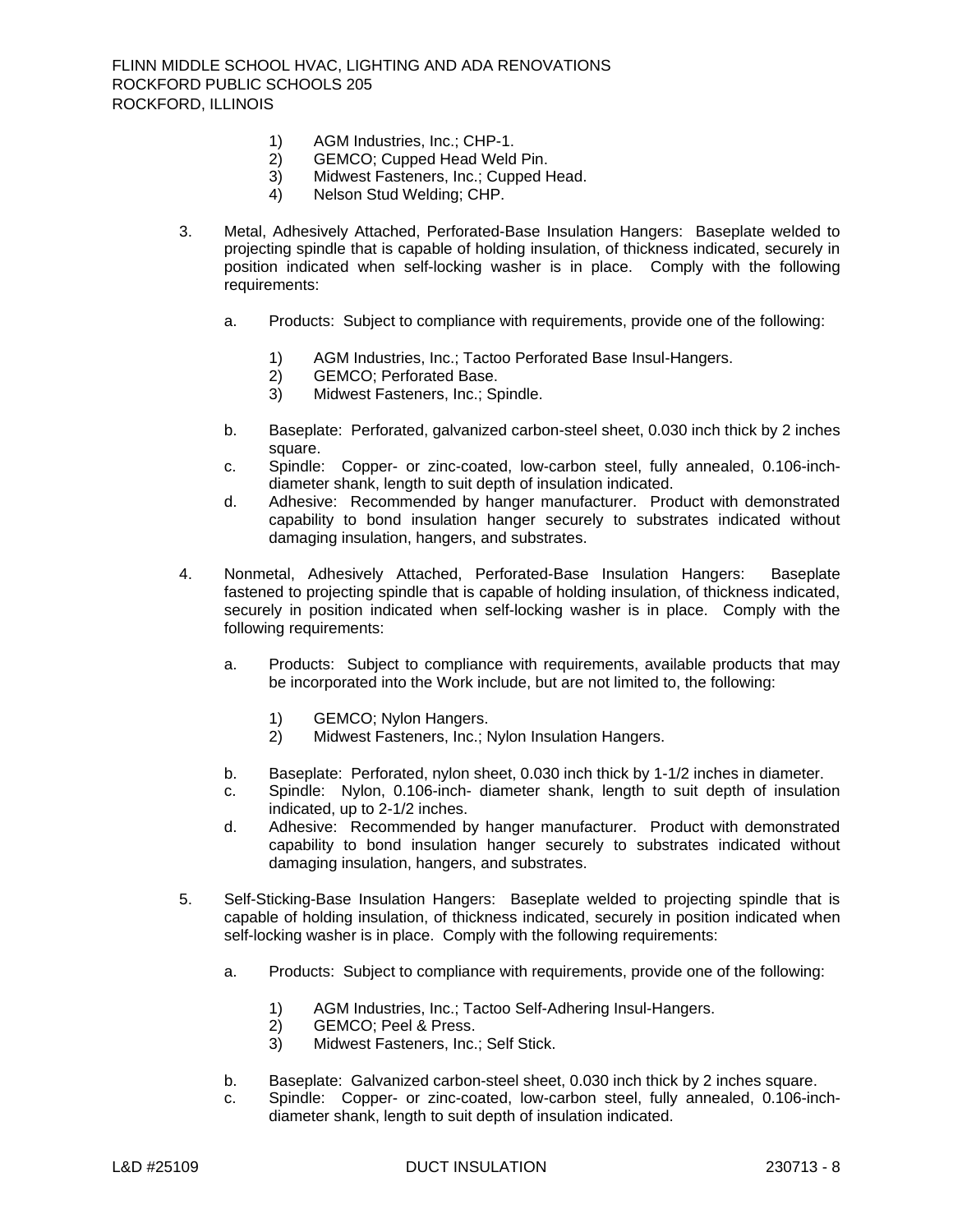- d. Adhesive-backed base with a peel-off protective cover.
- 6. Insulation-Retaining Washers: Self-locking washers formed from 0.016-inch- thick, galvanized-steel sheet, with beveled edge sized as required to hold insulation securely in place but not less than 1-1/2 inches in diameter.
	- a. Products: Subject to compliance with requirements, provide one of the following:
		- 1) AGM Industries, Inc.; RC-150.
		- 2) GEMCO; R-150.
		- 3) Midwest Fasteners, Inc.; WA-150.
		- 4) Nelson Stud Welding; Speed Clips.
	- b. Protect ends with capped self-locking washers incorporating a spring steel insert to ensure permanent retention of cap in exposed locations.
- 7. Nonmetal Insulation-Retaining Washers: Self-locking washers formed from 0.016-inchthick nylon sheet, with beveled edge sized as required to hold insulation securely in place but not less than 1-1/2 inches in diameter.
	- a. Manufacturers: Subject to compliance with requirements, available manufacturers offering products that may be incorporated into the Work include, but are not limited to, the following:
		- 1) GEMCO.
		- 2) Midwest Fasteners, Inc.
- C. Staples: Outward-clinching insulation staples, nominal 3/4-inch- wide, stainless steel or Monel.

# 2.8 CORNER ANGLES

- A. PVC Corner Angles: 30 mils thick, minimum 1 by 1 inch, PVC according to ASTM D 1784, Class 16354-C. White or color-coded to match adjacent surface.
- B. Aluminum Corner Angles: 0.040 inch thick, minimum 1 by 1 inch, aluminum according to ASTM B 209, Alloy 3003, 3005, 3105, or 5005; Temper H-14.

# PART 3 - EXECUTION

#### 3.1 EXAMINATION

- A. Examine substrates and conditions for compliance with requirements for installation tolerances and other conditions affecting performance of insulation application.
	- 1. Verify that systems to be insulated have been tested and are free of defects.
	- 2. Verify that surfaces to be insulated are clean and dry.
- B. Proceed with installation only after unsatisfactory conditions have been corrected.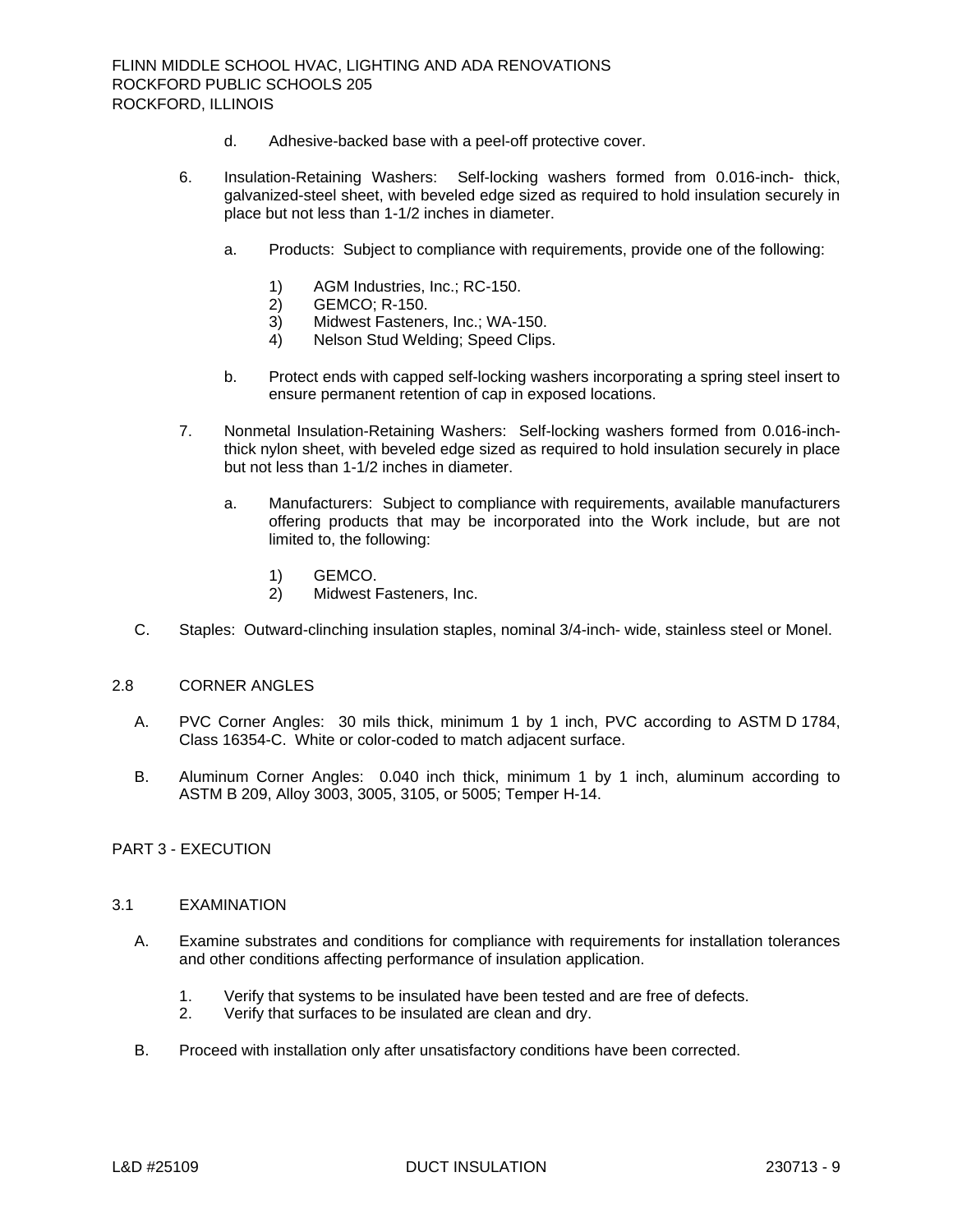## 3.2 PREPARATION

A. Surface Preparation: Clean and dry surfaces to receive insulation. Remove materials that will adversely affect insulation application.

# 3.3 GENERAL INSTALLATION REQUIREMENTS

- A. Install insulation materials, accessories, and finishes with smooth, straight, and even surfaces; free of voids throughout the length of ducts and fittings.
- B. Install insulation materials, vapor barriers or retarders, jackets, and thicknesses required for each item of duct system as specified in insulation system schedules.
- C. Install accessories compatible with insulation materials and suitable for the service. Install accessories that do not corrode, soften, or otherwise attack insulation or jacket in either wet or dry state.
- D. Install insulation with longitudinal seams at top and bottom of horizontal runs.
- E. Install multiple layers of insulation with longitudinal and end seams staggered.
- F. Keep insulation materials dry during application and finishing.
- G. Install insulation with tight longitudinal seams and end joints. Bond seams and joints with adhesive recommended by insulation material manufacturer.
- H. Install insulation with least number of joints practical.
- I. Where vapor barrier is indicated, seal joints, seams, and penetrations in insulation at hangers, supports, anchors, and other projections with vapor-barrier mastic.
	- 1. Install insulation continuously through hangers and around anchor attachments.
	- 2. For insulation application where vapor barriers are indicated, extend insulation on anchor legs from point of attachment to supported item to point of attachment to structure. Taper and seal ends at attachment to structure with vapor-barrier mastic.
	- 3. Install insert materials and install insulation to tightly join the insert. Seal insulation to insulation inserts with adhesive or sealing compound recommended by insulation material manufacturer.
- J. Apply adhesives, mastics, and sealants at manufacturer's recommended coverage rate and wet and dry film thicknesses.
- K. Install insulation with factory-applied jackets as follows:
	- 1. Draw jacket tight and smooth.
	- 2. Cover circumferential joints with 3-inch- wide strips, of same material as insulation jacket. Secure strips with adhesive and outward clinching staples along both edges of strip, spaced 4 inches o.c.
	- 3. Overlap jacket longitudinal seams at least 1-1/2 inches. Clean and dry surface to receive self-sealing lap. Staple laps with outward clinching staples along edge at 2 inches o.c.
		- a. For below ambient services, apply vapor-barrier mastic over staples.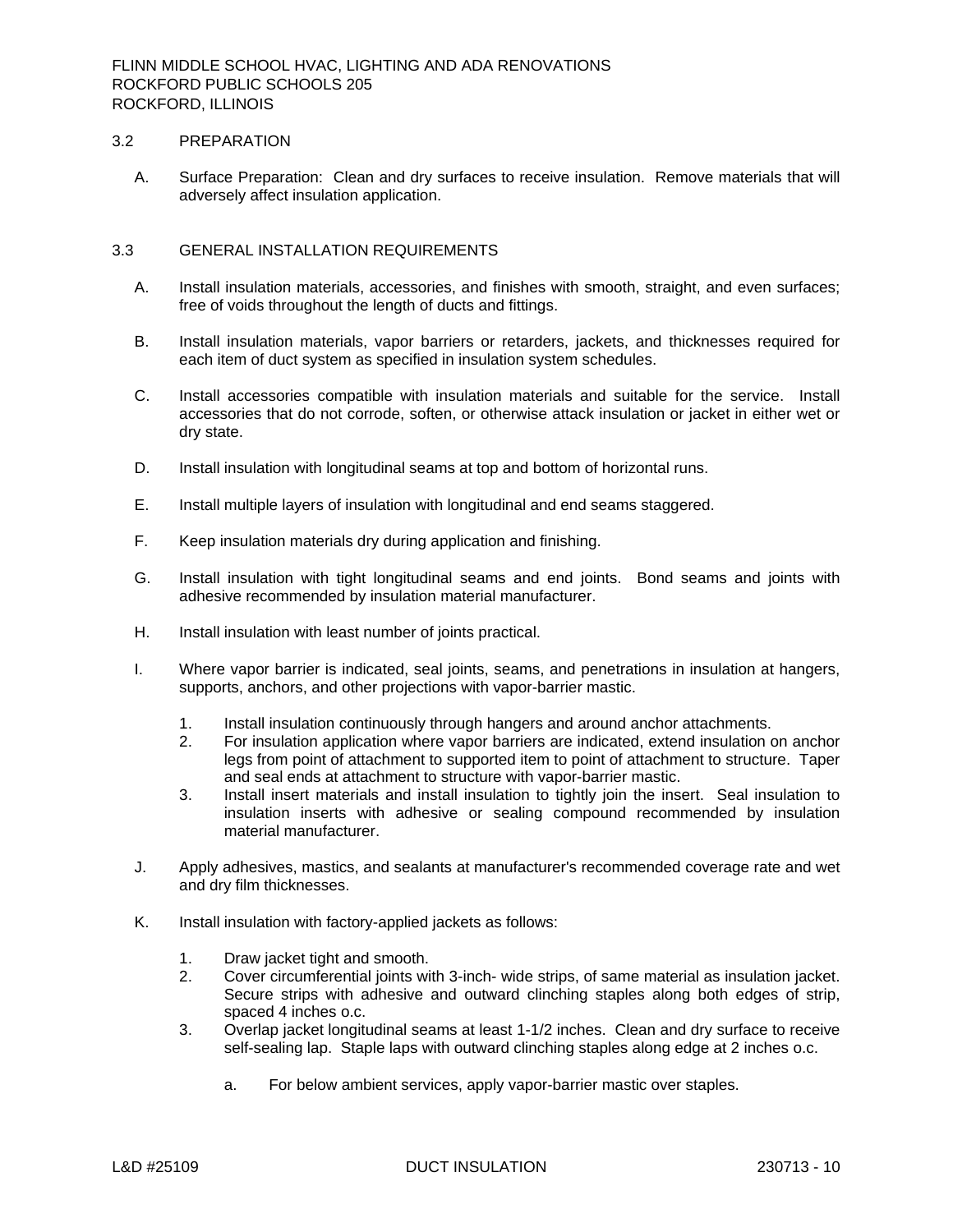- 4. Cover joints and seams with tape, according to insulation material manufacturer's written instructions, to maintain vapor seal.
- 5. Where vapor barriers are indicated, apply vapor-barrier mastic on seams and joints and at ends adjacent to duct flanges and fittings.
- L. Cut insulation in a manner to avoid compressing insulation more than 75 percent of its nominal thickness.
- M. Finish installation with systems at operating conditions. Repair joint separations and cracking due to thermal movement.
- N. Repair damaged insulation facings by applying same facing material over damaged areas. Extend patches at least 4 inches beyond damaged areas. Adhere, staple, and seal patches similar to butt joints.

# 3.4 PENETRATIONS

- A. Insulation Installation at Roof Penetrations: Install insulation continuously through roof penetrations.
	- 1. Seal penetrations with flashing sealant.
	- 2. For applications requiring only indoor insulation, terminate insulation above roof surface and seal with joint sealant. For applications requiring indoor and outdoor insulation, install insulation for outdoor applications tightly joined to indoor insulation ends. Seal joint with joint sealant.
	- 3. Extend jacket of outdoor insulation outside roof flashing at least 2 inches below top of roof flashing.
	- 4. Seal jacket to roof flashing with flashing sealant.
- B. Insulation Installation at Aboveground Exterior Wall Penetrations: Install insulation continuously through wall penetrations.
	- 1. Seal penetrations with flashing sealant.
	- 2. For applications requiring only indoor insulation, terminate insulation inside wall surface and seal with joint sealant. For applications requiring indoor and outdoor insulation, install insulation for outdoor applications tightly joined to indoor insulation ends. Seal joint with joint sealant.
	- 3. Extend jacket of outdoor insulation outside wall flashing and overlap wall flashing at least 2 inches.
	- 4. Seal jacket to wall flashing with flashing sealant.
- C. Insulation Installation at Interior Wall and Partition Penetrations (That Are Not Fire Rated): Install insulation continuously through walls and partitions.
- D. Insulation Installation at Fire-Rated Wall and Partition Penetrations: Terminate insulation at fire damper sleeves for fire-rated wall and partition penetrations. Externally insulate damper sleeves to match adjacent insulation and overlap duct insulation at least 2 inches.
- E. Insulation Installation at Floor Penetrations:
	- 1. Duct: For penetrations through fire-rated assemblies, terminate insulation at fire damper sleeves and externally insulate damper sleeve beyond floor to match adjacent duct insulation. Overlap damper sleeve and duct insulation at least 2 inches.
	- 2. Seal penetrations through fire-rated assemblies.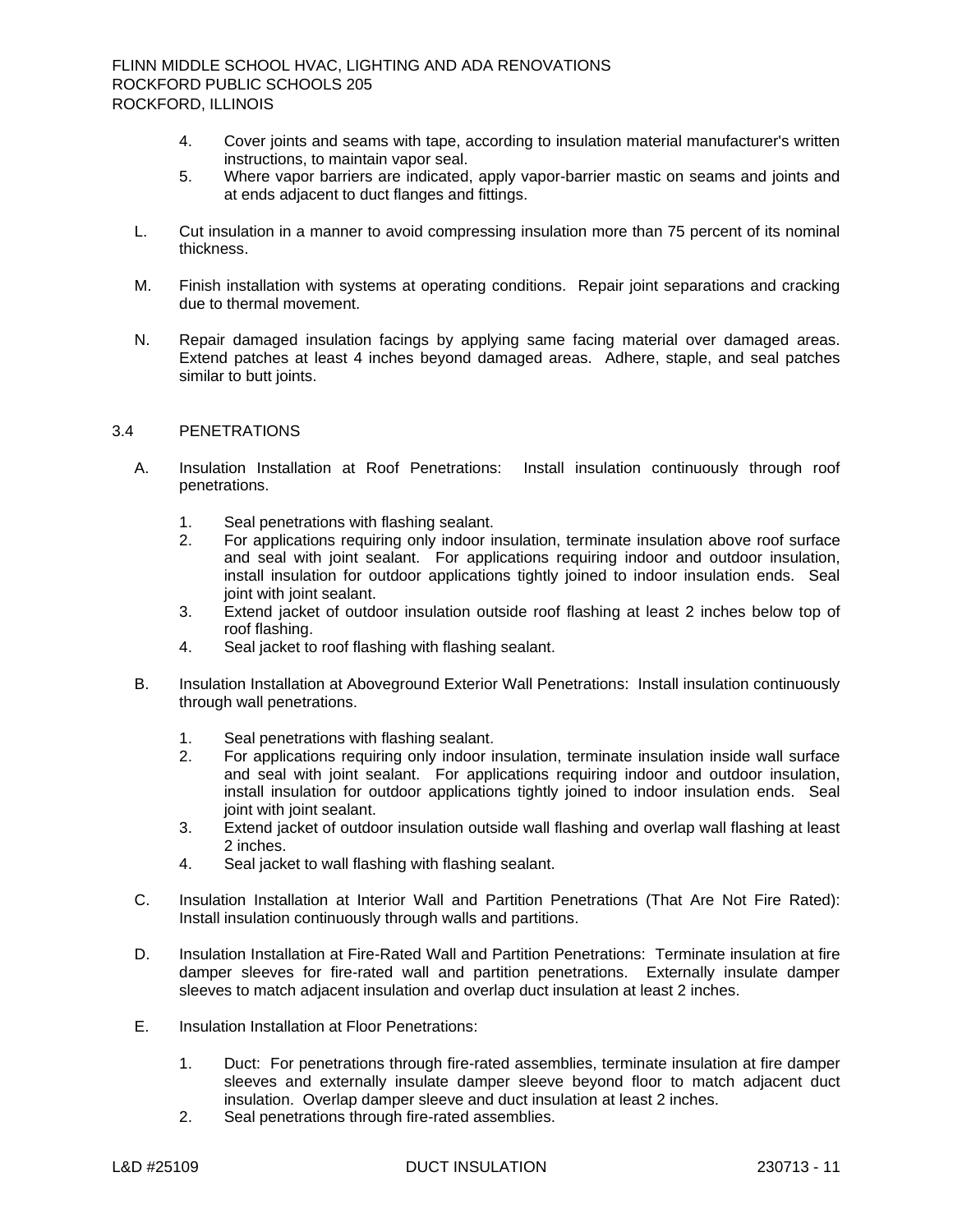## 3.5 INSTALLATION OF MINERAL-FIBER INSULATION

- A. Blanket Insulation Installation on Ducts and Plenums: Secure with adhesive and insulation pins.
	- 1. Apply adhesives according to manufacturer's recommended coverage rates per unit area, for 100 percent coverage of duct and plenum surfaces.
	- 2. Apply adhesive to entire circumference of ducts and to all surfaces of fittings and transitions.
	- 3. Install either capacitor-discharge-weld pins and speed washers or cupped-head, capacitor-discharge-weld pins on sides and bottom of horizontal ducts and sides of vertical ducts as follows:
		- a. On duct sides with dimensions 18 inches and smaller, place pins along longitudinal centerline of duct. Space 3 inches maximum from insulation end joints, and 16 inches o.c.
		- b. On duct sides with dimensions larger than 18 inches, place pins 16 inches o.c. each way, and 3 inches maximum from insulation joints. Install additional pins to hold insulation tightly against surface at cross bracing.
		- c. Pins may be omitted from top surface of horizontal, rectangular ducts and plenums.
		- d. Do not overcompress insulation during installation.
		- e. Impale insulation over pins and attach speed washers.
		- f. Cut excess portion of pins extending beyond speed washers or bend parallel with insulation surface. Cover exposed pins and washers with tape matching insulation facing.
	- 4. For ducts and plenums with surface temperatures below ambient, install a continuous unbroken vapor barrier. Create a facing lap for longitudinal seams and end joints with insulation by removing 2 inches from one edge and one end of insulation segment. Secure laps to adjacent insulation section with 1/2-inch outward-clinching staples, 1 inch o.c. Install vapor barrier consisting of factory- or field-applied jacket, adhesive, vaporbarrier mastic, and sealant at joints, seams, and protrusions.
		- a. Repair punctures, tears, and penetrations with tape or mastic to maintain vaporbarrier seal.
		- b. Install vapor stops for ductwork and plenums operating below 50 deg F at 18-foot intervals. Vapor stops shall consist of vapor-barrier mastic applied in a Z-shaped pattern over insulation face, along butt end of insulation, and over the surface. Cover insulation face and surface to be insulated a width equal to two times the insulation thickness, but not less than 3 inches.
	- 5. Overlap unfaced blankets a minimum of 2 inches on longitudinal seams and end joints. At end joints, secure with steel bands spaced a maximum of 18 inches o.c.
	- 6. Install insulation on rectangular duct elbows and transitions with a full insulation section for each surface. Install insulation on round and flat-oval duct elbows with individually mitered gores cut to fit the elbow.
	- 7. Insulate duct stiffeners, hangers, and flanges that protrude beyond insulation surface with 6-inch- wide strips of same material used to insulate duct. Secure on alternating sides of stiffener, hanger, and flange with pins spaced 6 inches o.c.
- B. Board Insulation Installation on Ducts and Plenums: Secure with adhesive and insulation pins.
	- 1. Apply adhesives according to manufacturer's recommended coverage rates per unit area, for 100 percent coverage of duct and plenum surfaces.
	- 2. Apply adhesive to entire circumference of ducts and to all surfaces of fittings and transitions.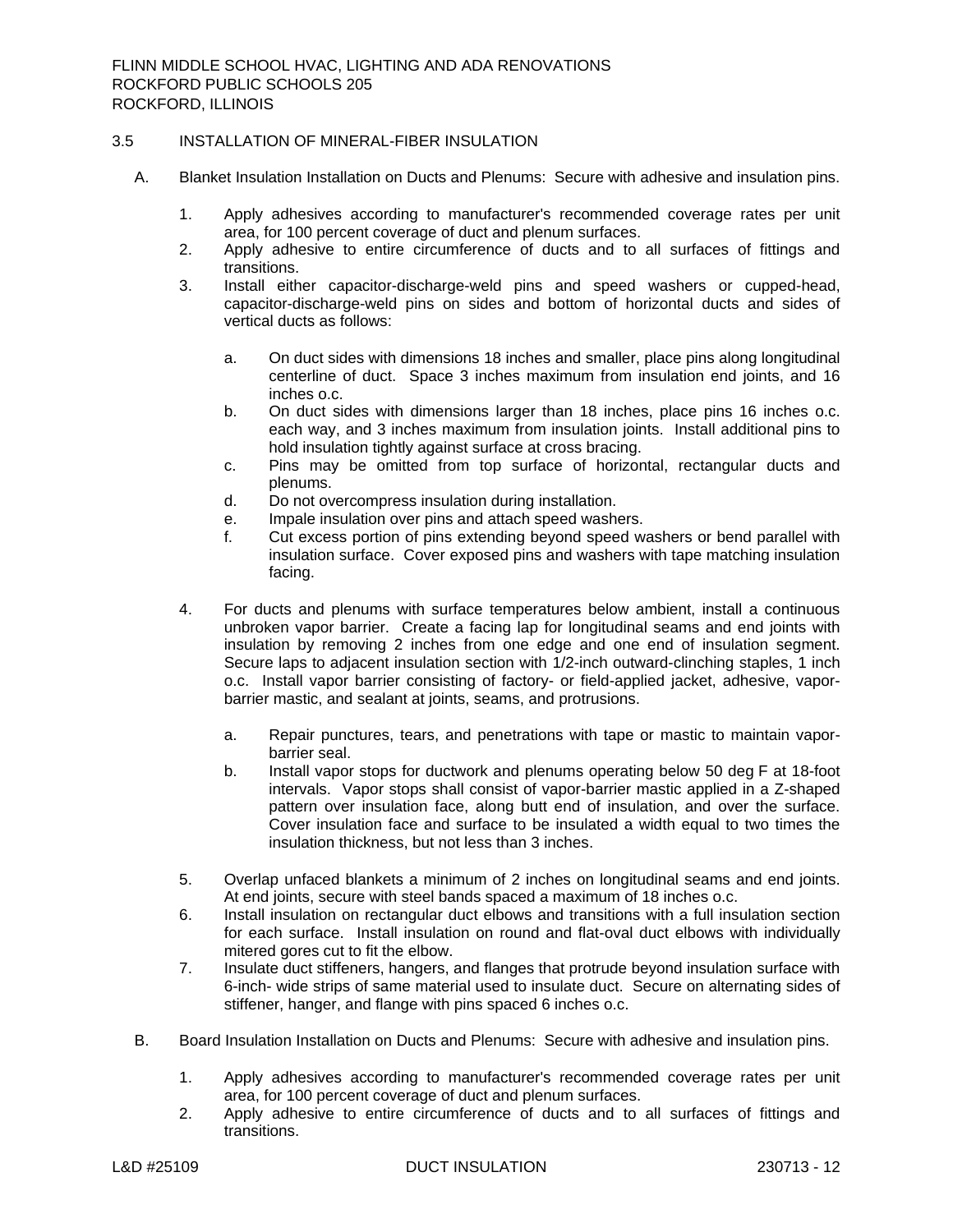- 3. Install either capacitor-discharge-weld pins and speed washers or cupped-head, capacitor-discharge-weld pins on sides and bottom of horizontal ducts and sides of vertical ducts as follows:
	- a. On duct sides with dimensions 18 inches and smaller, place pins along longitudinal centerline of duct. Space 3 inches maximum from insulation end joints, and 16 inches o.c.
	- b. On duct sides with dimensions larger than 18 inches, space pins 16 inches o.c. each way, and 3 inches maximum from insulation joints. Install additional pins to hold insulation tightly against surface at cross bracing.
	- c. Pins may be omitted from top surface of horizontal, rectangular ducts and plenums.
	- d. Do not overcompress insulation during installation.
	- e. Cut excess portion of pins extending beyond speed washers or bend parallel with insulation surface. Cover exposed pins and washers with tape matching insulation facing.
- 4. For ducts and plenums with surface temperatures below ambient, install a continuous unbroken vapor barrier. Create a facing lap for longitudinal seams and end joints with insulation by removing 2 inches from one edge and one end of insulation segment. Secure laps to adjacent insulation section with 1/2-inch outward-clinching staples, 1 inch o.c. Install vapor barrier consisting of factory- or field-applied jacket, adhesive, vaporbarrier mastic, and sealant at joints, seams, and protrusions.
	- a. Repair punctures, tears, and penetrations with tape or mastic to maintain vaporbarrier seal.
	- b. Install vapor stops for ductwork and plenums operating below 50 deg F at 18-foot intervals. Vapor stops shall consist of vapor-barrier mastic applied in a Z-shaped pattern over insulation face, along butt end of insulation, and over the surface. Cover insulation face and surface to be insulated a width equal to two times the insulation thickness, but not less than 3 inches.
- 5. Install insulation on rectangular duct elbows and transitions with a full insulation section for each surface. Groove and score insulation to fit as closely as possible to outside and inside radius of elbows. Install insulation on round and flat-oval duct elbows with individually mitered gores cut to fit the elbow.
- 6. Insulate duct stiffeners, hangers, and flanges that protrude beyond insulation surface with 6-inch- wide strips of same material used to insulate duct. Secure on alternating sides of stiffener, hanger, and flange with pins spaced 6 inches o.c.

# 3.6 FIELD QUALITY CONTROL

- A. Tests and Inspections:
	- 1. Inspect ductwork, randomly selected by Architect, by removing field-applied jacket and insulation in layers in reverse order of their installation. Extent of inspection shall be limited to one location(s) for each duct system defined in the "Duct Insulation Schedule, General" Article.
- B. All insulation applications will be considered defective Work if sample inspection reveals noncompliance with requirements.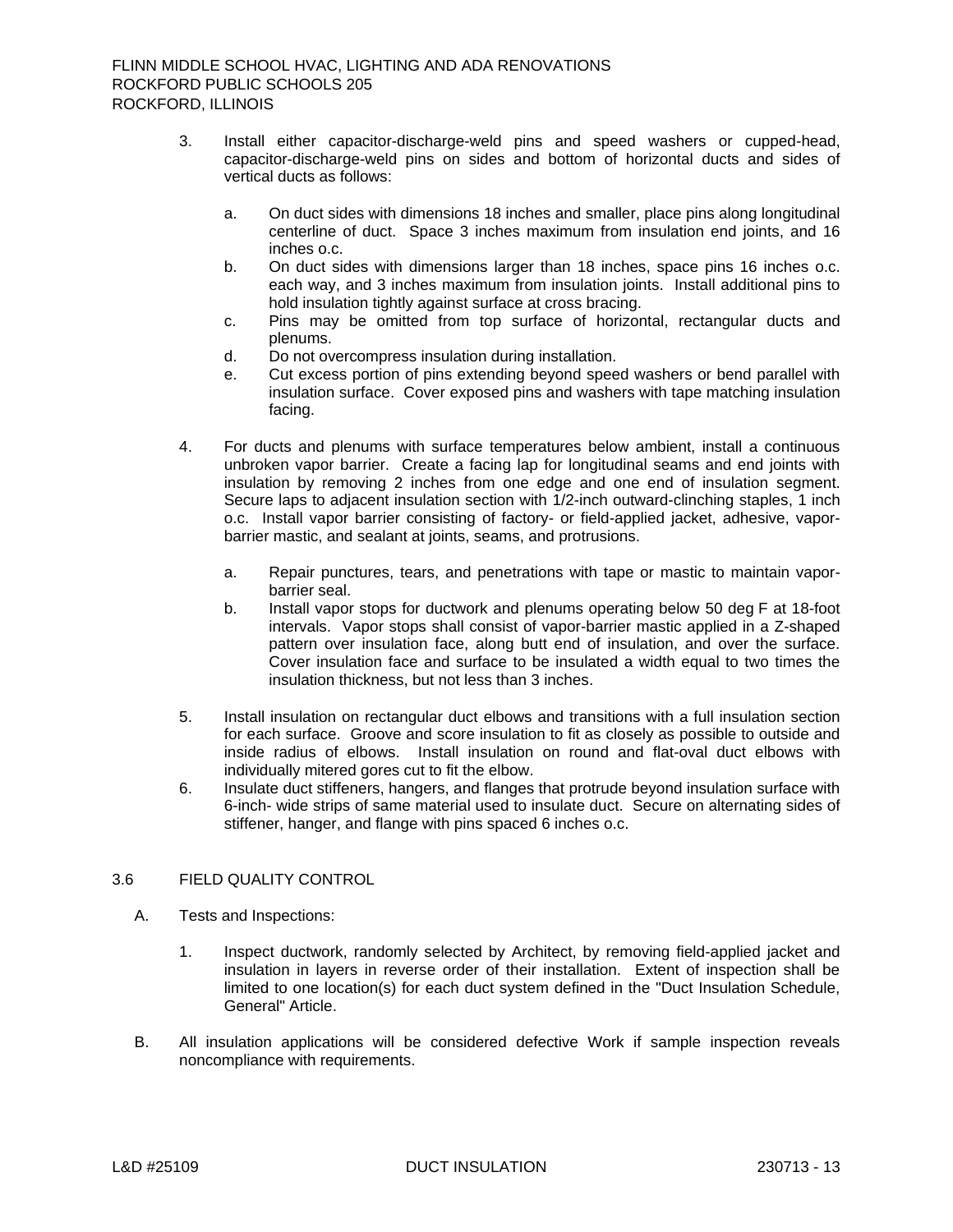FLINN MIDDLE SCHOOL HVAC, LIGHTING AND ADA RENOVATIONS ROCKFORD PUBLIC SCHOOLS 205 ROCKFORD, ILLINOIS

## 3.7 DUCT INSULATION SCHEDULE, GENERAL

- A. Plenums and Ducts Requiring Insulation:
	- 1. Indoor, exposed supply and outdoor air.
	- 2. Indoor, exposed return located in unconditioned space.<br>3. Indoor, exposed exhaust between isolation damper and
	- 3. Indoor, exposed exhaust between isolation damper and penetration of building exterior.
- B. Items Not Insulated:
	- 1. Fibrous-glass ducts.
	- 2. Metal ducts with duct liner of sufficient thickness to comply with energy code and ASHRAE/IESNA 90.1.
	- 3. Factory-insulated flexible ducts.
	- 4. Factory-insulated plenums and casings.
	- 5. Flexible connectors.
	- 6. Vibration-control devices.
	- 7. Factory-insulated access panels and doors.

## 3.8 INDOOR DUCT AND PLENUM INSULATION SCHEDULE

- A. Exposed, rectangular, supply-air duct insulation shall be the following:
	- 1. Mineral-Fiber Board: 1-1/2 inches thick and 2-lb/cu. ft. nominal density.
- B. Exposed, rectangular, return-air duct insulation shall be the following:
	- 1. Mineral-Fiber Board: 1-1/2 inches thick and 2-lb/cu. ft. nominal density.
- C. Exposed, rectangular, outdoor-air duct insulation shall be the following:
	- 1. Mineral-Fiber Board: 1-1/2 inches thick and 2-lb/cu. ft. nominal density.
- D. Exposed, rectangular, exhaust-air duct insulation shall be the following:
	- 1. Mineral-Fiber Board: 1-1/2 inches thick and 2-lb/cu. ft. nominal density.

END OF SECTION 23 07 13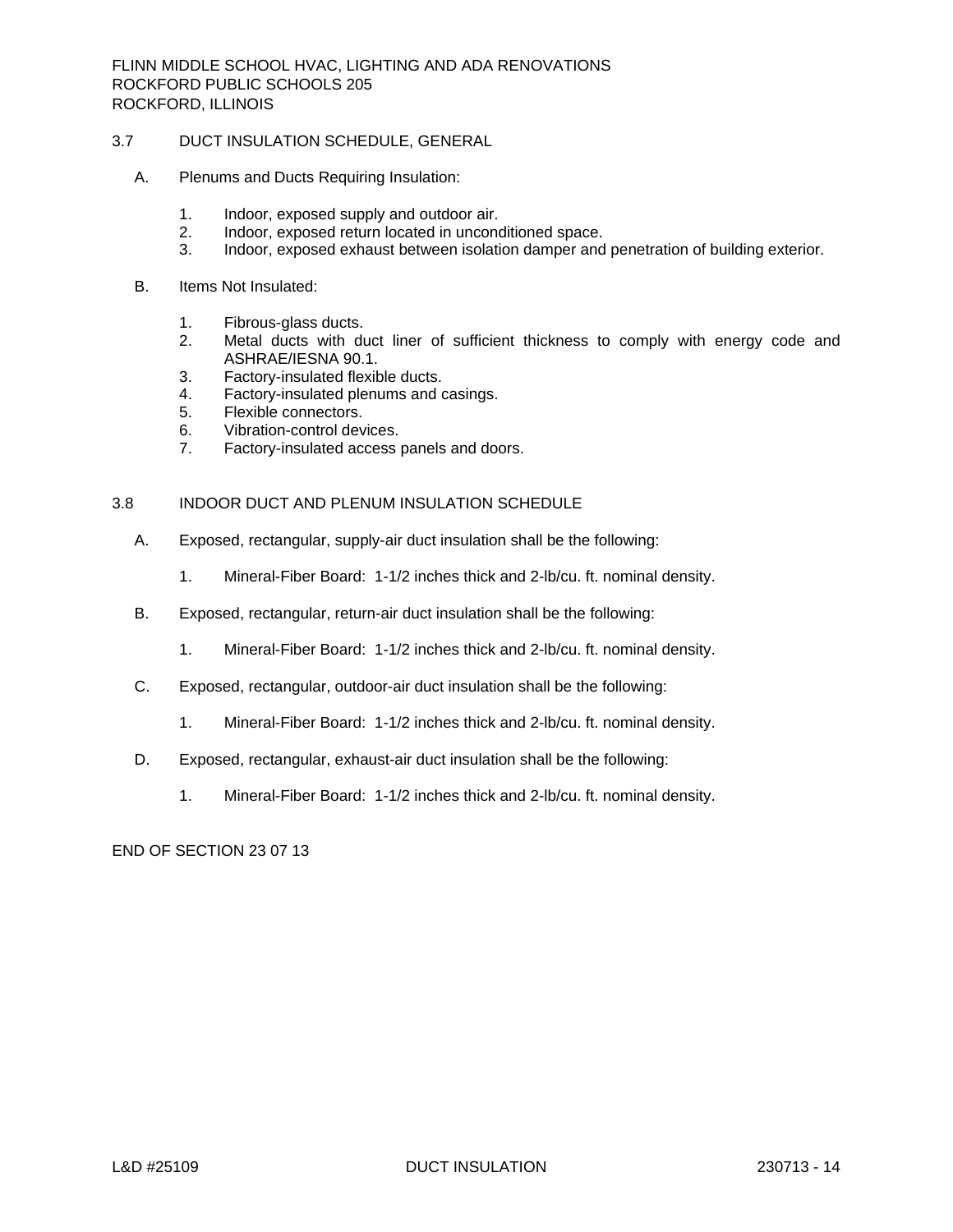# SECTION 23 07 16 - HVAC EQUIPMENT INSULATION

# PART 1 - GENERAL

# 1.1 RELATED DOCUMENTS

A. Drawings and general provisions of the Contract, including General and Supplementary Conditions, Division 00 Information for Bidders, and Division 01 Specification Sections, apply to this Section.

# 1.2 SUMMARY

- A. Section includes insulating the following HVAC equipment that is not factory insulated:
	- 1. Steam condensate pumps.
	- 2. Steam condensate and feed water tanks.
	- 3. Steam flash tanks, flash separators, moisture separators, and blow-off tanks.
- B. Related Sections:
	- 1. Division 23 Section "Duct Insulation."
	- 2. Division 23 Section "HVAC Piping Insulation."

# 1.3 ACTION SUBMITTALS

A. Product Data: For each type of product indicated. Include thermal conductivity, water-vapor permeance thickness, and jackets (both factory- and field-applied if any).

# 1.4 QUALITY ASSURANCE

- A. Surface-Burning Characteristics: For insulation and related materials, as determined by testing identical products according to ASTM E 84, by a testing agency acceptable to authorities having jurisdiction. Factory label insulation and jacket materials and adhesive, mastic, tapes, and cement material containers, with appropriate markings of applicable testing agency.
	- 1. Insulation Installed Indoors: Flame-spread index of 25 or less, and smoke-developed index of 50 or less.

# 1.5 DELIVERY, STORAGE, AND HANDLING

A. Packaging: Insulation material containers shall be marked by manufacturer with appropriate ASTM standard designation, type and grade, and maximum use temperature.

# 1.6 COORDINATION

A. Coordinate sizes and locations of supports, hangers, and insulation shields specified in Division 23 Section "Hangers and Supports for HVAC Piping and Equipment."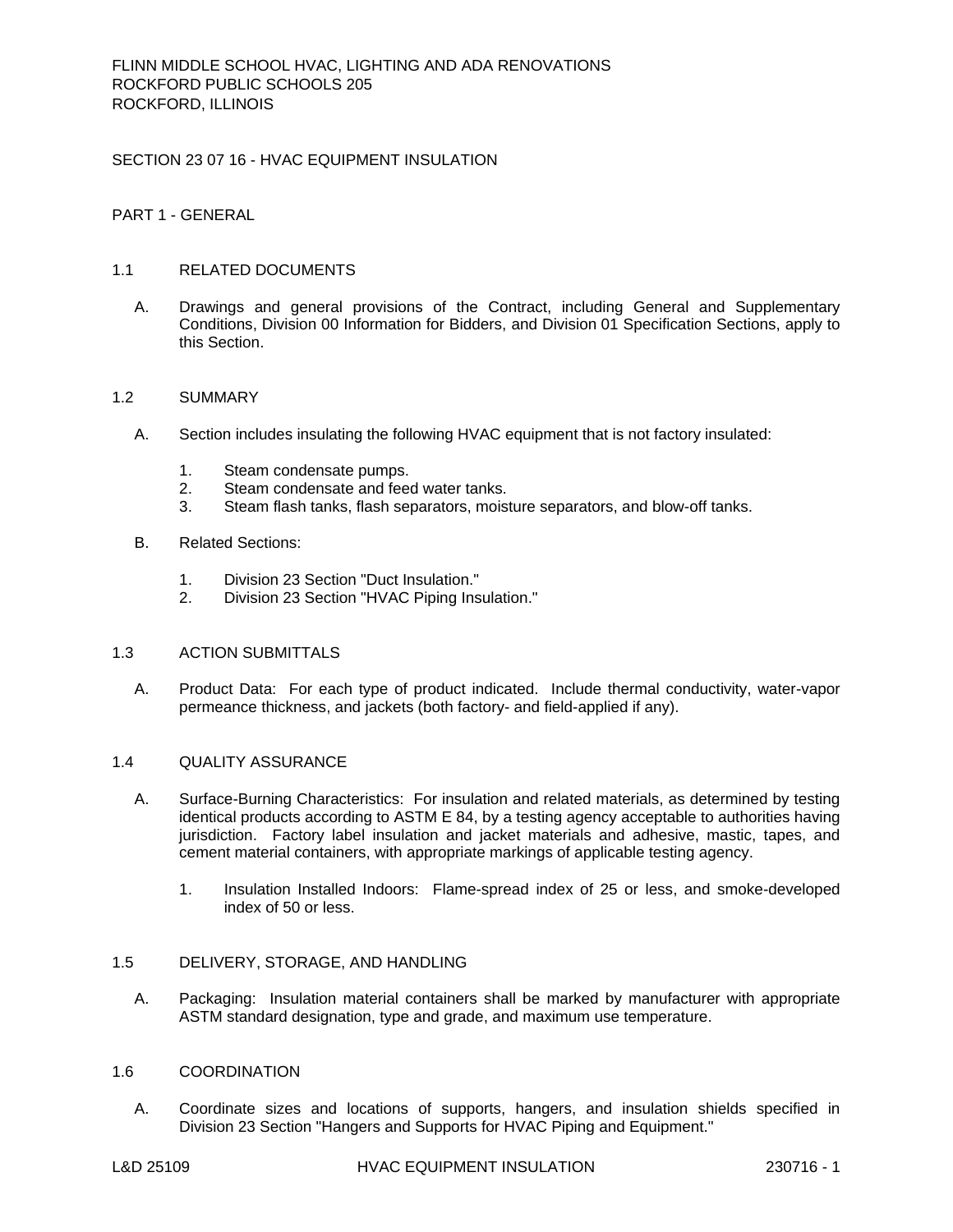FLINN MIDDLE SCHOOL HVAC, LIGHTING AND ADA RENOVATIONS ROCKFORD PUBLIC SCHOOLS 205 ROCKFORD, ILLINOIS

B. Coordinate clearance requirements with equipment Installer for equipment insulation application.

# 1.7 SCHEDULING

- A. Schedule insulation application after pressure testing systems and, where required, after installing and testing heat tracing. Insulation application may begin on segments that have satisfactory test results.
- B. Complete installation and concealment of plastic materials as rapidly as possible in each area of construction.

# PART 2 - PRODUCTS

## 2.1 INSULATION MATERIALS

- A. Comply with requirements in "Breeching Insulation Schedule" and "Equipment Insulation Schedule" articles for where insulating materials shall be applied.
- B. Products shall not contain asbestos, lead, mercury, or mercury compounds.
- C. Products that come in contact with stainless steel shall have a leachable chloride content of less than 50 ppm when tested according to ASTM C 871.
- D. Insulation materials for use on austenitic stainless steel shall be qualified as acceptable according to ASTM C 795.
- E. Foam insulation materials shall not use CFC or HCFC blowing agents in the manufacturing process.
- F. Flexible Elastomeric Insulation: Closed-cell, sponge- or expanded-rubber materials. Comply with ASTM C 534, Type I for tubular materials and Type II for sheet materials.
	- 1. Products: Subject to compliance with requirements, provide one of the following:
		- a. Aeroflex USA, Inc.; Aerocel.
		- b. Armacell LLC; AP Armaflex.
		- c. K-Flex USA; Insul-Sheet and K-FLEX LS.
- G. Mineral-Fiber Blanket Insulation: Mineral or glass fibers bonded with a thermosetting resin. Comply with ASTM C 553, Type II and ASTM C 1290, Type I. Factory-applied jacket requirements are specified in "Factory-Applied Jackets" Article.
	- 1. Products: Subject to compliance with requirements, provide one of the following:
		- a. CertainTeed Corp.; SoftTouch Duct Wrap.
		- b. Johns Manville; Microlite.
		- c. Knauf Insulation; Friendly Feel Duct Wrap.
		- d. Manson Insulation Inc.; Alley Wrap.
		- e. Owens Corning; SOFTR All-Service Duct Wrap.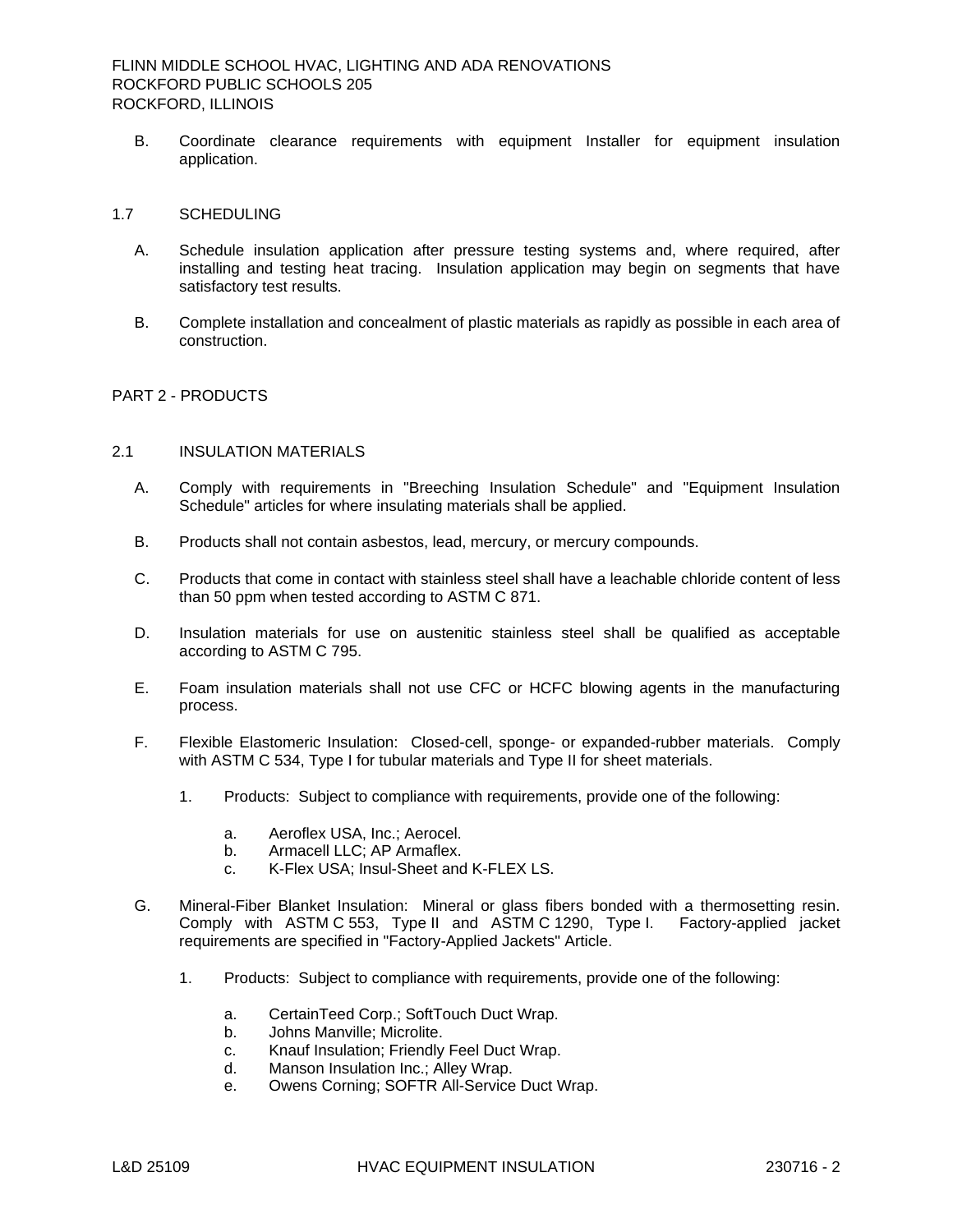- H. High-Temperature, Mineral-Fiber Blanket Insulation: Mineral or glass fibers bonded with a thermosetting resin. Comply with ASTM C 553, Type V, without factory-applied jacket.
	- 1. Products: Subject to compliance with requirements, provide one of the following:
		- a. Industrial Insulation Group (IIG); MinWool-1200 Flexible Batt.
		- b. Johns Manville; HTB 26 Spin-Glas.
		- c. Roxul Inc.; Roxul RW.
- I. Mineral-Fiber, Preformed Pipe Insulation:
	- 1. Products: Subject to compliance with requirements, provide one of the following:
		- a. Fibrex Insulations Inc.; Coreplus 1200.
		- b. Johns Manville; Micro-Lok.
		- c. Knauf Insulation; 1000-Degree Pipe Insulation.
		- d. Manson Insulation Inc.; Alley-K.
		- e. Owens Corning; Fiberglas Pipe Insulation.
	- 2. Type I, 850 Deg F Materials: Mineral or glass fibers bonded with a thermosetting resin. Comply with ASTM C 547, Type I, Grade A, without factory-applied jacket. Factoryapplied jacket requirements are specified in "Factory-Applied Jackets" Article.
- J. Mineral-Fiber, Pipe and Tank Insulation: Mineral or glass fibers bonded with a thermosetting resin. Semirigid board material with factory-applied ASJ complying with ASTM C 1393, Type II or Type IIIA Category 2, or with properties similar to ASTM C 612, Type IB. Nominal density is 2.5 lb/cu. ft. or more. Thermal conductivity (k-value) at 100 deg F is 0.29 Btu x in./h x sq. ft. x deg F or less. Factory-applied jacket requirements are specified in "Factory-Applied Jackets" Article.
	- 1. Products: Subject to compliance with requirements, provide one of the following:
		- a. CertainTeed Corp.; CrimpWrap.
		- b. Johns Manville; MicroFlex.
		- c. Knauf Insulation; Pipe and Tank Insulation.
		- d. Manson Insulation Inc.; AK Flex.
		- e. Owens Corning; Fiberglas Pipe and Tank Insulation.

# 2.2 INSULATING CEMENTS

- A. Mineral-Fiber Insulating Cement: Comply with ASTM C 195.
	- 1. Products: Subject to compliance with requirements, available products that may be incorporated into the Work include, but are not limited to, the following:
		- a. Ramco Insulation, Inc.; Super-Stik.
- B. Mineral-Fiber, Hydraulic-Setting Insulating and Finishing Cement: Comply with ASTM C 449.
	- 1. Products: Subject to compliance with requirements, available products that may be incorporated into the Work include, but are not limited to, the following:
		- a. Ramco Insulation, Inc.; Ramcote 1200 and Quik-Cote.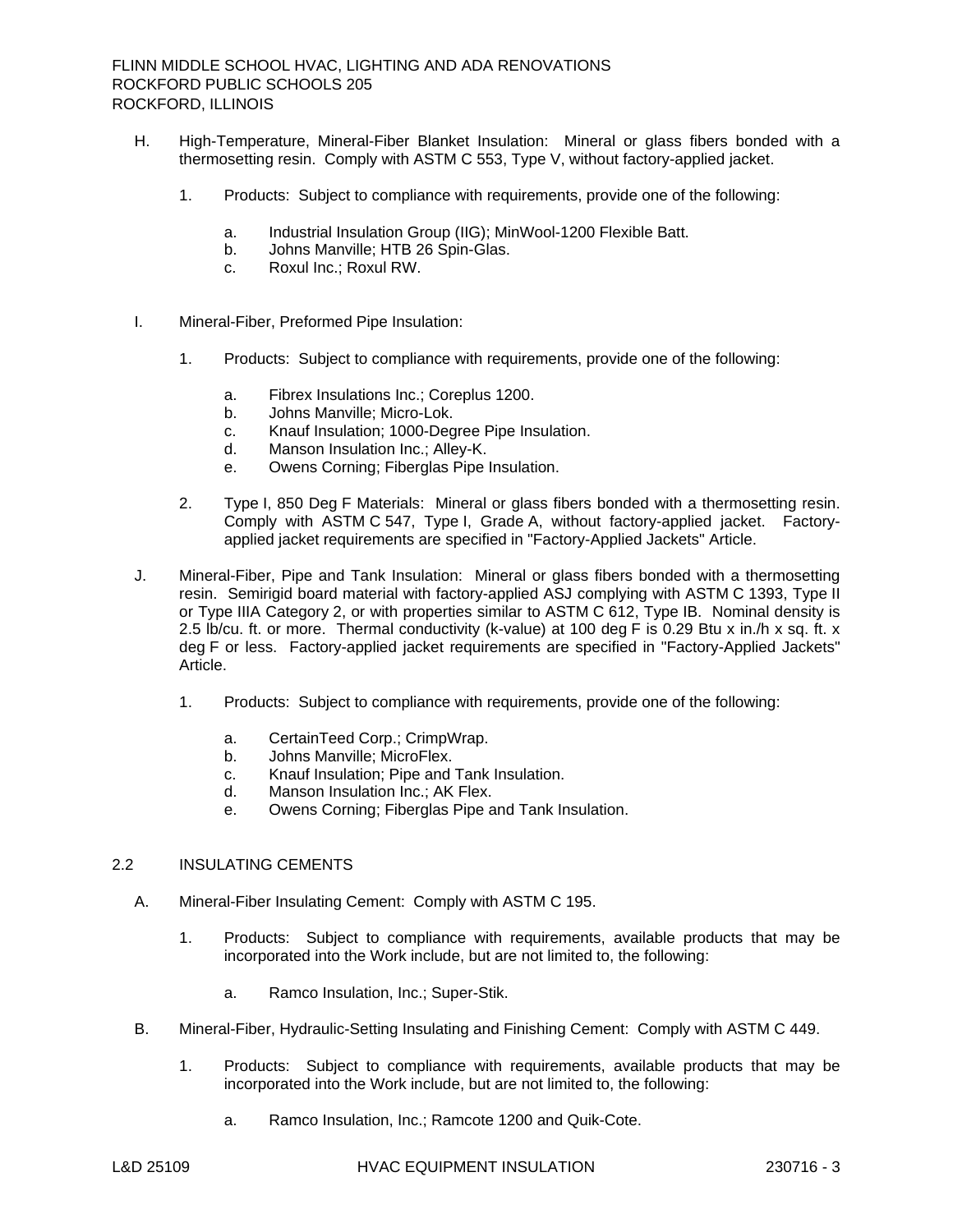## 2.3 ADHESIVES

- A. Materials shall be compatible with insulation materials, jackets, and substrates and for bonding insulation to itself and to surfaces to be insulated unless otherwise indicated.
- B. Flexible Elastomeric and Polyolefin Adhesive: Comply with MIL-A-24179A, Type II, Class I.
	- 1. Products: Subject to compliance with requirements, provide one of the following:
		- a. Aeroflex USA, Inc.; Aeroseal.
		- b. Armacell LLC; Armaflex 520 Adhesive.
		- c. Foster Brand, Specialty Construction Brands, Inc., a business of H. B. Fuller Company; 85-75.
		- d. K-Flex USA; R-373 Contact Adhesive.
	- 2. For indoor applications, adhesive shall have a VOC content of 50 g/L or less when calculated according to 40 CFR 59, Subpart D (EPA Method 24).
	- 3. Adhesive shall comply with the testing and product requirements of the California Department of Health Services' "Standard Practice for the Testing of Volatile Organic Emissions from Various Sources Using Small-Scale Environmental Chambers."
- C. Mineral-Fiber Adhesive: Comply with MIL-A-3316C, Class 2, Grade A.
	- 1. Products: Subject to compliance with requirements, provide one of the following:
		- a. Childers Brand, Specialty Construction Brands, Inc., a business of H. B. Fuller Company; CP-127.
		- b. Eagle Bridges Marathon Industries; 225.
		- c. Foster Brand, Specialty Construction Brands, Inc., a business of H. B. Fuller Company; 85-60/85-70.
		- d. Mon-Eco Industries, Inc.; 22-25.
	- 2. For indoor applications, adhesive shall have a VOC content of 80 g/L or less when calculated according to 40 CFR 59, Subpart D (EPA Method 24).
	- 3. Adhesive shall comply with the testing and product requirements of the California Department of Health Services' "Standard Practice for the Testing of Volatile Organic Emissions from Various Sources Using Small-Scale Environmental Chambers."
- D. ASJ Adhesive, and FSK Jacket Adhesive: Comply with MIL-A-3316C, Class 2, Grade A for bonding insulation jacket lap seams and joints.
	- 1. Products: Subject to compliance with requirements, provide one of the following:
		- a. Childers Brand, Specialty Construction Brands, Inc., a business of H. B. Fuller Company; CP-82.
		- b. Eagle Bridges Marathon Industries; 225.
		- c. Foster Brand, Specialty Construction Brands, Inc., a business of H. B. Fuller Company; 85-50.
		- d. Mon-Eco Industries, Inc.; 22-25.
	- 2. For indoor applications, adhesive shall have a VOC content of 50 g/L or less when calculated according to 40 CFR 59, Subpart D (EPA Method 24).
	- 3. Adhesive shall comply with the testing and product requirements of the California Department of Health Services' "Standard Practice for the Testing of Volatile Organic Emissions from Various Sources Using Small-Scale Environmental Chambers."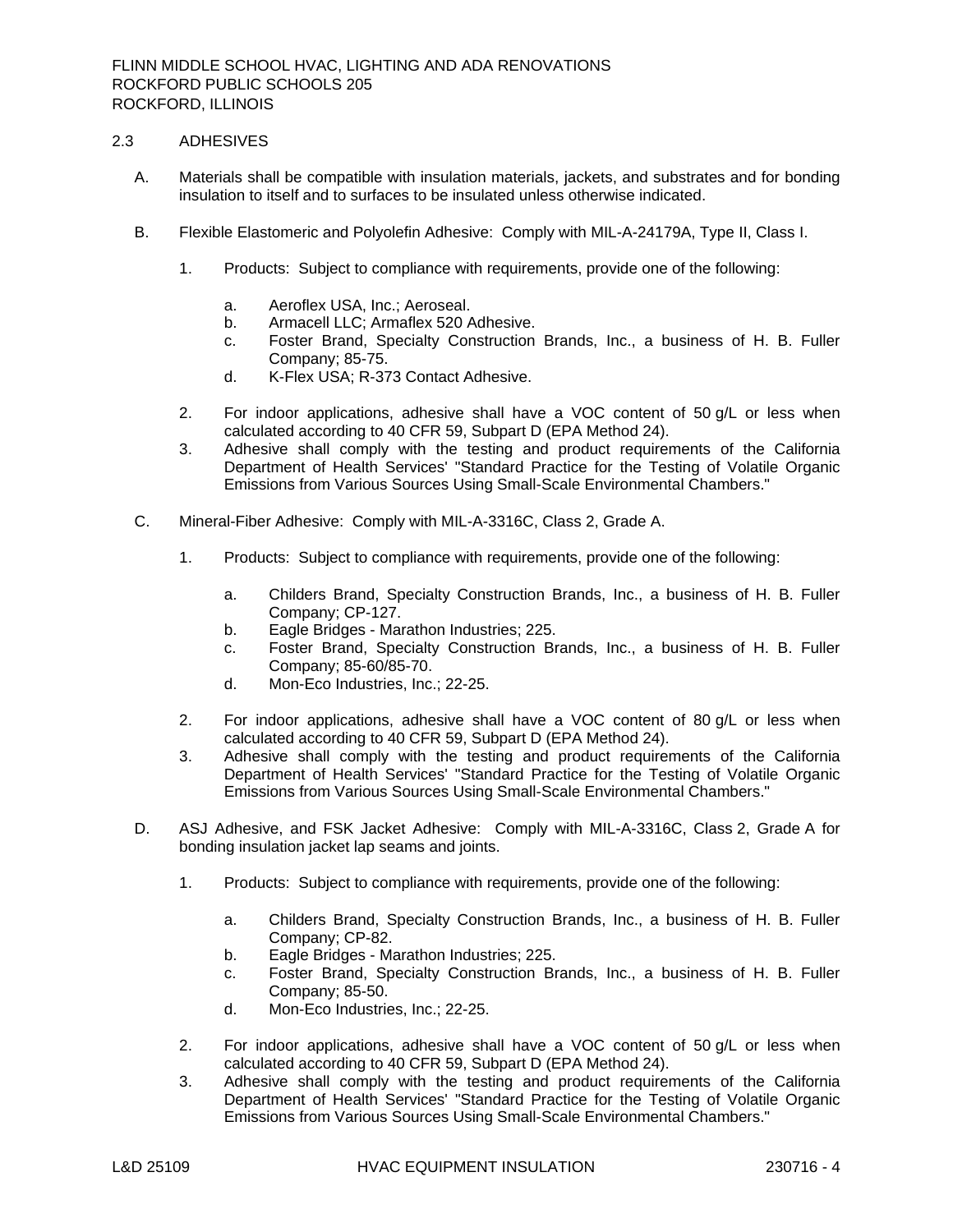- E. PVC Jacket Adhesive: Compatible with PVC jacket.
	- 1. Products: Subject to compliance with requirements, provide one of the following:
		- a. Dow Corning Corporation; 739, Dow Silicone.
		- b. Johns Manville; Zeston Perma-Weld, CEEL-TITE Solvent Welding Adhesive.
		- c. P.I.C. Plastics, Inc.; Welding Adhesive.
		- d. Speedline Corporation; Polyco VP Adhesive.
	- 2. For indoor applications, adhesive shall have a VOC content of 50 g/L or less when calculated according to 40 CFR 59, Subpart D (EPA Method 24).
	- 3. Adhesive shall comply with the testing and product requirements of the California Department of Health Services' "Standard Practice for the Testing of Volatile Organic Emissions from Various Sources Using Small-Scale Environmental Chambers."

## 2.4 MASTICS

- A. Materials shall be compatible with insulation materials, jackets, and substrates; comply with MIL-PRF-19565C, Type II.
	- 1. For indoor applications, use mastics that have a VOC content of 50 g/L or less when calculated according to 40 CFR 59, Subpart D (EPA Method 24).
- B. Vapor-Barrier Mastic: Water based; suitable for indoor and outdoor use on below ambient services.
	- 1. Products: Subject to compliance with requirements, available products that may be incorporated into the Work include, but are not limited to, the following:
		- a. Foster Brand, Specialty Construction Brands, Inc., a business of H .B. Fuller Company; 30-80/30-90.
		- b. Vimasco Corporation; 749.
	- 2. Water-Vapor Permeance: ASTM E 96/E 96M, Procedure B, 0.013 perm at 43-mil dry film thickness.
	- 3. Service Temperature Range: Minus 20 to plus 180 deg F.
	- 4. Solids Content: ASTM D 1644, 58 percent by volume and 70 percent by weight.
	- 5. Color: White.
- C. Vapor-Barrier Mastic: Solvent based; suitable for indoor use on below ambient services.
	- 1. Products: Subject to compliance with requirements, provide one of the following:
		- a. Childers Brand, Specialty Construction Brands, Inc., a business of H. B. Fuller Company; CP-30.
		- b. Eagle Bridges Marathon Industries; 501.
		- c. Foster Brand, Specialty Construction Brands, Inc., a business of H. B. Fuller Company; 30-35.
		- d. Mon-Eco Industries, Inc.; 55-10.
	- 2. Water-Vapor Permeance: ASTM F 1249, 0.05 perm at 35-mil dry film thickness.
	- 3. Service Temperature Range: 0 to 180 deg F.
	- 4. Solids Content: ASTM D 1644, 44 percent by volume and 62 percent by weight.
	- 5. Color: White.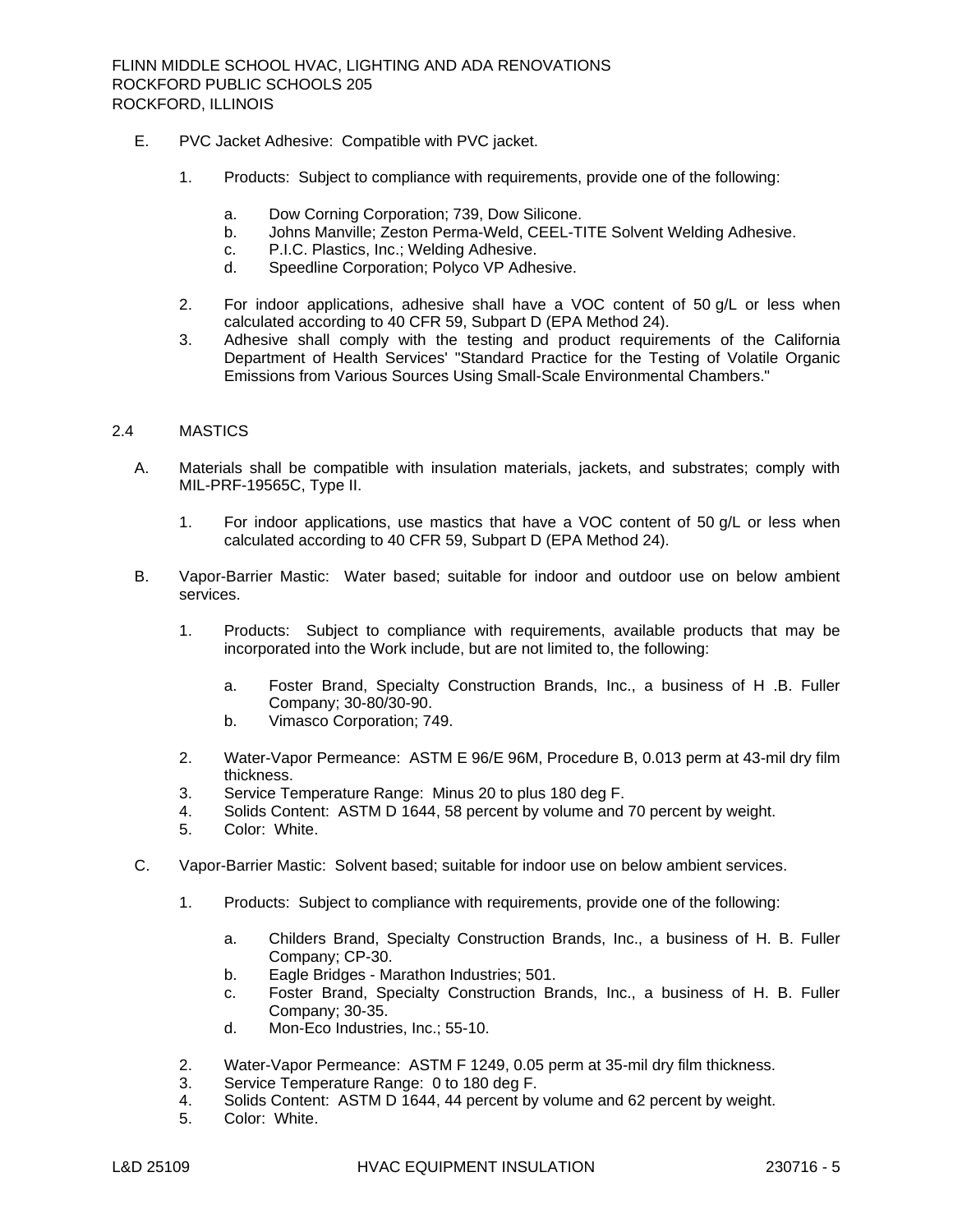- D. Vapor-Barrier Mastic: Solvent based; suitable for outdoor use on below ambient services.
	- 1. Products: Subject to compliance with requirements, provide one of the following:
		- a. Childers Brand, Specialty Construction Brands, Inc., a business of H. B. Fuller Company; Encacel.
		- b. Eagle Bridges Marathon Industries; 570.
		- c. Foster Brand, Specialty Construction Brands, Inc., a business of H. B. Fuller Company; 60-95/60-96.
	- 2. Water-Vapor Permeance: ASTM F 1249, 0.05 perm at 30-mil dry film thickness.
	- 3. Service Temperature Range: Minus 50 to plus 220 deg F.
	- 4. Solids Content: ASTM D 1644, 33 percent by volume and 46 percent by weight.
	- Color: White.
- E. Breather Mastic: Water based; suitable for indoor and outdoor use on above ambient services.
	- 1. Products: Subject to compliance with requirements, provide one of the following:
		- a. Childers Brand, Specialty Construction Brands, Inc., a business of H. B. Fuller Company; CP-10.
		- b. Eagle Bridges Marathon Industries; 550.
		- c. Foster Brand, Specialty Construction Brands, Inc., a business of H. B. Fuller Company; 46-50.
		- d. Mon-Eco Industries, Inc.; 55-50.
		- e. Vimasco Corporation; WC-1/WC-5.
	- 2. Water-Vapor Permeance: ASTM F 1249, 1.8 perms at 0.0625-inch dry film thickness.
	- 3. Service Temperature Range: Minus 20 to plus 180 deg F.
	- 4. Solids Content: 60 percent by volume and 66 percent by weight.
	- 5. Color: White.

## 2.5 LAGGING ADHESIVES

- A. Description: Comply with MIL-A-3316C, Class I, Grade A and shall be compatible with insulation materials, jackets, and substrates.
	- 1. For indoor applications, use lagging adhesives that have a VOC content of 50 g/L or less when calculated according to 40 CFR 59, Subpart D (EPA Method 24).
	- 2. Products: Subject to compliance with requirements, provide one of the following:
		- a. Childers Brand, Specialty Construction Brands, Inc., a business of H. B. Fuller Company; CP-50 AHV2.
		- b. Foster Brand, Specialty Construction Brands, Inc., a business of H. B. Fuller Company; 30-36.
		- c. Vimasco Corporation; 713 and 714.
	- 3. Fire-resistant, water-based lagging adhesive and coating for use indoors to adhere fireresistant lagging cloths over equipment insulation.
	- 4. Service Temperature Range: 0 to plus 180 deg F.
	- 5. Color: White.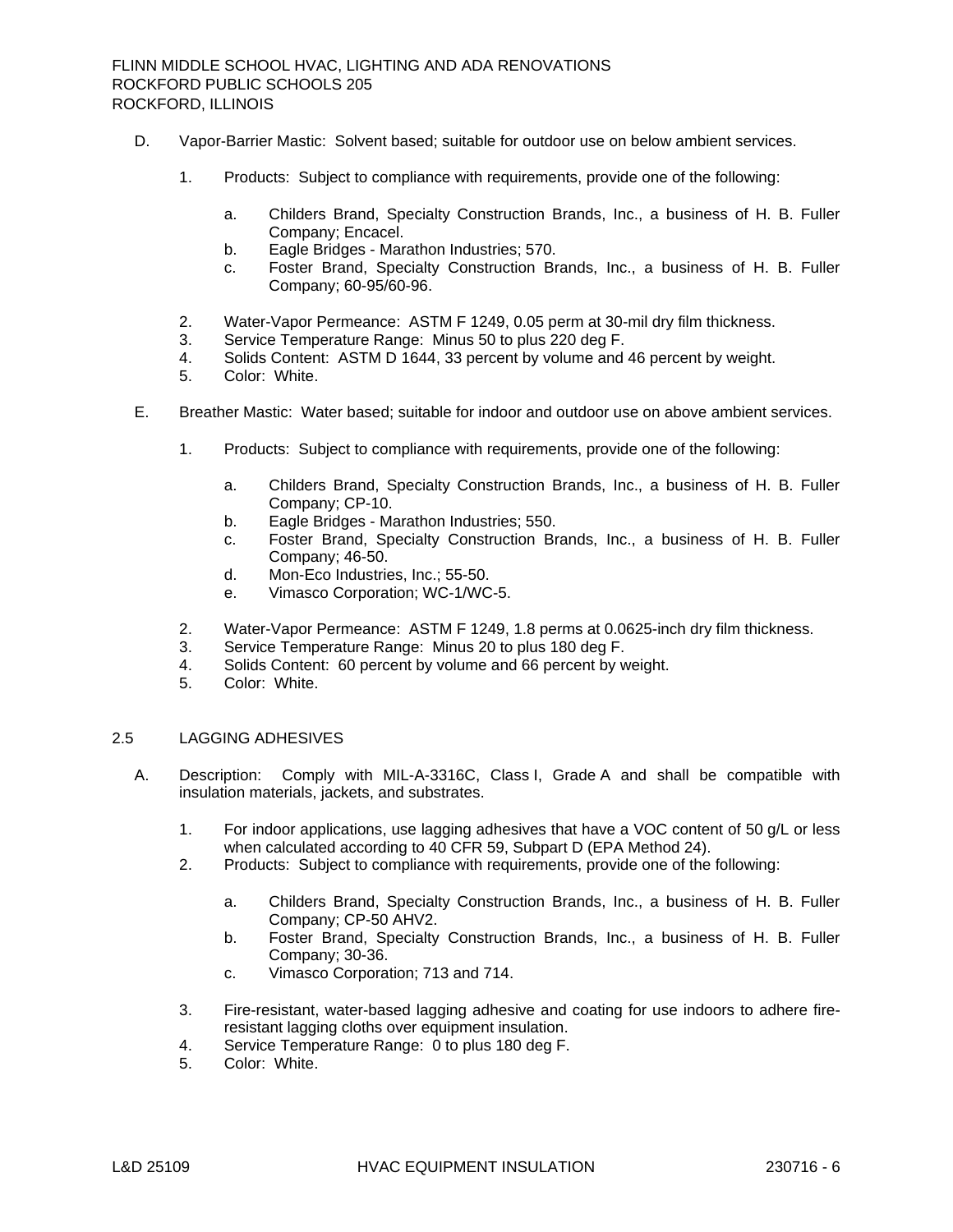## 2.6 SEALANTS

- A. Joint Sealants:
	- 1. Materials shall be compatible with insulation materials, jackets, and substrates.
	- 2. Permanently flexible, elastomeric sealant.
	- 3. Service Temperature Range: Minus 100 to plus 300 deg F.
	- 4. Color: White or gray.
	- 5. For indoor applications, sealants shall have a VOC content of 420 g/L or less when calculated according to 40 CFR 59, Subpart D (EPA Method 24).
	- 6. Sealants shall comply with the testing and product requirements of the California Department of Health Services' "Standard Practice for the Testing of Volatile Organic Emissions from Various Sources Using Small-Scale Environmental Chambers."
- B. FSK and Metal Jacket Flashing Sealants:
	- 1. Products: Subject to compliance with requirements, provide one of the following:
		- a. Childers Brand, Specialty Construction Brands, Inc., a business of H. B. Fuller Company; CP-76.
		- b. Eagle Bridges Marathon Industries; 405.
		- c. Foster Brand, Specialty Construction Brands, Inc., a business of H. B. Fuller Company; 95-44.
		- d. Mon-Eco Industries, Inc.; 44-05.
	- 2. Materials shall be compatible with insulation materials, jackets, and substrates.
	- 3. Fire- and water-resistant, flexible, elastomeric sealant.
	- 4. Service Temperature Range: Minus 40 to plus 250 deg F.
	- 5. Color: Aluminum.
	- 6. For indoor applications, sealants shall have a VOC content of 420 g/L or less when calculated according to 40 CFR 59, Subpart D (EPA Method 24).
	- 7. Sealants shall comply with the testing and product requirements of the California Department of Health Services' "Standard Practice for the Testing of Volatile Organic Emissions from Various Sources Using Small-Scale Environmental Chambers."
- C. ASJ Flashing Sealants, Vinyl, and PVC Jacket Flashing Sealants:
	- 1. Products: Subject to compliance with requirements, available products that may be incorporated into the Work include, but are not limited to, the following:
		- a. Childers Brand, Specialty Construction Brands, Inc., a business of H. B. Fuller Company; CP-76.
	- 2. Materials shall be compatible with insulation materials, jackets, and substrates.
	- 3. Fire- and water-resistant, flexible, elastomeric sealant.
	- 4. Service Temperature Range: Minus 40 to plus 250 deg F.
	- 5. Color: White.
	- 6. For indoor applications, sealants shall have a VOC content of 420 g/L or less when calculated according to 40 CFR 59, Subpart D (EPA Method 24).
	- 7. Sealants shall comply with the testing and product requirements of the California Department of Health Services' "Standard Practice for the Testing of Volatile Organic Emissions from Various Sources Using Small-Scale Environmental Chambers."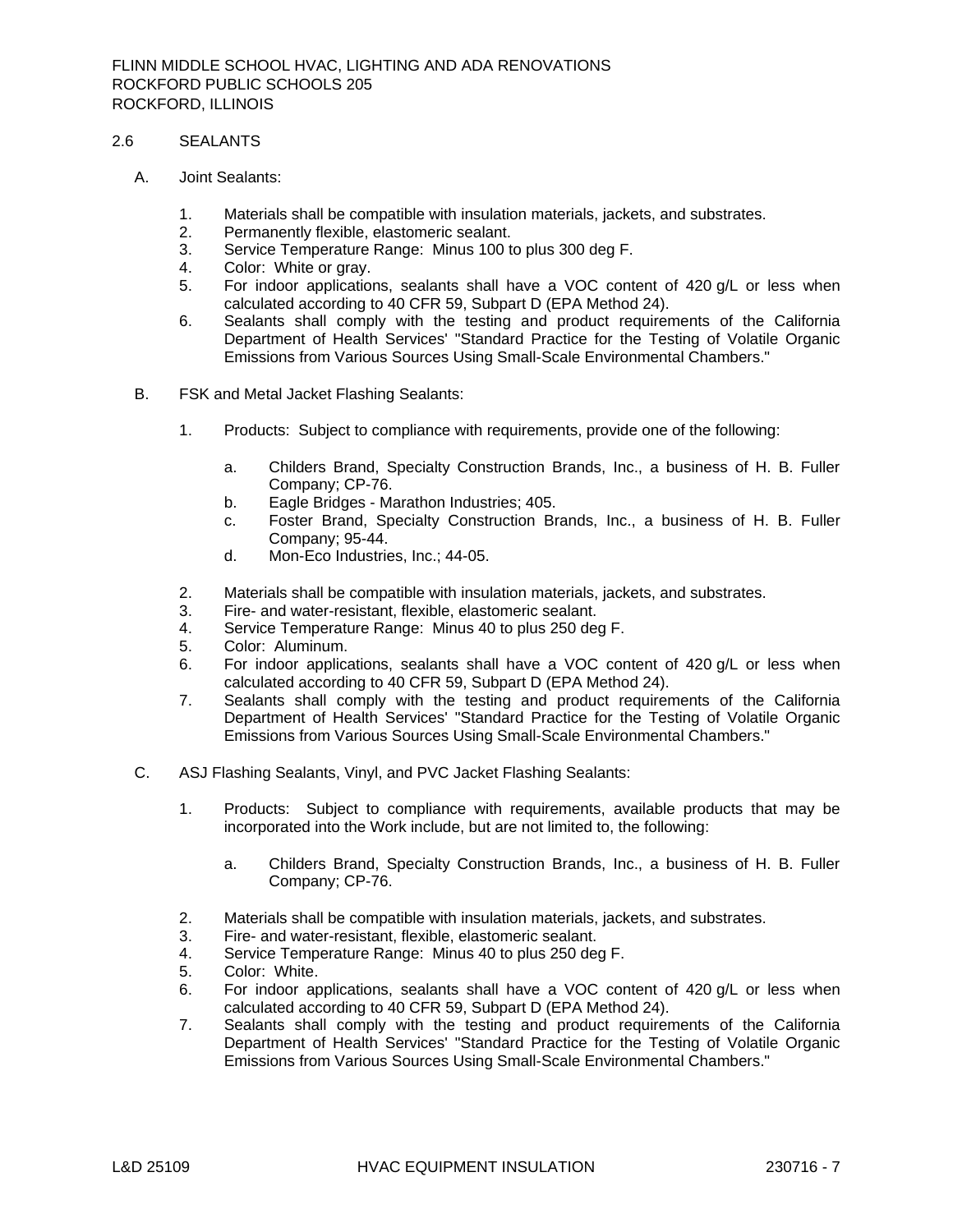## 2.7 FACTORY-APPLIED JACKETS

- A. Insulation system schedules indicate factory-applied jackets on various applications. When factory-applied jackets are indicated, comply with the following:
	- 1. ASJ: White, kraft-paper, fiberglass-reinforced scrim with aluminum-foil backing; complying with ASTM C 1136, Type I.
	- 2. ASJ-SSL: ASJ with self-sealing, pressure-sensitive, acrylic-based adhesive covered by a removable protective strip; complying with ASTM C 1136, Type I.
	- 3. FSK Jacket: Aluminum-foil, fiberglass-reinforced scrim with kraft-paper backing; complying with ASTM C 1136, Type II.

# 2.8 FIELD-APPLIED JACKETS

- A. Field-applied jackets shall comply with ASTM C 921, Type I, unless otherwise indicated.
- B. PVC Jacket: High-impact-resistant, UV-resistant PVC complying with ASTM D 1784, Class 16354-C; thickness as scheduled; roll stock ready for shop or field cutting and forming. Thickness is indicated in field-applied jacket schedules.
	- 1. Products: Subject to compliance with requirements, provide one of the following:
		- a. Johns Manville; Zeston.
		- b. P.I.C. Plastics, Inc.; FG Series.
		- c. Proto Corporation; LoSmoke.
		- d. Speedline Corporation; SmokeSafe.
	- 2. Adhesive: As recommended by jacket material manufacturer.
	- 3. Color: White.
	- 4. Factory-fabricated tank heads and tank side panels.
- C. Metal Jacket:
	- 1. Products: Subject to compliance with requirements, provide one of the following:
		- a. Childers Brand, Specialty Construction Brands, Inc., a business of H. B. Fuller Company; Metal Jacketing Systems.
		- b. ITW Insulation Systems; Aluminum and Stainless Steel Jacketing.
		- c. RPR Products, Inc.; Insul-Mate.
	- 2. Aluminum Jacket: Comply with ASTM B 209, Alloy 3003, 3005, 3105, or 5005, Temper H-14.
		- a. Sheet and roll stock ready for shop or field sizing.
		- b. Finish and thickness are indicated in field-applied jacket schedules.
		- c. Moisture Barrier for Indoor Applications: 1-mil-thick, heat-bonded polyethylene and kraft paper.
		- d. Moisture Barrier for Outdoor Applications: 3-mil-thick, heat-bonded polyethylene and kraft paper.
		- e. Factory-Fabricated Fitting Covers:
			- 1) Same material, finish, and thickness as jacket.
			- 2) Preformed two-piece or gore, 45- and 90-degree, short- and long-radius elbows.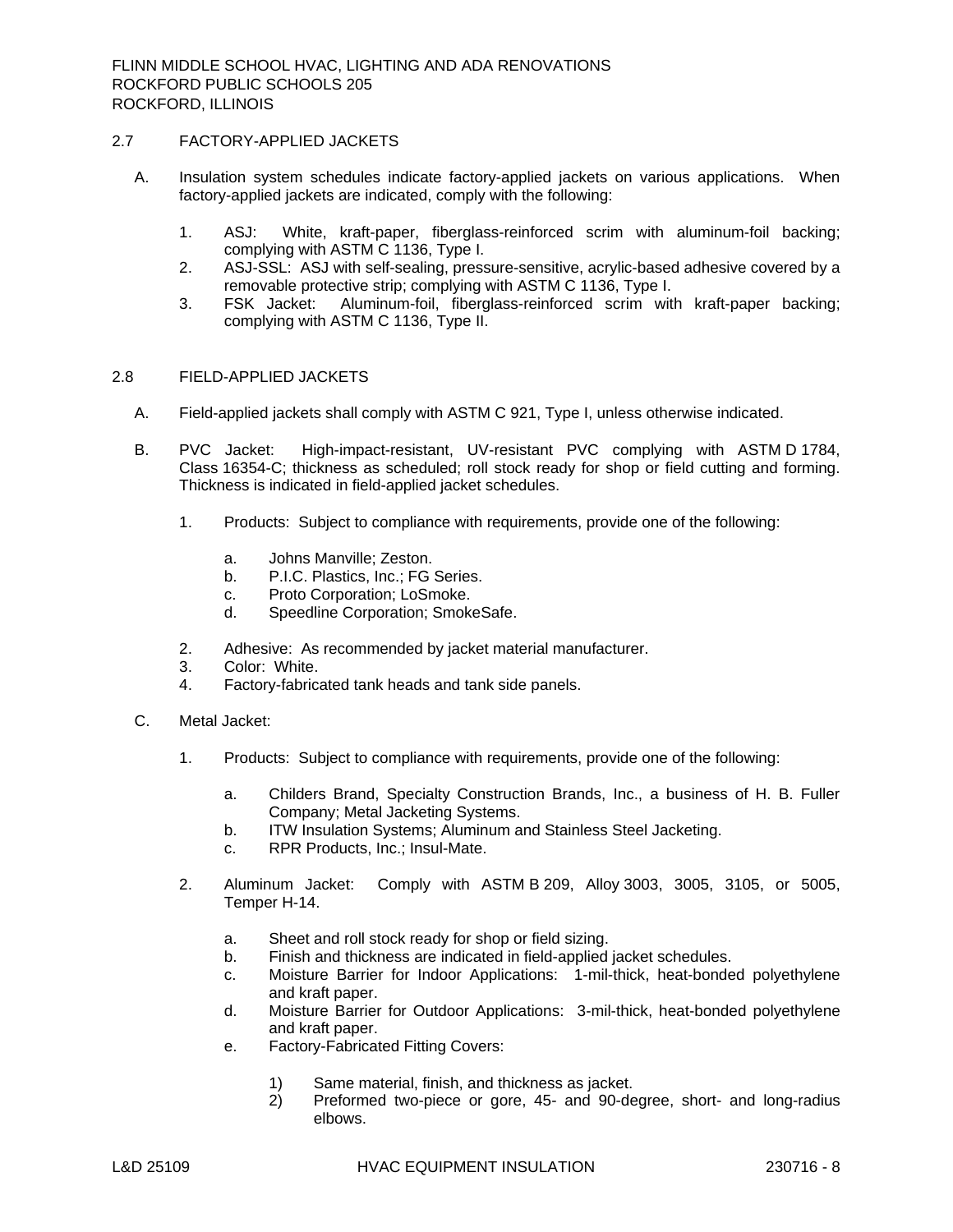FLINN MIDDLE SCHOOL HVAC, LIGHTING AND ADA RENOVATIONS ROCKFORD PUBLIC SCHOOLS 205 ROCKFORD, ILLINOIS

- 3) Tee covers.
- 4) Flange and union covers.
- 5) End caps.
- 6) Beveled collars.
- 7) Valve covers.
- 8) Field fabricate fitting covers only if factory-fabricated fitting covers are not available.

#### 2.9 TAPES

- A. ASJ Tape: White vapor-retarder tape matching factory-applied jacket with acrylic adhesive, complying with ASTM C 1136.
	- 1. Products: Subject to compliance with requirements, provide one of the following:
		- a. ABI, Ideal Tape Division; 428 AWF ASJ.
		- b. Avery Dennison Corporation, Specialty Tapes Division; Fasson 0836.
		- c. Compac Corporation; 104 and 105.
		- d. Venture Tape; 1540 CW Plus, 1542 CW Plus, and 1542 CW Plus/SQ.
	- 2. Width: 3 inches.
	- 3. Thickness: 11.5 mils.
	- 4. Adhesion: 90 ounces force/inch in width.
	- 5. Elongation: 2 percent.
	- 6. Tensile Strength: 40 lbf/inch in width.
	- 7. ASJ Tape Disks and Squares: Precut disks or squares of ASJ tape.
- B. FSK Tape: Foil-face, vapor-retarder tape matching factory-applied jacket with acrylic adhesive; complying with ASTM C 1136.
	- 1. Products: Subject to compliance with requirements, provide one of the following:
		- a. ABI, Ideal Tape Division; 491 AWF FSK.
		- b. Avery Dennison Corporation, Specialty Tapes Division; Fasson 0827.
		- c. Compac Corporation; 110 and 111.
		- d. Venture Tape; 1525 CW NT, 1528 CW, and 1528 CW/SQ.
	- 2. Width: 3 inches.
	- 3. Thickness: 6.5 mils.
	- 4. Adhesion: 90 ounces force/inch in width.
	- 5. Elongation: 2 percent.
	- 6. Tensile Strength: 40 lbf/inch in width.
	- 7. FSK Tape Disks and Squares: Precut disks or squares of FSK tape.
- C. PVC Tape: White vapor-retarder tape matching field-applied PVC jacket with acrylic adhesive; suitable for indoor and outdoor applications.
	- 1. Products: Subject to compliance with requirements, provide one of the following:
		- a. ABI, Ideal Tape Division; 370 White PVC tape.
		- b. Compac Corporation; 130.
		- c. Venture Tape; 1506 CW NS.
	- 2. Width: 2 inches.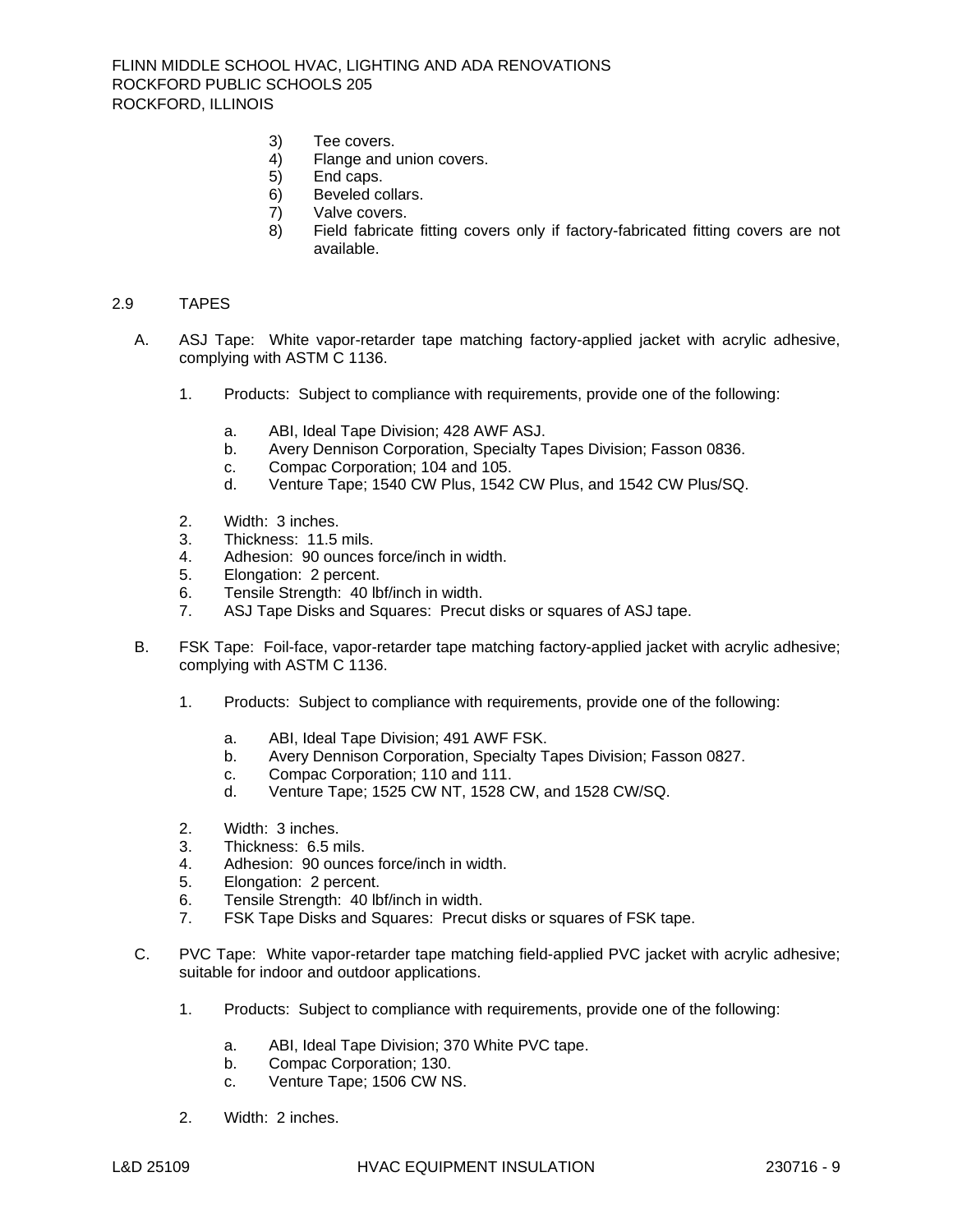FLINN MIDDLE SCHOOL HVAC, LIGHTING AND ADA RENOVATIONS ROCKFORD PUBLIC SCHOOLS 205 ROCKFORD, ILLINOIS

- 3. Thickness: 6 mils.
- 4. Adhesion: 64 ounces force/inch in width.
- 5. Elongation: 500 percent.
- 6. Tensile Strength: 18 lbf/inch in width.
- D. Aluminum-Foil Tape: Vapor-retarder tape with acrylic adhesive.
	- 1. Products: Subject to compliance with requirements, provide one of the following:
		- a. ABI, Ideal Tape Division; 488 AWF.
		- b. Avery Dennison Corporation, Specialty Tapes Division; Fasson 0800.
		- c. Compac Corporation; 120.
		- d. Venture Tape; 3520 CW.
	- 2. Width: 2 inches.
	- 3. Thickness: 3.7 mils.
	- 4. Adhesion: 100 ounces force/inch in width.
	- 5. Elongation: 5 percent.
	- 6. Tensile Strength: 34 lbf/inch in width.

#### 2.10 SECUREMENTS

- A. Bands:
	- 1. Products: Subject to compliance with requirements, available products that may be incorporated into the Work include, but are not limited to, the following:
		- a. ITW Insulation Systems; Gerrard Strapping and Seals.
		- b. RPR Products, Inc.; Insul-Mate Strapping, Seals, and Springs.
	- 2. Aluminum: ASTM B 209, Alloy 3003, 3005, 3105, or 5005; Temper H-14, 0.020 inch thick, 1/2 inch wide with wing seal or closed seal.
	- 3. Springs: Twin spring set constructed of stainless steel with ends flat and slotted to accept metal bands. Spring size determined by manufacturer for application.
- B. Insulation Pins and Hangers:
	- 1. Capacitor-Discharge-Weld Pins: Copper- or zinc-coated steel pin, fully annealed for capacitor-discharge welding, 0.106-inch-diameter shank, length to suit depth of insulation indicated.
		- a. Products: Subject to compliance with requirements, provide one of the following:
			- 1) AGM Industries, Inc.; CWP-1.
			- 2) GEMCO; CD.
			- 3) Midwest Fasteners, Inc.; CD.
			- 4) Nelson Stud Welding; TPA, TPC, and TPS.
	- 2. Metal, Adhesively Attached, Perforated-Base Insulation Hangers: Baseplate welded to projecting spindle that is capable of holding insulation, of thickness indicated, securely in position indicated when self-locking washer is in place.
		- a. Products: Subject to compliance with requirements, provide one of the following:
			- 1) AGM Industries, Inc.; Tactoo Perforated Base Insul-Hangers.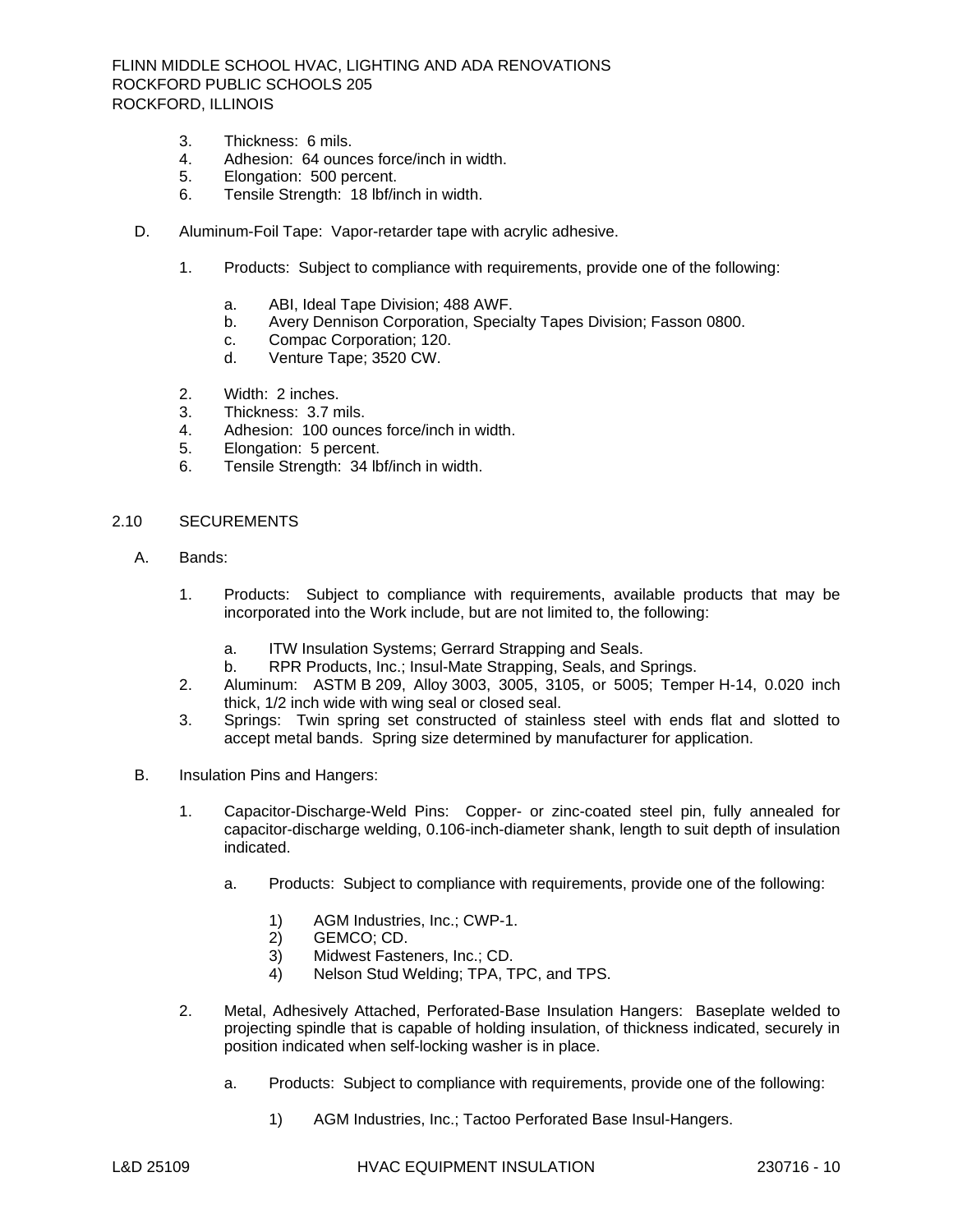- 2) GEMCO; Perforated Base.
- 3) Midwest Fasteners, Inc.; Spindle.
- b. Baseplate: Perforated, galvanized carbon-steel sheet, 0.030 inch thick by 2 inches square.
- c. Spindle: Copper- or zinc-coated, low-carbon steel, fully annealed, 0.106-inchdiameter shank, length to suit depth of insulation indicated.
- d. Adhesive: Recommended by hanger manufacturer. Product with demonstrated capability to bond insulation hanger securely to substrates indicated without damaging insulation, hangers, and substrates.
- 3. Nonmetal, Adhesively Attached, Perforated-Base Insulation Hangers: Baseplate fastened to projecting spindle that is capable of holding insulation, of thickness indicated, securely in position indicated when self-locking washer is in place.
	- a. Products: Subject to compliance with requirements, available products that may be incorporated into the Work include, but are not limited to, the following:
		- 1) GEMCO; Nylon Hangers.
		- 2) Midwest Fasteners, Inc.; Nylon Insulation Hangers.
	- b. Baseplate: Perforated, nylon sheet, 0.030 inch thick by 1-1/2 inches in diameter.
	- c. Spindle: Nylon, 0.106-inch-diameter shank, length to suit depth of insulation indicated, up to 2-1/2 inches.
	- d. Adhesive: Recommended by hanger manufacturer. Product with demonstrated capability to bond insulation hanger securely to substrates indicated without damaging insulation, hangers, and substrates.
- 4. Self-Sticking-Base Insulation Hangers: Baseplate welded to projecting spindle that is capable of holding insulation, of thickness indicated, securely in position indicated when self-locking washer is in place.
	- a. Products: Subject to compliance with requirements, provide one of the following:
		- 1) AGM Industries, Inc.; Tactoo Self-Adhering Insul-Hangers, Series.
		- 2) GEMCO; Peel & Press.
		- 3) Midwest Fasteners, Inc.; Self Stick.
	- b. Baseplate: Galvanized carbon-steel sheet, 0.030 inch thick by 2 inches square.
	- c. Spindle: Copper- or zinc-coated, low-carbon steel, fully annealed, 0.106-inchdiameter shank, length to suit depth of insulation indicated.
	- d. Adhesive-backed base with a peel-off protective cover.
- 5. Insulation-Retaining Washers: Self-locking washers formed from 0.016-inch-thick, galvanized-steel sheet, with beveled edge sized as required to hold insulation securely in place but not less than 1-1/2 inches in diameter.
	- a. Products: Subject to compliance with requirements, provide one of the following:
		- 1) AGM Industries, Inc.; RC-150.<br>2) GEMCO; R-150.
		- GEMCO; R-150.
		- 3) Midwest Fasteners, Inc.; WA-150.
		- 4) Nelson Stud Welding; Speed Clips.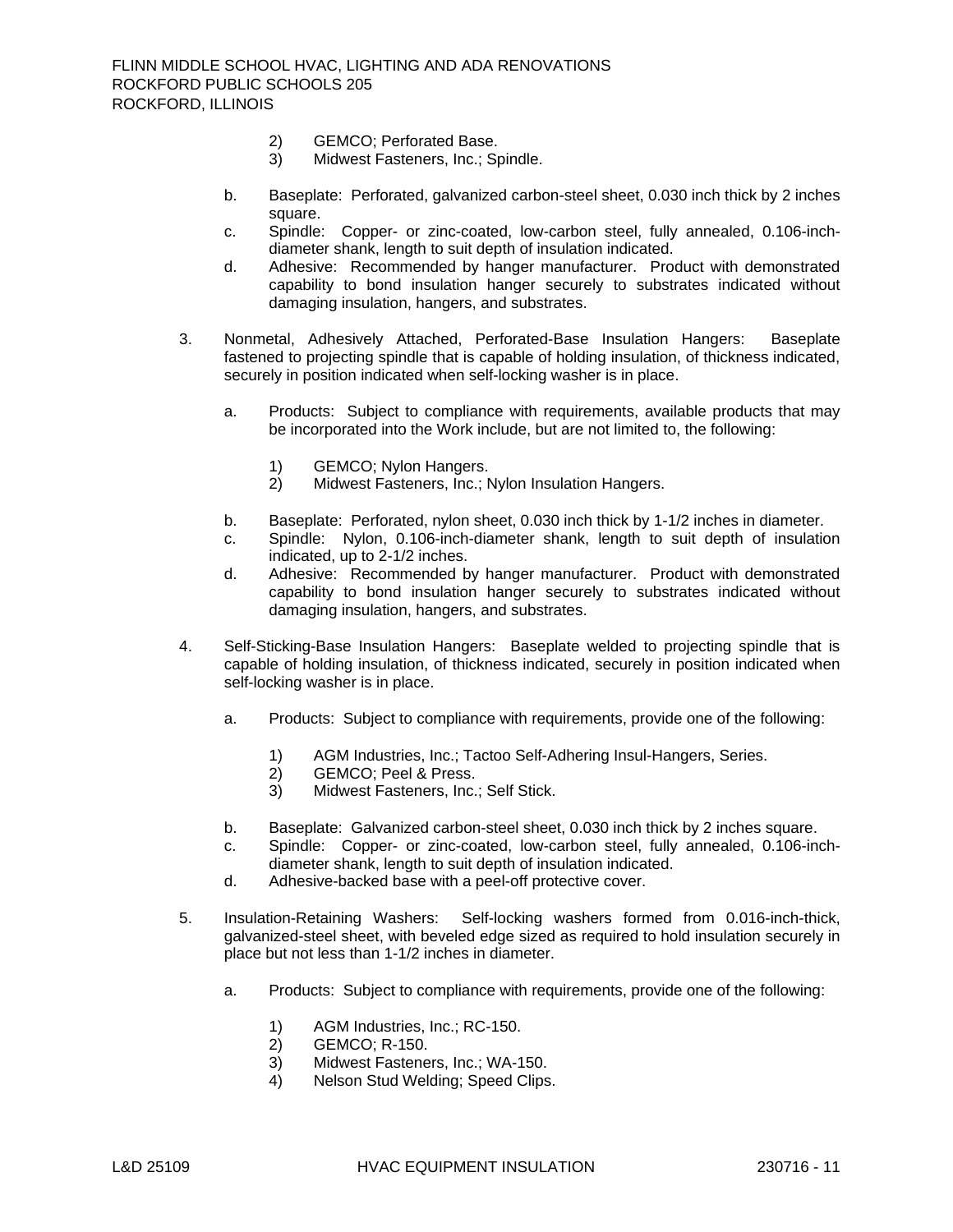- b. Protect ends with capped self-locking washers incorporating a spring steel insert to ensure permanent retention of cap in exposed locations.
- 6. Nonmetal Insulation-Retaining Washers: Self-locking washers formed from 0.016-inchthick nylon sheet, with beveled edge sized as required to hold insulation securely in place but not less than 1-1/2 inches in diameter.
	- a. Manufacturers: Subject to compliance with requirements, available manufacturers offering products that may be incorporated into the Work include, but are not limited to, the following:
		- 1) GEMCO.
		- 2) Midwest Fasteners, Inc.
- C. Staples: Outward-clinching insulation staples, nominal 3/4-inch-wide, stainless steel or Monel.

# 2.11 CORNER ANGLES

- A. PVC Corner Angles: 30 mils thick, minimum 1 by 1 inch, PVC according to ASTM D 1784, Class 16354-C. White or color-coded to match adjacent surface.
- B. Aluminum Corner Angles: 0.040 inch thick, minimum 1 by 1 inch, aluminum according to ASTM B 209, Alloy 3003, 3005, 3105, or 5005; Temper H-14.

# PART 3 - EXECUTION

# 3.1 EXAMINATION

- A. Examine substrates and conditions for compliance with requirements for installation tolerances and other conditions affecting performance of insulation application.
	- 1. Verify that systems and equipment to be insulated have been tested and are free of defects.
	- 2. Verify that surfaces to be insulated are clean and dry.
- B. Proceed with installation only after unsatisfactory conditions have been corrected.

# 3.2 PREPARATION

- A. Surface Preparation: Clean and dry surfaces to receive insulation. Remove materials that will adversely affect insulation application.
- B. Surface Preparation: Clean and prepare surfaces to be insulated. Before insulating, apply a corrosion coating to insulated surfaces as follows:
	- 1. Stainless Steel: Coat 300 series stainless steel with an epoxy primer 5 mils thick and an epoxy finish 5 mils thick if operating in a temperature range between 140 and 300 deg F. Consult coating manufacturer for appropriate coating materials and application methods for operating temperature range.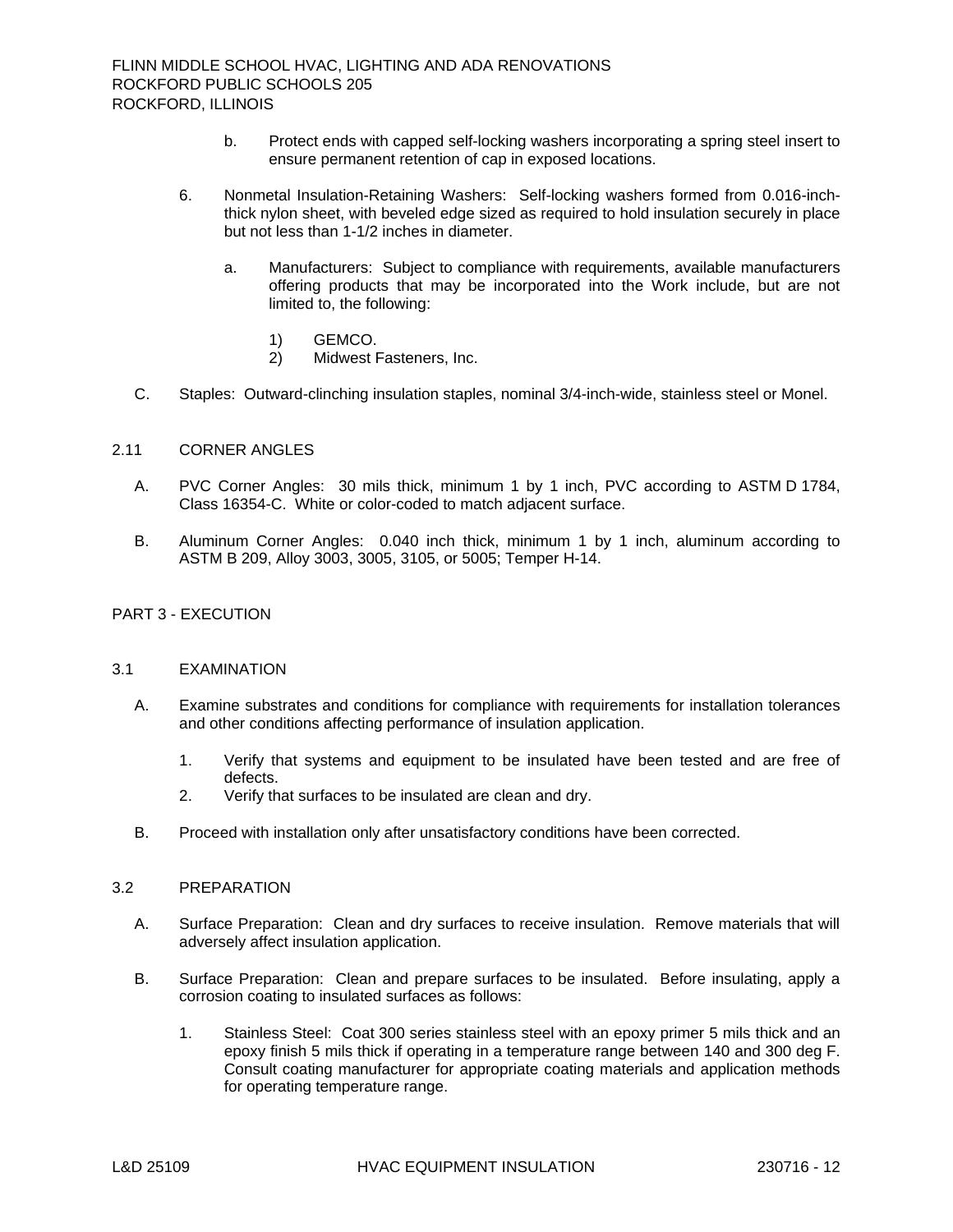- 2. Carbon Steel: Coat carbon steel operating at a service temperature between 32 and 300 deg F with an epoxy coating. Consult coating manufacturer for appropriate coating materials and application methods for operating temperature range.
- C. Coordinate insulation installation with the trade installing heat tracing. Comply with requirements for heat tracing that apply to insulation.
- D. Mix insulating cements with clean potable water; if insulating cements are to be in contact with stainless-steel surfaces, use demineralized water.

# 3.3 GENERAL INSTALLATION REQUIREMENTS

- A. Install insulation materials, accessories, and finishes with smooth, straight, and even surfaces; free of voids throughout the length of equipment.
- B. Install insulation materials, forms, vapor barriers or retarders, jackets, and thicknesses required for each item of equipment as specified in insulation system schedules.
- C. Install accessories compatible with insulation materials and suitable for the service. Install accessories that do not corrode, soften, or otherwise attack insulation or jacket in either wet or dry state.
- D. Install insulation with longitudinal seams at top and bottom of horizontal runs.
- E. Install multiple layers of insulation with longitudinal and end seams staggered.
- F. Keep insulation materials dry during application and finishing.
- G. Install insulation with tight longitudinal seams and end joints. Bond seams and joints with adhesive recommended by insulation material manufacturer.
- H. Install insulation with least number of joints practical.
- I. Where vapor barrier is indicated, seal joints, seams, and penetrations in insulation at hangers, supports, anchors, and other projections with vapor-barrier mastic.
	- 1. Install insulation continuously through hangers and around anchor attachments.
	- 2. For insulation application where vapor barriers are indicated, extend insulation on anchor legs from point of attachment to supported item to point of attachment to structure. Taper and seal ends at attachment to structure with vapor-barrier mastic.
	- 3. Install insert materials and install insulation to tightly join the insert. Seal insulation to insulation inserts with adhesive or sealing compound recommended by insulation material manufacturer.
	- 4. Cover inserts with jacket material matching adjacent insulation. Install shields over jacket, arranged to protect jacket from tear or puncture by hanger, support, and shield.
- J. Apply adhesives, mastics, and sealants at manufacturer's recommended coverage rate and wet and dry film thicknesses.
- K. Install insulation with factory-applied jackets as follows:
	- 1. Draw jacket tight and smooth.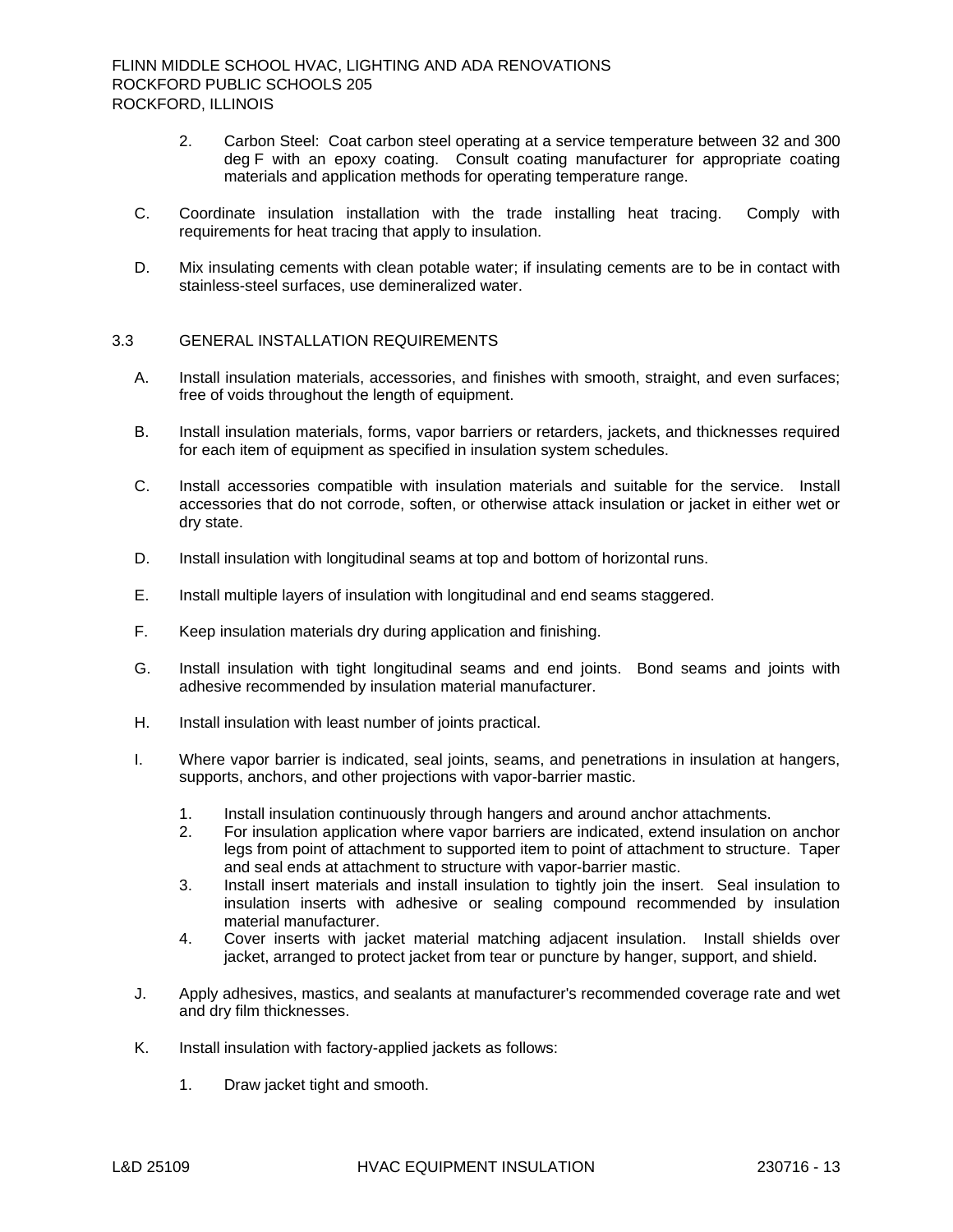- 2. Cover circumferential joints with 3-inch-wide strips, of same material as insulation jacket. Secure strips with adhesive and outward clinching staples along both edges of strip, spaced 4 inches o.c.
- 3. Overlap jacket longitudinal seams at least 1-1/2 inches. Clean and dry surface to receive self-sealing lap. Staple laps with outward clinching staples along edge at 4 inches o.c.
	- a. For below ambient services, apply vapor-barrier mastic over staples.
- 4. Cover joints and seams with tape, according to insulation material manufacturer's written instructions, to maintain vapor seal.
- 5. Where vapor barriers are indicated, apply vapor-barrier mastic on seams and joints.
- L. Cut insulation in a manner to avoid compressing insulation more than 75 percent of its nominal thickness.
- M. Finish installation with systems at operating conditions. Repair joint separations and cracking due to thermal movement.
- N. Repair damaged insulation facings by applying same facing material over damaged areas. Extend patches at least 4 inches beyond damaged areas. Adhere, staple, and seal patches similar to butt joints.
- O. For above ambient services, do not install insulation to the following:
	- 1. Vibration-control devices.
	- 2. Testing agency labels and stamps.
	- 3. Nameplates and data plates.
	- 4. Manholes.
	- 5. Handholes.
	- 6. Cleanouts.

# 3.4 INSTALLATION OF EQUIPMENT, TANK, AND VESSEL INSULATION

- A. Mineral-Fiber, Pipe and Tank Insulation Installation for Tanks and Vessels: Secure insulation with adhesive and anchor pins and speed washers.
	- 1. Apply adhesives according to manufacturer's recommended coverage rates per unit area, for 100 percent coverage of tank and vessel surfaces.
	- 2. Groove and score insulation materials to fit as closely as possible to equipment, including contours. Bevel insulation edges for cylindrical surfaces for tight joints. Stagger end joints.
	- 3. Protect exposed corners with secured corner angles.
	- 4. Install adhesively attached or self-sticking insulation hangers and speed washers on sides of tanks and vessels as follows:
		- a. Do not weld anchor pins to ASME-labeled pressure vessels.
		- b. Select insulation hangers and adhesive that are compatible with service temperature and with substrate.
		- c. On tanks and vessels, maximum anchor-pin spacing is 3 inches from insulation end joints, and 16 inches o.c. in both directions.
		- d. Do not overcompress insulation during installation.
		- e. Cut and miter insulation segments to fit curved sides and domed heads of tanks and vessels.
		- f. Impale insulation over anchor pins and attach speed washers.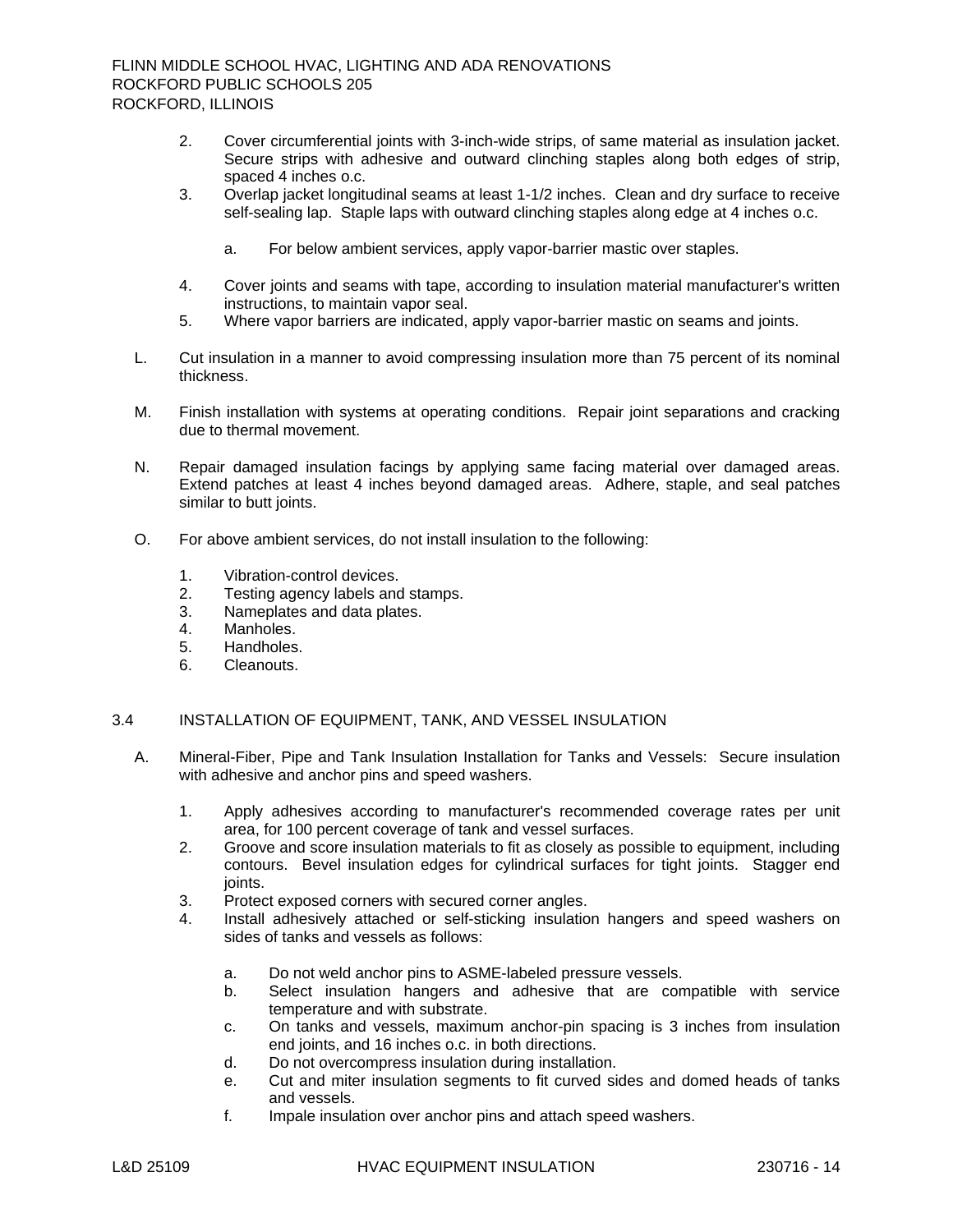- g. Cut excess portion of pins extending beyond speed washers or bend parallel with insulation surface. Cover exposed pins and washers with tape matching insulation facing.
- 5. Secure each layer of insulation with stainless-steel or aluminum bands. Select band material compatible with insulation materials.
- 6. Where insulation hangers on equipment and vessels are not permitted or practical and where insulation support rings are not provided, install a girdle network for securing insulation. Stretch prestressed aircraft cable around the diameter of vessel and make taut with clamps, turnbuckles, or breather springs. Place one circumferential girdle around equipment approximately 6 inches from each end. Install wire or cable between two circumferential girdles 12 inches o.c. Install a wire ring around each end and around outer periphery of center openings, and stretch prestressed aircraft cable radially from the wire ring to nearest circumferential girdle. Install additional circumferential girdles along the body of equipment or tank at a minimum spacing of 48 inches o.c. Use this network for securing insulation with tie wire or bands.
- 7. Stagger joints between insulation layers at least 3 inches.
- 8. Install insulation in removable segments on equipment access doors, manholes, handholes, and other elements that require frequent removal for service and inspection.
- 9. Bevel and seal insulation ends around manholes, handholes, ASME stamps, and nameplates.
- 10. For equipment with surface temperatures below ambient, apply mastic to open ends, joints, seams, breaks, and punctures in insulation.
- B. Flexible Elastomeric Thermal Insulation Installation for Tanks and Vessels: Install insulation over entire surface of tanks and vessels.
	- 1. Apply 100 percent coverage of adhesive to surface with manufacturer's recommended adhesive.
	- 2. Seal longitudinal seams and end joints.
- 3.5 FIELD-APPLIED JACKET INSTALLATION
	- A. Where FSK jackets are indicated, install as follows:
		- 1. Draw jacket material smooth and tight.
		- 2. Install lap or joint strips with same material as jacket.
		- 3. Secure jacket to insulation with manufacturer's recommended adhesive.
		- 4. Install jacket with 1-1/2-inch laps at longitudinal seams and 3-inch-wide joint strips at end joints.
		- 5. Seal openings, punctures, and breaks in vapor-retarder jackets and exposed insulation with vapor-barrier mastic.
	- B. Where PVC jackets are indicated, install with 1-inch overlap at longitudinal seams and end joints; for horizontal applications, install with longitudinal seams along top and bottom of tanks and vessels. Seal with manufacturer's recommended adhesive.
		- 1. Apply two continuous beads of adhesive to seams and joints, one bead under lap and the finish bead along seam and joint edge.
	- C. Where metal jackets are indicated, install with 2-inch overlap at longitudinal seams and end joints. Overlap longitudinal seams arranged to shed water. Seal end joints with weatherproof sealant recommended by insulation manufacturer. Secure jacket with stainless-steel bands 12 inches o.c. and at end joints.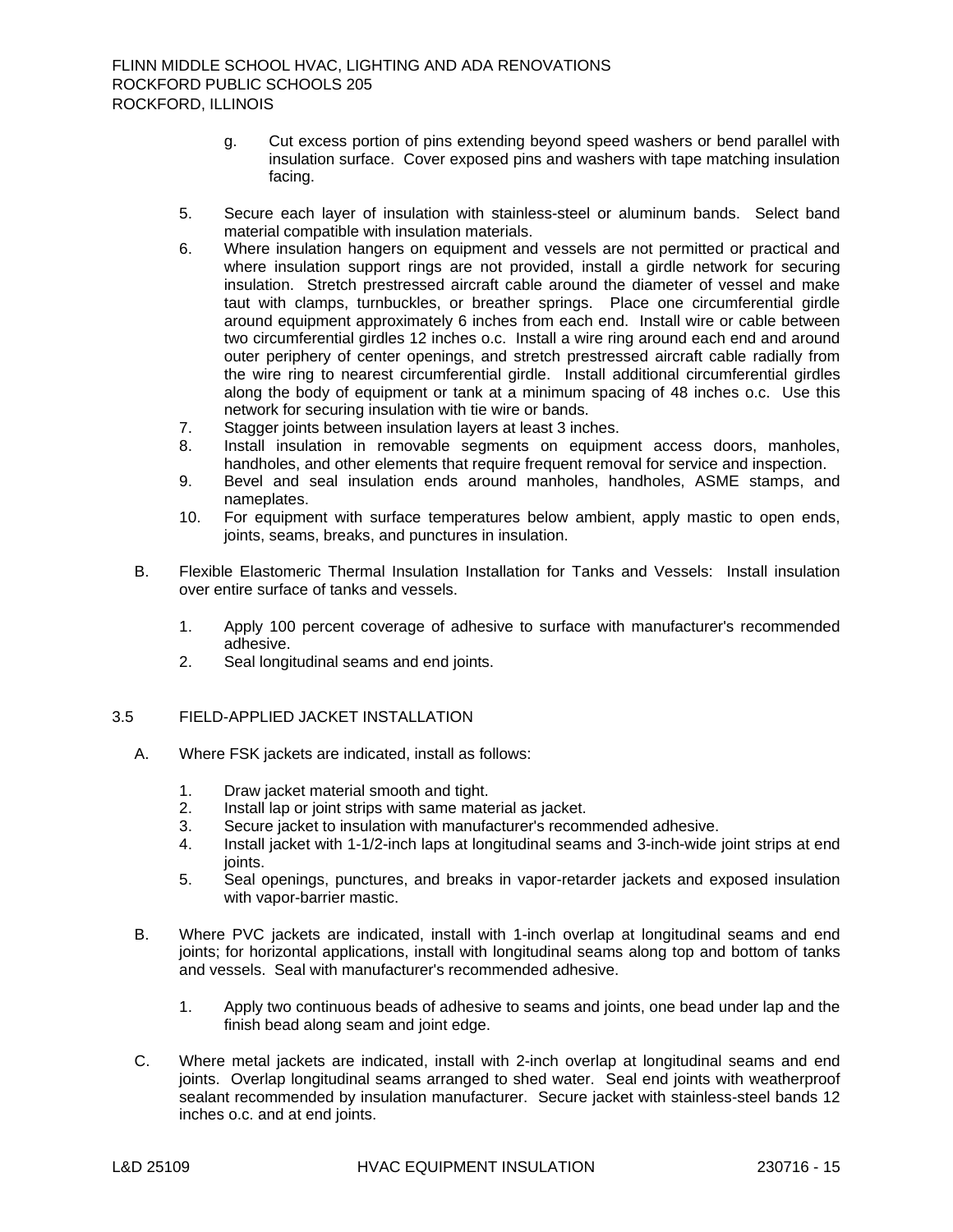#### 3.6 FINISHES

- A. Equipment Insulation with ASJ, or Other Paintable Jacket Material: Paint jacket with paint system identified below and as specified in Division 09 painting Sections.
	- 1. Flat Acrylic Finish: Two finish coats over a primer that is compatible with jacket material and finish coat paint. Add fungicidal agent to render fabric mildew proof.
		- a. Finish Coat Material: Interior, flat, latex-emulsion size.
- B. Flexible Elastomeric Thermal Insulation: After adhesive has fully cured, apply two coats of insulation manufacturer's recommended UV protective coating.
- C. Color: Final color as selected by Architect. Vary first and second coats to allow visual inspection of the completed Work.
- D. Do not field paint aluminum or stainless-steel jackets.

## 3.7 BREECHING INSULATION SCHEDULE

- A. Round, exposed breeching and connector insulation shall be the following: 1. High-Temperature Mineral-Fiber Blanket: 3 inches thick and 3-lb/cu. ft. nominal density.
- B. Round, concealed breeching and connector insulation shall be the following:
	- 1. High-Temperature Mineral-Fiber Blanket: 3 inches thick and 3-lb/cu. ft. nominal density.
- C. Rectangular, exposed breeching and connector insulation shall be the following:
	- 1. High-Temperature Mineral-Fiber Blanket: 3 inches thick and 3-lb/cu. ft. nominal density.
- D. Rectangular, concealed breeching and connector insulation shall be the following:
	- 1. High-Temperature Mineral-Fiber Blanket: 3 inches thick and 3-lb/cu. ft. nominal density.

### 3.8 EQUIPMENT INSULATION SCHEDULE

- A. Insulation materials and thicknesses are identified below. If more than one material is listed for a type of equipment, selection from materials listed is Contractor's option.
- B. Insulate indoor and outdoor equipment that is not factory insulated.
- C. Steam condensate pump and boiler feedwater pump insulation shall be one of the following:
	- 1. Mineral-Fiber Board: 2 inches thick and 2-lb/cu. ft. nominal density.
	- 2. Mineral-Fiber Pipe and Tank: 2 inches thick.
- D. Steam condensate and feed water tank and receiver insulation shall be one of the following:
	- 1. Mineral-Fiber Board: 2 inches thick and 2-lb/cu. ft. nominal density.
	- 2. Mineral-Fiber Pipe and Tank: 2 inches thick.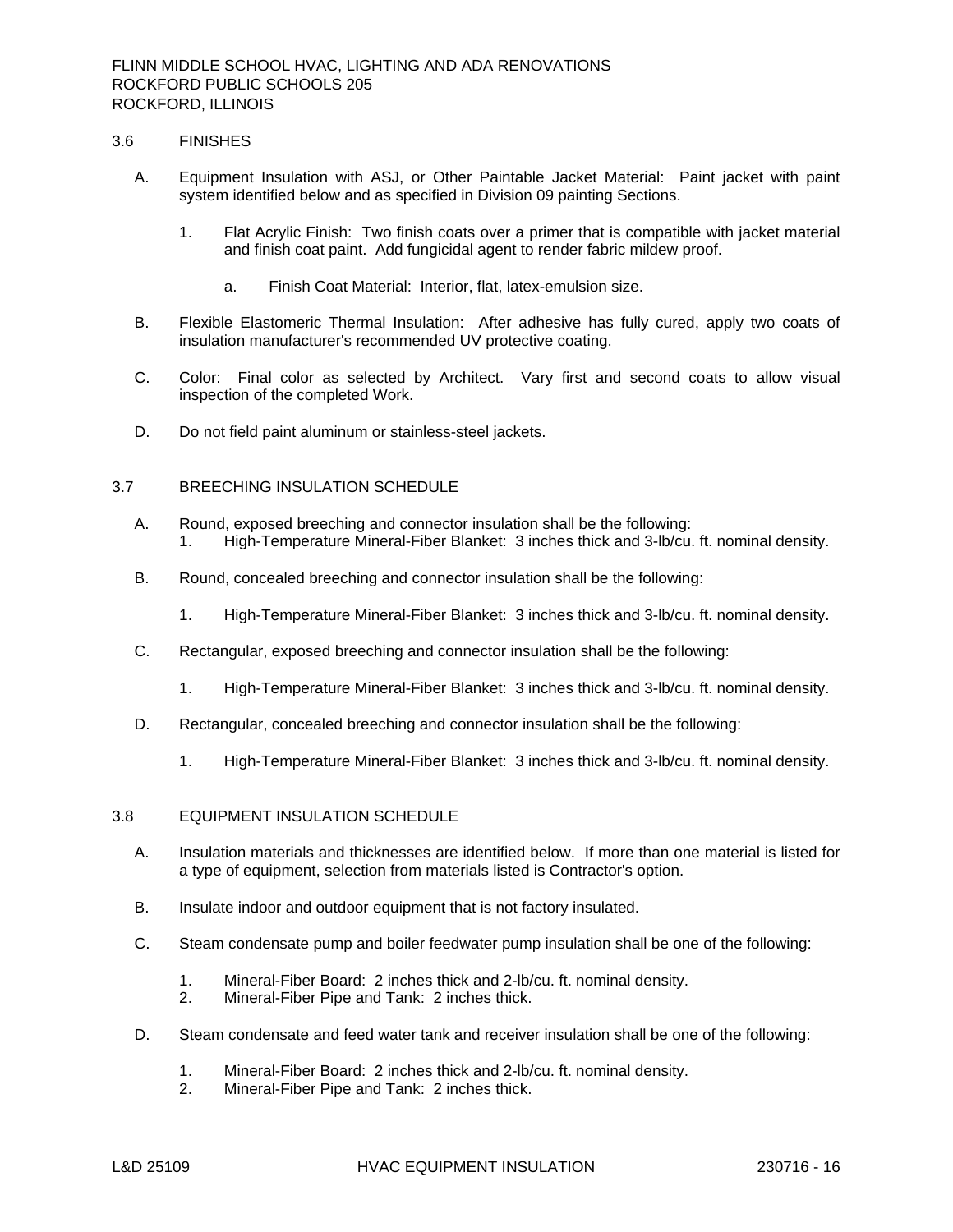- E. Steam flash-tank, flash-separator, moisture-separator, and blow-off-tank insulation shall be one of the following:
	- 1. Mineral-Fiber Board: 2 inches thick and 2-lb/cu. ft. nominal density.
	- 2. Mineral-Fiber Pipe and Tank: 2 inches thick.

# 3.9 INDOOR, FIELD-APPLIED JACKET SCHEDULE

- A. Install jacket over insulation material. For insulation with factory-applied jacket, install the fieldapplied jacket over the factory-applied jacket.
- B. If more than one material is listed, selection from materials listed is Contractor's option.
- C. Equipment, Concealed:
	- 1. None.
- D. Equipment, Exposed, up to 48 Inches in Diameter or with Flat Surfaces up to 72 Inches:
	- 1. Aluminum, Corrugated with Z-Shaped Locking Seam: 0.016 inch thick.
- E. Equipment, Exposed, Larger Than 48 Inches in Diameter or with Flat Surfaces Larger Than 72 Inches:
	- 1. Aluminum, Corrugated with Z-Shaped Locking Seam: 0.016 inch thick.

END OF SECTION 23 07 16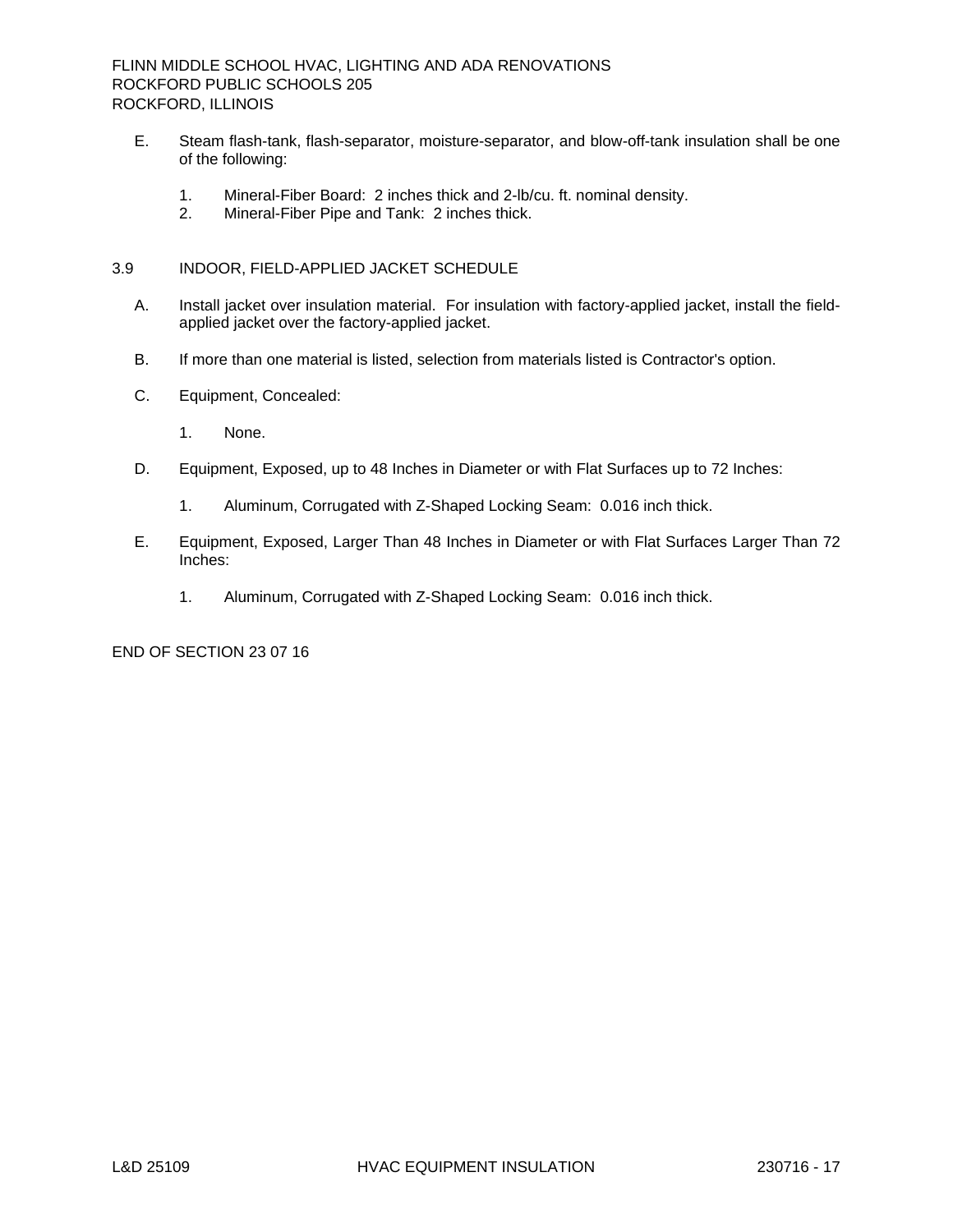SECTION 23 07 19 - HVAC PIPING INSULATION

PART 1 - GENERAL

# 1.1 RELATED DOCUMENTS

A. Drawings and general provisions of the Contract, including General and Supplementary Conditions, Division 00 Information for Bidders, and Division 01 Specification Sections, apply to this Section.

## 1.2 SUMMARY

- A. Section includes insulating the following HVAC piping systems:
	- 1. Low pressure steam and steam condensate, indoors.
- B. Related Sections:
	- 1. Division 23 Section "HVAC Equipment Insulation."
	- 2. Division 23 Section "Duct Insulation."

## 1.3 ACTION SUBMITTALS

A. Product Data: For each type of product indicated. Include thermal conductivity, water-vapor permeance thickness, and jackets (both factory and field applied if any).

# 1.4 QUALITY ASSURANCE

- A. Surface-Burning Characteristics: For insulation and related materials, as determined by testing identical products according to ASTM E 84, by a testing and inspecting agency acceptable to authorities having jurisdiction. Factory label insulation and jacket materials and adhesive, mastic, tapes, and cement material containers, with appropriate markings of applicable testing agency.
	- 1. Insulation Installed Indoors: Flame-spread index of 25 or less, and smoke-developed index of 50 or less.
	- 2. Insulation Installed Outdoors: Flame-spread index of 75 or less, and smoke-developed index of 150 or less.

# 1.5 DELIVERY, STORAGE, AND HANDLING

A. Packaging: Insulation material containers shall be marked by manufacturer with appropriate ASTM standard designation, type and grade, and maximum use temperature.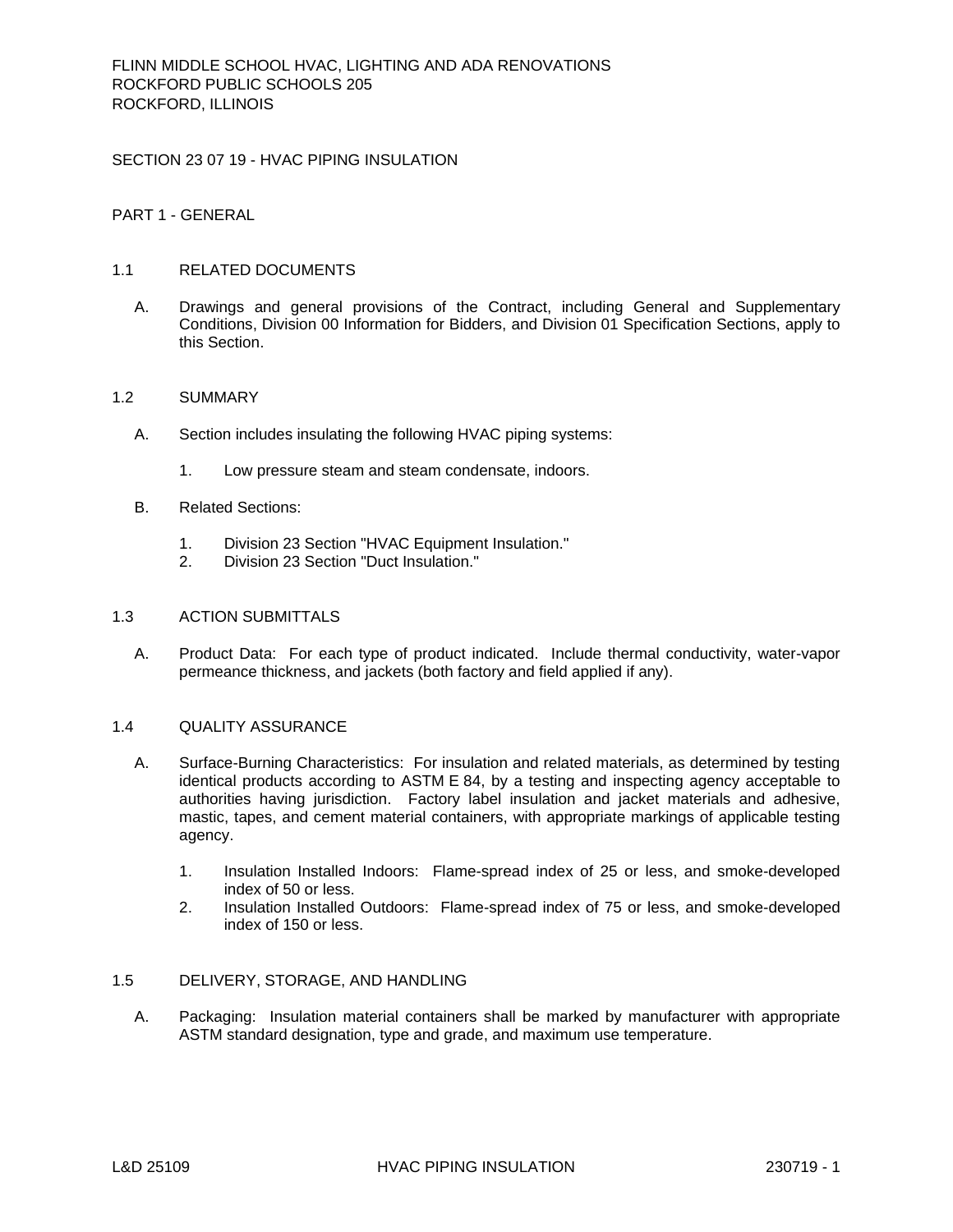## 1.6 COORDINATION

- A. Coordinate sizes and locations of supports, hangers, and insulation shields specified in Division 23 Section "Hangers and Supports for HVAC Piping and Equipment."
- B. Coordinate clearance requirements with piping Installer for piping insulation application. Before preparing piping Shop Drawings, establish and maintain clearance requirements for installation of insulation and field-applied jackets and finishes and for space required for maintenance.
- C. Coordinate installation and testing of heat tracing.

## 1.7 SCHEDULING

- A. Schedule insulation application after pressure testing systems and, where required, after installing and testing heat tracing. Insulation application may begin on segments that have satisfactory test results.
- B. Complete installation and concealment of plastic materials as rapidly as possible in each area of construction.

# PART 2 - PRODUCTS

#### 2.1 INSULATION MATERIALS

- A. Comply with requirements in "Piping Insulation Schedule, General," "Indoor Piping Insulation Schedule," "Outdoor, Aboveground Piping Insulation Schedule," and "Outdoor, Underground Piping Insulation Schedule" articles for where insulating materials shall be applied.
- B. Products shall not contain asbestos, lead, mercury, or mercury compounds.
- C. Products that come in contact with stainless steel shall have a leachable chloride content of less than 50 ppm when tested according to ASTM C 871.
- D. Insulation materials for use on austenitic stainless steel shall be qualified as acceptable according to ASTM C 795.
- E. Foam insulation materials shall not use CFC or HCFC blowing agents in the manufacturing process.
- F. Mineral-Fiber, Preformed Pipe Insulation:
	- 1. Products: Subject to compliance with requirements, provide one of the following:
		- a. Fibrex Insulations Inc.; Coreplus 1200.
		- b. Johns Manville; Micro-Lok.
		- c. Knauf Insulation; 1000-Degree Pipe Insulation.
		- d. Manson Insulation Inc.; Alley-K.
		- e. Owens Corning; Fiberglas Pipe Insulation.
	- 2. Type I, 850 deg F Materials: Mineral or glass fibers bonded with a thermosetting resin. Comply with ASTM C 547, Type I, Grade A, with factory-applied ASJ. Factory-applied jacket requirements are specified in "Factory-Applied Jackets" Article.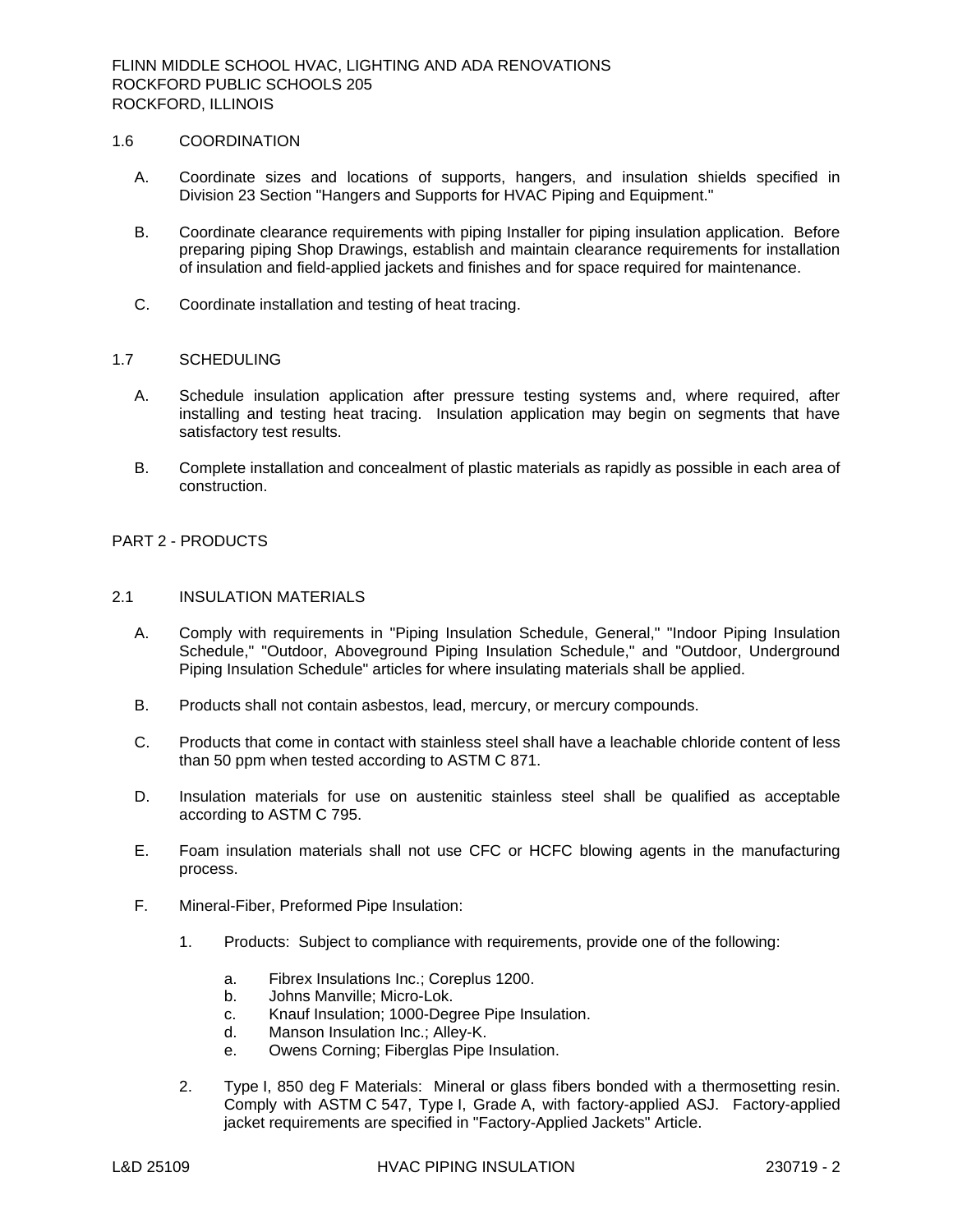- 3. Type II, 1200 deg F Materials: Mineral or glass fibers bonded with a thermosetting resin. Comply with ASTM C 547, Type II, Grade A, with factory-applied ASJ. Factory-applied jacket requirements are specified in "Factory-Applied Jackets" Article.
- G. Mineral-Fiber, Pipe Insulation Wicking System: Preformed pipe insulation complying with ASTM C 547, Type I, Grade A, with absorbent cloth factory-applied to the entire inside surface of preformed pipe insulation and extended through the longitudinal joint to outside surface of insulation under insulation jacket. Factory apply a white, polymer, vapor-retarder jacket with self-sealing adhesive tape seam and evaporation holes running continuously along the longitudinal seam, exposing the absorbent cloth.
	- 1. Products: Subject to compliance with requirements, available products that may be incorporated into the Work include, but are not limited to, the following:
		- a. Knauf Insulation; Permawick Pipe Insulation.
		- b. Owens Corning; VaporWick Pipe Insulation.
- H. Mineral-Fiber, Pipe and Tank Insulation: Mineral or glass fibers bonded with a thermosetting resin. Semirigid board material with factory-applied FSK jacket complying with ASTM C 1393, Type II or Type IIIA Category 2, or with properties similar to ASTM C 612, Type IB. Nominal density is 2.5 lb/cu. ft. or more. Thermal conductivity (k-value) at 100 deg F is 0.29 Btu x in./h x sq. ft. x deg F or less. Factory-applied jacket requirements are specified in "Factory-Applied Jackets" Article.
	- 1. Products: Subject to compliance with requirements, provide one of the following:
		- a. CertainTeed Corp.; CrimpWrap.
		- b. Johns Manville; MicroFlex.
		- c. Knauf Insulation; Pipe and Tank Insulation.
		- d. Manson Insulation Inc.; AK Flex.
		- e. Owens Corning; Fiberglas Pipe and Tank Insulation.

## 2.2 INSULATING CEMENTS

- A. Mineral-Fiber Insulating Cement: Comply with ASTM C 195.
	- 1. Products: Subject to compliance with requirements, available products that may be incorporated into the Work include, but are not limited to, the following:
		- a. Ramco Insulation, Inc.; Super-Stik.
- B. Expanded or Exfoliated Vermiculite Insulating Cement: Comply with ASTM C 196.
	- 1. Products: Subject to compliance with requirements, available products that may be incorporated into the Work include, but are not limited to, the following:
		- a. Ramco Insulation, Inc.; Thermokote V.
- C. Mineral-Fiber, Hydraulic-Setting Insulating and Finishing Cement: Comply with ASTM C 449.
	- 1. Products: Subject to compliance with requirements, available products that may be incorporated into the Work include, but are not limited to, the following:
		- a. Ramco Insulation, Inc.; Ramcote 1200 and Quik-Cote.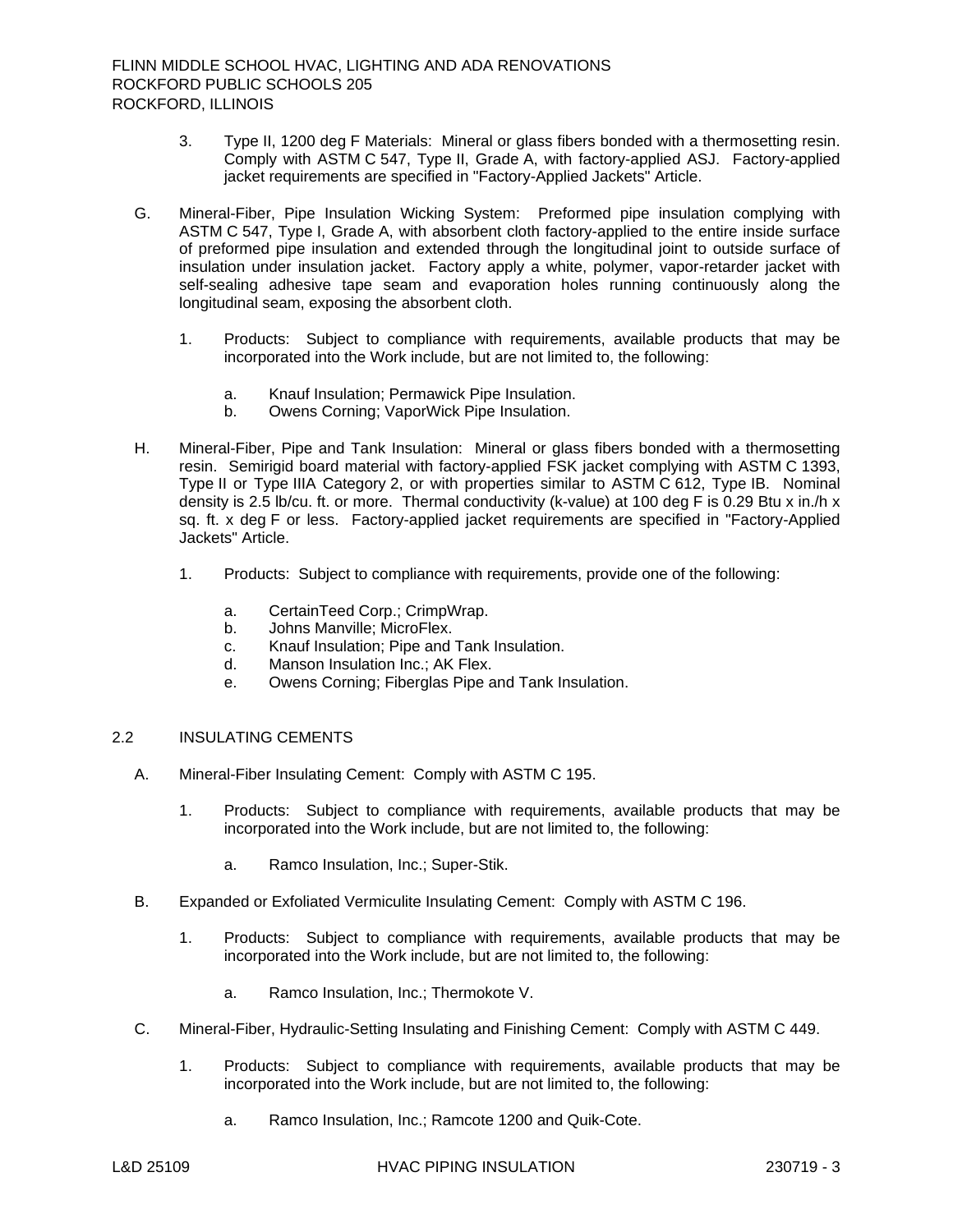## 2.3 ADHESIVES

- A. Materials shall be compatible with insulation materials, jackets, and substrates and for bonding insulation to itself and to surfaces to be insulated unless otherwise indicated.
- B. Mineral-Fiber Adhesive: Comply with MIL-A-3316C, Class 2, Grade A.
	- 1. Products: Subject to compliance with requirements, provide one of the following:
		- a. Childers Brand, Specialty Construction Brands, Inc., a business of H. B. Fuller Company; CP-127.
		- b. Eagle Bridges Marathon Industries; 225.
		- c. Foster Brand, Specialty Construction Brands, Inc., a business of H. B. Fuller Company; 85-60/85-70.
		- d. Mon-Eco Industries, Inc.; 22-25.
	- 2. For indoor applications, adhesive shall have a VOC content of 80 g/L or less when calculated according to 40 CFR 59, Subpart D (EPA Method 24).
	- 3. Adhesive shall comply with the testing and product requirements of the California Department of Health Services' "Standard Practice for the Testing of Volatile Organic Emissions from Various Sources Using Small-Scale Environmental Chambers."
- C. ASJ Adhesive, and PVDC Jacket Adhesive: Comply with MIL-A-3316C, Class 2, Grade A for bonding insulation jacket lap seams and joints.
	- 1. Products: Subject to compliance with requirements, provide one of the following:
		- a. Childers Brand, Specialty Construction Brands, Inc., a business of H. B. Fuller Company; CP-82.
		- b. Eagle Bridges Marathon Industries; 225.
		- c. Foster Brand, Specialty Construction Brands, Inc., a business of H. B. Fuller Company; 85-50.
		- d. Mon-Eco Industries, Inc.; 22-25.
	- 2. For indoor applications, adhesive shall have a VOC content of 50 g/L or less when calculated according to 40 CFR 59, Subpart D (EPA Method 24).
	- 3. Adhesive shall comply with the testing and product requirements of the California Department of Health Services' "Standard Practice for the Testing of Volatile Organic Emissions from Various Sources Using Small-Scale Environmental Chambers."
- D. PVC Jacket Adhesive: Compatible with PVC jacket.
	- 1. Products: Subject to compliance with requirements, provide one of the following:
		- a. Dow Corning Corporation; 739, Dow Silicone.
		- b. Johns Manville; Zeston Perma-Weld, CEEL-TITE Solvent Welding Adhesive.
		- c. P.I.C. Plastics, Inc.; Welding Adhesive.
		- d. Speedline Corporation; Polyco VP Adhesive.
	- 2. For indoor applications, adhesive shall have a VOC content of 50 g/L or less when calculated according to 40 CFR 59, Subpart D (EPA Method 24).
	- 3. Adhesive shall comply with the testing and product requirements of the California Department of Health Services' "Standard Practice for the Testing of Volatile Organic Emissions from Various Sources Using Small-Scale Environmental Chambers."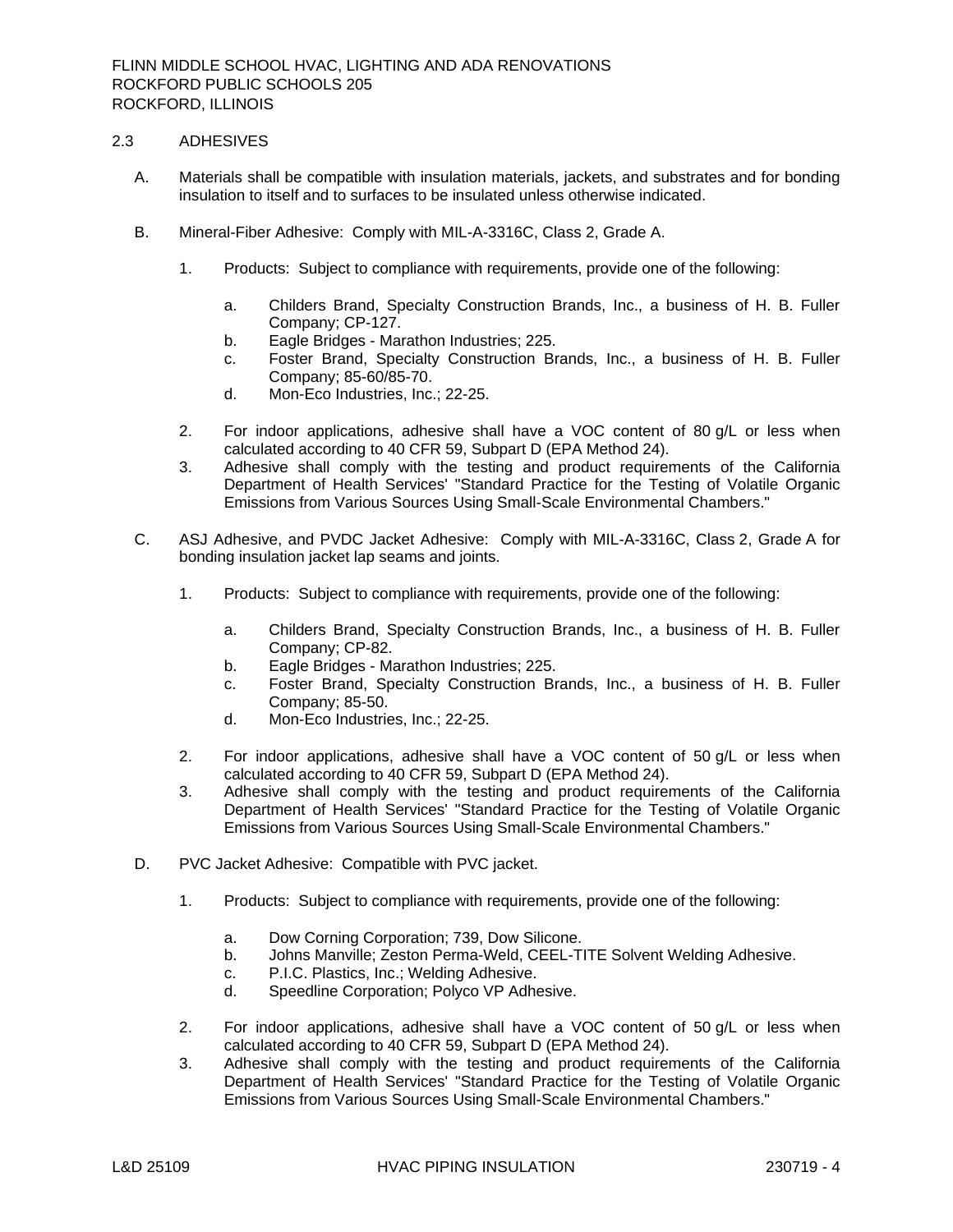## 2.4 MASTICS

- A. Materials shall be compatible with insulation materials, jackets, and substrates; comply with MIL-PRF-19565C, Type II.
	- 1. For indoor applications, use mastics that have a VOC content of 50 g/L or less when calculated according to 40 CFR 59, Subpart D (EPA Method 24).
- B. Vapor-Barrier Mastic: Water based; suitable for indoor use on below-ambient services.
	- 1. Products: Subject to compliance with requirements, available products that may be incorporated into the Work include, but are not limited to, the following:
		- a. Foster Brand, Specialty Construction Brands, Inc., a business of H. B. Fuller Company; 30-80/30-90.
		- b. Vimasco Corporation; 749.
	- 2. Water-Vapor Permeance: ASTM E 96/E 96M, Procedure B, 0.013 perm at 43-mil dry film thickness.
	- 3. Service Temperature Range: Minus 20 to plus 180 deg F.
	- 4. Solids Content: ASTM D 1644, 58 percent by volume and 70 percent by weight.
	- 5. Color: White.
- C. Vapor-Barrier Mastic: Solvent based; suitable for indoor use on below-ambient services.
	- 1. Products: Subject to compliance with requirements, provide one of the following:
		- a. Childers Brand, Specialty Construction Brands, Inc., a business of H. B. Fuller Company; CP-30.
		- b. Eagle Bridges Marathon Industries; 501.
		- c. Foster Brand, Specialty Construction Brands, Inc., a business of H. B. Fuller Company; 30-35.
		- d. Mon-Eco Industries, Inc.; 55-10.
	- 2. Water-Vapor Permeance: ASTM F 1249, 0.05 perm at 35-mil dry film thickness.
	- 3. Service Temperature Range: 0 to 180 deg F.
	- 4. Solids Content: ASTM D 1644, 44 percent by volume and 62 percent by weight.
	- 5. Color: White.
- D. Vapor-Barrier Mastic: Solvent based; suitable for outdoor use on below-ambient services.
	- 1. Products: Subject to compliance with requirements, provide one of the following:
		- a. Childers Brand, Specialty Construction Brands, Inc., a business of H. B. Fuller Company; Encacel.
		- b. Eagle Bridges Marathon Industries; 570.
		- c. Foster Brand, Specialty Construction Brands, Inc., a business of H. B. Fuller Company; 60-95/60-96.
	- 2. Water-Vapor Permeance: ASTM F 1249, 0.05 perm at 30-mil dry film thickness.
	- 3. Service Temperature Range: Minus 50 to plus 220 deg F.
	- 4. Solids Content: ASTM D 1644, 33 percent by volume and 46 percent by weight.
	- 5. Color: White.
- E. Breather Mastic: Water based; suitable for indoor and outdoor use on above-ambient services.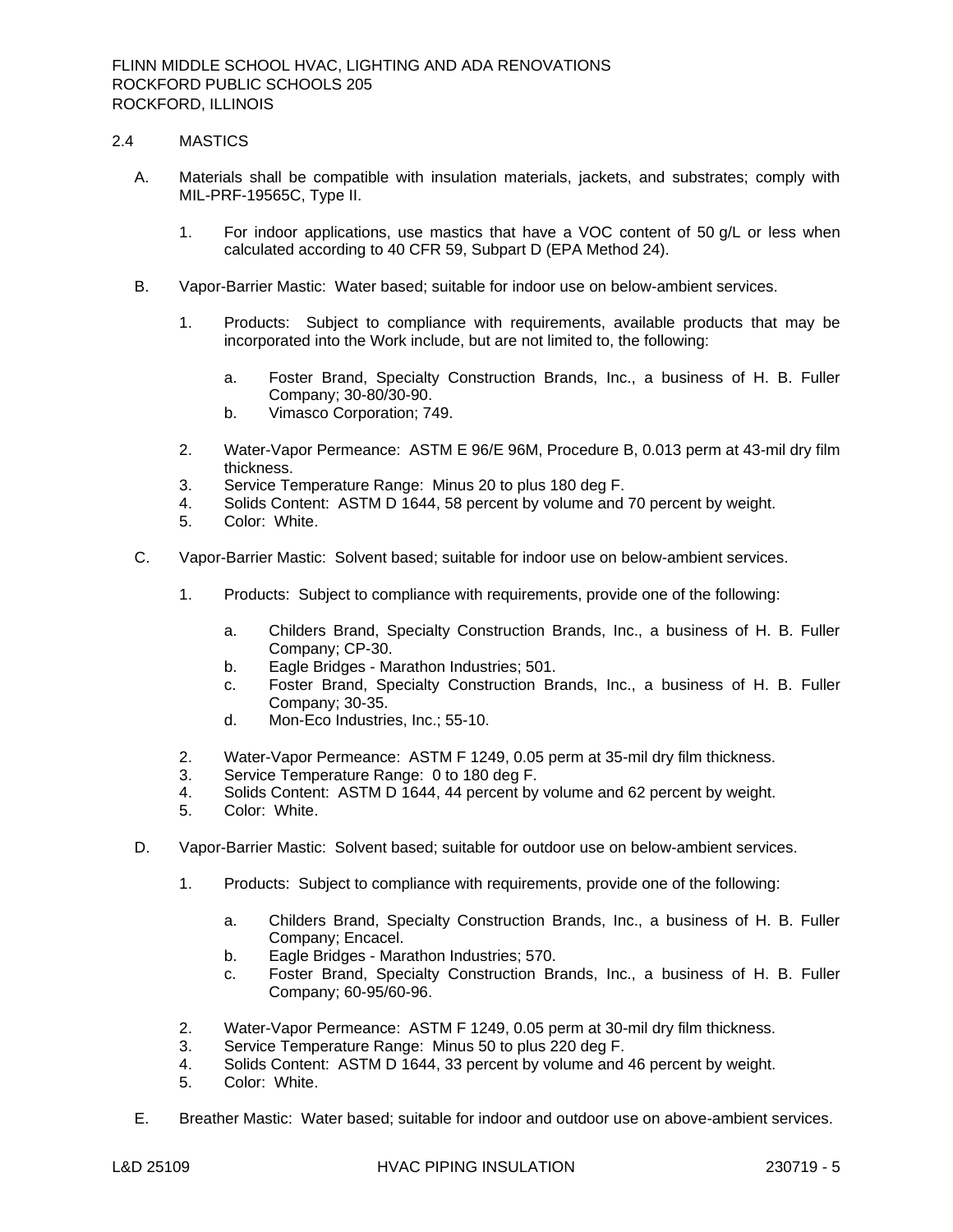- 1. Products: Subject to compliance with requirements, provide one of the following:
	- a. Childers Brand, Specialty Construction Brands, Inc., a business of H. B. Fuller Company; CP-10.
	- b. Eagle Bridges Marathon Industries; 550.
	- c. Foster Brand, Specialty Construction Brands, Inc., a business of H. B. Fuller Company; 46-50.
	- d. Mon-Eco Industries, Inc.; 55-50.
	- e. Vimasco Corporation; WC-1/WC-5.
- 2. Water-Vapor Permeance: ASTM F 1249, 1.8 perms at 0.0625-inch dry film thickness.
- 3. Service Temperature Range: Minus 20 to plus 180 deg F.
- 4. Solids Content: 60 percent by volume and 66 percent by weight.
- 5. Color: White.

## 2.5 LAGGING ADHESIVES

- A. Description: Comply with MIL-A-3316C, Class I, Grade A and shall be compatible with insulation materials, jackets, and substrates.
	- 1. For indoor applications, use lagging adhesives that have a VOC content of 50 g/L or less when calculated according to 40 CFR 59, Subpart D (EPA Method 24).
	- 2. Products: Subject to compliance with requirements, provide one of the following:
		- a. Childers Brand, Specialty Construction Brands, Inc., a business of H. B. Fuller Company; CP-50 AHV2.
		- b. Foster Brand, Specialty Construction Brands, Inc., a business of H. B. Fuller Company; 30-36.
		- c. Vimasco Corporation; 713 and 714.
	- 3. Fire-resistant, water-based lagging adhesive and coating for use indoors to adhere fireresistant lagging cloths over pipe insulation.
	- 4. Service Temperature Range: 0 to plus 180 deg F.
	- 5. Color: White.

#### 2.6 SEALANTS

- A. Joint Sealants:
	- 1. Joint Sealants for Cellular-Glass, Phenolic, and Polyisocyanurate Products: Subject to compliance with requirements, provide one of the following:
		- a. Childers Brand, Specialty Construction Brands, Inc., a business of H. B. Fuller Company; CP-76.
		- b. Eagle Bridges Marathon Industries; 405.
		- c. Foster Brand, Specialty Construction Brands, Inc., a business of H. B. Fuller Company; 30-45.
		- d. Mon-Eco Industries, Inc.; 44-05.
		- e. Pittsburgh Corning Corporation; Pittseal 444.
	- 2. Materials shall be compatible with insulation materials, jackets, and substrates.
	- 3. Permanently flexible, elastomeric sealant.
	- 4. Service Temperature Range: Minus 100 to plus 300 deg F.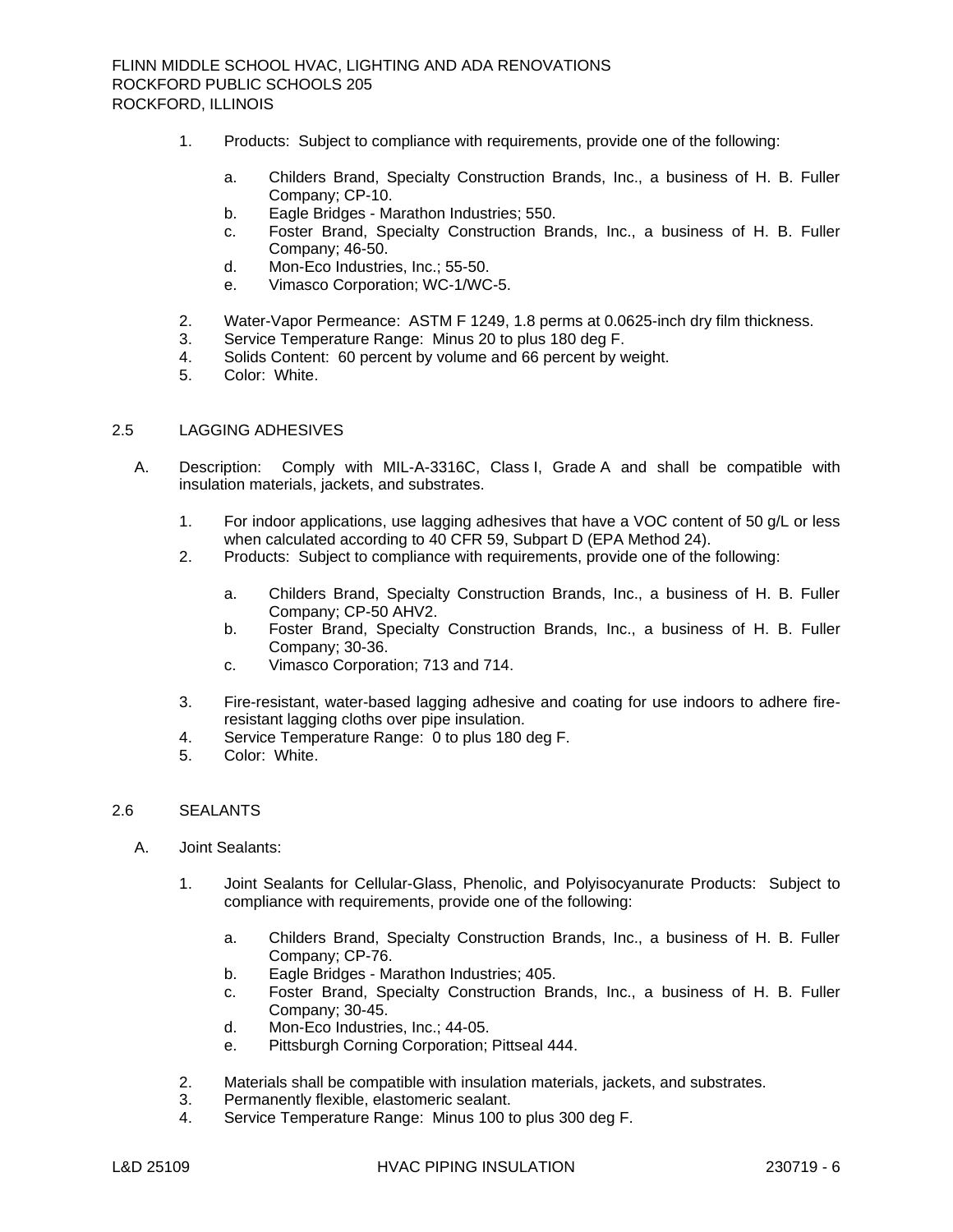- 5. Color: White or gray.
- 6. For indoor applications, sealants shall have a VOC content of 420 g/L or less when calculated according to 40 CFR 59, Subpart D (EPA Method 24).
- 7. Sealants shall comply with the testing and product requirements of the California Department of Health Services' "Standard Practice for the Testing of Volatile Organic Emissions from Various Sources Using Small-Scale Environmental Chambers."
- B. ASJ Flashing Sealants, and PVC Jacket Flashing Sealants:
	- 1. Products: Subject to compliance with requirements, available products that may be incorporated into the Work include, but are not limited to, the following:
		- a. Childers Brand, Specialty Construction Brands, Inc., a business of H. B. Fuller Company; CP-76.
	- 2. Materials shall be compatible with insulation materials, jackets, and substrates.
	- 3. Fire- and water-resistant, flexible, elastomeric sealant.
	- 4. Service Temperature Range: Minus 40 to plus 250 deg F.
	- 5. Color: White.
	- 6. For indoor applications, sealants shall have a VOC content of 420 g/L or less when calculated according to 40 CFR 59, Subpart D (EPA Method 24).
	- 7. Sealants shall comply with the testing and product requirements of the California Department of Health Services' "Standard Practice for the Testing of Volatile Organic Emissions from Various Sources Using Small-Scale Environmental Chambers."

## 2.7 FACTORY-APPLIED JACKETS

- A. Insulation system schedules indicate factory-applied jackets on various applications. When factory-applied jackets are indicated, comply with the following:
	- 1. ASJ: White, kraft-paper, fiberglass-reinforced scrim with aluminum-foil backing; complying with ASTM C 1136, Type I.

### 2.8 FIELD-APPLIED JACKETS

- A. Field-applied jackets shall comply with ASTM C 921, Type I, unless otherwise indicated.
- B. PVC Jacket: High-impact-resistant, UV-resistant PVC complying with ASTM D 1784, Class 16354-C; thickness as scheduled; roll stock ready for shop or field cutting and forming. Thickness is indicated in field-applied jacket schedules.
	- 1. Products: Subject to compliance with requirements, provide one of the following:
		- a. Johns Manville; Zeston.
		- b. P.I.C. Plastics, Inc.; FG Series.
		- c. Proto Corporation; LoSmoke.
		- d. Speedline Corporation; SmokeSafe.
	- 2. Adhesive: As recommended by jacket material manufacturer.
	- 3. Color: White.
	- 4. Factory-fabricated fitting covers to match jacket if available; otherwise, field fabricate.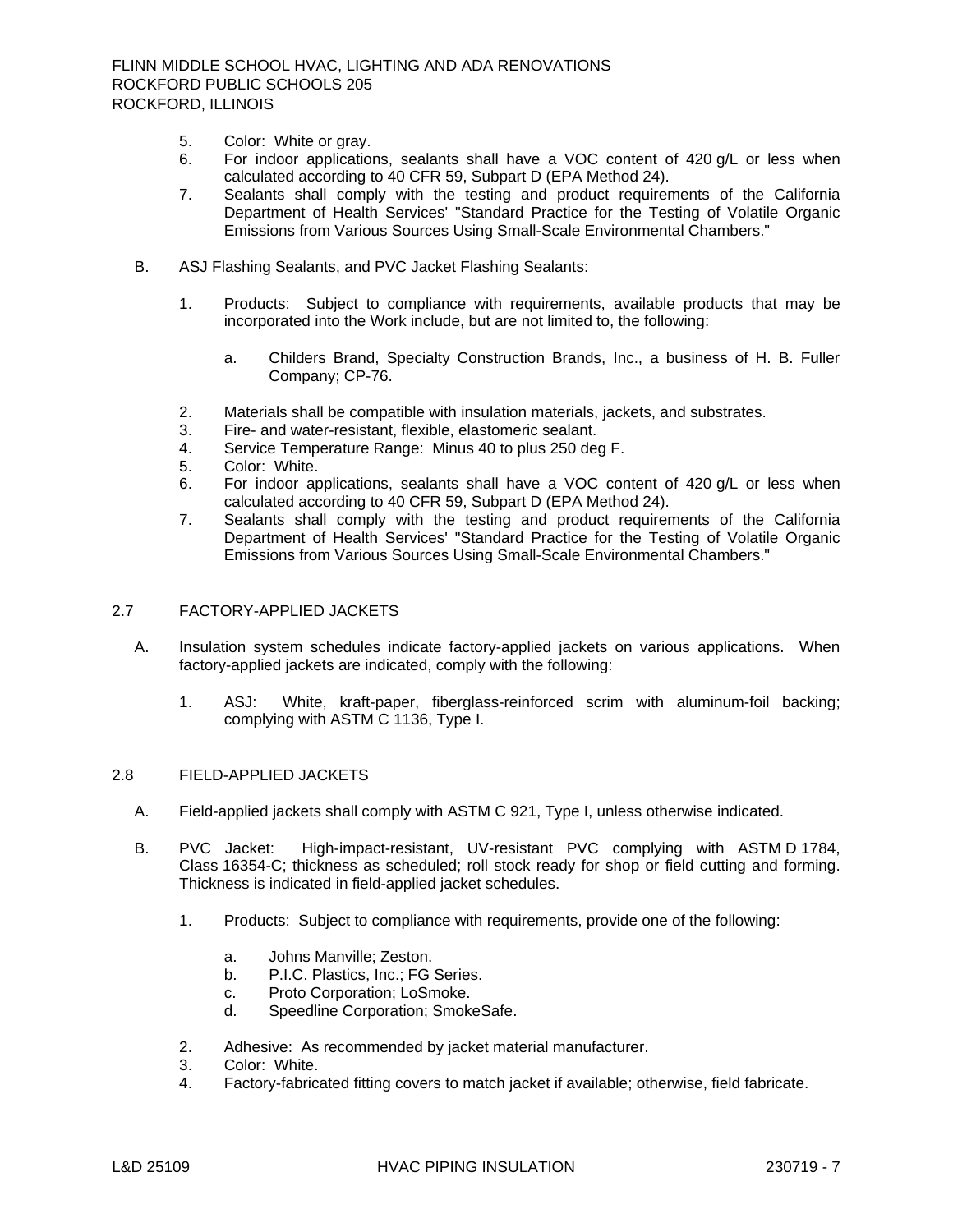a. Shapes: 45- and 90-degree, short- and long-radius elbows, tees, valves, flanges, unions, reducers, end caps, soil-pipe hubs, traps, mechanical joints, and P-trap and supply covers for lavatories.

## 2.9 TAPES

- A. ASJ Tape: White vapor-retarder tape matching factory-applied jacket with acrylic adhesive, complying with ASTM C 1136.
	- 1. Products: Subject to compliance with requirements, provide one of the following:
		- a. ABI, Ideal Tape Division; 428 AWF ASJ.
		- b. Avery Dennison Corporation, Specialty Tapes Division; Fasson 0836.
		- c. Compac Corporation; 104 and 105.
		- d. Venture Tape; 1540 CW Plus, 1542 CW Plus, and 1542 CW Plus/SQ.
	- 2. Width: 3 inches.
	- 3. Thickness: 11.5 mils.
	- 4. Adhesion: 90 ounces force/inch in width.
	- 5. Elongation: 2 percent.
	- 6. Tensile Strength: 40 lbf/inch in width.
	- 7. ASJ Tape Disks and Squares: Precut disks or squares of ASJ tape.
- B. PVC Tape: White vapor-retarder tape matching field-applied PVC jacket with acrylic adhesive; suitable for indoor and outdoor applications.
	- 1. Products: Subject to compliance with requirements, provide one of the following:
		- a. ABI, Ideal Tape Division; 370 White PVC tape.
		- b. Compac Corporation; 130.
		- c. Venture Tape; 1506 CW NS.
	- 2. Width: 2 inches.
	- 3. Thickness: 6 mils.
	- 4. Adhesion: 64 ounces force/inch in width.
	- 5. Elongation: 500 percent.
	- 6. Tensile Strength: 18 lbf/inch in width.

# 2.10 SECUREMENTS

- A. Bands:
	- 1. Products: Subject to compliance with requirements, available products that may be incorporated into the Work include, but are not limited to, the following:
		- a. ITW Insulation Systems; Gerrard Strapping and Seals.
		- b. RPR Products, Inc.; Insul-Mate Strapping, Seals, and Springs.
	- 2. Stainless Steel: ASTM A 167 or ASTM A 240/A 240M, Type 304 or Type 316; 0.015 inch thick, 1/2 inch wide with wing seal or closed seal.
	- 3. Springs: Twin spring set constructed of stainless steel with ends flat and slotted to accept metal bands. Spring size determined by manufacturer for application.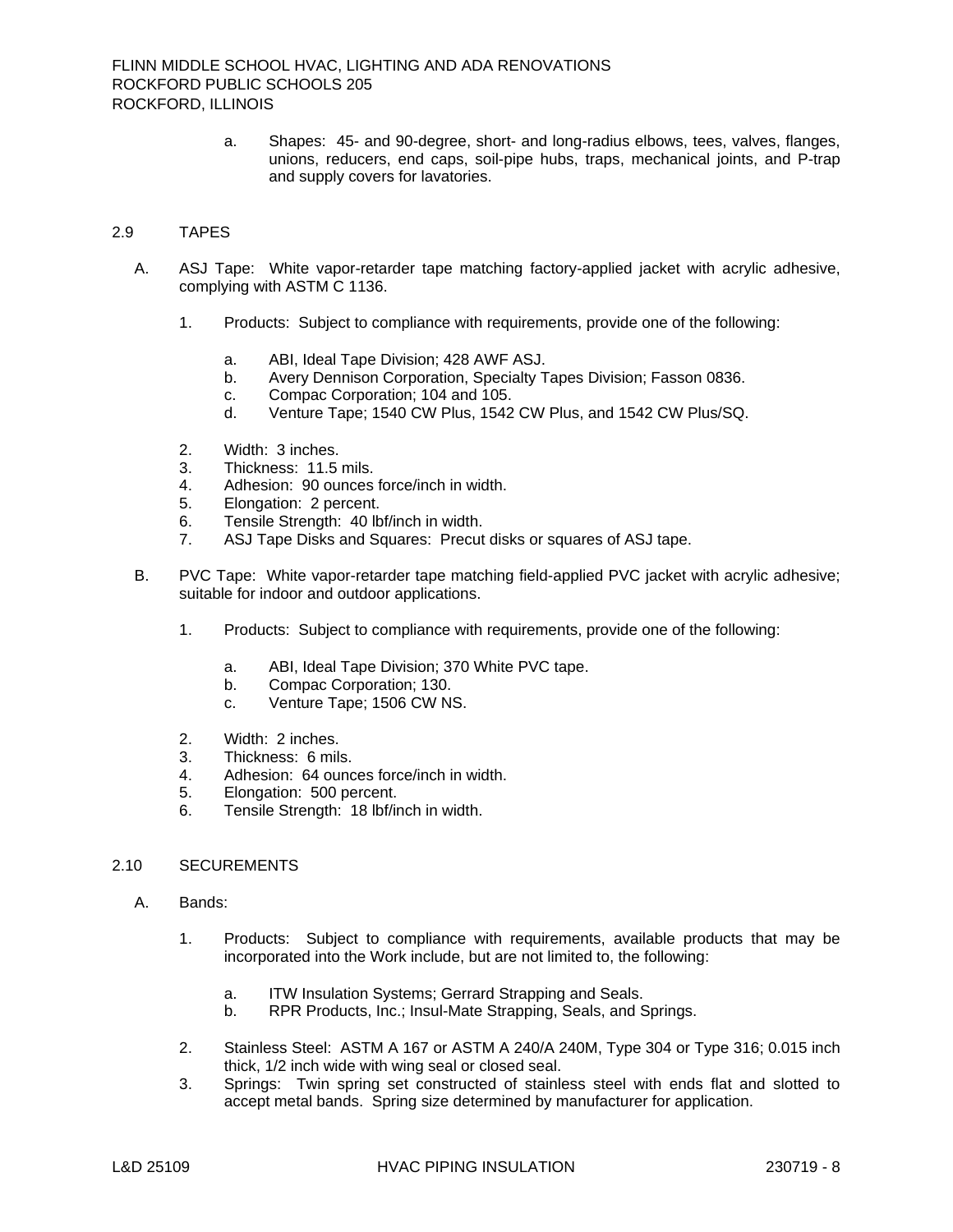B. Staples: Outward-clinching insulation staples, nominal 3/4-inch- wide, stainless steel or Monel.

## PART 3 - EXECUTION

### 3.1 EXAMINATION

- A. Examine substrates and conditions for compliance with requirements for installation tolerances and other conditions affecting performance of insulation application.
	- 1. Verify that systems to be insulated have been tested and are free of defects.
	- 2. Verify that surfaces to be insulated are clean and dry.
	- 3. Proceed with installation only after unsatisfactory conditions have been corrected.

#### 3.2 PREPARATION

- A. Surface Preparation: Clean and dry surfaces to receive insulation. Remove materials that will adversely affect insulation application.
- B. Coordinate insulation installation with the trade installing heat tracing. Comply with requirements for heat tracing that apply to insulation.
- C. Mix insulating cements with clean potable water; if insulating cements are to be in contact with stainless-steel surfaces, use demineralized water.

## 3.3 GENERAL INSTALLATION REQUIREMENTS

- A. Install insulation materials, accessories, and finishes with smooth, straight, and even surfaces; free of voids throughout the length of piping including fittings, valves, and specialties.
- B. Install insulation materials, forms, vapor barriers or retarders, jackets, and thicknesses required for each item of pipe system as specified in insulation system schedules.
- C. Install accessories compatible with insulation materials and suitable for the service. Install accessories that do not corrode, soften, or otherwise attack insulation or jacket in either wet or dry state.
- D. Install insulation with longitudinal seams at top and bottom of horizontal runs.
- E. Install multiple layers of insulation with longitudinal and end seams staggered.
- F. Do not weld brackets, clips, or other attachment devices to piping, fittings, and specialties.
- G. Keep insulation materials dry during application and finishing.
- H. Install insulation with tight longitudinal seams and end joints. Bond seams and joints with adhesive recommended by insulation material manufacturer.
- I. Install insulation with least number of joints practical.
- J. Where vapor barrier is indicated, seal joints, seams, and penetrations in insulation at hangers, supports, anchors, and other projections with vapor-barrier mastic.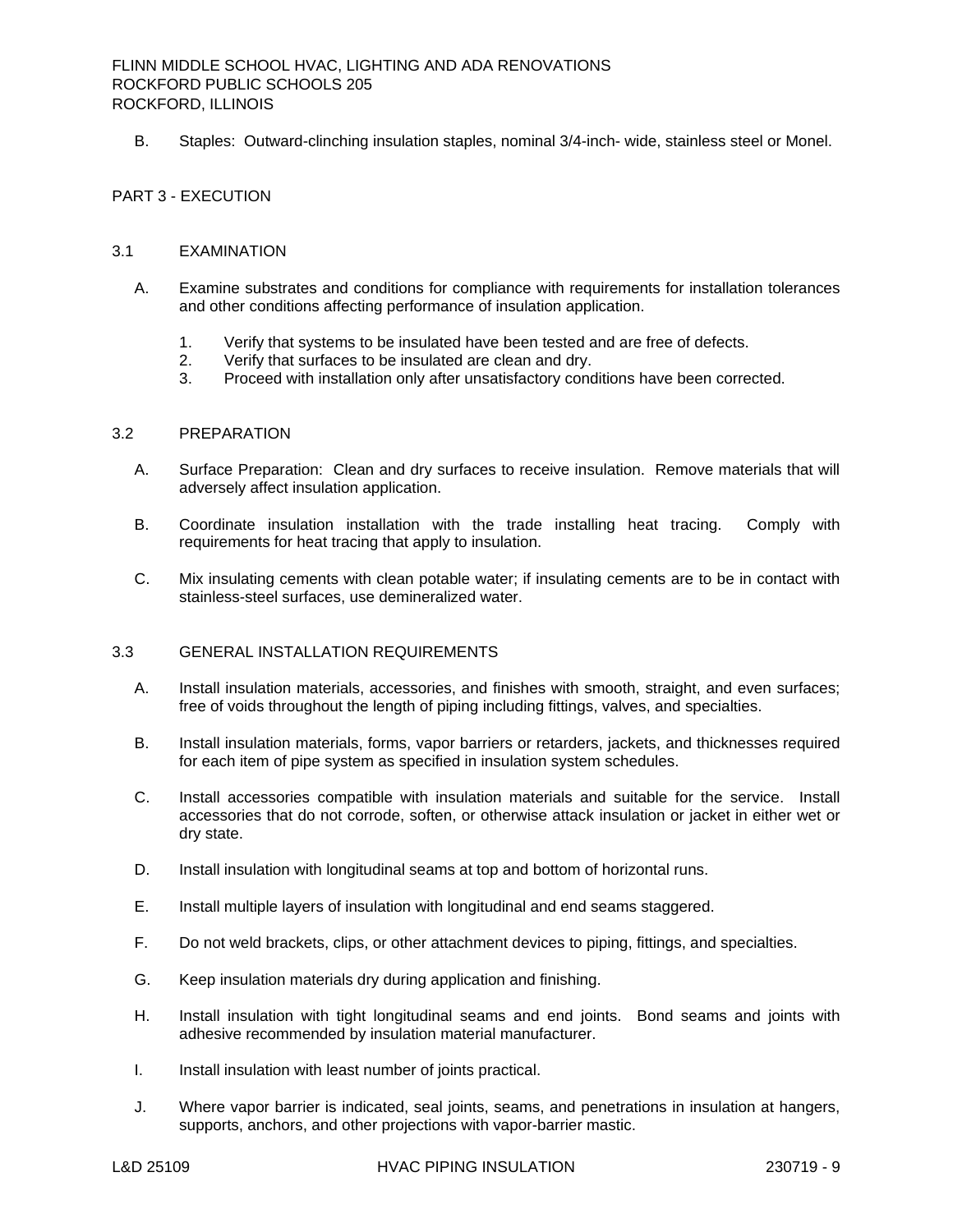- 1. Install insulation continuously through hangers and around anchor attachments.
- 2. For insulation application where vapor barriers are indicated, extend insulation on anchor legs from point of attachment to supported item to point of attachment to structure. Taper and seal ends at attachment to structure with vapor-barrier mastic.
- 3. Install insert materials and install insulation to tightly join the insert. Seal insulation to insulation inserts with adhesive or sealing compound recommended by insulation material manufacturer.
- 4. Cover inserts with jacket material matching adjacent pipe insulation. Install shields over jacket, arranged to protect jacket from tear or puncture by hanger, support, and shield.
- K. Apply adhesives, mastics, and sealants at manufacturer's recommended coverage rate and wet and dry film thicknesses.
- L. Install insulation with factory-applied jackets as follows:
	- 1. Draw jacket tight and smooth.
	- 2. Cover circumferential joints with 3-inch- wide strips, of same material as insulation jacket. Secure strips with adhesive and outward clinching staples along both edges of strip, spaced 4 inches o.c.
	- 3. Overlap jacket longitudinal seams at least 1-1/2 inches. Install insulation with longitudinal seams at bottom of pipe. Clean and dry surface to receive self-sealing lap. Staple laps with outward clinching staples along edge at 4 inches o.c.
		- a. For below-ambient services, apply vapor-barrier mastic over staples.
	- 4. Cover joints and seams with tape, according to insulation material manufacturer's written instructions, to maintain vapor seal.
	- 5. Where vapor barriers are indicated, apply vapor-barrier mastic on seams and joints and at ends adjacent to pipe flanges and fittings.
- M. Cut insulation in a manner to avoid compressing insulation more than 75 percent of its nominal thickness.
- N. Finish installation with systems at operating conditions. Repair joint separations and cracking due to thermal movement.
- O. Repair damaged insulation facings by applying same facing material over damaged areas. Extend patches at least 4 inches beyond damaged areas. Adhere, staple, and seal patches similar to butt joints.
- P. For above-ambient services, do not install insulation to the following:
	- 1. Vibration-control devices.
	- 2. Testing agency labels and stamps.
	- 3. Nameplates and data plates.
	- 4. Manholes.
	- 5. Handholes.
	- 6. Cleanouts.

# 3.4 PENETRATIONS

A. Insulation Installation at Roof Penetrations: Install insulation continuously through roof penetrations.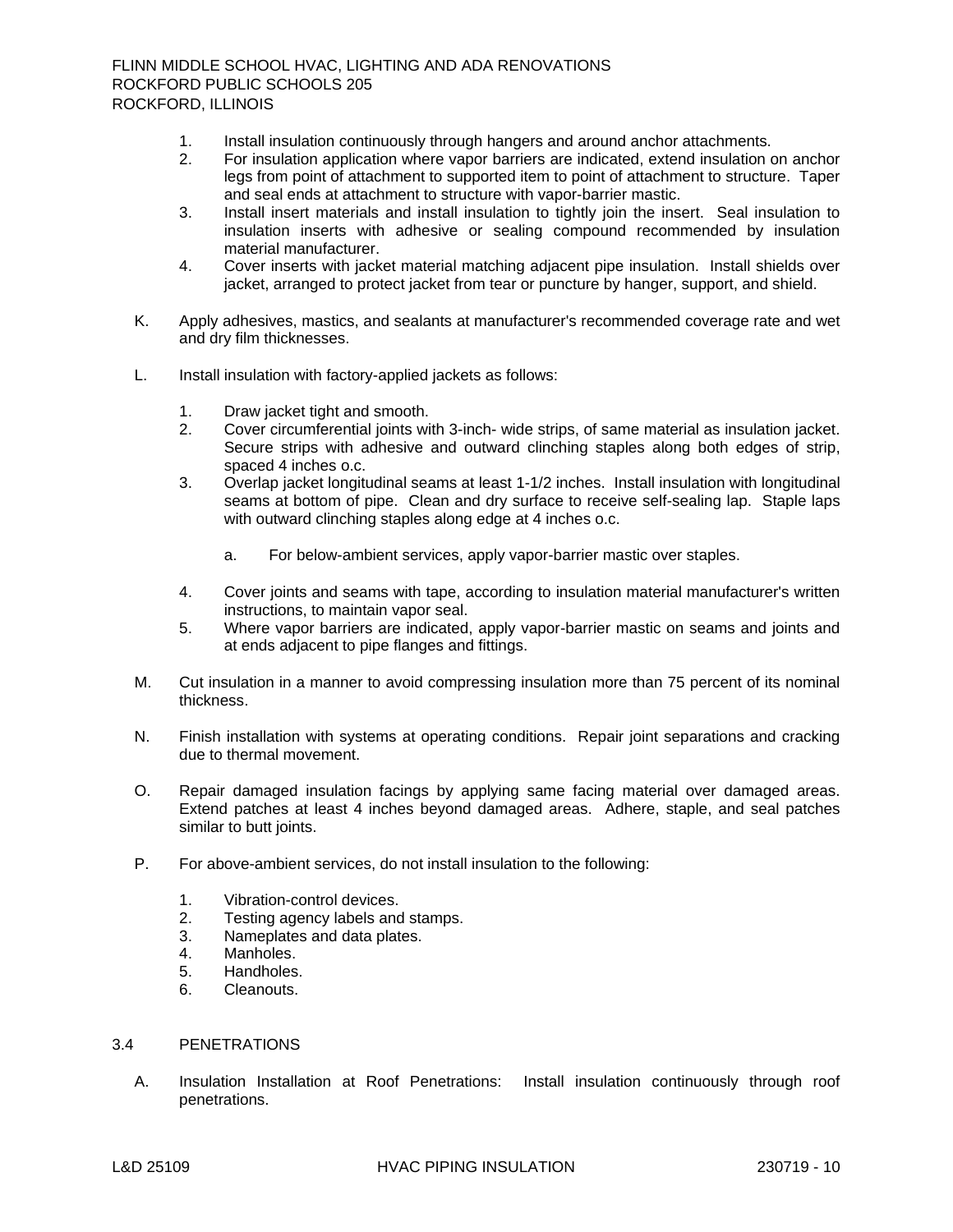- 1. Seal penetrations with flashing sealant.
- 2. For applications requiring only indoor insulation, terminate insulation above roof surface and seal with joint sealant. For applications requiring indoor and outdoor insulation, install insulation for outdoor applications tightly joined to indoor insulation ends. Seal joint with joint sealant.
- 3. Extend jacket of outdoor insulation outside roof flashing at least 2 inches below top of roof flashing.
- 4. Seal jacket to roof flashing with flashing sealant.
- B. Insulation Installation at Underground Exterior Wall Penetrations: Terminate insulation flush with sleeve seal. Seal terminations with flashing sealant.
- C. Insulation Installation at Aboveground Exterior Wall Penetrations: Install insulation continuously through wall penetrations.
	- 1. Seal penetrations with flashing sealant.
	- 2. For applications requiring only indoor insulation, terminate insulation inside wall surface and seal with joint sealant. For applications requiring indoor and outdoor insulation, install insulation for outdoor applications tightly joined to indoor insulation ends. Seal joint with joint sealant.
	- 3. Extend jacket of outdoor insulation outside wall flashing and overlap wall flashing at least 2 inches.
	- 4. Seal jacket to wall flashing with flashing sealant.
- D. Insulation Installation at Interior Wall and Partition Penetrations (That Are Not Fire Rated): Install insulation continuously through walls and partitions.
- E. Insulation Installation at Fire-Rated Wall and Partition Penetrations: Install insulation continuously through penetrations of fire-rated walls and partitions.
	- 1. Comply with requirements in Division 07 Section "Penetration Firestopping" for firestopping and fire-resistive joint sealers.
- F. Insulation Installation at Floor Penetrations:
	- 1. Pipe: Install insulation continuously through floor penetrations.
	- 2. Seal penetrations through fire-rated assemblies. Comply with requirements in Division 07 Section "Penetration Firestopping."

# 3.5 GENERAL PIPE INSULATION INSTALLATION

- A. Requirements in this article generally apply to all insulation materials except where more specific requirements are specified in various pipe insulation material installation articles.
- B. Insulation Installation on Fittings, Valves, Strainers, Flanges, and Unions:
	- 1. Install insulation over fittings, valves, strainers, flanges, unions, and other specialties with continuous thermal and vapor-retarder integrity unless otherwise indicated.
	- 2. Insulate pipe elbows using preformed fitting insulation or mitered fittings made from same material and density as adjacent pipe insulation. Each piece shall be butted tightly against adjoining piece and bonded with adhesive. Fill joints, seams, voids, and irregular surfaces with insulating cement finished to a smooth, hard, and uniform contour that is uniform with adjoining pipe insulation.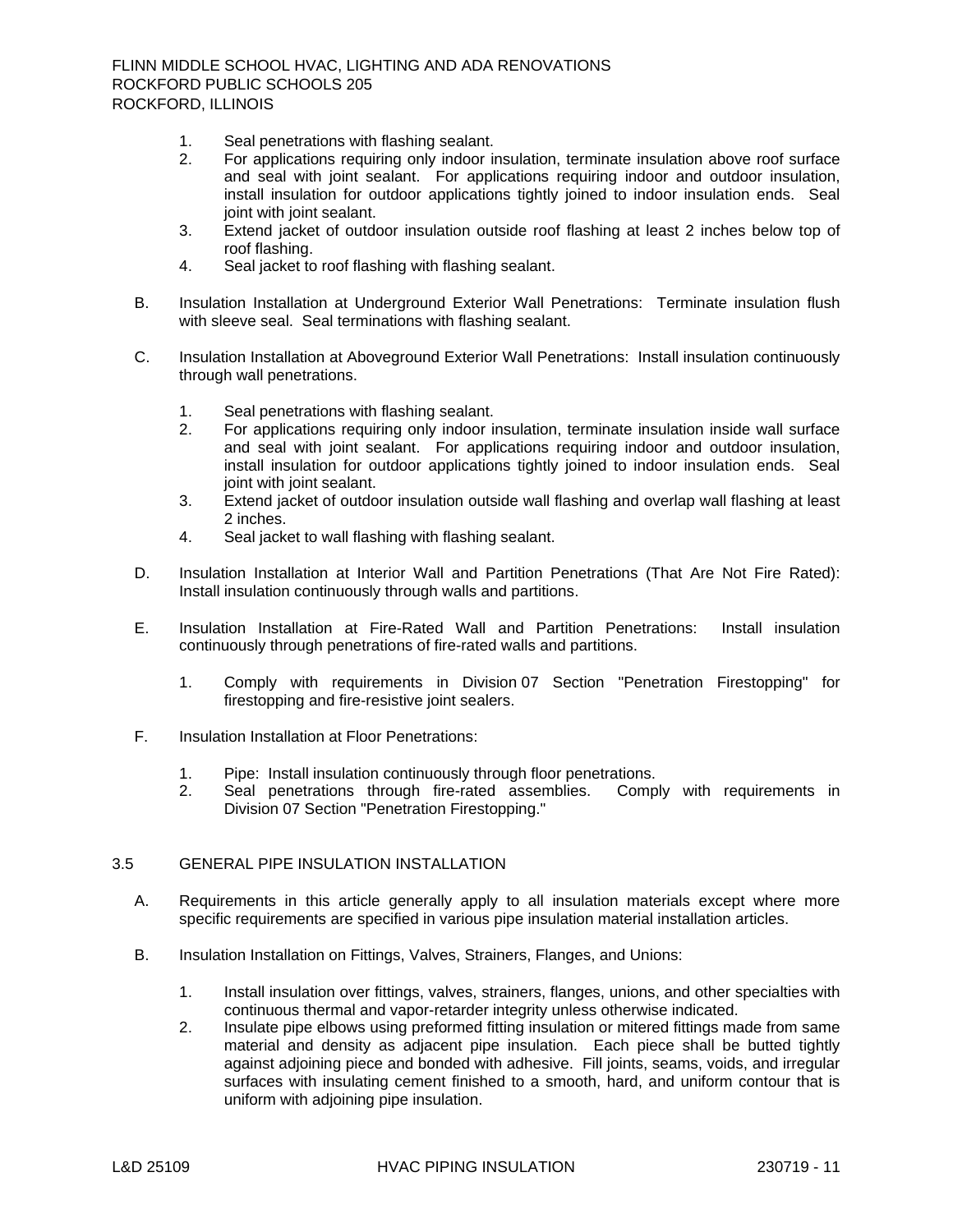- 3. Insulate tee fittings with preformed fitting insulation or sectional pipe insulation of same material and thickness as used for adjacent pipe. Cut sectional pipe insulation to fit. Butt each section closely to the next and hold in place with tie wire. Bond pieces with adhesive.
- 4. Insulate valves using preformed fitting insulation or sectional pipe insulation of same material, density, and thickness as used for adjacent pipe. Overlap adjoining pipe insulation by not less than two times the thickness of pipe insulation, or one pipe diameter, whichever is thicker. For valves, insulate up to and including the bonnets, valve stuffing-box studs, bolts, and nuts. Fill joints, seams, and irregular surfaces with insulating cement.
- 5. Insulate strainers using preformed fitting insulation or sectional pipe insulation of same material, density, and thickness as used for adjacent pipe. Overlap adjoining pipe insulation by not less than two times the thickness of pipe insulation, or one pipe diameter, whichever is thicker. Fill joints, seams, and irregular surfaces with insulating cement. Insulate strainers so strainer basket flange or plug can be easily removed and replaced without damaging the insulation and jacket. Provide a removable reusable insulation cover. For below-ambient services, provide a design that maintains vapor barrier.
- 6. Insulate flanges and unions using a section of oversized preformed pipe insulation. Overlap adjoining pipe insulation by not less than two times the thickness of pipe insulation, or one pipe diameter, whichever is thicker.
- 7. Cover segmented insulated surfaces with a layer of finishing cement and coat with a mastic. Install vapor-barrier mastic for below-ambient services and a breather mastic for above-ambient services. Reinforce the mastic with fabric-reinforcing mesh. Trowel the mastic to a smooth and well-shaped contour.
- 8. For services not specified to receive a field-applied jacket except for flexible elastomeric and polyolefin, install fitted PVC cover over elbows, tees, strainers, valves, flanges, and unions. Terminate ends with PVC end caps. Tape PVC covers to adjoining insulation facing using PVC tape.
- 9. Stencil or label the outside insulation jacket of each union with the word "union." Match size and color of pipe labels.
- C. Insulate instrument connections for thermometers, pressure gages, pressure temperature taps, test connections, flow meters, sensors, switches, and transmitters on insulated pipes. Shape insulation at these connections by tapering it to and around the connection with insulating cement and finish with finishing cement, mastic, and flashing sealant.

# 3.6 INSTALLATION OF MINERAL-FIBER INSULATION

- A. Insulation Installation on Straight Pipes and Tubes:
	- 1. Secure each layer of preformed pipe insulation to pipe with wire or bands and tighten bands without deforming insulation materials.
	- 2. Where vapor barriers are indicated, seal longitudinal seams, end joints, and protrusions with vapor-barrier mastic and joint sealant.
	- 3. For insulation with factory-applied jackets on above-ambient surfaces, secure laps with outward-clinched staples at 6 inches o.c.
	- 4. For insulation with factory-applied jackets on below-ambient surfaces, do not staple longitudinal tabs. Instead, secure tabs with additional adhesive as recommended by insulation material manufacturer and seal with vapor-barrier mastic and flashing sealant.
- B. Insulation Installation on Pipe Flanges:
	- 1. Install preformed pipe insulation to outer diameter of pipe flange.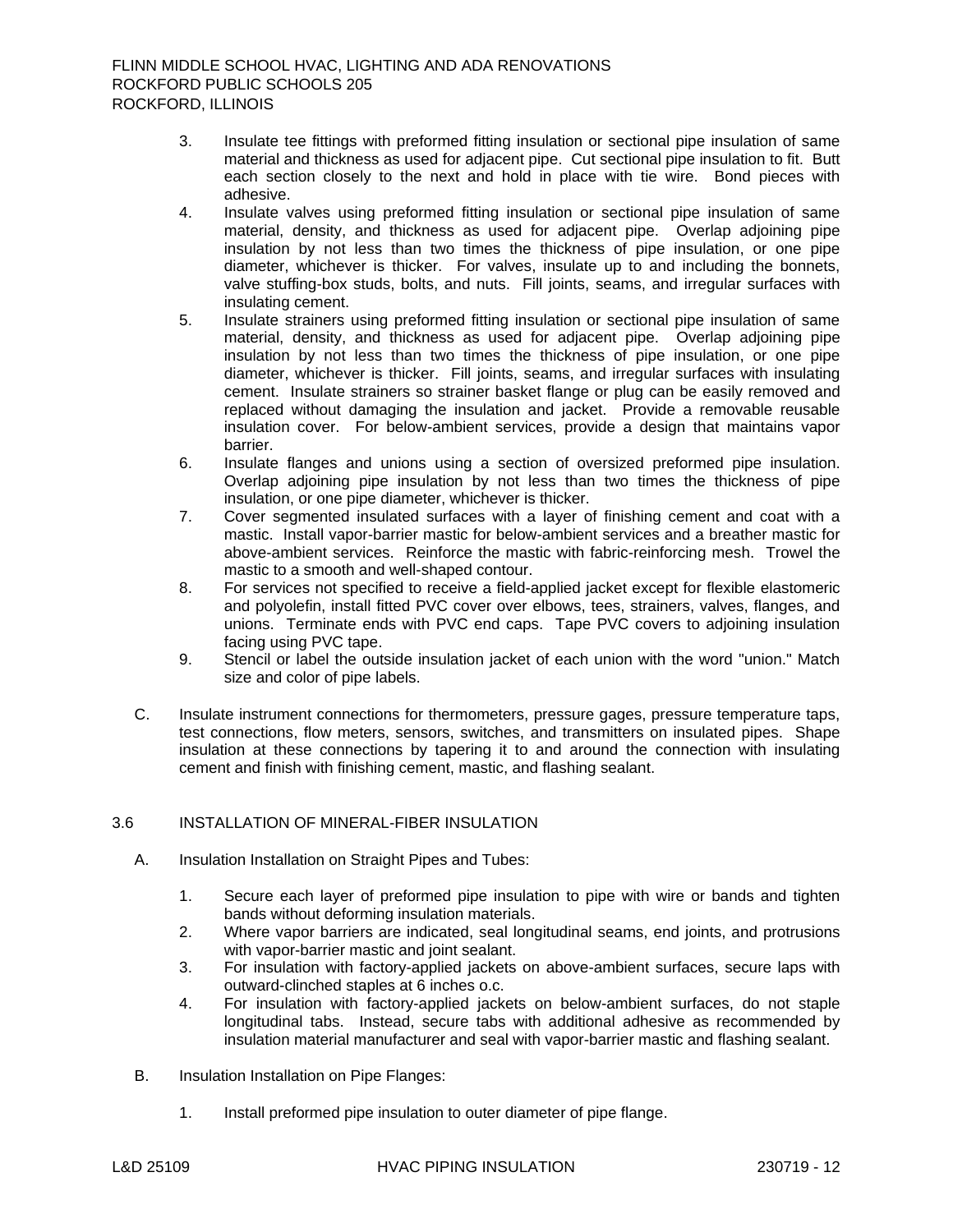- 2. Make width of insulation section same as overall width of flange and bolts, plus twice the thickness of pipe insulation.
- 3. Fill voids between inner circumference of flange insulation and outer circumference of adjacent straight pipe segments with mineral-fiber blanket insulation.
- 4. Install jacket material with manufacturer's recommended adhesive, overlap seams at least 1 inch, and seal joints with flashing sealant.
- C. Insulation Installation on Pipe Fittings and Elbows:
	- 1. Install preformed sections of same material as straight segments of pipe insulation when available.
	- 2. When preformed insulation elbows and fittings are not available, install mitered sections of pipe insulation, to a thickness equal to adjoining pipe insulation. Secure insulation materials with wire or bands.
- D. Insulation Installation on Valves and Pipe Specialties:
	- 1. Install preformed sections of same material as straight segments of pipe insulation when available.
	- 2. When preformed sections are not available, install mitered sections of pipe insulation to valve body.
	- 3. Arrange insulation to permit access to packing and to allow valve operation without disturbing insulation.
	- 4. Install insulation to flanges as specified for flange insulation application.

## 3.7 FIELD-APPLIED JACKET INSTALLATION

- A. Where PVC jackets are indicated, install with 1-inch overlap at longitudinal seams and end joints; for horizontal applications. Seal with manufacturer's recommended adhesive.
	- 1. Apply two continuous beads of adhesive to seams and joints, one bead under lap and the finish bead along seam and joint edge.

### 3.8 FINISHES

- A. Pipe Insulation with ASJ, or Other Paintable Jacket Material: Paint jacket with paint system identified below and as specified in Division 09 painting Sections.
	- 1. Flat Acrylic Finish: Two finish coats over a primer that is compatible with jacket material and finish coat paint. Add fungicidal agent to render fabric mildew proof.
		- a. Finish Coat Material: Interior, flat, latex-emulsion size.
- B. Color: Final color as selected by Architect. Vary first and second coats to allow visual inspection of the completed Work.

## 3.9 PIPING INSULATION SCHEDULE, GENERAL

A. Acceptable preformed pipe and tubular insulation materials and thicknesses are identified for each piping system and pipe size range. If more than one material is listed for a piping system, selection from materials listed is Contractor's option.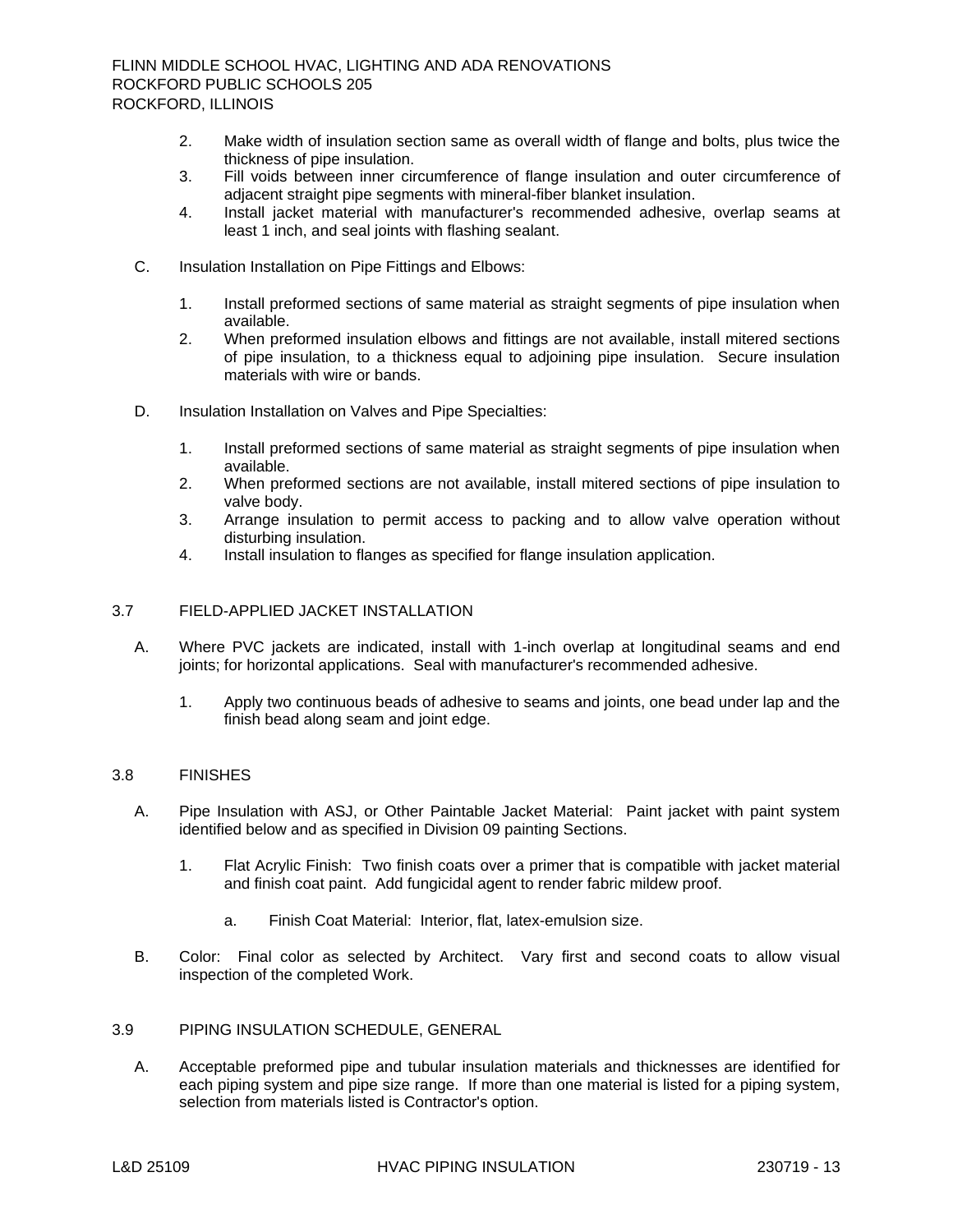- B. Items Not Insulated: Unless otherwise indicated, do not install insulation on the following:
	- 1. Drainage piping located in crawl spaces.
	- 2. Underground piping.
	- 3. Chrome-plated pipes and fittings unless there is a potential for personnel injury.

### 3.10 INDOOR PIPING INSULATION SCHEDULE

- A. Steam and Steam Condensate, 350 Deg Fand Below:
	- 1. NPS 3 and Smaller: Insulation shall be the following:
		- a. Mineral-Fiber, Preformed Pipe, Type I or II: 2-1/2 inches thick.
	- 2. NPS 4 and Larger: Insulation shall be the following:
		- a. Mineral-Fiber, Preformed Pipe, Type I or II or Pipe and Tank Insulation: 3 inches thick.

## 3.11 INDOOR, FIELD-APPLIED JACKET SCHEDULE

- A. Install jacket over insulation material. For insulation with factory-applied jacket, install the fieldapplied jacket over the factory-applied jacket.
- B. If more than one material is listed, selection from materials listed is Contractor's option.
- C. Piping, Concealed:
	- 1. None.
- D. Piping, Exposed (within 6'-0" from finished floor):
	- 1. PVC: 20 mils thick.

END OF SECTION 23 07 19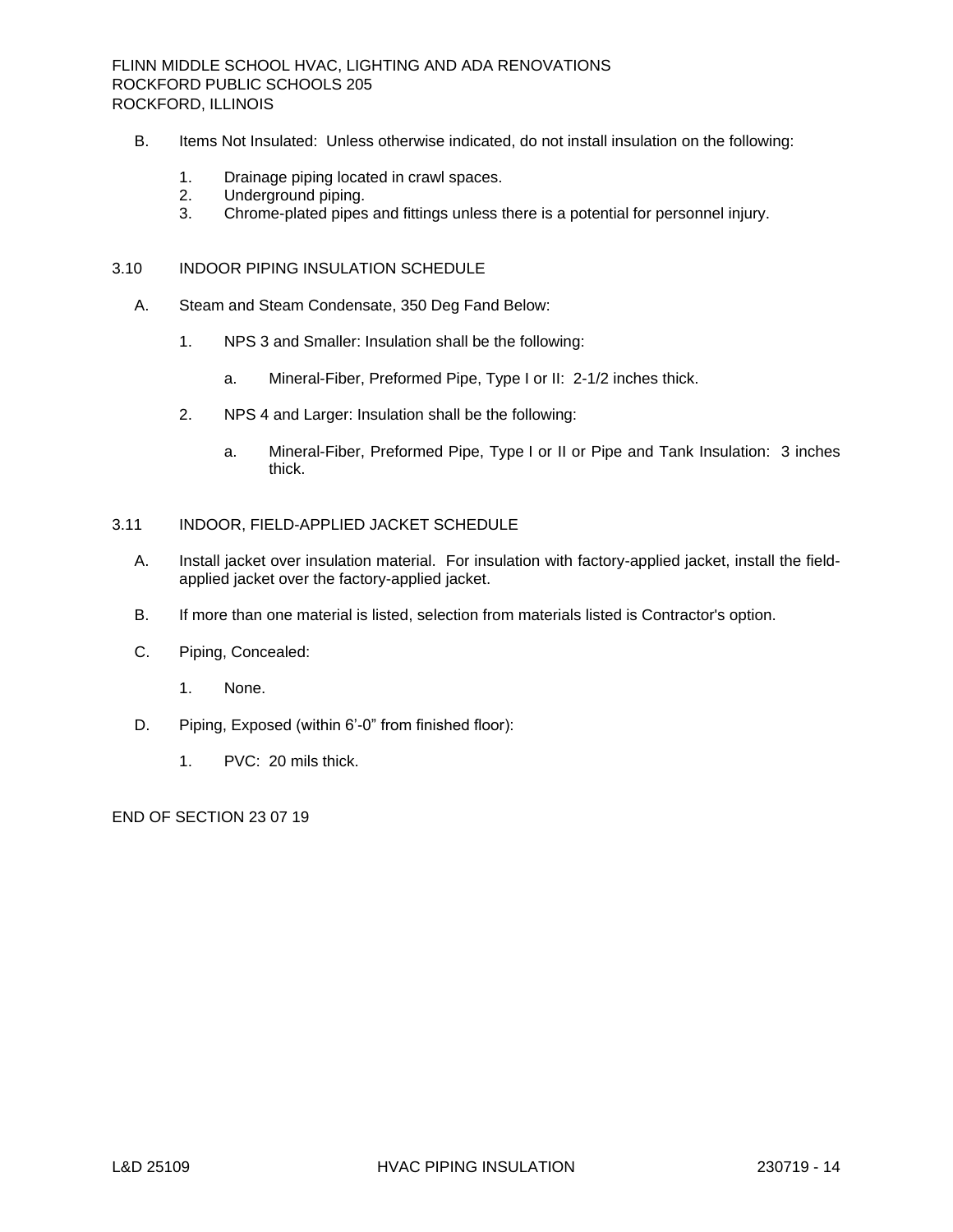### SECTION 23 09 00 - INSTRUMENTATION AND CONTROL FOR HVAC

PART 1 - GENERAL

### 1.1 RELATED DOCUMENTS

A. Drawings and general provisions of the Contract, including General and Supplementary Conditions, Division 00 Information for Bidders, and Division 01 Specification Sections, apply to this Section.

## 1.2 SUMMARY

- A. This Section includes control equipment for HVAC systems and components, including control components for terminal heating and cooling units not supplied with factory-wired controls.
- B. Related Sections include the following:
	- 1. Section 23 05 19 "Meters and Gages for HVAC Piping" for measuring equipment that relates to this Section.
	- 2. Section 23 09 93 "Sequence of Operations for HVAC Controls" for requirements that relate to this Section.

### 1.3 SCOPE OF WORK

A. Expand and modify the existing temperature control system as required to include the new equipment and sequence of operation shown and described in the construction documents.

#### 1.4 DEFINITIONS

- A. DDC: Direct digital control.
- B. I/O: Input/output.
- C. LonWorks: A control network technology platform for designing and implementing interoperable control devices and networks.
- D. PC: Personal computer.
- E. PID: Proportional plus integral plus derivative.
- F. RTD: Resistance temperature detector.

## 1.5 SYSTEM PERFORMANCE

- A. Comply with the following performance requirements:
	- 1. Graphic Display: Display graphic with minimum 20 dynamic points with current data within 10 seconds.
	- 2. Graphic Refresh: Update graphic with minimum 20 dynamic points with current data within 8 seconds.
	- 3. Object Command: Reaction time of less than two seconds between operator command of a binary object and device reaction.
	- 4. Object Scan: Transmit change of state and change of analog values to control units or workstation within six seconds.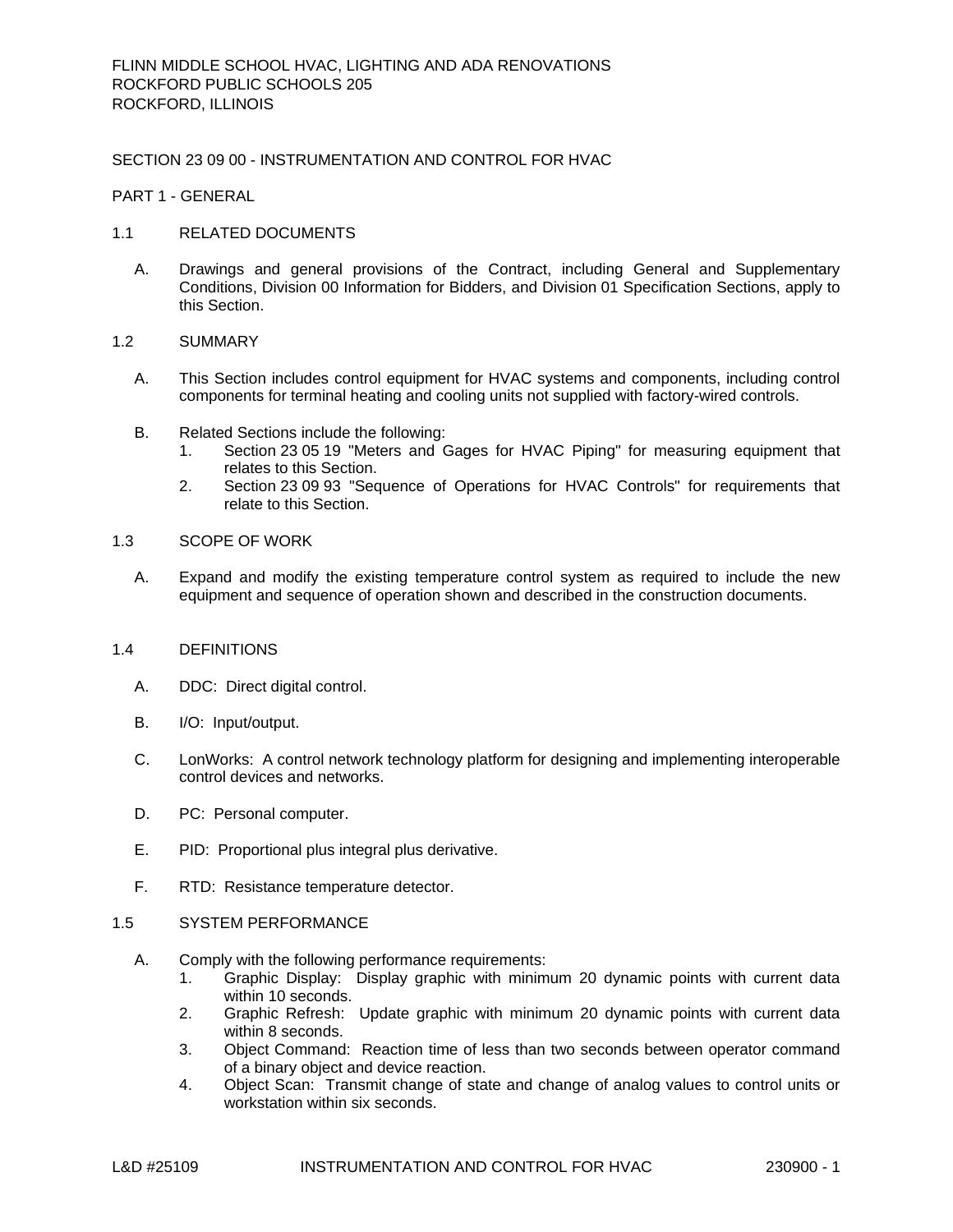- 5. Alarm Response Time: Annunciate alarm at workstation within 45 seconds. Multiple workstations must receive alarms within five seconds of each other.
- 6. Program Execution Frequency: Run capability of applications as often as five seconds, but selected consistent with mechanical process under control.
- 7. Performance: Programmable controllers shall execute DDC PID control loops, and scan and update process values and outputs at least once per second.
- 8. Reporting Accuracy and Stability of Control: Report values and maintain measured variables within tolerances as follows:
	- a. Water Temperature: Plus or minus 1 deg F.
	- b. Water Flow: Plus or minus 5 percent of full scale.
	- c. Water Pressure: Plus or minus 2 percent of full scale.
	- d. Space Temperature: Plus or minus 1 deg F.
	- e. Ducted Air Temperature: Plus or minus 1 deg F.
	- f. Outside Air Temperature: Plus or minus 2 deg F.
	- g. Dew Point Temperature: Plus or minus 3 deg F.
	- h. Temperature Differential: Plus or minus 0.25 deg F.
	- i. Relative Humidity: Plus or minus 5 percent.
	- j. Airflow (Pressurized Spaces): Plus or minus 3 percent of full scale.
	- k. Airflow (Measuring Stations): Plus or minus 5 percent of full scale.
	- l. Airflow (Terminal): Plus or minus 10 percent of full scale.
	- m. Air Pressure (Space): Plus or minus 0.01-inch wg.
	- n. Air Pressure (Ducts): Plus or minus 0.1-inch wg.
	- o. Carbon Monoxide: Plus or minus 5 percent of reading.
	- p. Carbon Dioxide: Plus or minus 50 ppm.
	- q. Electrical: Plus or minus 5 percent of reading.

## 1.6 ACTION SUBMITTALS

- A. Product Data: Include manufacturer's technical literature for each control device. Indicate dimensions, capacities, performance characteristics, electrical characteristics, finishes for materials, and installation and startup instructions for each type of product indicated.
	- 1. DDC System Hardware: Bill of materials of equipment indicating quantity, manufacturer, and model number. Include technical data for operator workstation equipment, interface equipment, control units, transducers/transmitters, sensors, actuators, valves, relays/switches, control panels, and operator interface equipment.
	- 2. Control System Software: Include technical data for operating system software, operator interface, color graphics, and other third-party applications.<br>Controlled Systems: Instrumentation list with eleme
	- 3. Controlled Systems: Instrumentation list with element name, type of device, manufacturer, model number, and product data. Include written description of sequence of operation including schematic diagram.
- B. Shop Drawings: Detail equipment assemblies and indicate dimensions, weights, loads, required clearances, method of field assembly, components, and location and size of each field connection.
	- 1. Bill of materials of equipment indicating quantity, manufacturer, and model number.
	- 2. Schematic flow diagrams showing fans, pumps, coils, dampers, valves, and control devices.
	- 3. Wiring Diagrams: Power, signal, and control wiring.
	- 4. Details of control panel faces, including controls, instruments, and labeling.
	- 5. Written description of sequence of operation.
	- 6. Schedule of dampers including size, leakage, and flow characteristics.
	- 7. Schedule of valves including flow characteristics.
	- 8. DDC System Hardware:
		- a. Wiring diagrams for control units with termination numbers.
		- b. Schematic diagrams and floor plans for field sensors and control hardware.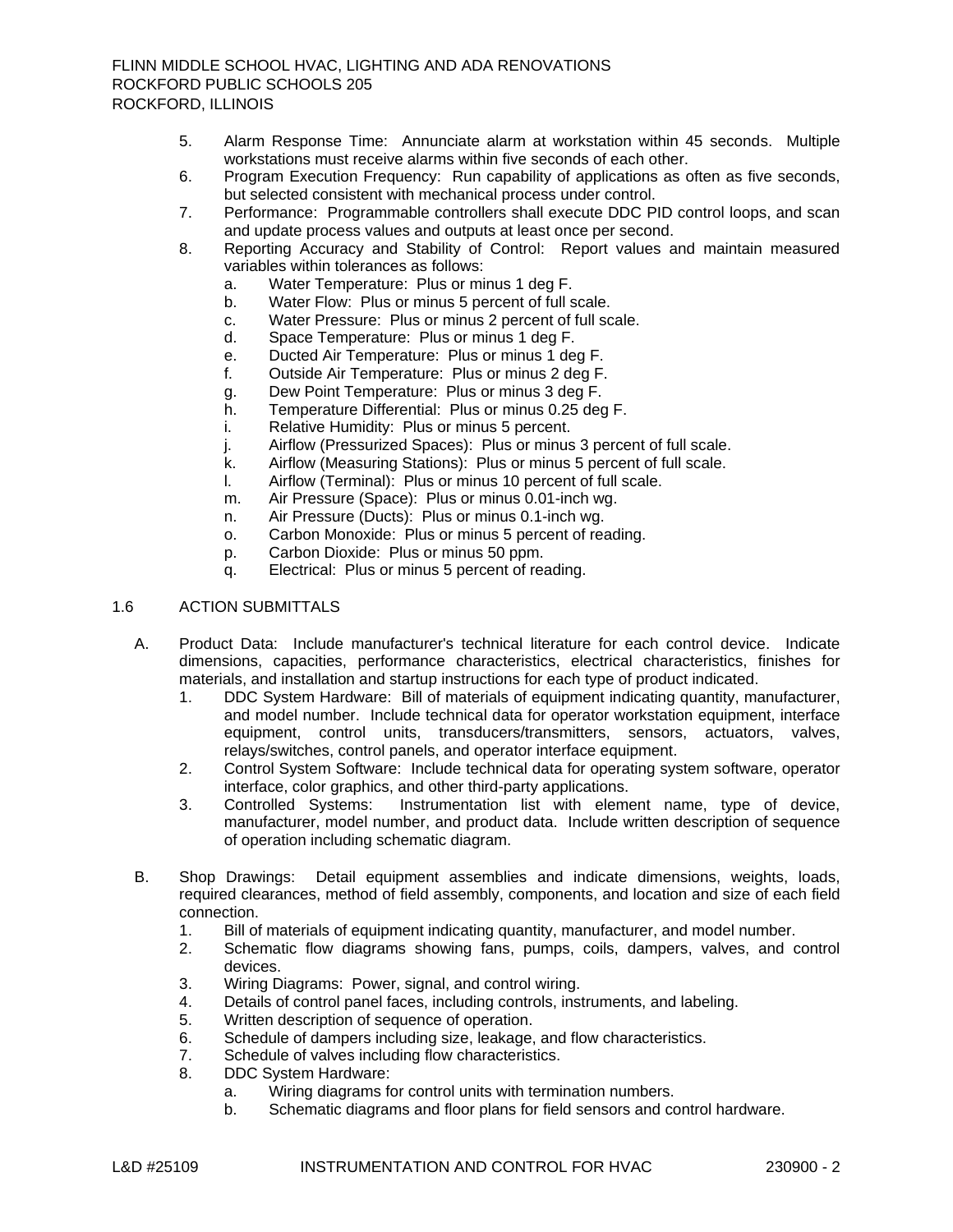- c. Schematic diagrams for control, communication, and power wiring, showing trunk data conductors and wiring between operator workstation and control unit locations.
- 9. Control System Software: List of color graphics indicating monitored systems, data (connected and calculated) point addresses, output schedule, and operator notations.
- 10. Controlled Systems:
	- a. Schematic diagrams of each controlled system with control points labeled and control elements graphically shown, with wiring.
	- b. Scaled drawings showing mounting, routing, and wiring of elements including bases and special construction.
	- c. Written description of sequence of operation including schematic diagram.
	- d. Points list.

### 1.7 INFORMATIONAL SUBMITTALS

- A. Data Communications Protocol Certificates: Certify that each proposed DDC system component complies with ASHRAE 135.
- B. Data Communications Protocol Certificates: Certify that each proposed DDC system component complies with LonWorks.
- C. Qualification Data: For Installer and manufacturer.
- D. Software Upgrade Kit: For Owner to use in modifying software to suit future systems revisions or monitoring and control revisions.
- E. Field quality-control test reports.
- 1.8 CLOSEOUT SUBMITTALS
	- A. Operation and Maintenance Data: For HVAC instrumentation and control system to include in emergency, operation, and maintenance manuals. In addition to items specified in emergency, operation, and maintenance manuals. Section 01 78 23 "Operation and Maintenance Data," include the following:
		- 1. Maintenance instructions and lists of spare parts for each type of control device and compressed-air station.
		- 2. Interconnection wiring diagrams with identified and numbered system components and devices.
		- 3. Keyboard illustrations and step-by-step procedures indexed for each operator function.
		- 4. Inspection period, cleaning methods, cleaning materials recommended, and calibration tolerances.
		- 5. Calibration records and list of set points.
	- B. Software and Firmware Operational Documentation: Include the following:
		- 1. Software operating and upgrade manuals.
		- 2. Program Software Backup: On a magnetic media or compact disc, complete with data files.
		- 3. Device address list.
		- 4. Printout of software application and graphic screens.
		- 5. Software license required by and installed for DDC workstations and control systems.

## 1.9 QUALITY ASSURANCE

A. Installer Qualifications: Automatic control system manufacturer's authorized representative who is trained and approved for installation of system components required for this Project.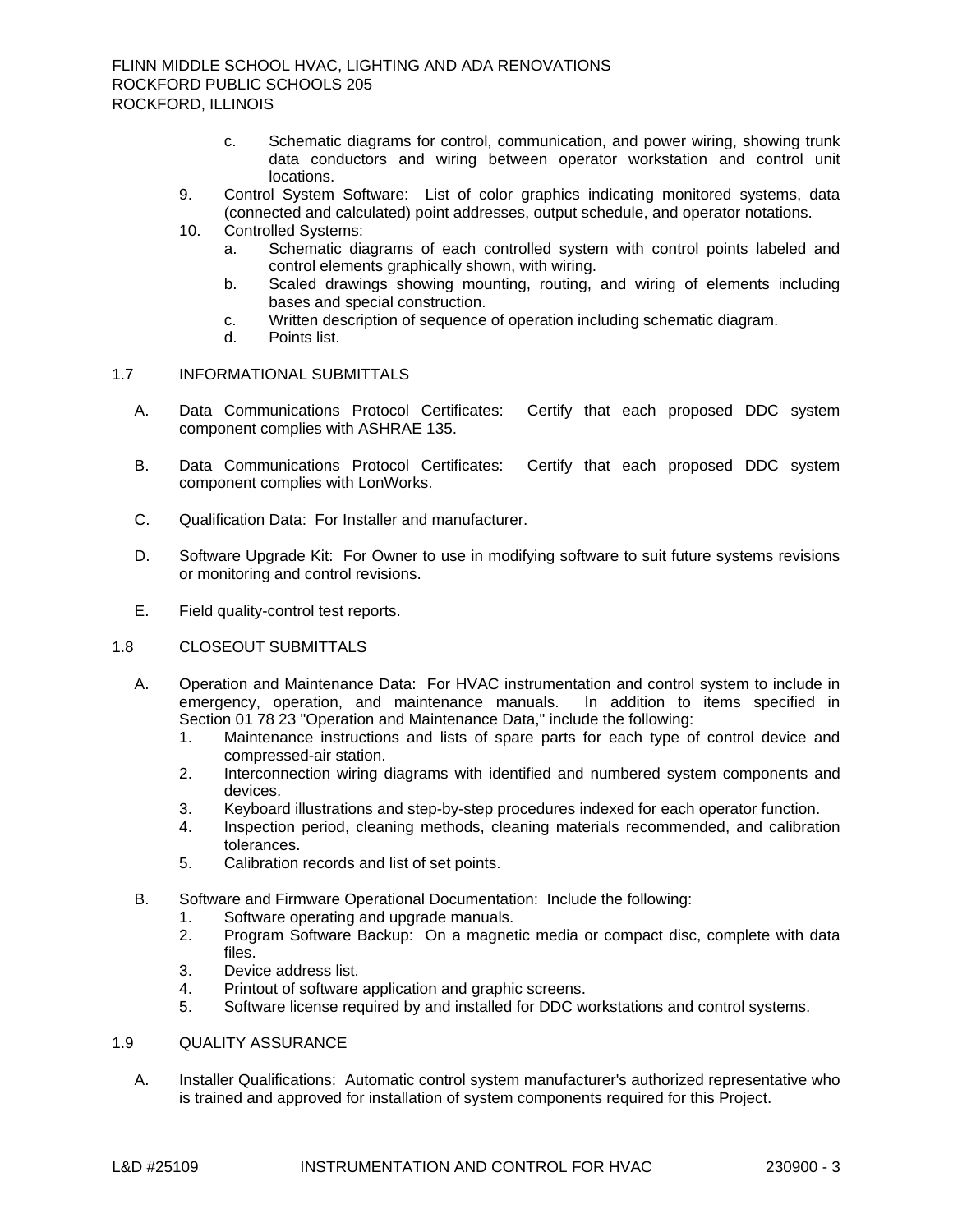B. Electrical Components, Devices, and Accessories: Listed and labeled as defined in NFPA 70, Article 100, by a testing agency acceptable to authorities having jurisdiction, and marked for intended use.

### 1.10 DELIVERY, STORAGE, AND HANDLING

- A. Factory-Mounted Components: Where control devices specified in this Section are indicated to be factory mounted on equipment, arrange for shipping of control devices to equipment manufacturer.
- B. System Software: Update to latest version of software at Project completion.

### 1.11 COORDINATION

- A. Coordinate location of thermostats, humidistats, and other exposed control sensors with plans and room details before installation.
- B. Coordinate supply of conditioned electrical branch circuits for control units.
- C. Coordinate equipment with Section 26 24 16 "Panelboards" to achieve compatibility with starter coils and annunciation devices.
- D. Coordinate equipment with Section 26 24 19 "Motor-Control Centers" to achieve compatibility with motor starters and annunciation devices.
- E. Coordinate size and location of concrete bases. Cast anchor-bolt inserts into bases. Concrete, reinforcement, and formwork requirements are specified in Section 03 30 00 "Cast-in-Place Concrete."

# PART 2 - PRODUCTS

### 2.1 MANUFACTURERS

- A. In other Part 2 articles where titles below introduce lists, the following requirements apply to product selection:
	- 1. Available Manufacturers: Subject to compliance with requirements, manufacturers offering products that may be incorporated into the Work include, but are not limited to, manufacturers specified.
	- 2. Manufacturers: Subject to compliance with requirements, provide products by one of the manufacturers specified.

# 2.2 CONTROL SYSTEM

- A. [Manufacturers:](http://www.specagent.com/LookUp/?ulid=3262&mf=04&src=wd)
	- 1. [Honeywell -](http://www.specagent.com/LookUp/?uid=123456824776&mf=04&src=wd) WEBS Jace-AX.<br>2. Tridium-Niagara-Vykon Jace-
	- 2. Tridium-Niagara-Vykon Jace-AX<br>3. Siemens Talon-Jace AX.
	- [Siemens –](http://www.specagent.com/LookUp/?uid=123456811862&mf=04&src=wd) Talon-Jace AX.
	- 4. Distech-EC-NET-Jace-AX.
	- 5. Schneider Electric –I/A Series-Jace AX
	- 6. Circon
	- 7. Johnson Controls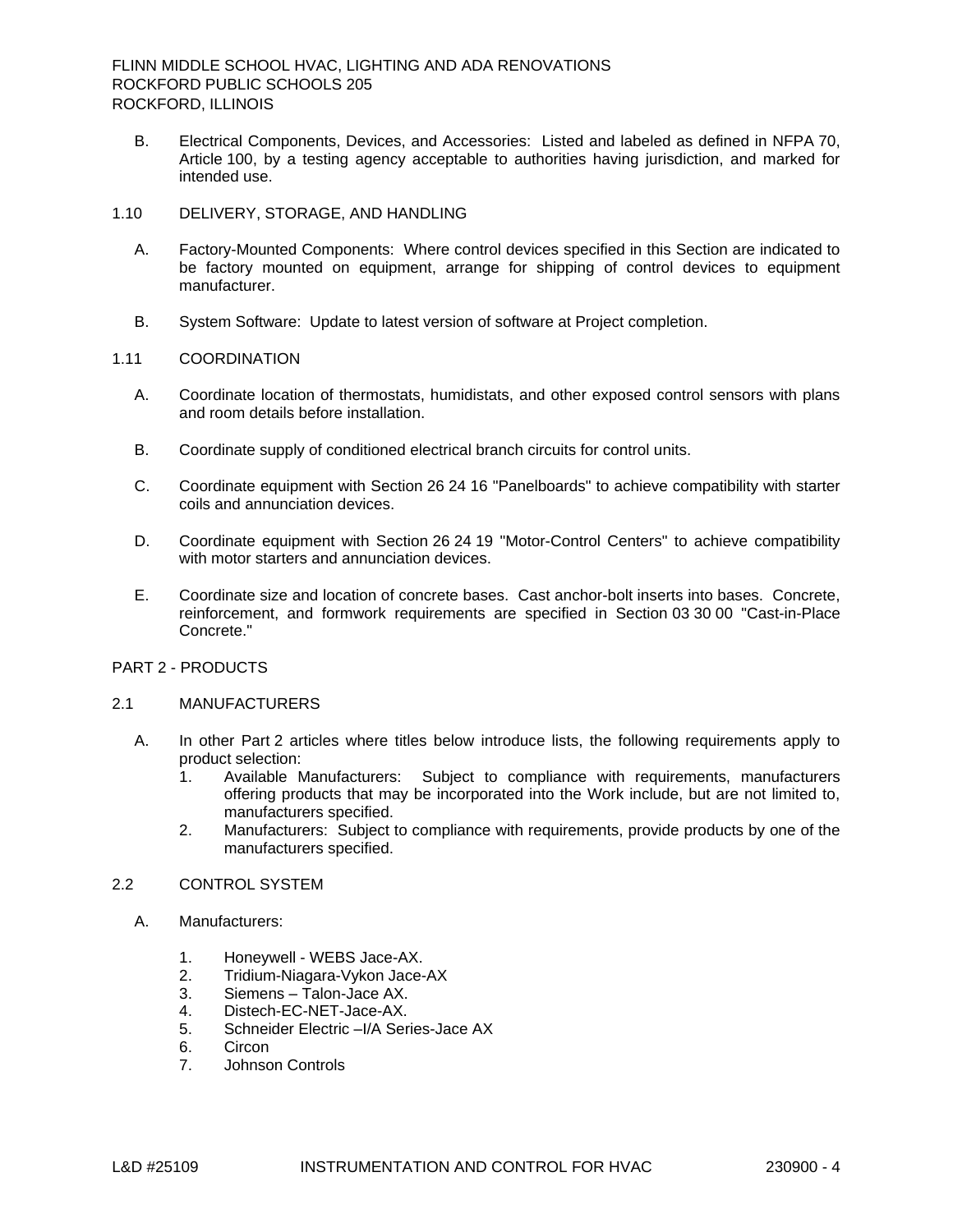- B. The control equipment shall incorporate BacNet or LonMark technology at the controller level and Niagara Frame AX version technology at the network device level and as network device level and as network management tool.
- C. Control system shall consist of sensors, indicators, actuators, final control elements, interface equipment, other apparatus, accessories, and software connected to distributed controllers operating in multiuser, multitasking environment on token-passing network and programmed to control mechanical systems. All graphics associated with the controls work will be created and implemented under a separate contract by the school district's existing service provider.
	- 1. The system installed shall seamless connect devices other than HVAC throughout the building regardless of subsystem type, i.e. HVAC, lighting and security devices should easily coexist on the same network channel without the need for gateways.

### 2.3 DDC EQUIPMENT

- A. Control Units: Modular, comprising processor board with programmable, nonvolatile, randomaccess memory; local operator access and display panel; integral interface equipment; and backup power source.
	- 1. Units monitor or control each I/O point; process information; execute commands from other control units, devices, and operator stations; and download from or upload to operator workstation or diagnostic terminal unit.
	- 2. Stand-alone mode control functions operate regardless of network status. Functions include the following:
		- a. Global communications.
		- b. Discrete/digital, analog, and pulse I/O.
		- c. Monitoring, controlling, or addressing data points.
		- d. Software applications, scheduling, and alarm processing.
		- e. Testing and developing control algorithms without disrupting field hardware and controlled environment.
	- 3. Standard Application Programs:
		- a. Electric Control Programs: Demand limiting, duty cycling, automatic time scheduling, start/stop time optimization, night setback/setup, on-off control with differential sequencing, staggered start, antishort cycling, PID control, DDC with fine tuning, and trend logging.
		- b. HVAC Control Programs: Optimal run time, supply-air reset, and enthalpy switchover.
		- c. Programming Application Features: Include trend point; alarm processing and messaging; weekly, monthly, and annual scheduling; energy calculations; run-time totalization; and security access.
		- d. Remote communications.
		- e. Maintenance management.
		- f. Units of Measure: Inch-pound and SI (metric).
	- 4. Local operator interface provides for download from or upload to operator workstation or diagnostic terminal unit.
	- 5. ASHRAE 135 Compliance: Control units shall use ASHRAE 135 protocol and communicate using ISO 8802-3 (Ethernet) datalink/physical layer protocol.
	- 6. LonWorks Compliance: Control units shall use LonTalk protocol and communicate using EIA/CEA 709.1 datalink/physical layer protocol.
- B. Local Control Units: Modular, comprising processor board with electronically programmable, nonvolatile, read-only memory; and backup power source.
	- 1. Units monitor or control each I/O point, process information, and download from or upload to operator workstation or diagnostic terminal unit.
	- 2. Stand-alone mode control functions operate regardless of network status. Functions include the following:
		- a. Global communications.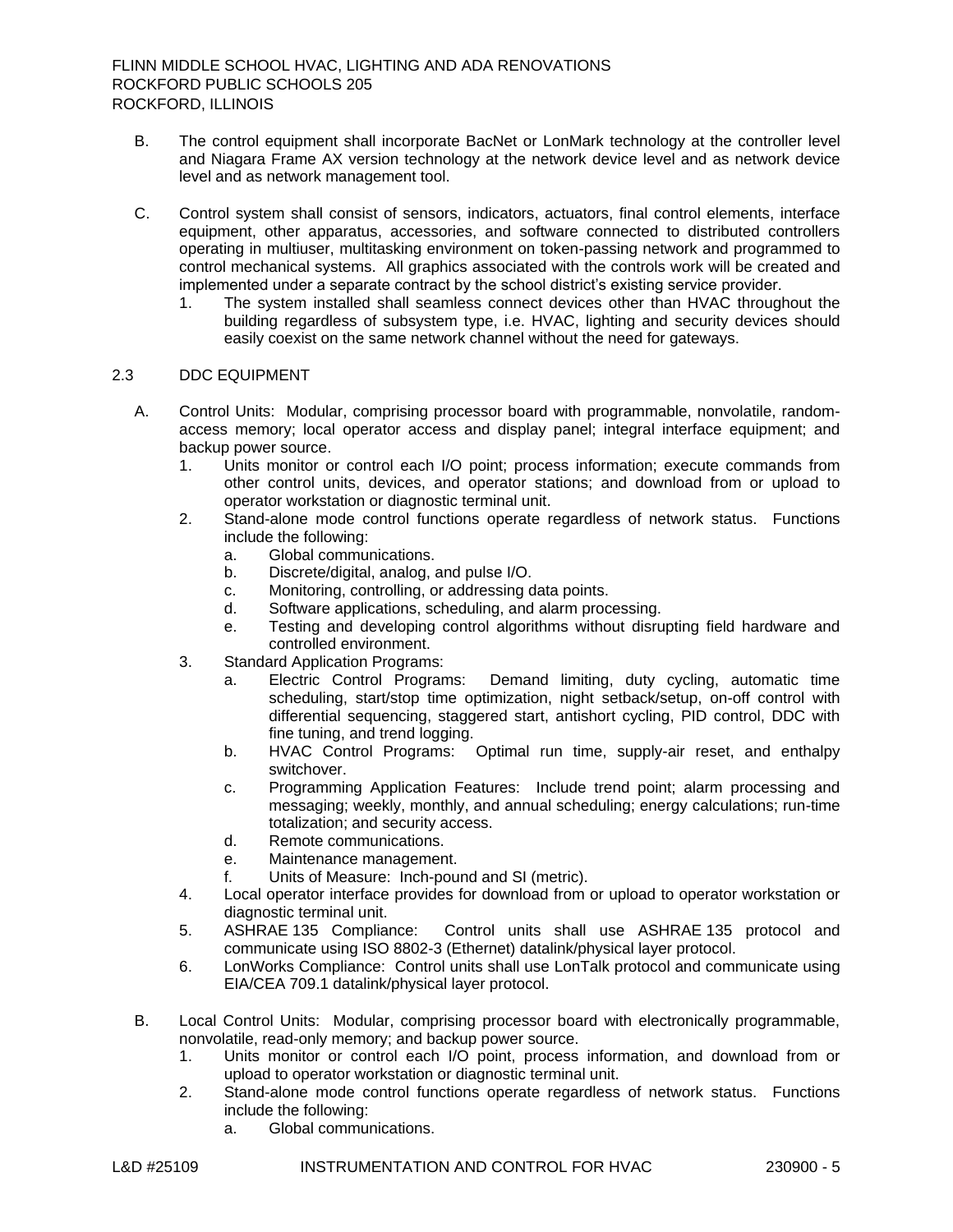- b. Discrete/digital, analog, and pulse I/O.
- c. Monitoring, controlling, or addressing data points.
- 3. Local operator interface provides for download from or upload to operator workstation or diagnostic terminal unit.
- 4. ASHRAE 135 Compliance: Control units shall use ASHRAE 135 protocol and communicate using ISO 8802-3 (Ethernet) datalink/physical layer protocol.
- 5. LonWorks Compliance: Control units shall use LonTalk protocol and communicate using EIA/CEA 709.1 datalink/physical layer protocol.
- C. I/O Interface: Hardwired inputs and outputs may tie into system through controllers. Protect points so that shorting will cause no damage to controllers.
	- 1. Binary Inputs: Allow monitoring of on-off signals without external power.
	- 2. Pulse Accumulation Inputs: Accept up to 10 pulses per second.
	- 3. Analog Inputs: Allow monitoring of low-voltage (0- to 10-V dc), current (4 to 20 mA), or resistance signals.
	- 4. Binary Outputs: Provide on-off or pulsed low-voltage signal, selectable for normally open or normally closed operation with three-position (on-off-auto) override switches and status lights.
	- 5. Analog Outputs: Provide modulating signal, either low voltage (0- to 10-V dc) or current (4 to 20 mA) with status lights, two-position (auto-manual) switch, and manually adjustable potentiometer.
	- 6. Tri-State Outputs: Provide two coordinated binary outputs for control of three-point, floating-type electronic actuators.
	- 7. Universal I/Os: Provide software selectable binary or analog outputs.
- D. Power Supplies: Transformers with Class 2 current-limiting type or overcurrent protection; limit connected loads to 80 percent of rated capacity. DC power supply shall match output current and voltage requirements and be full-wave rectifier type with the following:
	- 1. Output ripple of 5.0 mV maximum peak to peak.
	- 2. Combined 1 percent line and load regulation with 100-mic.sec. response time for 50 percent load changes.
	- 3. Built-in overvoltage and overcurrent protection and be able to withstand 150 percent overload for at least 3 seconds without failure.
- E. Power Line Filtering: Internal or external transient voltage and surge suppression for workstations or controllers with the following:
	- 1. Minimum dielectric strength of 1000 V.
	- 2. Maximum response time of 10 nanoseconds.
	- 3. Minimum transverse-mode noise attenuation of 65 dB.
	- 4. Minimum common-mode noise attenuation of 150 dB at 40 to 100 Hz.

# 2.4 UNITARY CONTROLLERS

- A. Unitized, capable of stand-alone operation with sufficient memory to support its operating system, database, and programming requirements, and with sufficient I/O capacity for the application.
	- 1. Configuration: Local keypad and display; diagnostic LEDs for power, communication, and processor; wiring termination to terminal strip or card connected with ribbon cable; memory with bios; and 72-hour battery backup.
	- 2. Operating System: Manage I/O communication to allow distributed controllers to share real and virtual object information and allow central monitoring and alarms. Perform scheduling with real-time clock. Perform automatic system diagnostics; monitor system and report failures.
	- 3. ASHRAE 135 Compliance: Communicate using read (execute and initiate) and write (execute and initiate) property services defined in ASHRAE 135. Reside on network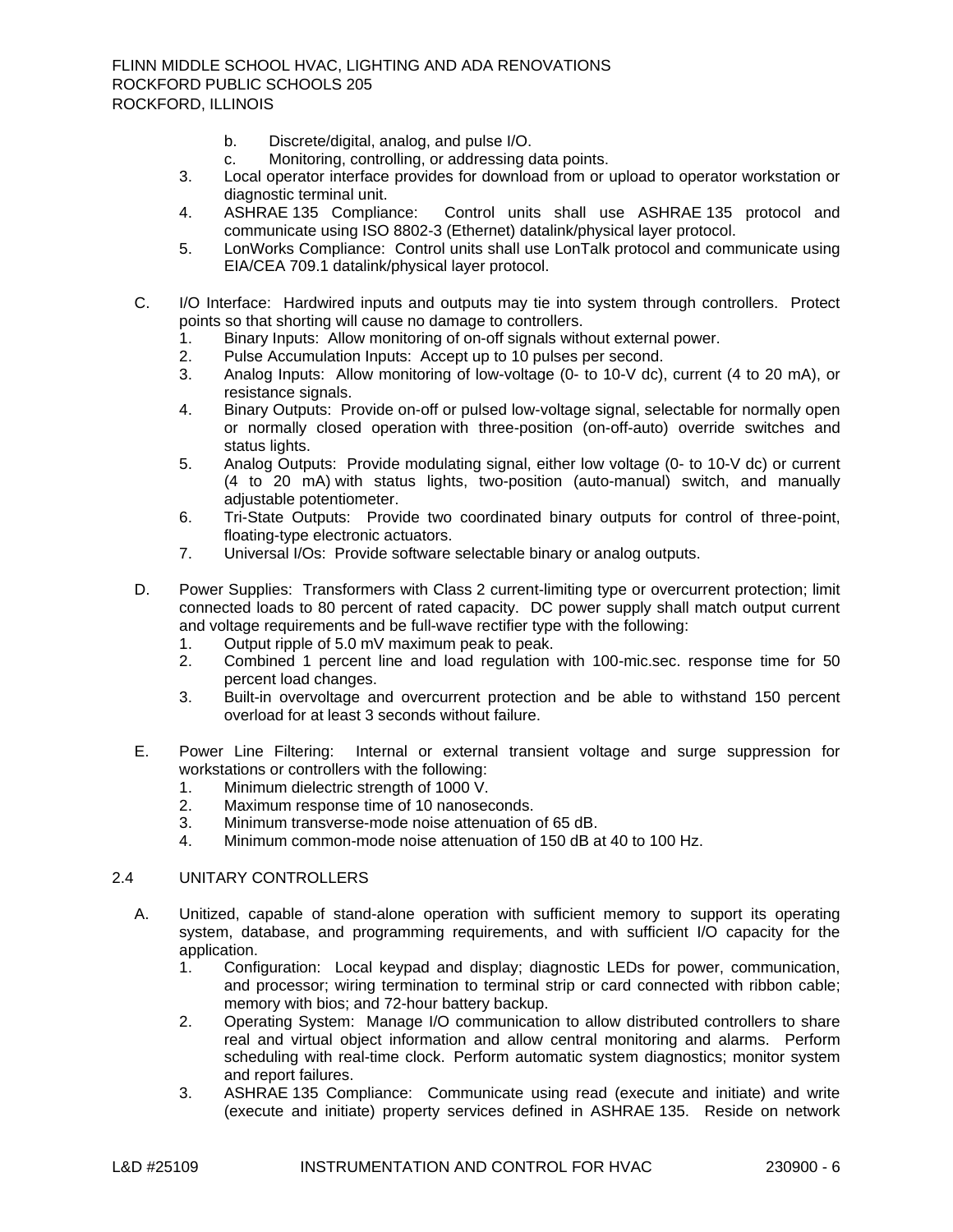using MS/TP datalink/physical layer protocol and have service communication port for connection to diagnostic terminal unit.

- 4. LonWorks Compliance: Communicate using EIA/CEA 709.1 datalink/physical layer protocol using LonTalk protocol.
- 5. Enclosure: Dustproof rated for operation at 32 to 120 deg F.
- 6. Enclosure: Waterproof rated for operation at 40 to 150 deg F.

### 2.5 ANALOG CONTROLLERS

- A. Step Controllers: 6- or 10-stage type, with heavy-duty switching rated to handle loads and operated by electric motor.
- B. Electric, Outdoor-Reset Controllers: Remote-bulb or bimetal rod-and-tube type, proportioning action with adjustable throttling range, adjustable set point, scale range minus 10 to plus 70 deg F, and single- or double-pole contacts.
- C. Electronic Controllers: Wheatstone-bridge-amplifier type, in steel enclosure with provision for remote-resistance readjustment. Identify adjustments on controllers, including proportional band and authority.
	- 1. Single controllers can be integral with control motor if provided with accessible control readjustment potentiometer.
- D. Fan-Speed Controllers: Solid-state model providing field-adjustable proportional control of motor speed from maximum to minimum of 55 percent and on-off action below minimum fan speed. Controller shall briefly apply full voltage, when motor is started, to rapidly bring motor up to minimum speed. Equip with filtered circuit to eliminate radio interference.
- E. Receiver Controllers: Single- or multiple-input models with control-point adjustment, direct or reverse acting with mechanical set-point adjustment with locking device, proportional band adjustment, authority adjustment, and proportional control mode.
	- 1. Remote-control-point adjustment shall be plus or minus 20 percent of sensor span, input signal of 3 to 13 psig.
	- 2. Proportional band shall extend from 2 to 20 percent for 5 psig.
	- 3. Authority shall be 20 to 200 percent.
	- 4. Air-supply pressure of 18 psig, input signal of 3 to 15 psig, and output signal of zero to supply pressure.
	- 5. Gages: 1-1/2 inches in diameter, 2.5 percent wide-scale accuracy, and range to match transmitter input or output pressure.

## 2.6 TIME CLOCKS

- A. [Manufacturers:](http://www.specagent.com/LookUp/?ulid=3263&mf=04&src=wd)
	- 1. [ATC-Diversified Electronics.](http://www.specagent.com/LookUp/?uid=123456811873&mf=04&src=wd)
	- 2. [Grasslin Controls Corporation.](http://www.specagent.com/LookUp/?uid=123456811874&mf=04&src=wd)
	- 3. [Paragon Electric Co., Inc.](http://www.specagent.com/LookUp/?uid=123456811875&mf=04&src=wd)
	- 4. [Precision Multiple Controls, Inc.](http://www.specagent.com/LookUp/?uid=123456811876&mf=04&src=wd)
	- 5. [SSAC Inc.; ABB USA.](http://www.specagent.com/LookUp/?uid=123456825992&mf=04&src=wd)
	- 6. [TCS/Basys Controls.](http://www.specagent.com/LookUp/?uid=123456811877&mf=04&src=wd)
	- 7. Theben AG [Lumilite Control Technology, Inc.](http://www.specagent.com/LookUp/?uid=123456811879&mf=04&src=wd)
	- 8. [Time Mark Corporation.](http://www.specagent.com/LookUp/?uid=123456811878&mf=04&src=wd)
- B. Seven-day, programming-switch timer with synchronous-timing motor and seven-day dial; continuously charged, nickel-cadmium-battery-driven, eight-hour, power-failure carryover; multiple-switch trippers; minimum of two and maximum of eight signals per day with two normally open and two normally closed output contacts.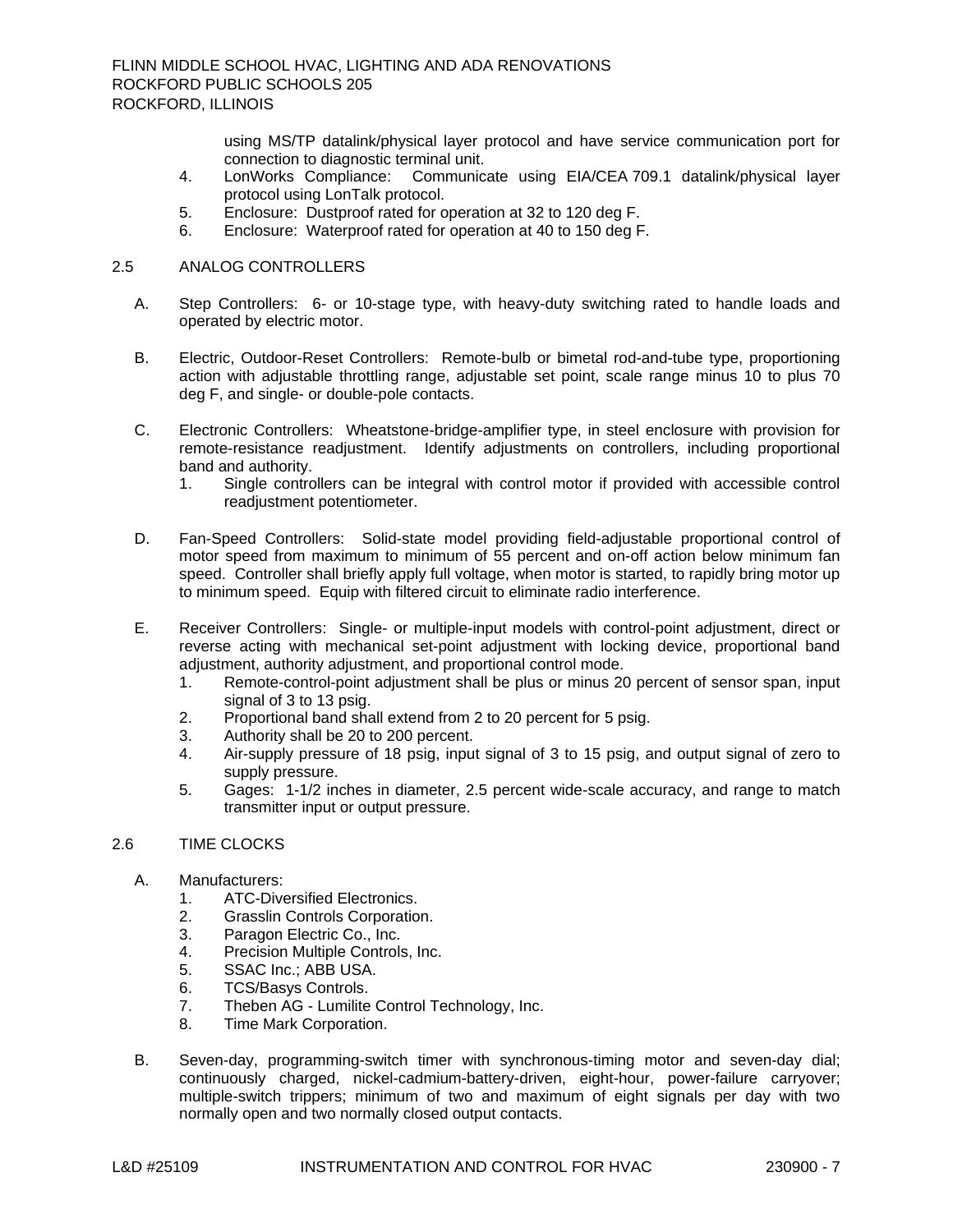C. Solid-state, programmable time control with 4 separate programs each with up to 100 on-off operations; 1-second resolution; lithium battery backup; keyboard interface and manual override; individual on-off-auto switches for each program; 365-day calendar with 20 programmable holidays; choice of fail-safe operation for each program; system fault alarm; and communications package allowing networking of time controls and programming from PC.

# 2.7 ELECTRONIC SENSORS

- A. Description: Vibration and corrosion resistant; for wall, immersion, or duct mounting as required.
- B. Thermistor Temperature Sensors and Transmitters:
	- 1. [Manufacturers:](http://www.specagent.com/LookUp/?ulid=3264&mf=04&src=wd)
		- a. [BEC Controls Corporation.](http://www.specagent.com/LookUp/?uid=123456811880&mf=04&src=wd)
		- b. [Ebtron, Inc.](http://www.specagent.com/LookUp/?uid=123456811881&mf=04&src=wd)
		- c. [Heat-Timer Corporation.](http://www.specagent.com/LookUp/?uid=123456811882&mf=04&src=wd)
		- d. [I.T.M. Instruments Inc.](http://www.specagent.com/LookUp/?uid=123456811883&mf=04&src=wd)
		- e. [MAMAC Systems, Inc.](http://www.specagent.com/LookUp/?uid=123456811884&mf=04&src=wd)
		- f. [RDF Corporation.](http://www.specagent.com/LookUp/?uid=123456811885&mf=04&src=wd)
	- 2. Accuracy: Plus or minus 0.5 deg F at calibration point.
	- 3. Wire: Twisted, shielded-pair cable.
	- 4. Insertion Elements in Ducts: Single point, 8 inches long; use where not affected by temperature stratification or where ducts are smaller than 9 sq. ft..
	- 5. Averaging Elements in Ducts: 36 inches long, flexible; use where prone to temperature stratification or where ducts are larger than 10 sq. ft..
	- 6. Insertion Elements for Liquids: Brass or stainless-steel socket with minimum insertion length of 2-1/2 inches.
	- 7. Room Sensor Cover Construction: Plain stainless steel wall plate with 10k Type II thermistor.
		- a. Set-Point Adjustment: Concealed.
		- b. Set-Point Indication: Concealed.
		- c. Thermometer: Concealed.
		- d. Orientation: Vertical.
	- 8. Outside-Air Sensors: Watertight inlet fitting, shielded from direct sunlight.
	- 9. Room Security Sensors: Stainless-steel cover plate with insulated back and security screws.
- C. RTDs and Transmitters:
	- 1. [Manufacturers:](http://www.specagent.com/LookUp/?ulid=3265&mf=04&src=wd)
		- a. [BEC Controls Corporation.](http://www.specagent.com/LookUp/?uid=123456811886&mf=04&src=wd)
		- b. [MAMAC Systems, Inc.](http://www.specagent.com/LookUp/?uid=123456811887&mf=04&src=wd)
		- c. [RDF Corporation.](http://www.specagent.com/LookUp/?uid=123456811888&mf=04&src=wd)
	- 2. Accuracy: Plus or minus 0.2 percent at calibration point.
	- 3. Wire: Twisted, shielded-pair cable.
	- 4. Insertion Elements in Ducts: Single point, 8 inches long; use where not affected by temperature stratification or where ducts are smaller than 9 sq. ft..
	- 5. Averaging Elements in Ducts: 18 inches long, rigid; use where prone to temperature stratification or where ducts are larger than 9 sq. ft.; length as required.
	- 6. Insertion Elements for Liquids: Brass socket with minimum insertion length of 2-1/2 inches.
	- 7. Room Sensor Cover Construction: Plain stainless steel wall plate with 10k Type II thermistor.
		- a. Set-Point Adjustment: Concealed.
		- b. Set-Point Indication: Concealed.
		- c. Thermometer: Concealed.
		- d. Orientation: Vertical.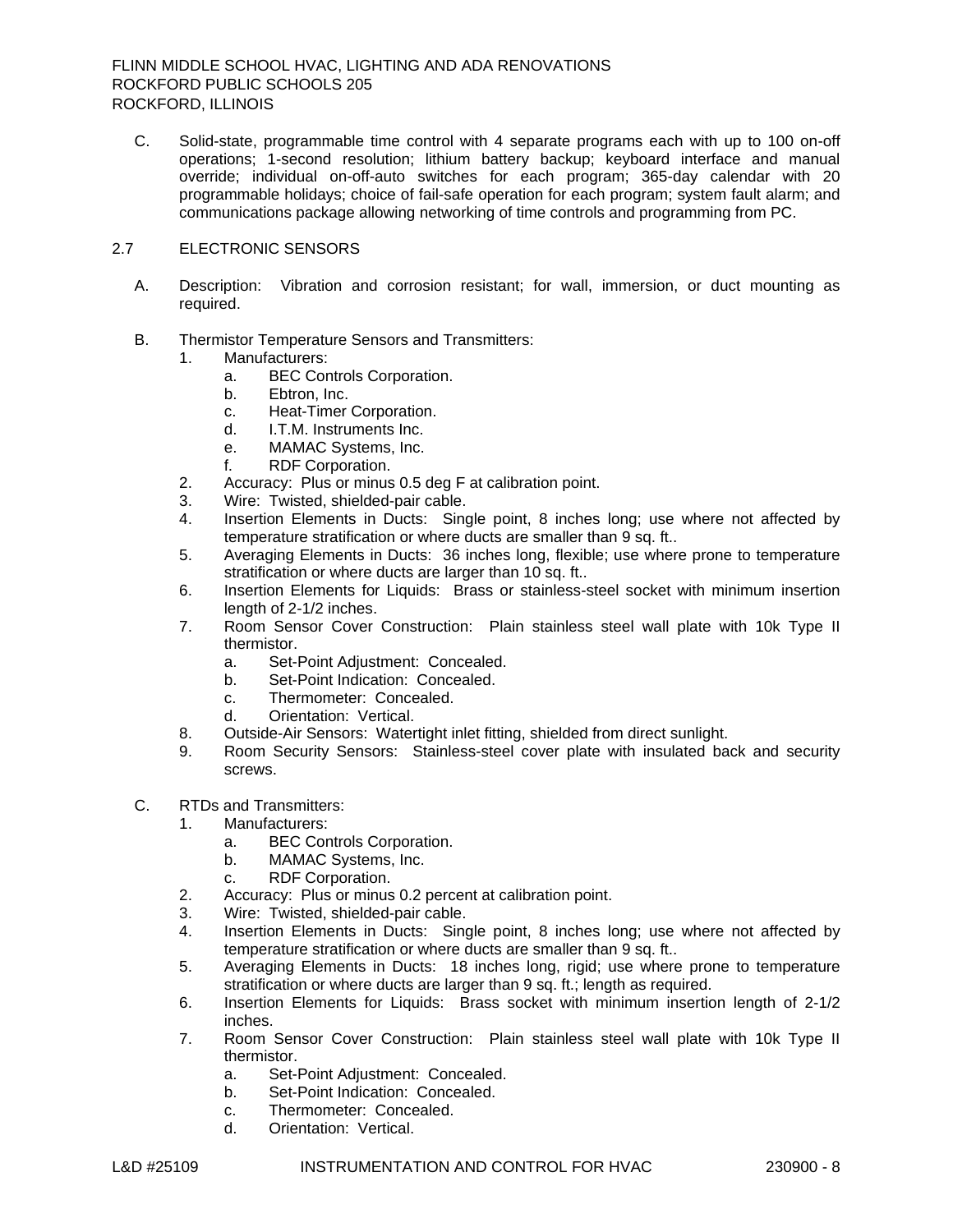- 8. Outside-Air Sensors: Watertight inlet fitting, shielded from direct sunlight.
- 9. Room Security Sensors: Stainless-steel cover plate with insulated back and security screws.
- D. Humidity Sensors: Bulk polymer sensor element.
	- 1. [Manufacturers:](http://www.specagent.com/LookUp/?ulid=3266&mf=04&src=wd)
		- a. [BEC Controls Corporation.](http://www.specagent.com/LookUp/?uid=123456811889&mf=04&src=wd)
		- b. [General Eastern Instruments.](http://www.specagent.com/LookUp/?uid=123456811890&mf=04&src=wd)
		- c. [MAMAC Systems, Inc.](http://www.specagent.com/LookUp/?uid=123456811891&mf=04&src=wd)
		- d. [ROTRONIC Instrument Corp.](http://www.specagent.com/LookUp/?uid=123456811892&mf=04&src=wd)
		- e. [TCS/Basys Controls.](http://www.specagent.com/LookUp/?uid=123456811893&mf=04&src=wd)
		- f. [Vaisala.](http://www.specagent.com/LookUp/?uid=123456811894&mf=04&src=wd)
	- 2. Accuracy: 2 percent full range with linear output.
	- 3. Room Sensor Range: 20 to 80 percent relative humidity.
	- 4. Room Sensor Cover Construction: Manufacturer's standard locking covers.
		- a. Set-Point Adjustment: Concealed.
		- b. Set-Point Indication: Concealed.
		- c. Thermometer: Concealed.
		- d. Orientation: Vertical.
	- 5. Duct Sensor: 20 to 80 percent relative humidity range with element guard and mounting plate.
	- 6. Outside-Air Sensor: 20 to 80 percent relative humidity range with mounting enclosure, suitable for operation at outdoor temperatures of 32 to 120 deg F.
	- 7. Duct and Sensors: With element guard and mounting plate, range of 0 to 100 percent relative humidity.
- E. Pressure Transmitters/Transducers:
	- 1. [Manufacturers:](http://www.specagent.com/LookUp/?ulid=3267&mf=04&src=wd)
		- a. [BEC Controls Corporation.](http://www.specagent.com/LookUp/?uid=123456811895&mf=04&src=wd)
		- b. [General Eastern Instruments.](http://www.specagent.com/LookUp/?uid=123456811896&mf=04&src=wd)
		- c. [MAMAC Systems, Inc.](http://www.specagent.com/LookUp/?uid=123456811897&mf=04&src=wd)
		- d. [ROTRONIC Instrument Corp.](http://www.specagent.com/LookUp/?uid=123456811898&mf=04&src=wd)
		- e. [TCS/Basys Controls.](http://www.specagent.com/LookUp/?uid=123456811899&mf=04&src=wd)
		- f. [Vaisala.](http://www.specagent.com/LookUp/?uid=123456811900&mf=04&src=wd)
	- 2. Static-Pressure Transmitter: Nondirectional sensor with suitable range for expected input, and temperature compensated.
		- a. Accuracy: 2 percent of full scale with repeatability of 0.5 percent.
		- b. Output: 4 to 20 mA.
		- c. Building Static-Pressure Range: 0- to 0.25-inch wg.
		- d. Duct Static-Pressure Range: 0- to 5-inch wg.
	- 3. Water Pressure Transducers: Stainless-steel diaphragm construction, suitable for service; minimum 150-psig operating pressure; linear output 4 to 20 mA.
	- 4. Water Differential-Pressure Transducers: Stainless-steel diaphragm construction, suitable for service; minimum 150-psig operating pressure and tested to 300-psig; linear output 4 to 20 mA.
	- 5. Differential-Pressure Switch (Air or Water): Snap acting, with pilot-duty rating and with suitable scale range and differential.
	- 6. Pressure Transmitters: Direct acting for gas, liquid, or steam service; range suitable for system; linear output 4 to 20 mA.
- F. Room Sensor Cover Construction: Plain stainless steel wall plate with 10k Type II thermistor.
	- a. Set-Point Adjustment: Concealed.
	- b. Set-Point Indication: Concealed.
	- c. Thermometer: Concealed.
	- d. Orientation: Vertical.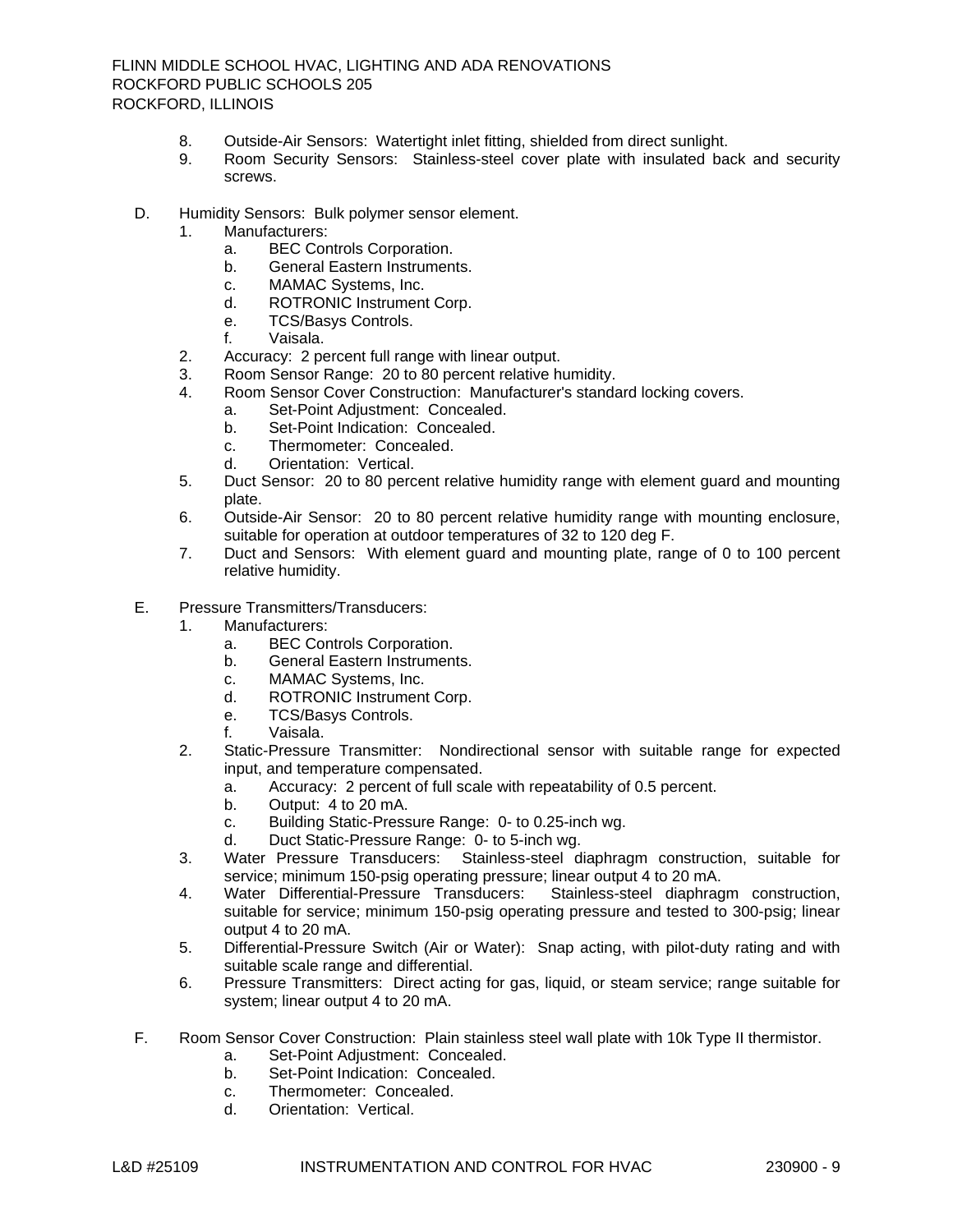- G. Room sensor accessories include the following:
	- 1. Insulating Bases: For sensors located on exterior walls.
	- 2. Guards: Locking; heavy-duty, transparent plastic; mounted on separate base.
	- 3. Adjusting Key: As required for calibration and cover screws.

### 2.8 STATUS SENSORS

- A. Status Inputs for Fans: Differential-pressure switch with pilot-duty rating and with adjustable range of 0- to 5-inch wg.
- B. Status Inputs for Electric Motors: Comply with ISA 50.00.01, current-sensing fixed- or split-core transformers with self-powered transmitter, adjustable and suitable for 175 percent of rated motor current.
- C. Voltage Transmitter (100- to 600-V ac): Comply with ISA 50.00.01, single-loop, self-powered transmitter, adjustable, with suitable range and 1 percent full-scale accuracy.
- D. Power Monitor: 3-phase type with disconnect/shorting switch assembly, listed voltage and current transformers, with pulse kilowatt hour output and 4- to 20-mA kW output, with maximum 2 percent error at 1.0 power factor and 2.5 percent error at 0.5 power factor.
- E. Current Switches: Self-powered, solid-state with adjustable trip current, selected to match current and system output requirements.
- F. Electronic Valve/Damper Position Indicator: Visual scale indicating percent of travel and 2- to 10-V dc, feedback signal.

#### 2.9 FLOW MEASURING STATIONS

- A. Duct Airflow Station: Combination of air straightener and multiport, self-averaging pitot tube station.
	- 1. Available [Manufacturers:](http://www.specagent.com/LookUp/?ulid=3271&mf=04&src=wd)
		- a. [Air Monitor Corporation.](http://www.specagent.com/LookUp/?uid=123456811920&mf=04&src=wd)
		- b. [Wetmaster Co., Ltd.](http://www.specagent.com/LookUp/?uid=123456811921&mf=04&src=wd)
	- 2. Casing: Galvanized-steel frame.
	- 3. Flow Straightener: Aluminum honeycomb, 3/4-inch parallel cell, 3 inches deep.
	- 4. Sensing Manifold: Copper manifold with bullet-nosed static pressure sensors positioned on equal area basis.

### 2.10 THERMOSTATS

- A. [Manufacturers:](http://www.specagent.com/LookUp/?ulid=3272&mf=04&src=wd)
	- 1. [Erie Controls.](http://www.specagent.com/LookUp/?uid=123456811922&mf=04&src=wd)
	- 2. [Danfoss Inc.; Air-Conditioning and Refrigeration Div.](http://www.specagent.com/LookUp/?uid=123456824797&mf=04&src=wd)
	- 3. [Heat-Timer Corporation.](http://www.specagent.com/LookUp/?uid=123456811923&mf=04&src=wd)<br>4. Sauter Controls Corpora
	- [Sauter Controls Corporation.](http://www.specagent.com/LookUp/?uid=123456811924&mf=04&src=wd)
	- 5. [tekmar Control Systems, Inc.](http://www.specagent.com/LookUp/?uid=123456811925&mf=04&src=wd)
	- 6. Theben AG [Lumilite Control Technology, Inc.](http://www.specagent.com/LookUp/?uid=123456811926&mf=04&src=wd)
- B. Combination Thermostat and Fan Switches: Line-voltage thermostat with push-button or leveroperated fan switch.
	- 1. Label switches "FAN HIGH-MED-LOW-OFF".
	- 2. Mount on single electric switch box.
- C. Electric, solid-state, microcomputer-based room thermostat with remote sensor.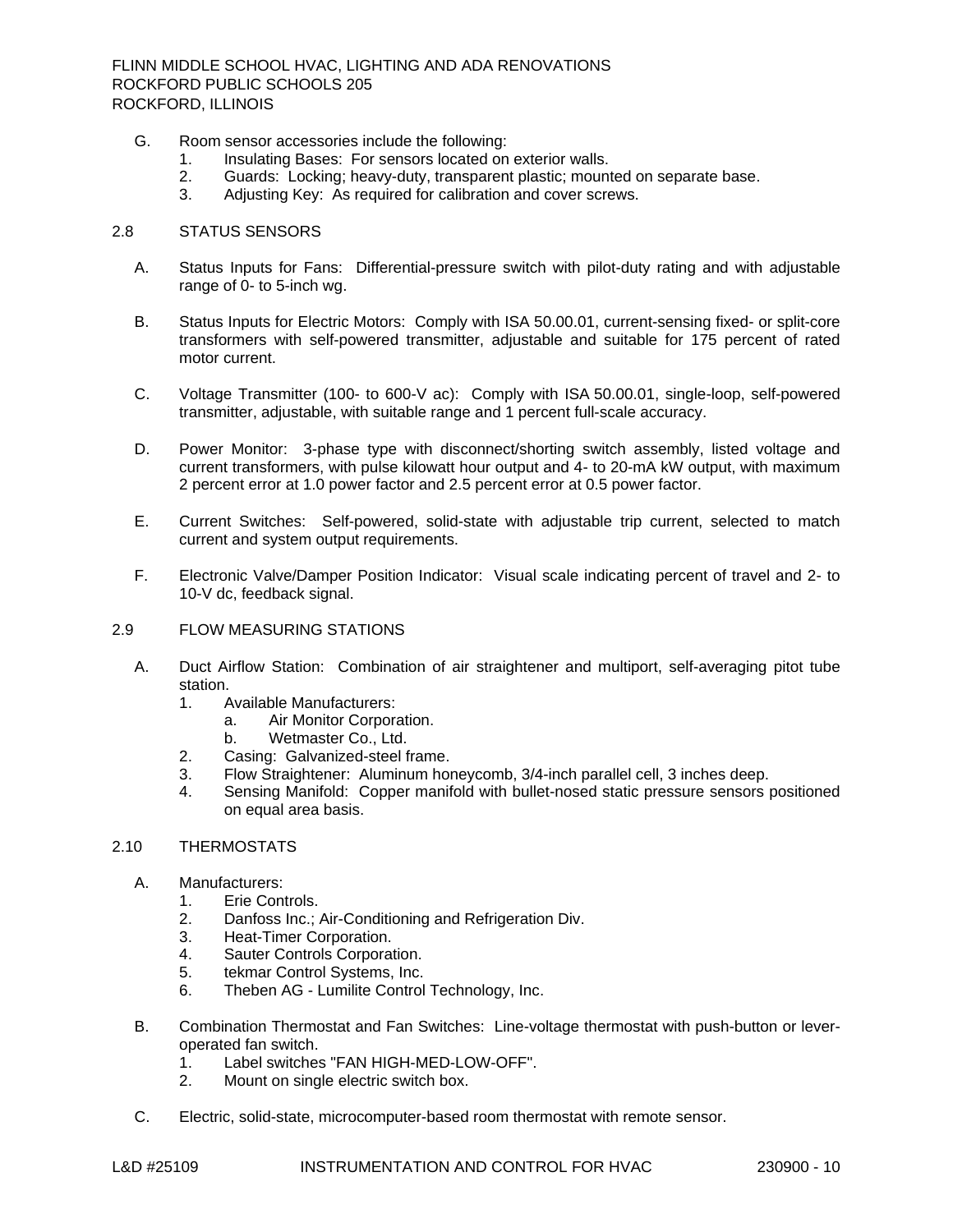- 1. Automatic switching from heating to cooling.
- 2. Preferential rate control to minimize overshoot and deviation from set point.
- 3. Set up for four separate temperatures per day.
- 4. Instant override of set point for continuous or timed period from 1 hour to 31 days.
- 5. Short-cycle protection.
- 6. Programming based on every day of week.
- 7. Selection features include degree F or degree C display, 12- or 24-hour clock, keyboard disable, remote sensor, and fan on-auto.
- 8. Battery replacement without program loss.
- 9. Thermostat display features include the following:
	- a. Time of day.
		- b. Actual room temperature.
		- c. Programmed temperature.
		- d. Programmed time.
		- e. Duration of timed override.
		- f. Day of week.
	- g. System mode indications include "heating," "off," "fan auto," and "fan on."
- D. Low-Voltage, On-Off Thermostats: NEMA DC 3, 24-V, bimetal-operated, mercury-switch type, with adjustable or fixed anticipation heater, concealed set-point adjustment, 55 to 85 deg F setpoint range, and 2 deg F maximum differential.
- E. Line-Voltage, On-Off Thermostats: Bimetal-actuated, open contact or bellows-actuated, enclosed, snap-switch or equivalent solid-state type, with heat anticipator; listed for electrical rating; with concealed set-point adjustment, 55 to 85 deg F set-point range, and 2 deg F maximum differential.
	- 1. Electric Heating Thermostats: Equip with off position on dial wired to break ungrounded conductors.
	- 2. Selector Switch: Integral, manual on-off-auto.
- F. Remote-Bulb Thermostats: On-off or modulating type, liquid filled to compensate for changes in ambient temperature; with copper capillary and bulb, unless otherwise indicated.
	- 1. Bulbs in water lines with separate wells of same material as bulb.
	- 2. Bulbs in air ducts with flanges and shields.
	- 3. Averaging Elements: Copper tubing with either single- or multiple-unit elements, extended to cover full width of duct or unit; adequately supported.
	- 4. Scale settings and differential settings are clearly visible and adjustable from front of instrument.
	- 5. On-Off Thermostat: With precision snap switches and with electrical ratings required by application.
	- 6. Modulating Thermostats: Construct so complete potentiometer coil and wiper assembly is removable for inspection or replacement without disturbing calibration of instrument.
- G. Airstream Thermostats: Two-pipe, fully proportional, single-temperature type; with adjustable set point in middle of range, adjustable throttling range, plug-in test fitting or permanent pressure gage, remote bulb, bimetal rod and tube, or averaging element.
- H. Electric, Low-Limit Duct Thermostat: Snap-acting, single-pole, single-throw, manual- or automatic- reset switch that trips if temperature sensed across any 12 inches of bulb length is equal to or below set point.<br>1. Bulb Lenath: Minimu
	- 1. Bulb Length: Minimum 20 feet.<br>2. Quantity: One thermostat for ev
	- Quantity: One thermostat for every 20 sq. ft. of coil surface.
- I. Electric, High-Limit Duct Thermostat: Snap-acting, single-pole, single-throw, manual- or automatic- reset switch that trips if temperature sensed across any 12 inches of bulb length is equal to or above set point.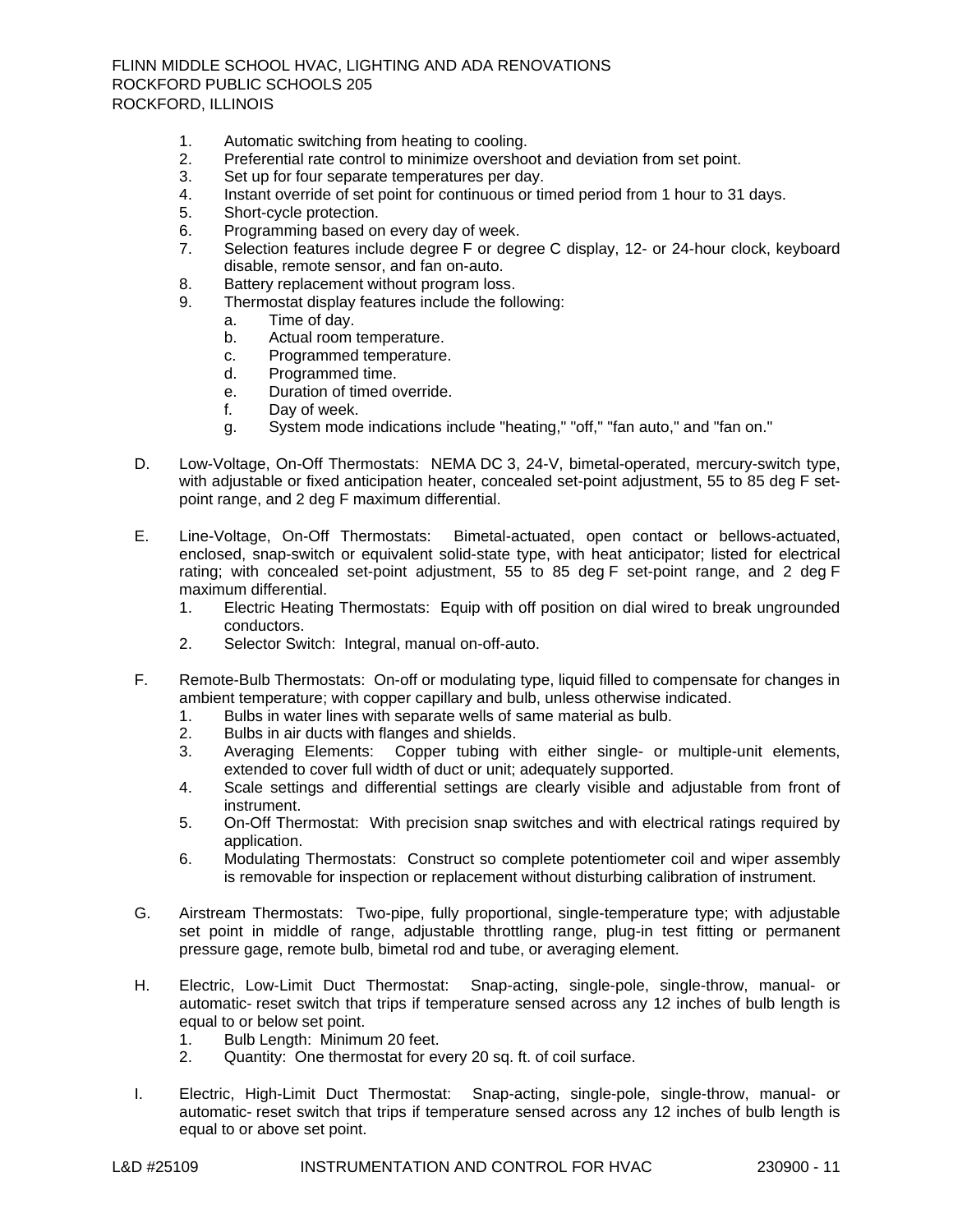- 1. Bulb Length: Minimum 20 feet.
- 2. Quantity: One thermostat for every 20 sq. ft. of coil surface.
- J. Heating/Cooling Valve-Top Thermostats: Proportional acting for proportional flow, with moldedrubber diaphragm, remote-bulb liquid-filled element, direct and reverse acting at minimum shutoff pressure of 25 psig, and cast housing with position indicator and adjusting knob.
- 2.11 HUMIDISTATS
	- A. Available [Manufacturers:](http://www.specagent.com/LookUp/?ulid=3273&mf=04&src=wd)
		- 1. [MAMAC Systems, Inc.](http://www.specagent.com/LookUp/?uid=123456811927&mf=04&src=wd)
		- 2. [ROTRONIC Instrument Corp.](http://www.specagent.com/LookUp/?uid=123456811928&mf=04&src=wd)
	- B. Duct-Mounting Humidistats: Electric insertion, 2-position type with adjustable, 2 percent throttling range, 20 to 80 percent operating range, and single- or double-pole contacts.

## 2.12 ACTUATORS

- A. Electric Motors: Size to operate with sufficient reserve power to provide smooth modulating action or two-position action.
	- 1. Comply with requirements in Section 23 05 13 "Common Motor Requirements for HVAC Equipment."
	- 2. Permanent Split-Capacitor or Shaded-Pole Type: Gear trains completely oil immersed and sealed. Equip spring-return motors with integral spiral-spring mechanism in housings designed for easy removal for service or adjustment of limit switches, auxiliary switches, or feedback potentiometer.
	- 3. Nonspring-Return Motors for Dampers Larger Than 25 Sq. Ft.: Size for running torque of 150 in. x lbf and breakaway torque of 300 in. x lbf.
	- 4. Spring-Return Motors for Dampers Larger Than 25 Sq. Ft.: Size for running and breakaway torque of 150 in. x lbf.
- B. Electronic Actuators: Direct-coupled type designed for minimum 60,000 full-stroke cycles at rated torque.
	- 1. Available [Manufacturers:](http://www.specagent.com/LookUp/?ulid=3274&mf=04&src=wd)
		- a. [Belimo Aircontrols \(USA\), Inc.](http://www.specagent.com/LookUp/?uid=123456811929&mf=04&src=wd)
	- 2. Dampers: Size for running torque calculated as follows:
		- a. Parallel-Blade Damper with Edge Seals: 7 inch-lb/sq. ft. of damper.
		- b. Opposed-Blade Damper with Edge Seals: 5 inch-lb/sq. ft. of damper.
		- c. Parallel-Blade Damper without Edge Seals: 4 inch-lb/sq. ft of damper.
		- d. Opposed-Blade Damper without Edge Seals: 3 inch-lb/sq. ft. of damper.
		- e. Dampers with 2- to 3-Inch wg of Pressure Drop or Face Velocities of 1000 to 2500 fpm: Increase running torque by 1.5.
		- f. Dampers with 3- to 4-Inch wg of Pressure Drop or Face Velocities of 2500 to 3000 fpm: Increase running torque by 2.0.
	- 3. Coupling: V-bolt and V-shaped, toothed cradle.
	- 4. Overload Protection: Electronic overload or digital rotation-sensing circuitry.
	- 5. Fail-Safe Operation: Mechanical, spring-return mechanism. Provide external, manual gear release on nonspring-return actuators.
	- 6. Power Requirements (Two-Position Spring Return): 24-V ac.
	- 7. Power Requirements (Modulating): Maximum 10 VA at 24-V ac or 8 W at 24-V dc.
	- 8. Proportional Signal: 2- to 10-V dc or 4 to 20 mA, and 2- to 10-V dc position feedback signal.
	- 9. Temperature Rating: Minus 22 to plus 122 deg F.
	- 10. Temperature Rating (Smoke Dampers): Minus 22 to plus 250 deg F.
	- 11. Run Time: 12 seconds open, 5 seconds closed.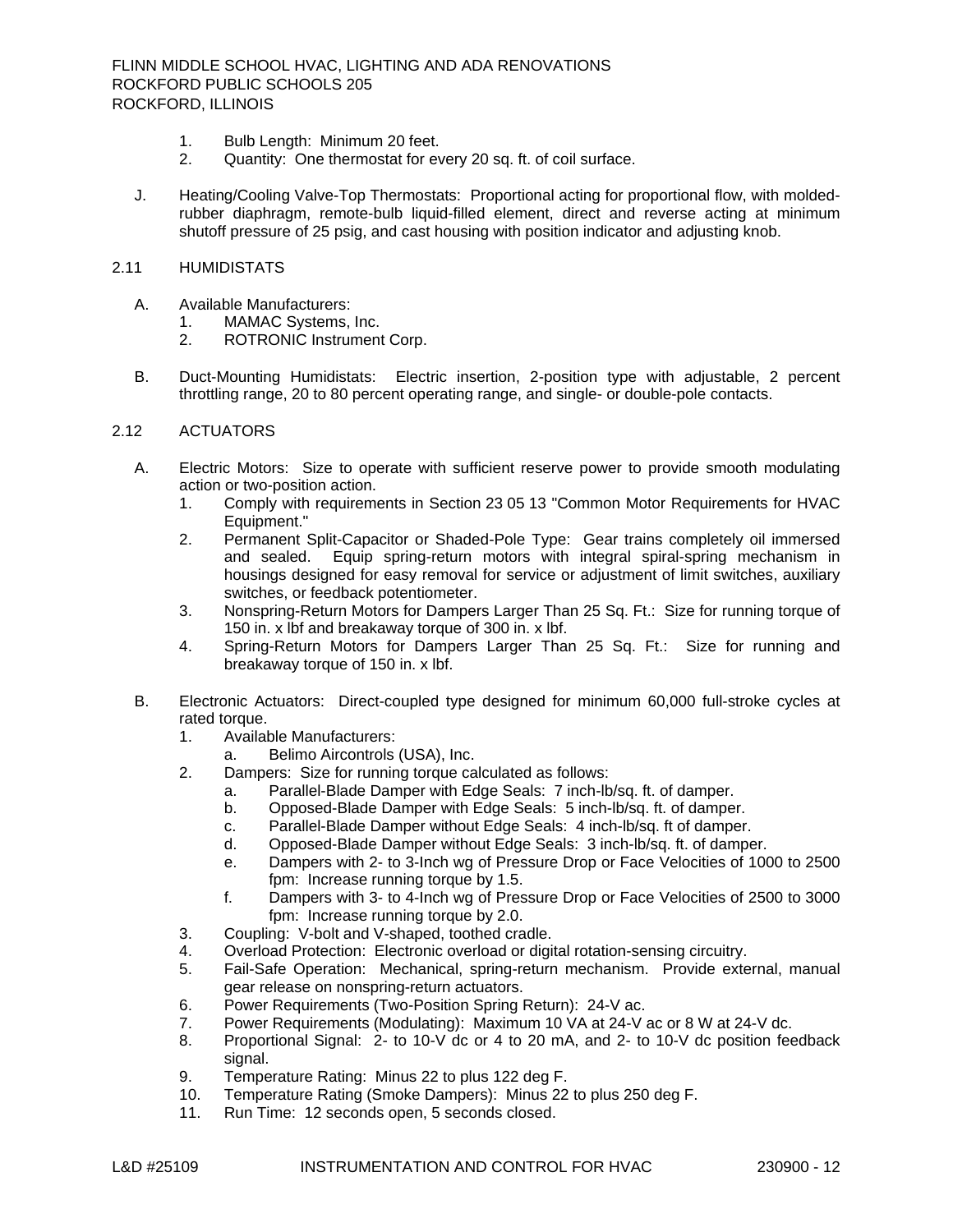#### 2.13 DAMPERS

### A. [Manufacturers:](http://www.specagent.com/LookUp/?ulid=3276&mf=04&src=wd)

- 1. [Air Balance Inc.](http://www.specagent.com/LookUp/?uid=123456811938&mf=04&src=wd)
- 
- 2. [Don Park Inc.; Autodamp Div.](http://www.specagent.com/LookUp/?uid=123456824805&mf=04&src=wd)<br>3. TAMCO (T. A. Morrison & Co. 3. [TAMCO \(T. A. Morrison & Co. Inc.\).](http://www.specagent.com/LookUp/?uid=123456811941&mf=04&src=wd)<br>4. United Enertech Corp.
- [United Enertech Corp.](http://www.specagent.com/LookUp/?uid=123456811939&mf=04&src=wd)
- 5. [Vent Products Company, Inc.](http://www.specagent.com/LookUp/?uid=123456811940&mf=04&src=wd)
- B. Dampers: AMCA-rated, parallel or opposed-blade design; 0.108-inch- minimum thick, galvanized-steel or 0.125-inch- minimum thick, extruded-aluminum frames with holes for duct mounting; damper blades shall not be less than 0.064-inch- thick galvanized steel with maximum blade width of 8 inches and length of 48 inches.
	- 1. Secure blades to 1/2-inch- diameter, zinc-plated axles using zinc-plated hardware, with oil-impregnated sintered bronze blade bearings, blade-linkage hardware of zinc-plated steel and brass, ends sealed against spring-stainless-steel blade bearings, and thrust bearings at each end of every blade.
	- 2. Operating Temperature Range: From minus 40 to plus 200 deg F.
	- 3. Edge Seals, Standard Pressure Applications: Closed-cell neoprene.
	- 4. Edge Seals, Low-Leakage Applications: Use inflatable blade edging or replaceable rubber blade seals and spring-loaded stainless-steel side seals, rated for leakage at less than 10 cfm per sq. ft. of damper area, at differential pressure of 4-inch wg when damper is held by torque of 50 in. x lbf; when tested according to AMCA 500D.

#### 2.14 CONTROL CABLE

A. Electronic and fiber-optic cables for control wiring are specified in Section 27 15 00 "Communications Horizontal Cabling."

## PART 3 - EXECUTION

#### 3.1 EXAMINATION

- A. Verify that conditioned power supply is available to control units and operator workstation.
- B. Verify that pneumatic piping and duct-, pipe-, and equipment-mounted devices are installed before proceeding with installation.

#### 3.2 INSTALLATION

- A. Install software in control units and operator workstation(s). Implement all features of programs to specified requirements and as appropriate to sequence of operation.
- B. Connect and configure equipment and software to achieve sequence of operation specified.
- C. Verify location of thermostats, humidistats, and other exposed control sensors with Drawings and room details before installation. Install devices 60 inches above the floor.
	- 1. Install averaging elements in ducts and plenums in crossing or zigzag pattern.
- D. Install guards on thermostats in the following locations:<br>1. Entrances.
	- Entrances.
	- 2. Public areas.
	- 3. Where indicated.
- E. Install automatic dampers according to Section 23 33 00 "Air Duct Accessories."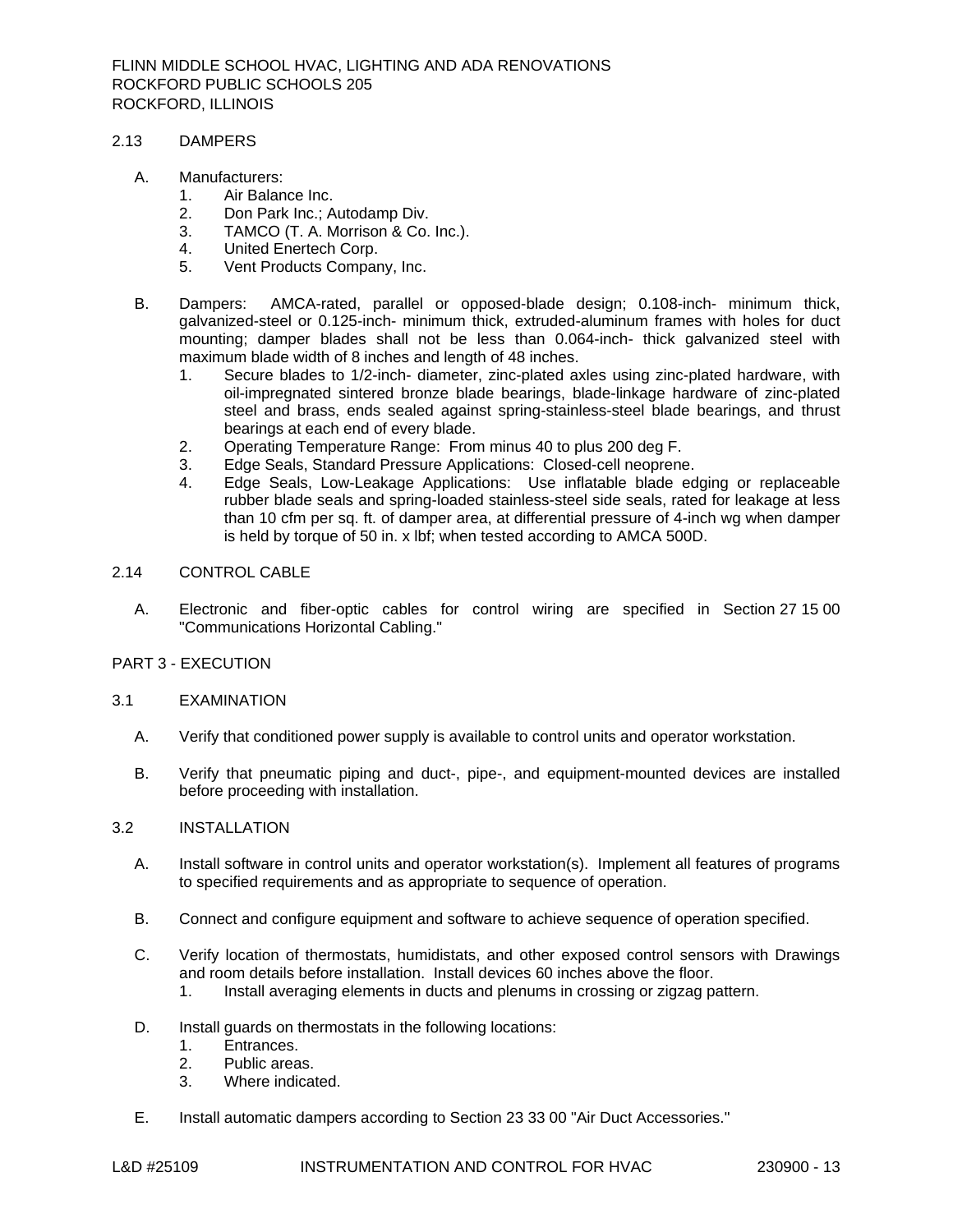- F. Install damper motors on outside of duct in warm areas, not in locations exposed to outdoor temperatures.
- G. Install labels and nameplates to identify control components according to Section 23 05 53 "Identification for HVAC Piping and Equipment."
- H. Install electronic and fiber-optic cables according to Section 27 15 00 "Communications Horizontal Cabling."
- 3.3 ELECTRICAL WIRING AND CONNECTION INSTALLATION
	- A. Install raceways, boxes, and cabinets according to Section 26 05 33 "Raceways and Boxes for Electrical Systems."
	- B. Install building wire and cable according to Section 26 05 19 "Low-Voltage Electrical Power Conductors and Cables."
	- C. Install signal and communication cable according to Section 27 15 00 "Communications Horizontal Cabling."
		- 1. Conceal cable, except in mechanical rooms and areas where other conduit and piping are exposed.
		- 2. Install exposed cable in raceway.
		- 3. Install concealed cable in raceway.
		- 4. Bundle and harness multiconductor instrument cable in place of single cables where several cables follow a common path.
		- 5. Fasten flexible conductors, bridging cabinets and doors, along hinge side; protect against abrasion. Tie and support conductors.
		- 6. Number-code or color-code conductors for future identification and service of control system, except local individual room control cables.
		- 7. Install wire and cable with sufficient slack and flexible connections to allow for vibration of piping and equipment.
	- D. Connect manual-reset limit controls independent of manual-control switch positions. Automatic duct heater resets may be connected in interlock circuit of power controllers.
	- E. Connect hand-off-auto selector switches to override automatic interlock controls when switch is in hand position.

# 3.4 FIELD QUALITY CONTROL

- A. Manufacturer's Field Service: Engage a factory-authorized service representative to inspect, test, and adjust field-assembled components and equipment installation, including connections, and to assist in field testing. Report results in writing.
- B. DDC Verification:
	- 1. Verify that instruments are installed before calibration, testing, and loop or leak checks.
	- 2. Check instruments for proper location and accessibility.
	- 3. Check instrument installation for direction of flow, elevation, orientation, insertion depth, and other applicable considerations.
	- 4. Check instrument tubing for proper fittings, slope, material, and support.
	- 5. Check installation of air supply for each instrument.
	- 6. Check flow instruments. Inspect tag number and line and bore size, and verify that inlet side is identified and that meters are installed correctly.
	- 7. Check pressure instruments, piping slope, installation of valve manifold, and selfcontained pressure regulators.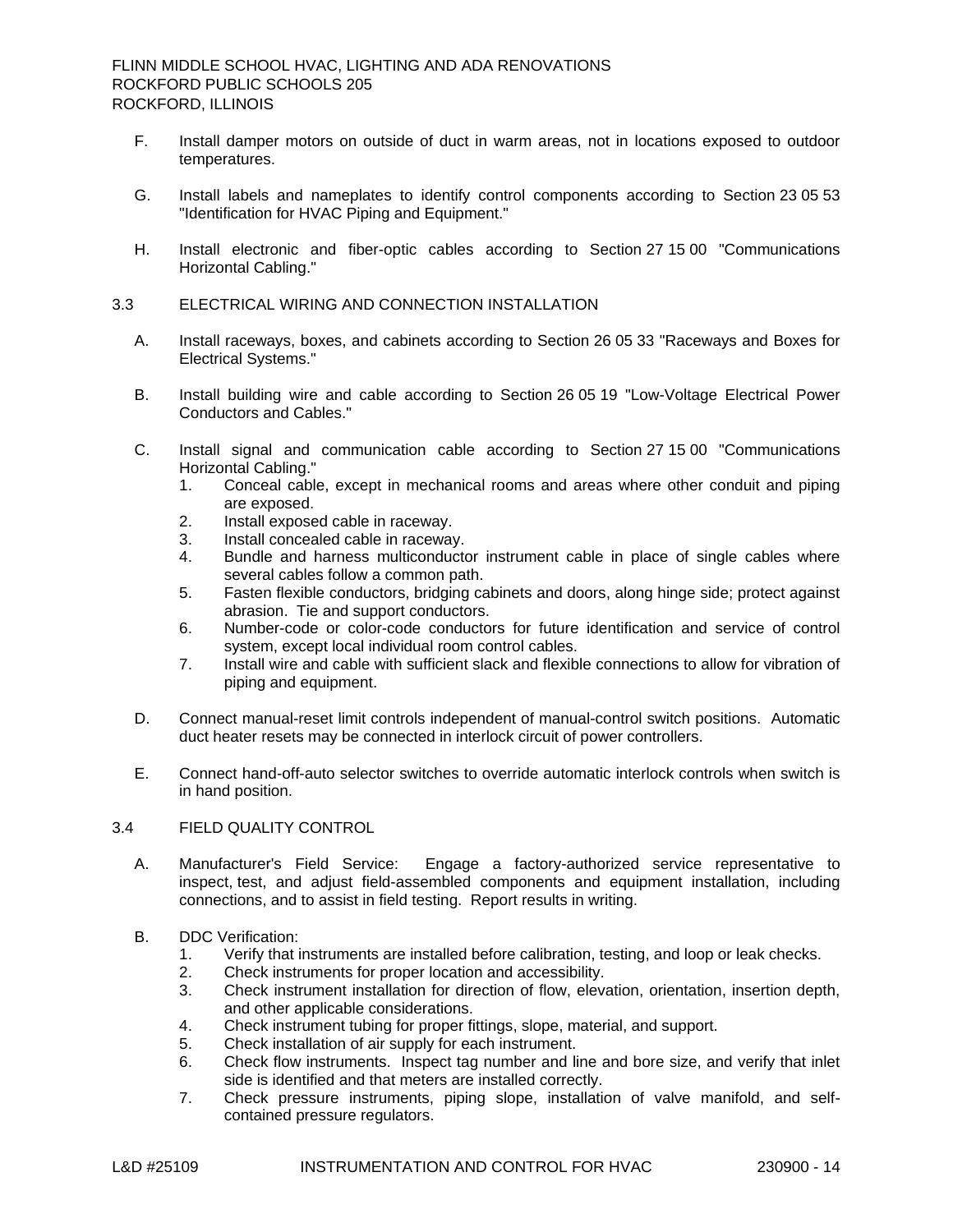- 8. Check temperature instruments and material and length of sensing elements.
- 9. Check control valves. Verify that they are in correct direction.
- 10. Check air-operated dampers. Verify that pressure gages are provided and that proper blade alignment, either parallel or opposed, has been provided.
- 11. Check DDC system as follows:
	- a. Verify that DDC controller power supply is from emergency power supply, if applicable.
	- b. Verify that wires at control panels are tagged with their service designation and approved tagging system.
	- c. Verify that spare I/O capacity has been provided.
	- d. Verify that DDC controllers are protected from power supply surges.
- C. Replace damaged or malfunctioning controls and equipment and repeat testing procedures.

## 3.5 ADJUSTING

- A. Calibrating and Adjusting:
	- 1. Calibrate instruments.
	- 2. Make three-point calibration test for both linearity and accuracy for each analog instrument.
	- 3. Calibrate equipment and procedures using manufacturer's written recommendations and instruction manuals. Use test equipment with accuracy at least double that of instrument being calibrated.
	- 4. Control System Inputs and Outputs:
		- a. Check analog inputs at 0, 50, and 100 percent of span.
		- b. Check analog outputs using milliampere meter at 0, 50, and 100 percent output.
		- c. Check digital inputs using jumper wire.
		- d. Check digital outputs using ohmmeter to test for contact making or breaking.
		- e. Check resistance temperature inputs at 0, 50, and 100 percent of span using a precision-resistant source.
	- 5. Flow:
		- a. Set differential pressure flow transmitters for 0 and 100 percent values with 3-point calibration accomplished at 50, 90, and 100 percent of span.
		- b. Manually operate flow switches to verify that they make or break contact.
	- 6. Pressure:
		- a. Calibrate pressure transmitters at 0, 50, and 100 percent of span.
		- b. Calibrate pressure switches to make or break contacts, with adjustable differential set at minimum.
	- 7. Temperature:
		- a. Calibrate resistance temperature transmitters at 0, 50, and 100 percent of span using a precision-resistance source.
		- b. Calibrate temperature switches to make or break contacts.
	- 8. Stroke and adjust control valves and dampers without positioners, following the manufacturer's recommended procedure, so that valve or damper is 100 percent open and closed.
	- 9. Stroke and adjust control valves and dampers with positioners, following manufacturer's recommended procedure, so that valve and damper is 0, 50, and 100 percent closed.
	- 10. Provide diagnostic and test instruments for calibration and adjustment of system.
	- 11. Provide written description of procedures and equipment for calibrating each type of instrument. Submit procedures review and approval before initiating startup procedures.
- B. Adjust initial temperature and humidity set points.
- C. Occupancy Adjustments: When requested within 12 months of date of Substantial Completion, provide on-site assistance in adjusting system to suit actual occupied conditions. Provide up to three visits to Project during other than normal occupancy hours for this purpose.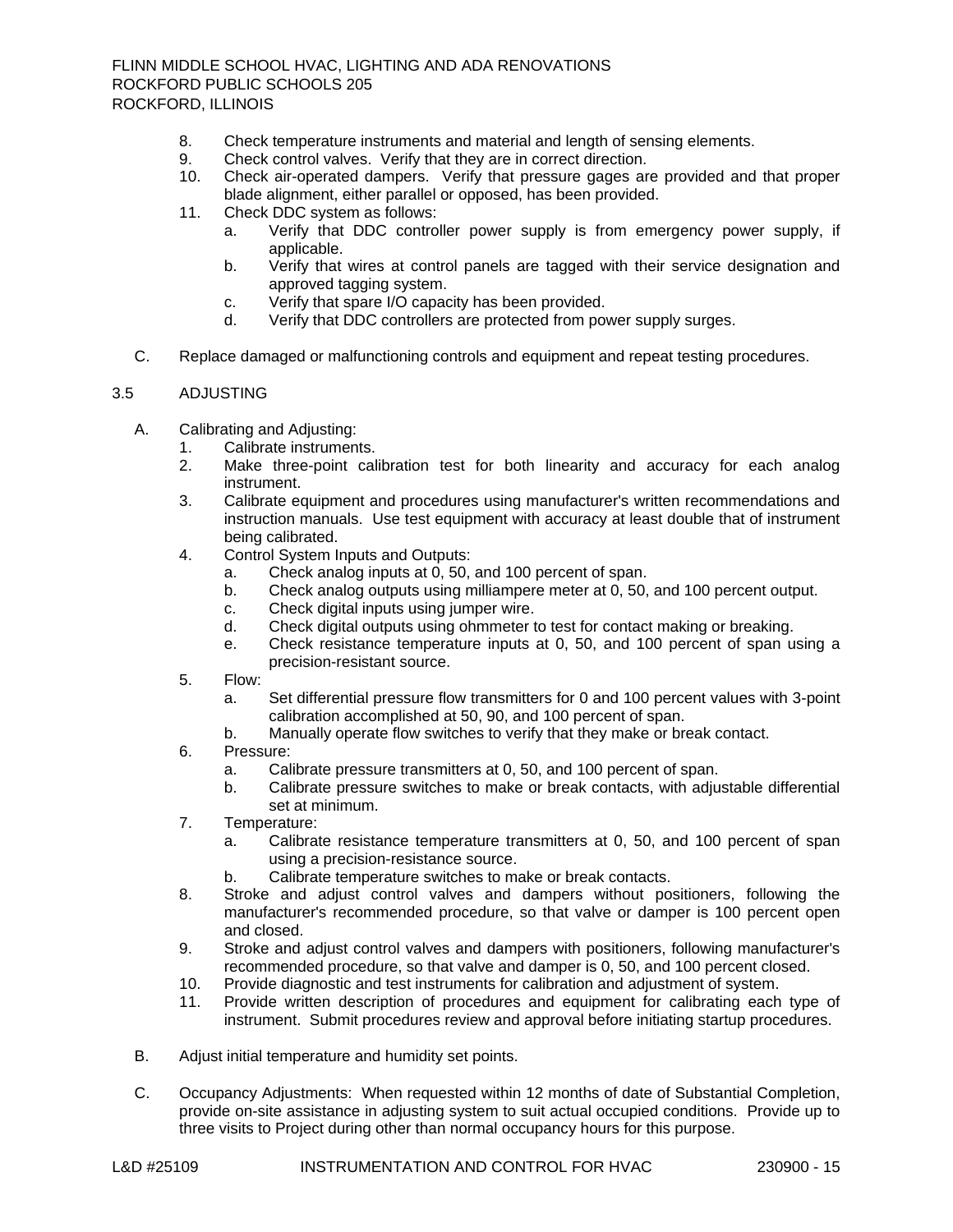## 3.6 DEMONSTRATION

A. Engage a factory-authorized service representative to train Owner's maintenance personnel to adjust, operate, and maintain HVAC instrumentation and controls. Refer to Section 01 79 00 "Demonstration and Training."

END OF SECTION 23 09 00R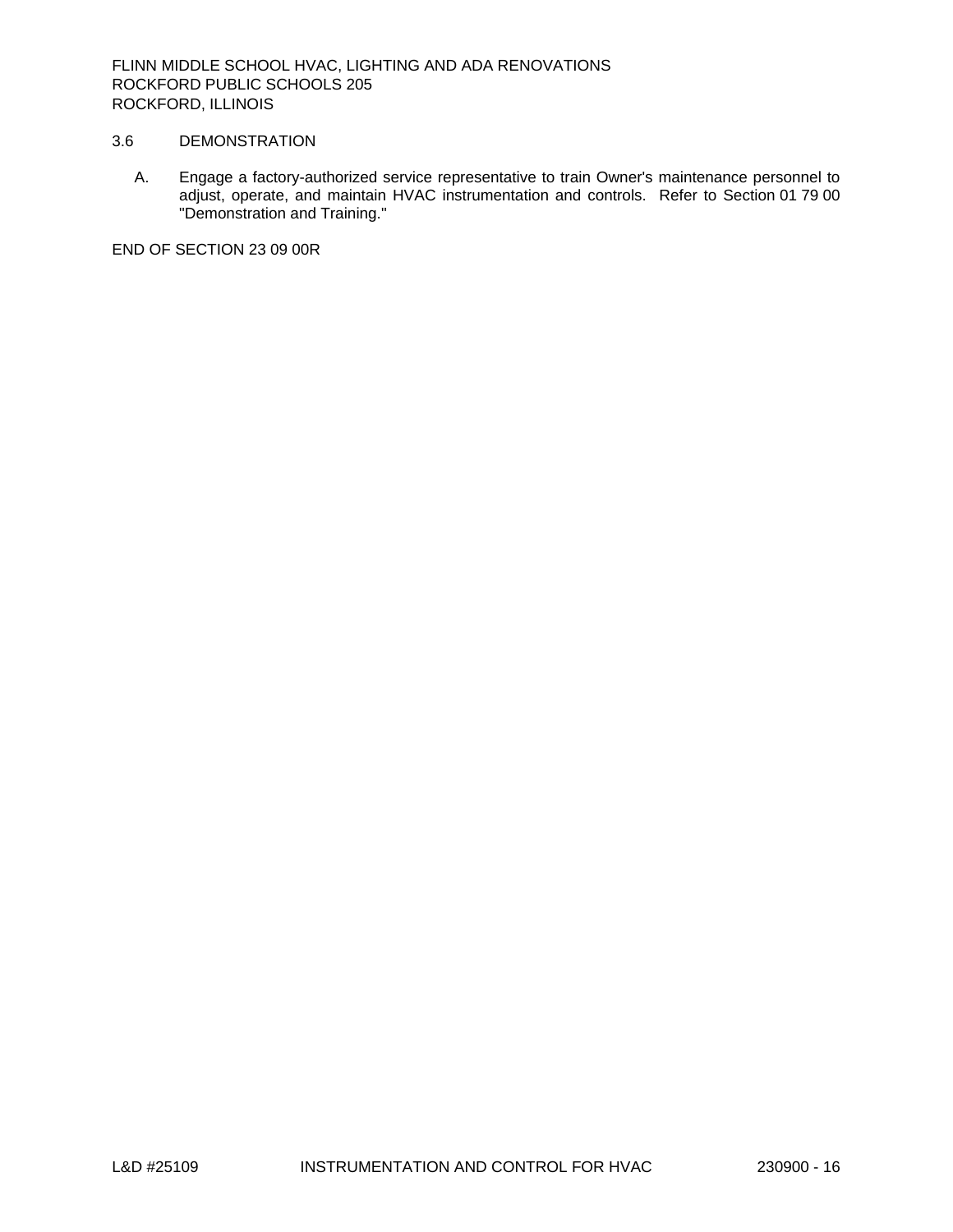SECTION 23 09 93 - SEQUENCE OF OPERATIONS FOR HVAC CONTROLS

PART 1 - GENERAL

### 1.1 RELATED DOCUMENTS

A. Drawings and general provisions of the Contract, including General and Supplementary Conditions, Division 00 Information for Bidders, and Division 01 Specification Sections, apply to this Section.

### 1.2 SUMMARY

- A. This Section includes control sequences for HVAC systems, subsystems, and equipment.
- B. Related Sections include the following:
	- 1. Section 230900 "Instrumentation and Control for HVAC" for control equipment and devices and for submittal requirements.

### 1.3 DEFINITIONS

A. DDC: Direct digital control.

### 1.4 STEAM BOILERS

- A. Below 65°F (adjustable) an outdoor air sensor will cycle the lead boiler on. Lead/lag fire boilers, for example, cycle on steam Boiler No. 1 for 30 days, then cycle on Boiler #2 for 30 days. Provide lead/lag cycling for up to two separate boilers. If the first boiler fails to maintain pressure in the common header, the second boiler will cycle on. A sensor will stage boiler #1 on at 4 psi and off at 6 psi while boiler No. 2 will cycle on at 3 psi or less and off above 5 psi (field adjustable). Set integral boiler pressure control to 6 psi on each boiler to act as a high limit safety. DDC control point shall be wired in series with the high limit pressure control.
- B. The BAS system shall enable the boilers, feedwater system, and vacuum pumps when outdoor temperature below 65°F (adjustable).
- C. Below 65°F (adjustable) the master control panel shall cycle the lead boiler on and Lead/lag fire boilers. The lead-lag and the lead boiler shall be alternated every 15 days (adjustable).

# 1.5 BOILER FEEDWATER SYSTEM: BFS-1

- A. The boiler feedwater system shall be enabled whenever the boiler is enabled.
- B. The boiler feedwater system shall operate on its own controls.
- C. The TCC shall wire all loose shipped items furnished by the equipment manufacturer.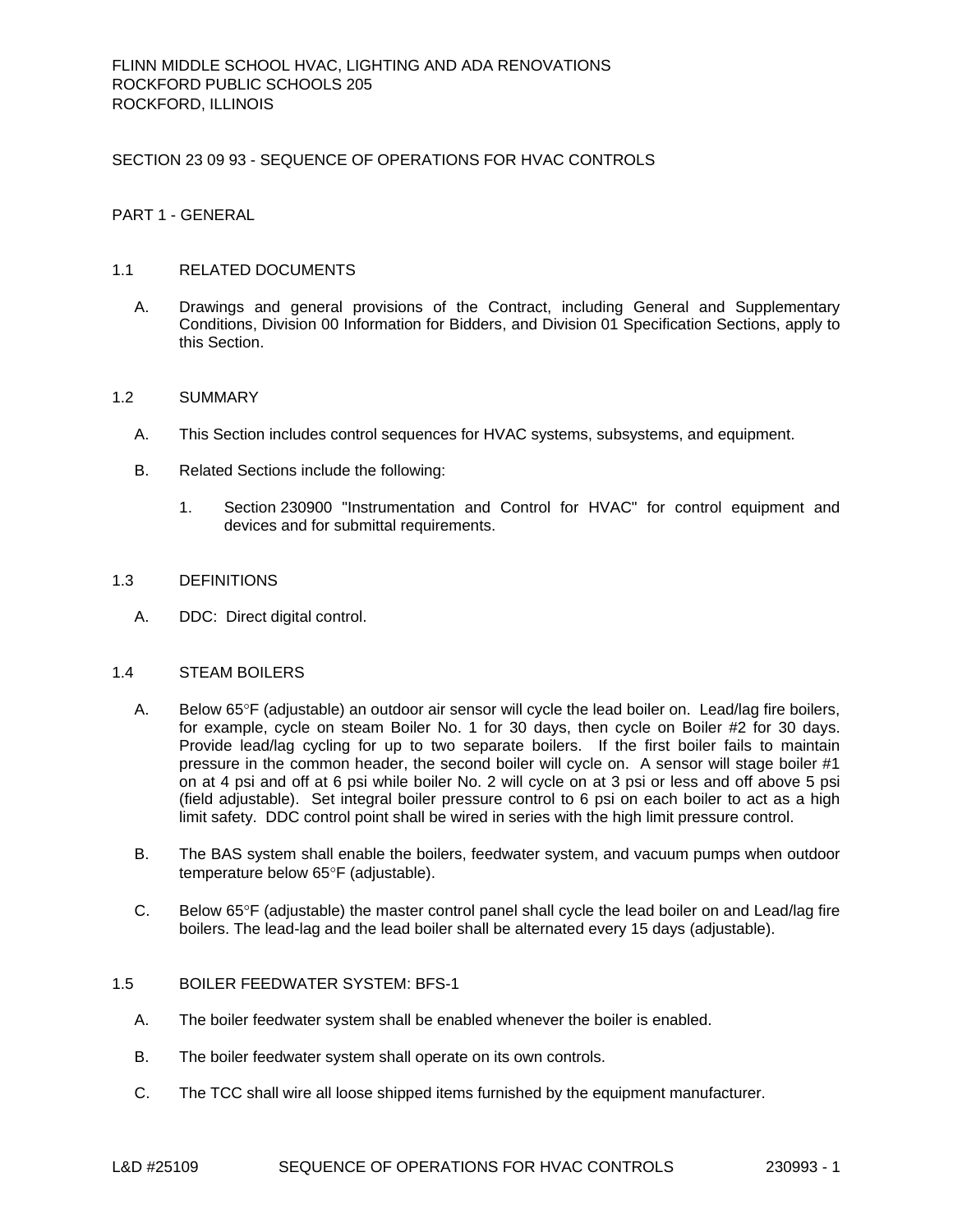### 1.6 VACUUM CONDENSATE PUMP: CVP-1

- A. The vacuum condensate pump shall be enabled whenever the boiler is enabled.
- B. The vacuum condensate pump shall operate on its own controls.
- C. The TCC shall wire all loose shipped items furnished by the equipment manufacturer

### 1.7 CLASSROOM UNIT VENTILATORS: STEAM HEAT

- A. The DDC control system shall provide time of day programming and monitor all points associated with the unit ventilators. Override to occupied mode to be by manual switch.
- B. Occupied Mode:
	- 1. O/A cfm greater than or equal to the minimum cfm scheduled to be maintained at all times.
	- 2. When O/A damper has reached the minimum position, blower fan shall energize and air flow proven.
	- 3. On a call for cooling with outside air temperature above  $60^{\circ}$ F, the steam control valve shall close, and the unit shall go into economizer mode.
	- 4. On a call for heating, the steam control valve shall open and the F&BP damper shall modulate as required to maintain required room temperature of  $70^{\circ}F$  (adjustable). When the outside air temperature rises above  $65^{\circ}$ F, the steam control valve shall close and the UV shall go into economizer mode.
- C. Economizer Mode:
	- 1. In the economizer mode, O/A damper and R/A damper shall modulate between their minimum and maximum positions with the steam control valve closed. If M/A temperature drops below  $55^{\circ}$ F, the O/A damper is to modulate to the minimum position and UV shall go into its heating mode.
- D. Unoccupied Mode:
	- 1. Blower fan shall de-energize, O/A damper shall be closed and R/A damper shall be open.
	- 2. On a call for heating, the fan shall energize and once flow has been proven, the steam control valve shall open and the F&BP damper shall modulate to maintain the room night set back temperature of 55°F (adjustable).
- E. Morning warm-up heating mode:
	- 1. The unit ventilator fan shall energize and run continuously and the outside air damper shall be closed. The return air damper, and the steam control valve shall be fully open, the F&BP damper shall modulate to the full face position until the room occupied set point temperature is achieved and the unit shall go into occupied mode.
- F. Safety Devices:
	- 1. Freeze Protection If D/A temperature off steam coil falls below  $40^{\circ}$ F signal alarm. Blower fan shall de-energize. O/A damper shall close and R/A damper shall open.
	- 2. No air flow condition If blower fan is on and no flow is detected after an adjustable time lapse, an alarm shall be signaled.
	- 3. Sensor failure If any of the following sensors fail, an alarm shall be sounded: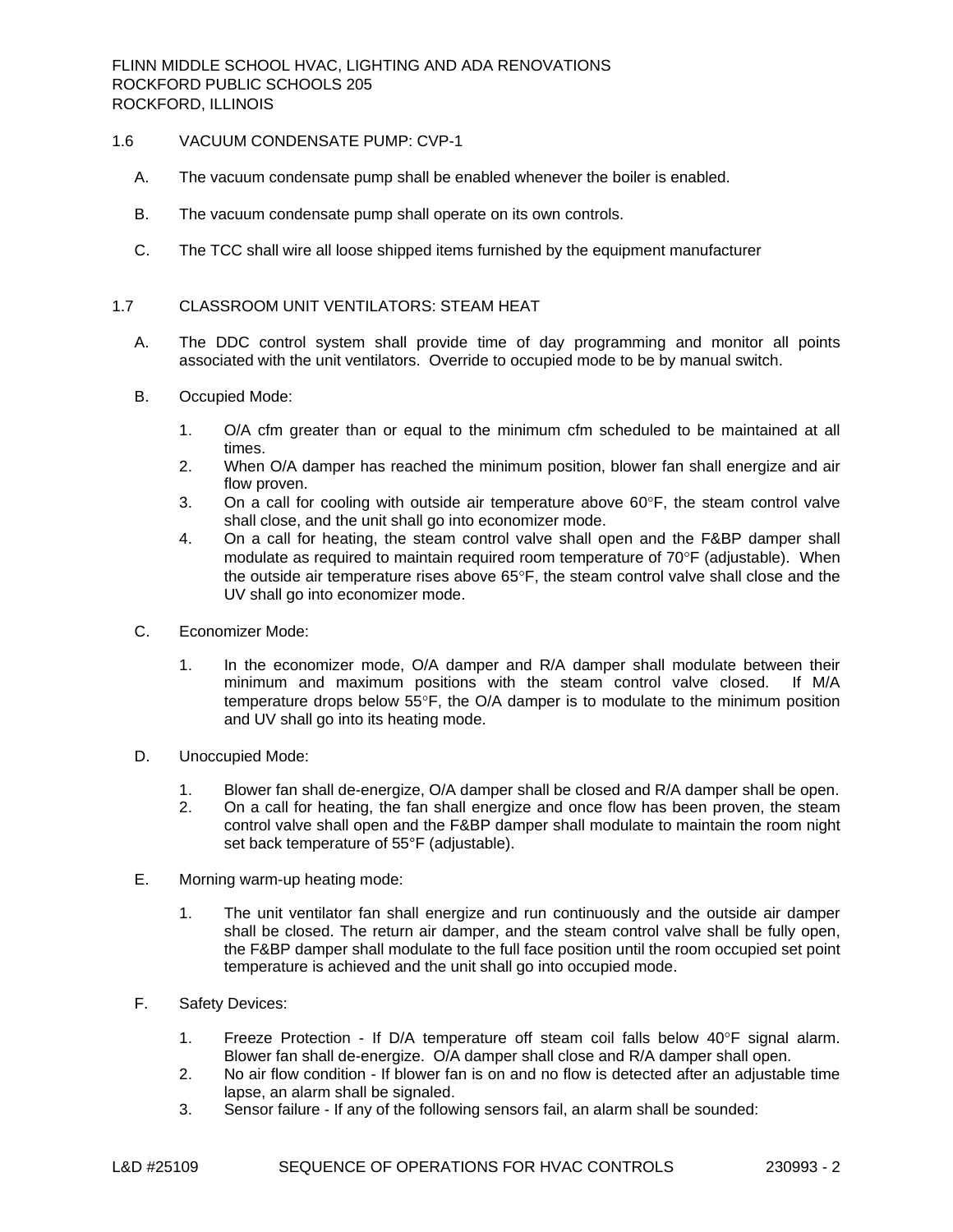4.

- a. Room temperature
- b. Discharge air temperature
- c. Return air temperature
- d. Outside air temperature

### 1.8 POWER VENTILATORS

- A. Refer to exhaust fan schedule for fans that shall operate in conjunction with a time clock. In the occupied mode, the fans are "on" and in the unoccupied mode, the fans are "off".
- B. Refer to exhaust fan schedule for fans that shall be controlled by a remote wall switch to be provided and installed by E.C.
- C. Refer to exhaust fan schedule for fans that shall be controlled by a room thermostat. If space temperature is above 80 $\degree$ F, start exhaust fan. If space temperature is above 90 $\degree$ F, signal alarm.

## 1.9 SUPPLEMENTAL HEATERS

A. Steam Cabinet Heater and Unit Heater: Single temperature electronic thermostat, unit mounted, shall maintain a constant space temperature by modulating the two way control valve. The fan shall run continuously when in heating mode, and shall be off in the cooling mode.

PART 2 - PRODUCTS (Not Applicable)

PART 3 - EXECUTION (Not Applicable)

END OF SECTION 23 09 93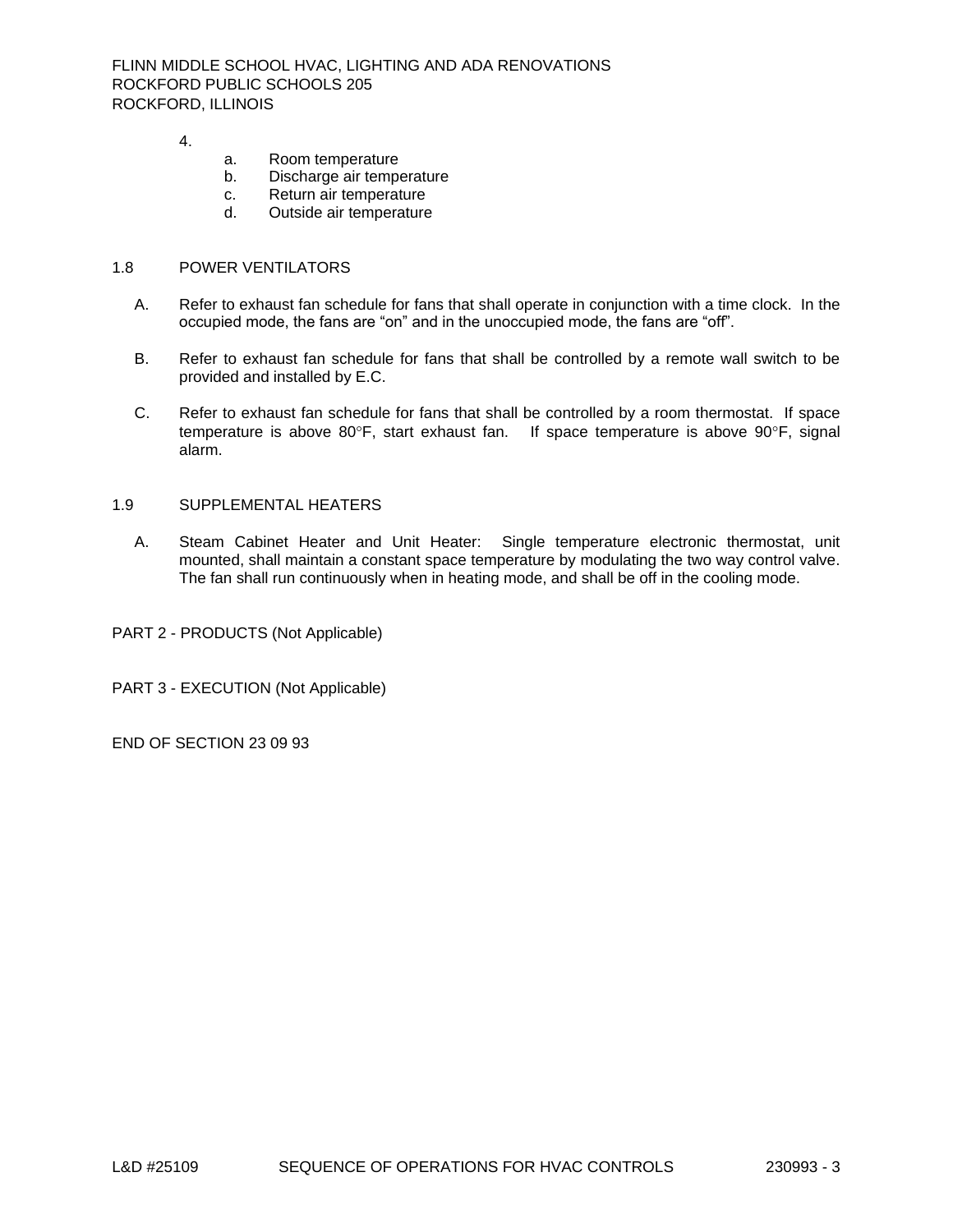#### SECTION 231123 - NATURAL-GAS PIPING

PART 1 - GENERAL

- 1.1 RELATED DOCUMENTS
	- A. Drawings and general provisions of the Contract, including General and Supplementary Conditions and Division 01 Specification Sections, apply to this Section.
- 1.2 SUMMARY
	- A. Section Includes:
		- 1. Pipes, tubes, and fittings.
		- 2. Piping and tubing joining materials.
		- 3. Valves.
- 1.3 DEFINITIONS
	- A. Finished Spaces: Spaces other than mechanical and electrical equipment rooms, furred spaces, pipe and duct shafts, unheated spaces immediately below roof, spaces above ceilings, unexcavated spaces, crawlspaces, and tunnels.
	- B. Exposed, Interior Installations: Exposed to view indoors. Examples include finished occupied spaces and mechanical equipment rooms.
	- C. Exposed, Exterior Installations: Exposed to view outdoors or subject to outdoor ambient temperatures and weather conditions. Examples include rooftop locations.
- 1.4 PERFORMANCE REQUIREMENTS
	- A. Minimum Operating-Pressure Ratings:
		- 1. Piping and Valves: 100 psig minimum unless otherwise indicated.

### 1.5 SUBMITTALS

- A. Product Data: For each type of the following:
	- 1. Piping specialties.
	- 2. Valves. Include pressure rating, capacity, settings, and electrical connection data of selected models.
- 1.6 QUALITY ASSURANCE
	- A. Steel Support Welding Qualifications: Qualify procedures and personnel according to AWS D1.1/D1.1M, "Structural Welding Code - Steel."
	- B. Electrical Components, Devices, and Accessories: Listed and labeled as defined in NFPA 70, by a qualified testing agency, and marked for intended location and application.
- 1.7 DELIVERY, STORAGE, AND HANDLING
	- A. Handling Flammable Liquids: Remove and dispose of liquids from existing natural-gas piping according to requirements of authorities having jurisdiction.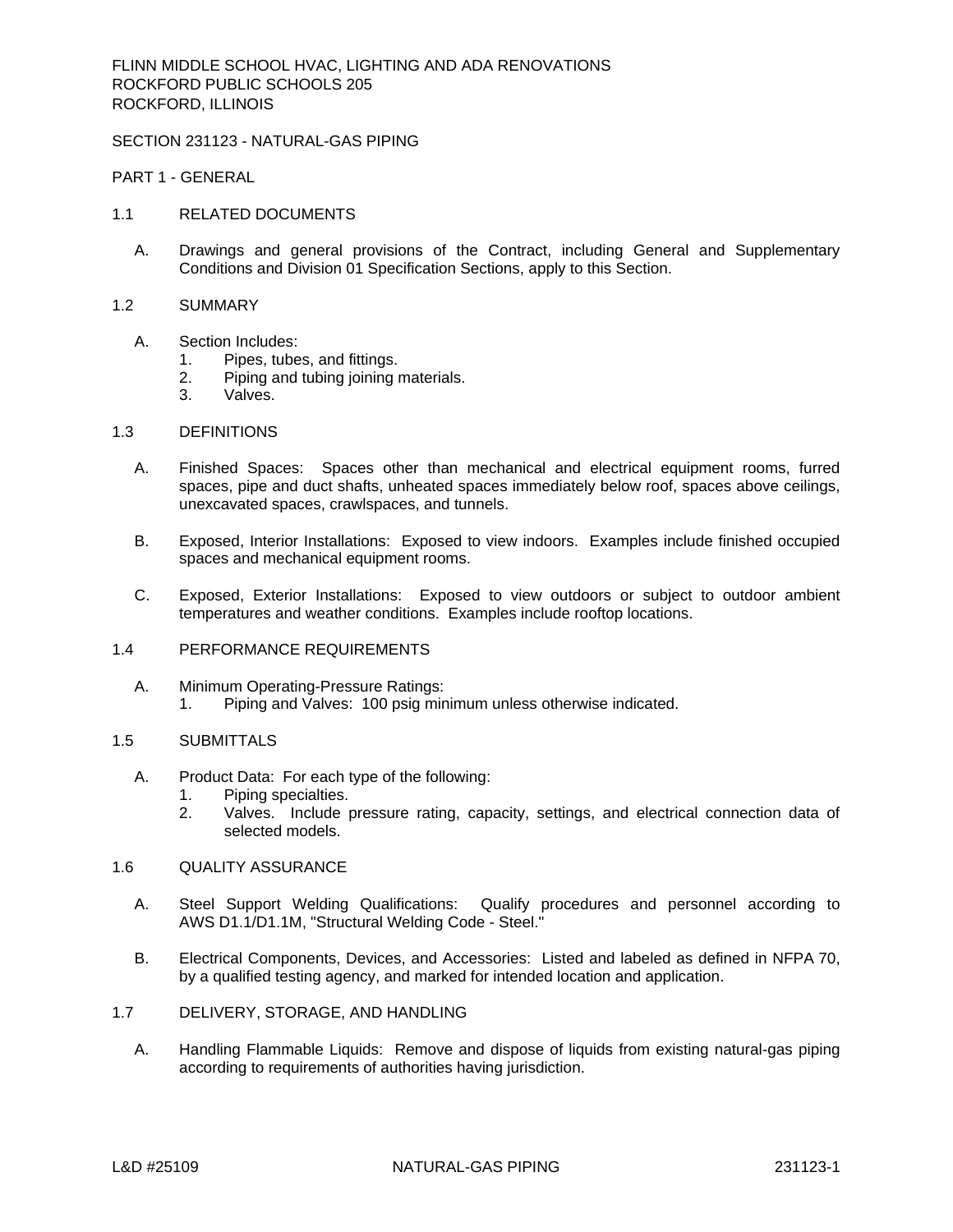- B. Deliver pipes and tubes with factory-applied end caps. Maintain end caps through shipping, storage, and handling to prevent pipe end damage and to prevent entrance of dirt, debris, and moisture.
- C. Store and handle pipes and tubes having factory-applied protective coatings to avoid damaging coating, and protect from direct sunlight.

### PART 2 - PRODUCTS

### 2.1 PIPES, TUBES, AND FITTINGS

- A. Steel Pipe: ASTM A 53/A 53M, black steel, Schedule 40, Type E or S, Grade B.
	- 1. Malleable-Iron Threaded Fittings: ASME B16.3, Class 150, standard pattern.
	- 2. Wrought-Steel Welding Fittings: ASTM A 234/A 234M for butt welding and socket welding.
	- 3. Unions: ASME B16.39, Class 150, malleable iron with brass-to-iron seat, ground joint, and threaded ends.

## 2.2 JOINING MATERIALS

- A. Joint Compound and Tape: Suitable for natural gas.
- B. Welding Filler Metals: Comply with AWS D10.12/D10.12M for welding materials appropriate for wall thickness and chemical analysis of steel pipe being welded.
- C. Brazing Filler Metals: Alloy with melting point greater than 1000 deg F complying with AWS A5.8/A5.8M. Brazing alloys containing more than 0.05 percent phosphorus are prohibited.
- 2.3 MANUAL GAS SHUTOFF VALVES
	- A. General Requirements for Metallic Valves, NPS 2 and Smaller: Comply with ASME B16.33.
		- 1. CWP Rating: 125 psig.
		- 2. Threaded Ends: Comply with ASME B1.20.1.
		- 3. Dryseal Threads on Flare Ends: Comply with ASME B1.20.3.
		- 4. Listing: Listed and labeled by an NRTL acceptable to authorities having jurisdiction for valves 1 inch and smaller.
		- 5. Service Mark: Valves 1-1/4 inches to NPS 2 shall have initials "WOG" permanently marked on valve body.
	- B. General Requirements for Metallic Valves, NPS 2-1/2 and Larger: Comply with ASME B16.38.
		- 1. CWP Rating: 125 psig.
		- 2. Flanged Ends: Comply with ASME B16.5 for steel flanges.
		- 3. Service Mark: Initials "WOG" shall be permanently marked on valve body.
	- C. Cast-Iron, Lubricated Plug Valves: MSS SP-78.
		- 1. Manufacturers: Subject to compliance with requirements, provide products by one of the following:
			- a. Flowserve.
			- b. Homestead Valve; a division of Olson Technologies, Inc.
			- c. McDonald, A. Y. Mfg. Co.
			- d. Milliken Valve Company.
			- e. Mueller Co.; Gas Products Div.
			- f. R&M Energy Systems, A Unit of Robbins & Myers, Inc.
		- 2. Body: Cast iron, complying with ASTM A 126, Class B.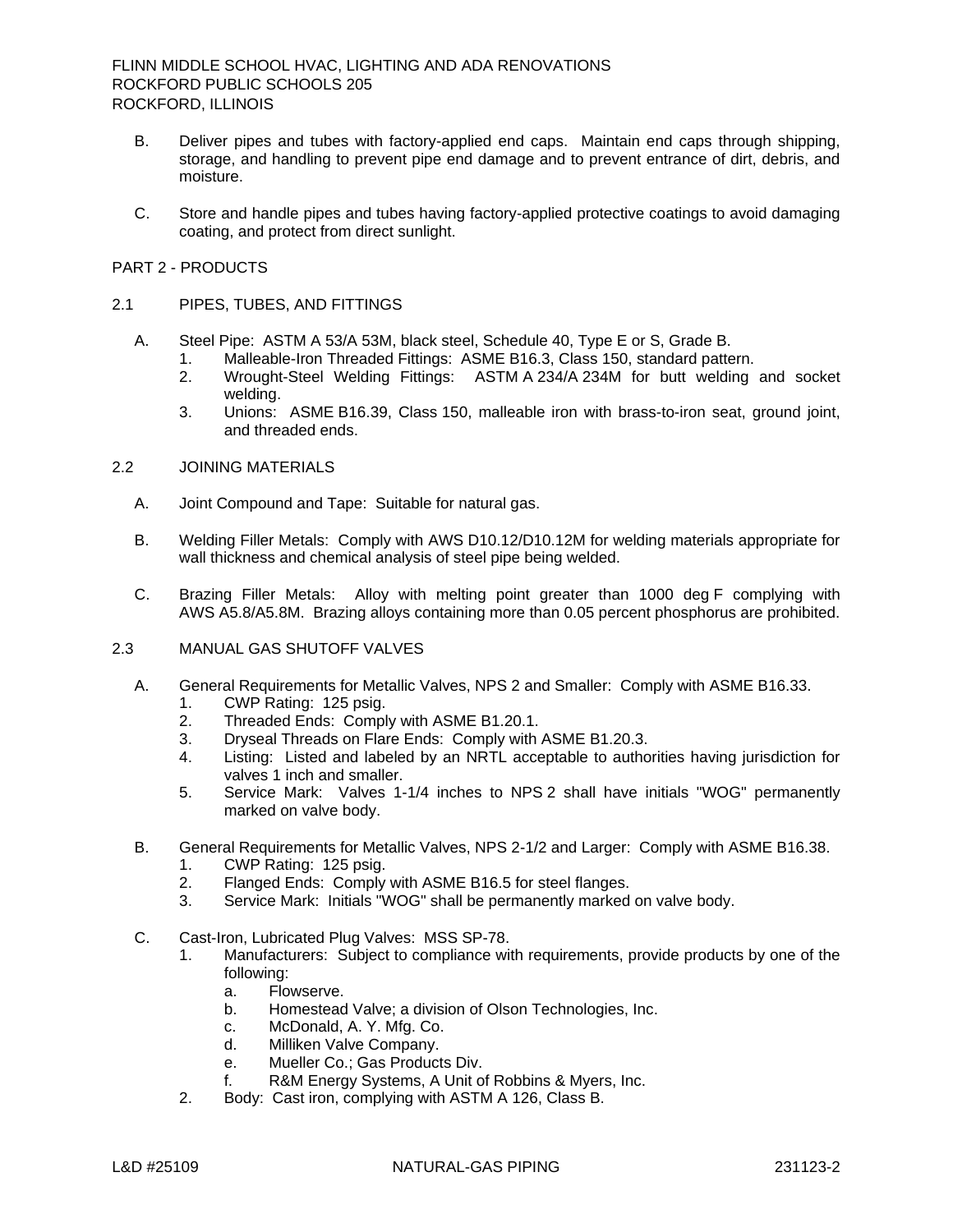- 3. Plug: Bronze or nickel-plated cast iron.
- 4. Seat: Coated with thermoplastic.
- 5. Stem Seal: Compatible with natural gas.
- 6. Operator: Square head or lug type with tamperproof feature where indicated.
- 7. Pressure Class: 125 psig.
- 8. Listing: Valves NPS 1 and smaller shall be listed and labeled by an NRTL acceptable to authorities having jurisdiction.
- 9. Service: Suitable for natural-gas service with "WOG" indicated on valve body.

### PART 3 - EXECUTION

#### 3.1 EXAMINATION

- A. Examine roughing-in for natural-gas piping system to verify actual locations of piping connections before equipment installation.
- B. Proceed with installation only after unsatisfactory conditions have been corrected.

## 3.2 PIPING INSTALLATION

- A. Comply with NFPA 54 for installation and purging of natural-gas piping.
- B. Drawing plans, schematics, and diagrams indicate general location and arrangement of piping systems. Indicated locations and arrangements are used to size pipe and calculate friction loss, expansion, and other design considerations. Install piping as indicated unless deviations to layout are approved on Coordination Drawings.
- C. Arrange for pipe spaces, chases, slots, sleeves, and openings in building structure during progress of construction, to allow for mechanical installations.
- D. Install piping in concealed locations unless otherwise indicated and except in equipment rooms and service areas.
- E. Install piping indicated to be exposed and piping in equipment rooms and service areas at right angles or parallel to building walls. Diagonal runs are prohibited unless specifically indicated otherwise.
- F. Install piping above accessible ceilings to allow sufficient space for ceiling panel removal.
- G. Locate valves for easy access.
- H. Fire-Barrier Penetrations: Maintain indicated fire rating of walls, partitions, ceilings, and floors at pipe penetrations. Seal pipe penetrations with firestop materials.
- I. Verify final equipment locations for roughing-in.
- J. Comply with requirements in Sections specifying gas-fired appliances and equipment for roughing-in requirements.
- K. Drips and Sediment Traps: Install drips at points where condensate may collect, including service-meter outlets. Locate where accessible to permit cleaning and emptying. Do not install where condensate is subject to freezing.
	- 1. Construct drips and sediment traps using tee fitting with bottom outlet plugged or capped. Use nipple a minimum length of 3 pipe diameters, but not less than 3 inches long and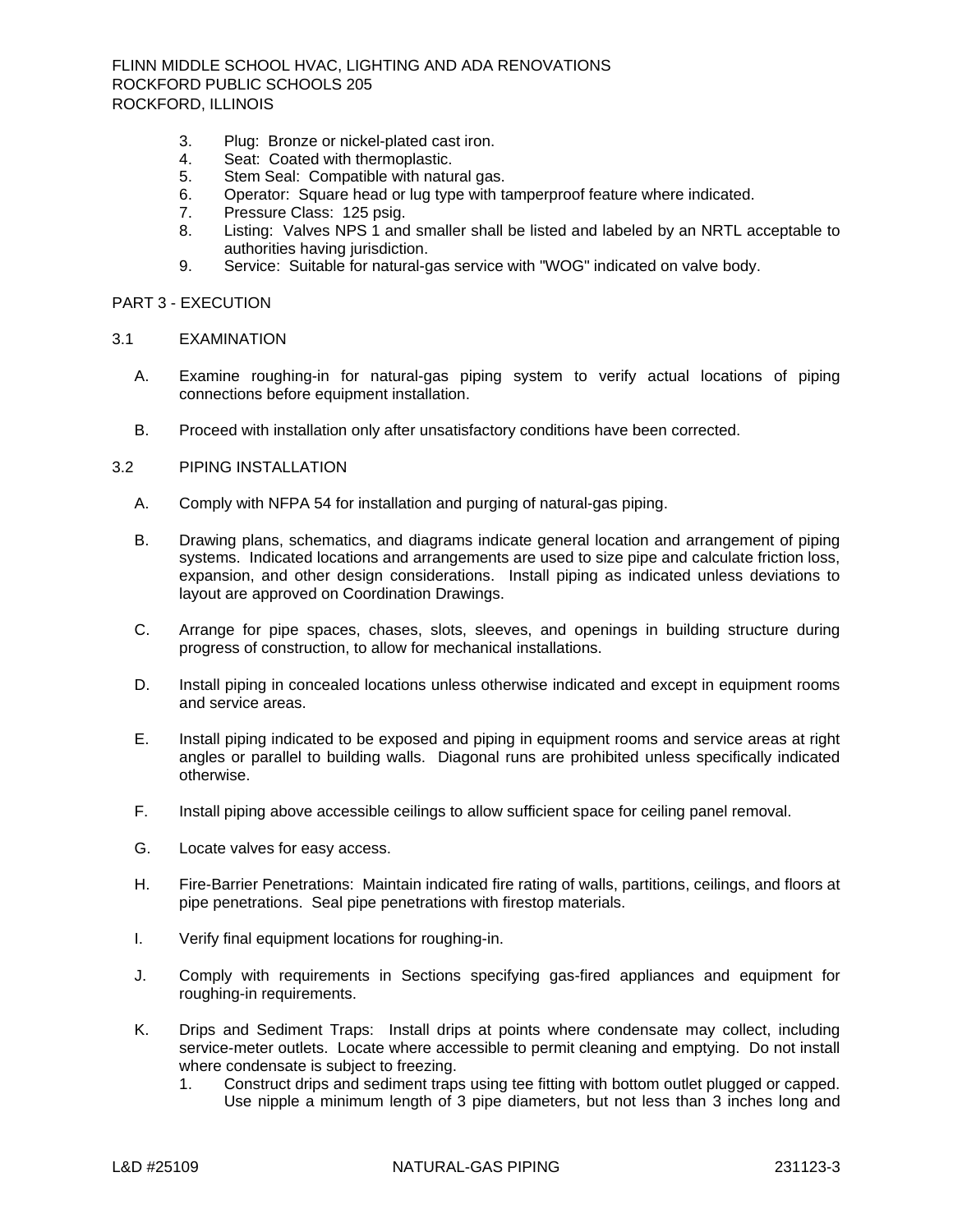same size as connected pipe. Install with space below bottom of drip to remove plug or cap.

- L. Use eccentric reducer fittings to make reductions in pipe sizes. Install fittings with level side down.
- M. Connect branch piping from top or side of horizontal piping.
- N. Install unions in pipes NPS 2 and smaller, adjacent to each valve, at final connection to each piece of equipment. Unions are not required at flanged connections.
- O. Do not use natural-gas piping as grounding electrode.
- 3.3 VALVE INSTALLATION
	- A. Install regulators and overpressure protection devices with maintenance access space adequate for servicing and testing.
- 3.4 PIPING JOINT CONSTRUCTION
	- A. Ream ends of pipes and tubes and remove burrs.
	- B. Remove scale, slag, dirt, and debris from inside and outside of pipe and fittings before assembly.
	- C. Threaded Joints:
		- 1. Thread pipe with tapered pipe threads complying with ASME B1.20.1.
		- 2. Cut threads full and clean using sharp dies.
		- 3. Ream threaded pipe ends to remove burrs and restore full inside diameter of pipe.
		- Apply appropriate tape or thread compound to external pipe threads unless dryseal threading is specified.
		- 5. Damaged Threads: Do not use pipe or pipe fittings with threads that are corroded or damaged. Do not use pipe sections that have cracked or open welds.
	- D. Welded Joints:
		- 1. Construct joints according to AWS D10.12/D10.12M, using qualified processes and welding operators.
		- 2. Bevel plain ends of steel pipe.
		- 3. Patch factory-applied protective coating as recommended by manufacturer at field welds and where damage to coating occurs during construction.
	- E. Flanged Joints: Install gasket material, size, type, and thickness appropriate for natural-gas service. Install gasket concentrically positioned.

#### 3.5 HANGER AND SUPPORT INSTALLATION

- A. Install hangers for horizontal steel piping with the following maximum spacing and minimum rod sizes:
	- 1. NPS 1 and Smaller: Maximum span, 96 inches; minimum rod size, 3/8 inch.
	- 2. NPS 1-1/4: Maximum span, 108 inches; minimum rod size, 3/8 inch.
	- 3. NPS 1-1/2 and NPS 2: Maximum span, 108 inches; minimum rod size, 3/8 inch.
	- 4. NPS 2-1/2 to NPS 3-1/2: Maximum span, 10 feet; minimum rod size, 1/2 inch.
	- 5. NPS 4 and Larger: Maximum span, 10 feet; minimum rod size, 5/8 inch.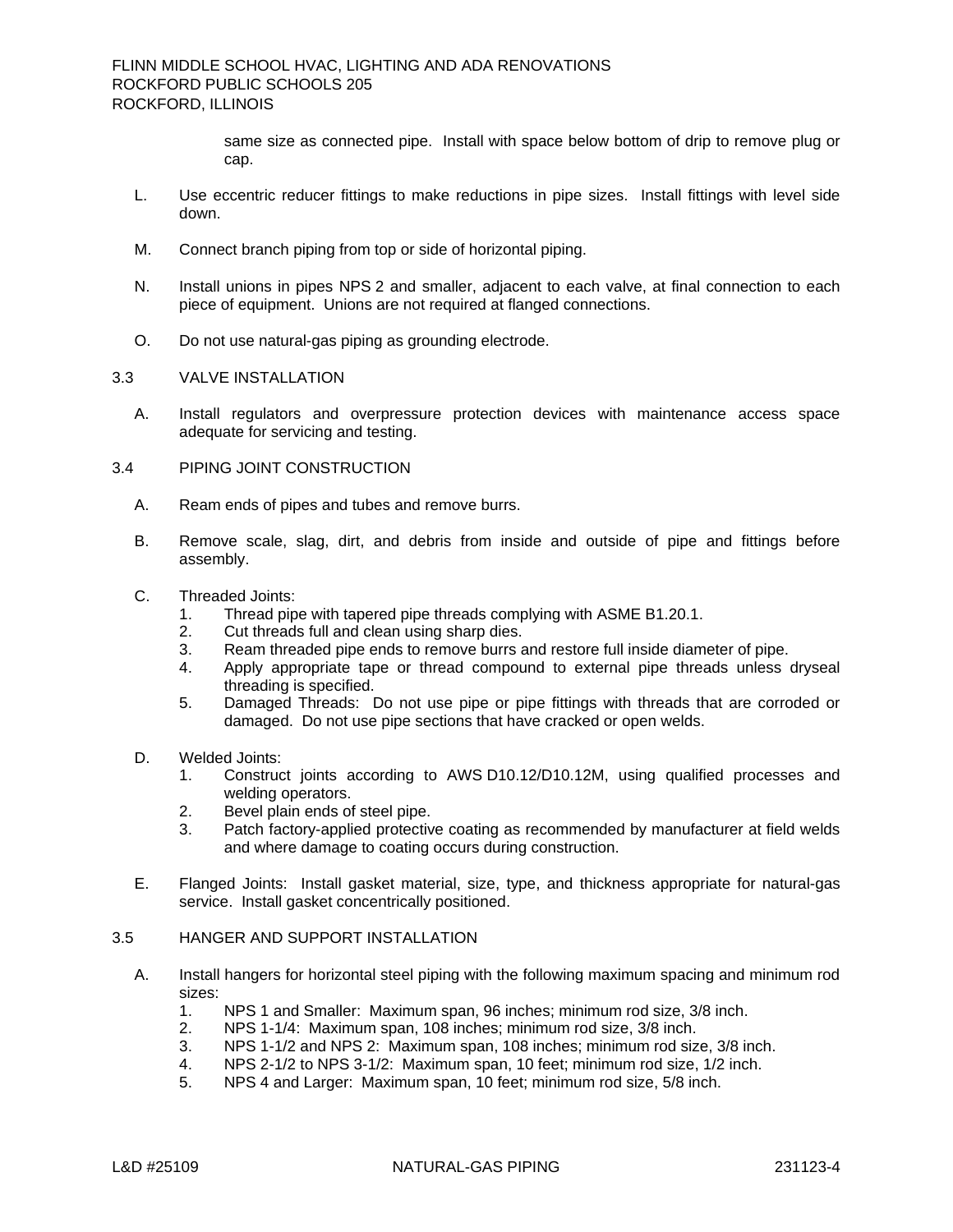## 3.6 LABELING AND IDENTIFYING

A. Comply with requirements in Division 22 Section "Identification for Plumbing Piping and Equipment" for piping and valve identification.

## 3.7 PAINTING

- A. Paint exposed, exterior gas piping, valves, and piping specialties, except components, with factory-applied paint or protective coating.
	- 1. Alkyd System: MPI EXT 5.1D.
		- a. Prime Coat: Alkyd anticorrosive metal primer.
		- b. Topcoat: Exterior alkyd enamel (flat).
		- c. Color: Yellow.
- B. Damage and Touchup: Repair marred and damaged factory-applied finishes with materials and by procedures to match original factory finish.

## 3.8 FIELD QUALITY CONTROL

- A. Perform tests and inspections.
- B. Tests and Inspections:
	- 1. Test, inspect, and purge natural gas according to NFPA 54 and authorities having jurisdiction.

### 3.9 PIPING SCHEDULE

- A. NPS 2 and smaller, and/or less than 1.0 PSI operating pressure shall be the following: 1. Steel pipe with malleable-iron fittings and threaded joints.
- B. NPS 2-1/2 and larger, and/or operating pressure 1.0 PSI or greater shall be the following: 1. Steel pipe with wrought-steel fittings and welded joints.

#### 3.10 VALVE SCHEDULE

- A. Distribution piping valves shall be one of the following: 1. Cast-iron, lubricated plug valve.
- B. Valves in branch piping for single appliance shall be one of the following: 1. Two-piece, full-port, bronze ball valves with bronze trim.

END OF SECTION 231123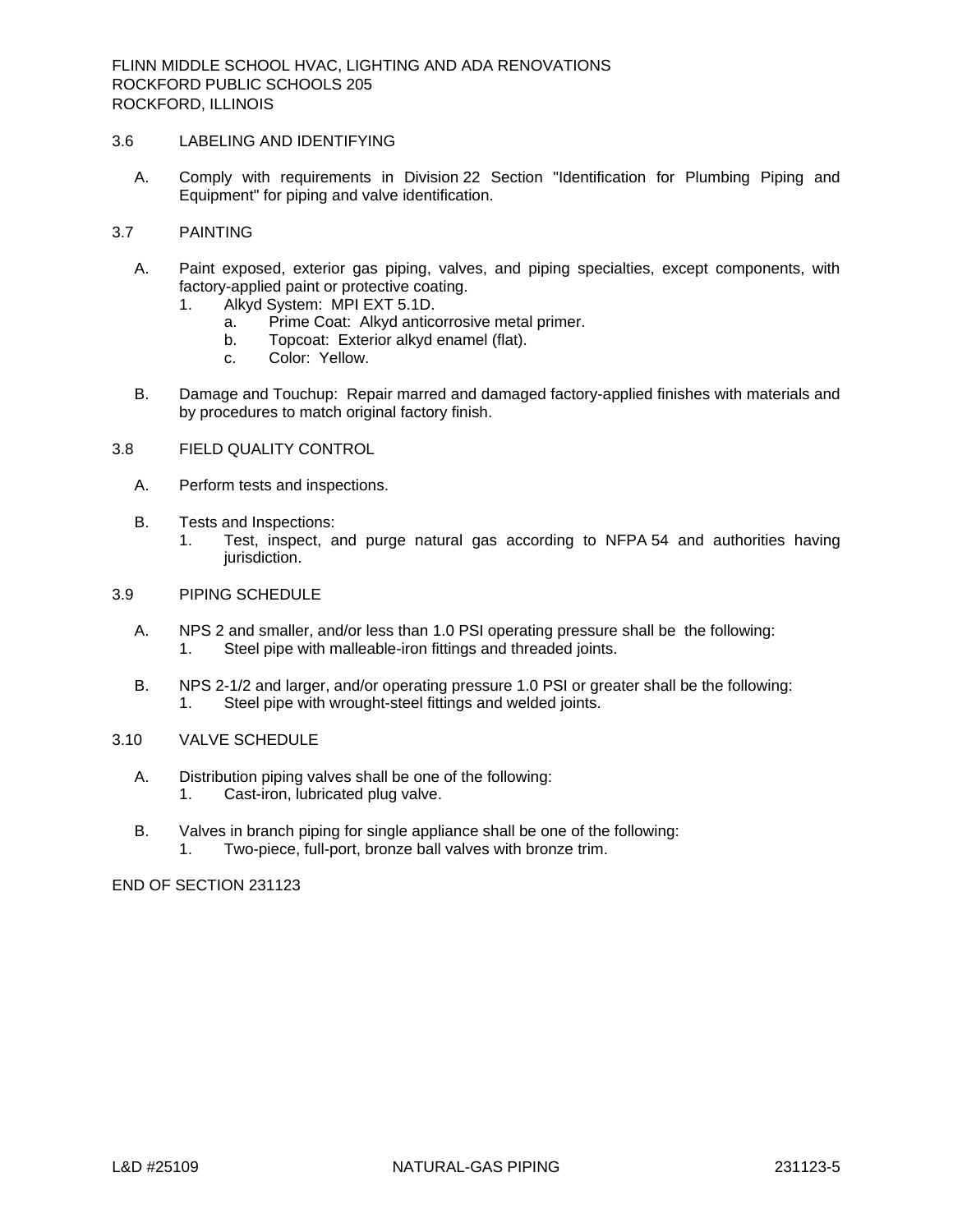### SECTION 232213 - STEAM AND CONDENSATE HEATING PIPING

## PART 1 - GENERAL

### 1.1 RELATED DOCUMENTS

A. Drawings and general provisions of the Contract, including General and Supplementary Conditions and Division 01 Specification Sections, apply to this Section.

### 1.2 SUMMARY

- A. Section includes pipe and fittings for LP steam and condensate piping:
- B. Related Requirements:
	- 1. Section 232216 "Steam and Condensate Piping Specialties" for strainers, flash tanks, special-duty valves, steam traps, thermostatic air vents and vacuum breakers, and steam and condensate meters.

#### 1.3 QUALITY ASSURANCE

- A. Steel Support Welding: Qualify procedures and personnel according to AWS D1.1/D1.1M, "Structural Welding Code - Steel."
- B. Pipe Welding: Qualify procedures and operators according to the following:
	- 1. ASME Compliance: Comply with ASME B31.9, "Building Services Piping," for materials, products, and installation.
	- 2. Certify that each welder has passed AWS qualification tests for welding processes involved and that certification is current.

### PART 2 - PRODUCTS

### 2.1 PERFORMANCE REQUIREMENTS

- A. Components and installation shall be capable of withstanding the following minimum working pressures and temperatures unless otherwise indicated:
	- 1. LP Steam Piping: 125 psig.
	- 2. Condensate Piping: 125 psig at 250 deg F.
	- 3. Makeup-Water Piping: 80 psig at 150 deg F.
	- 4. Blowdown-Drain Piping: Equal to pressure of the piping system to which it is attached.
	- 5. Air-Vent and Vacuum-Breaker Piping: Equal to pressure of the piping system to which it is attached.
	- 6. Safety-Valve-Inlet and -Outlet Piping: Equal to pressure of the piping system to which it is attached.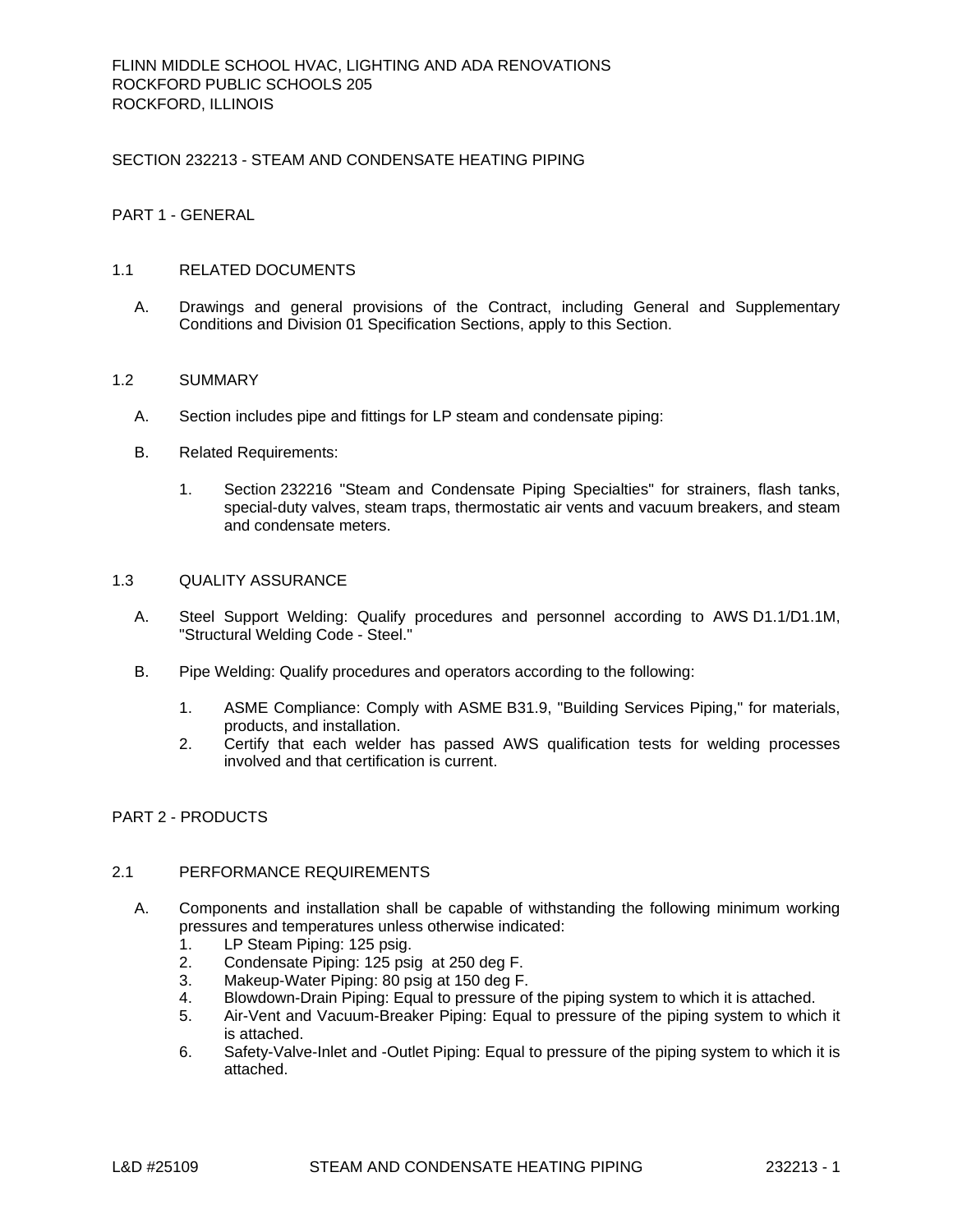#### 2.2 STEEL PIPE AND FITTINGS

- A. Steel Pipe: ASTM A 53/A 53M, black steel, plain ends, welded and seamless, Grade B, and Schedule as indicated in piping applications articles.
- B. Cast-Iron Threaded Fittings: ASME B16.4; Classes 125, 150, and 300 as indicated in piping applications articles.
- C. Malleable-Iron Threaded Fittings: ASME B16.3; Classes 150 and 300 as indicated in piping applications articles.
- D. Malleable-Iron Unions: ASME B16.39; Classes 150, 250, and 300 as indicated in piping applications articles.
- E. Cast-Iron Threaded Flanges and Flanged Fittings: ASME B16.1, Classes 125 and 250 as indicated in piping applications articles; raised ground face, and bolt holes spot faced.
- F. Wrought-Steel Fittings: ASTM A 234/A 234M, wall thickness to match adjoining pipe.
- G. Wrought-Steel Flanges and Flanged Fittings: ASME B16.5, including bolts, nuts, and gaskets of the following material group, end connections, and facings:
	- 1. Material Group: 1.1.
	- 2. End Connections: Butt welding.
	- 3. Facings: Raised face.
- H. Steel Pipe Nipples: ASTM A 733, made of ASTM A 53/A 53M, black steel of same Type, Grade, and Schedule as pipe in which installed.

#### 2.3 JOINING MATERIALS

- A. Pipe-Flange Gasket Materials: Suitable for chemical and thermal conditions of piping system contents.
	- 1. ASME B16.21, nonmetallic, flat, asbestos free, 1/8-inch maximum thickness unless otherwise indicated.
		- a. Full-Face Type: For flat-face, Class 125, cast-iron and cast-bronze flanges.
		- b. Narrow-Face Type: For raised-face, Class 250, cast-iron and steel flanges.
- B. Flange Bolts and Nuts: ASME B18.2.1, carbon steel, unless otherwise indicated.
- C. Welding Filler Metals: Comply with AWS D10.12M/D10.12 for welding materials appropriate for wall thickness and chemical analysis of steel pipe being welded.
- D. Welding Materials: Comply with Section II, Part C, of ASME Boiler and Pressure Vessel Code for welding materials appropriate for wall thickness and for chemical analysis of pipe being welded.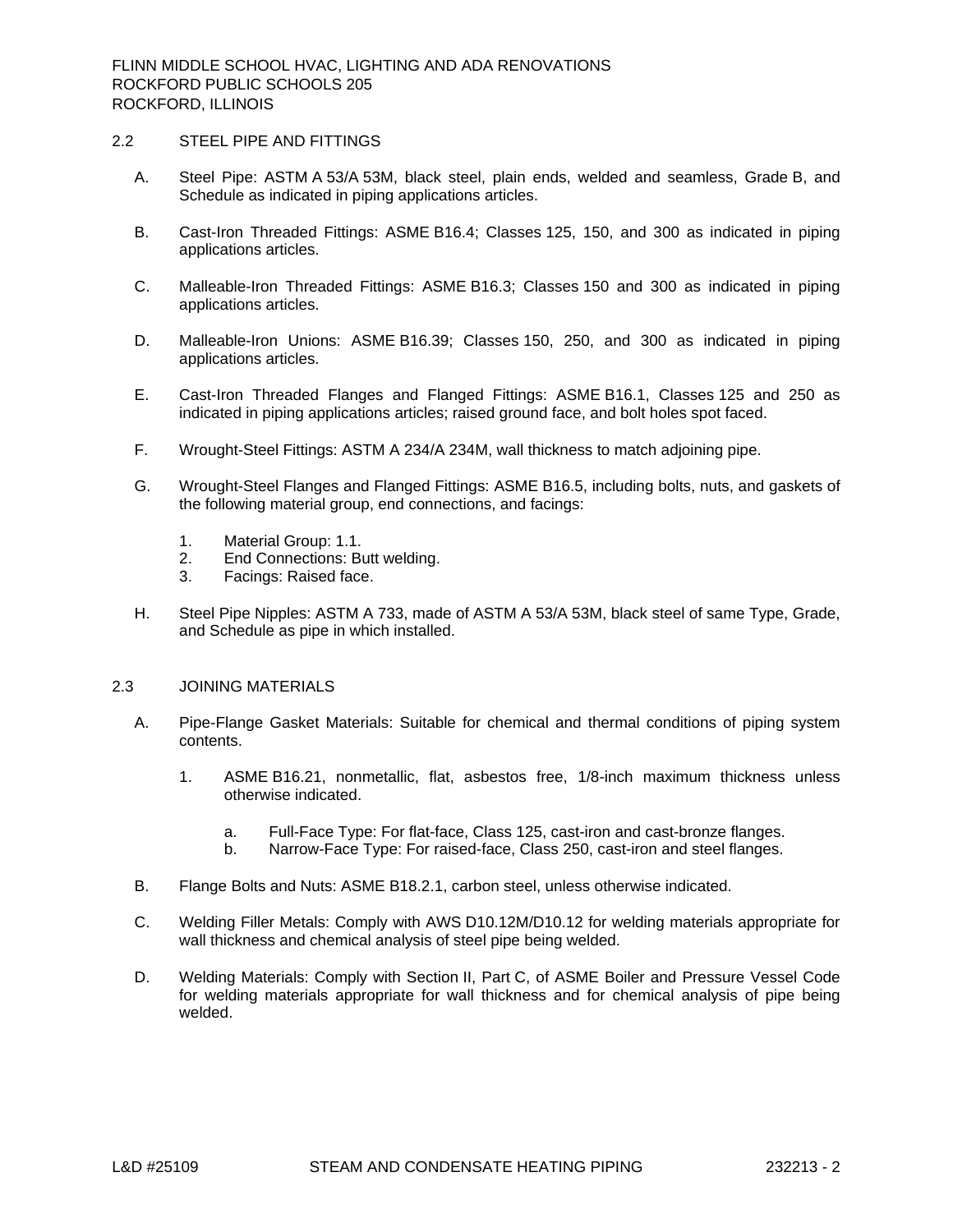PART 3 - EXECUTION

#### 3.1 LP STEAM PIPING APPLICATIONS

- A. LP Steam Piping, NPS 2 and Smaller: Schedule 40, Type S, Grade B, steel pipe; Class 125 cast-iron fittings; and threaded joints.
- B. LP Steam Piping, NPS 2-1/2 through NPS 12: Schedule 40, Type E, Grade B, steel pipe; Class 150 wrought-steel fittings, flanges, and flange fittings; and welded and flanged joints.
- C. LP Steam Piping, NPS 14 through NPS 18: Schedule 30, Type E, Grade B, steel pipe; Class 150 wrought-steel fittings, flanges, and flange fittings; and welded and flanged joints.
- D. LP Steam Piping, NPS 20: Schedule 20, Type E, Grade B, steel pipe; Class 150 wrought-steel fittings, flanges, and flange fittings; and welded and flanged joints.
- E. Condensate piping above grade, NPS 2 and smaller, shall be the following:
	- 1. Schedule 80, Type S, Grade B, steel pipe; Class 125 cast-iron fittings; and threaded joints.
- F. Condensate piping above grade, NPS 2-1/2 and larger, shall be the following:
	- 1. Schedule 80, Type E, Grade B, steel pipe; Class 150 wrought-steel fittings, flanges, and flange fittings; and welded and flanged joints.

### 3.2 ANCILLARY PIPING APPLICATIONS

- A. Blowdown-Drain Piping: Same materials and joining methods as for piping specified for the service in which blowdown drain is installed.
- B. Vacuum-Breaker Piping: Outlet, same as service where installed.
- C. Safety-Valve-Inlet and -Outlet Piping: Same materials and joining methods as for piping specified for the service in which safety valve is installed.

# 3.3 PIPING INSTALLATION

- A. Drawing plans, schematics, and diagrams indicate general location and arrangement of piping systems. Install piping as indicated unless deviations to layout are approved on Coordination Drawings.
- B. Install piping in concealed locations unless otherwise indicated and except in equipment rooms and service areas.
- C. Install piping indicated to be exposed and piping in equipment rooms and service areas at right angles or parallel to building walls. Diagonal runs are prohibited unless otherwise indicated.
- D. Install piping above accessible ceilings to allow sufficient space for ceiling panel removal.
- E. Install piping to permit valve servicing.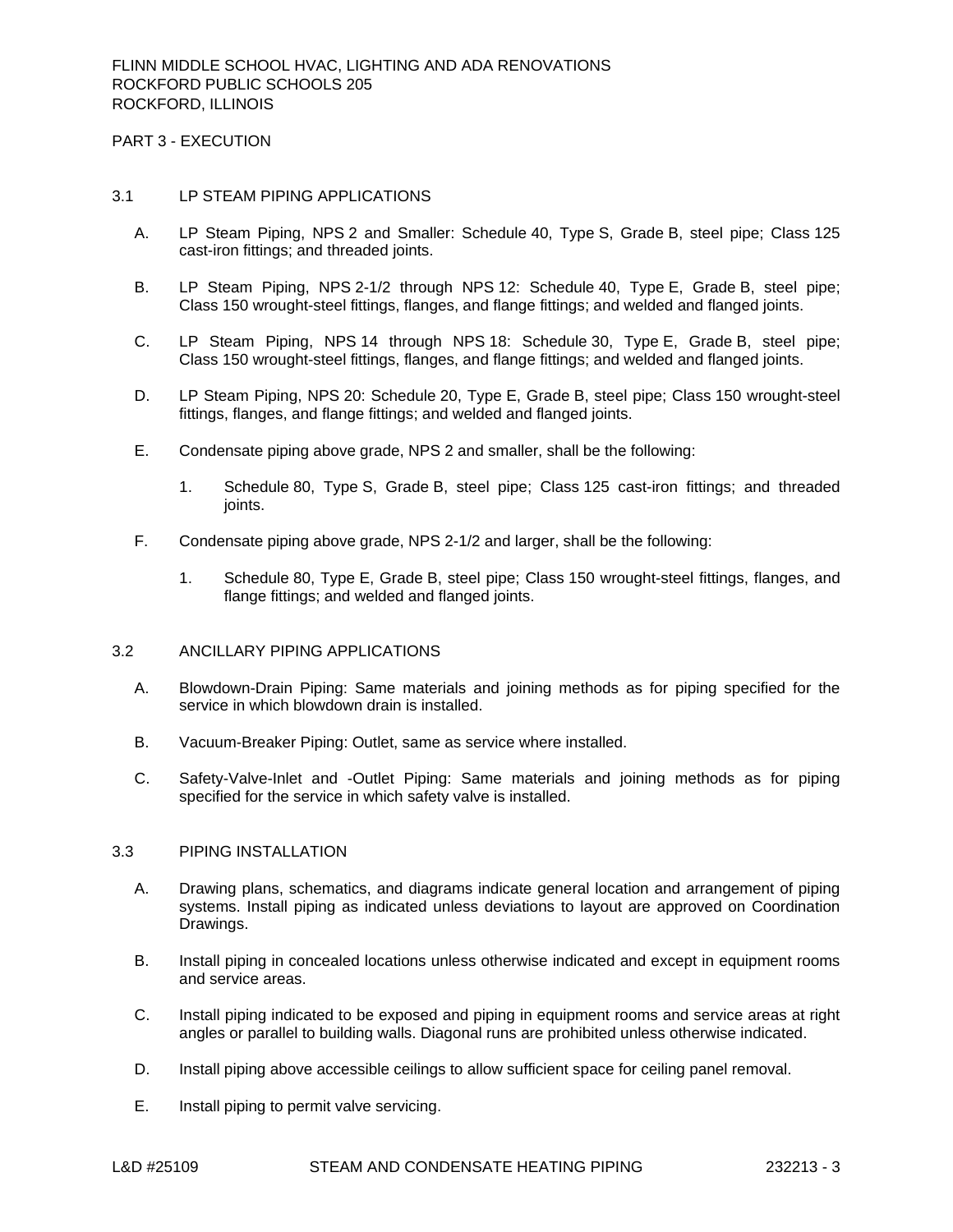- F. Install piping free of sags and bends.
- G. Install fittings for changes in direction and branch connections.
- H. Install piping to allow application of insulation.
- I. Select system components with pressure rating equal to or greater than system operating pressure.
- J. Install groups of pipes parallel to each other, spaced to permit applying insulation and servicing of valves.
- K. Install drains, consisting of a tee fitting, NPS 3/4 full port-ball valve, and short NPS 3/4 threaded nipple with cap, at low points in piping system mains and elsewhere as required for system drainage.
- L. Install steam supply piping at a minimum uniform grade of 0.2 percent downward in direction of steam flow.
- M. Install condensate return piping at a minimum uniform grade of 0.4 percent downward in direction of condensate flow.
- N. Reduce pipe sizes using eccentric reducer fitting installed with level side down.
- O. Install branch connections to mains using tee fittings in main pipe, with the branch connected to top of main pipe.
- P. Install valves according to Section 230523 "General-Duty Valves for HVAC Piping."
- Q. Install unions in piping, NPS 2 and smaller, adjacent to valves, at final connections of equipment, and elsewhere as indicated.
- R. Install flanges in piping, NPS 2-1/2 and larger, at final connections of equipment and elsewhere as indicated.
- S. Install shutoff valve immediately upstream of each dielectric fitting.
- T. Install strainers on supply side of control valves, pressure-reducing valves, traps, and elsewhere as indicated. Install NPS 3/4 nipple and full port ball valve in blowdown connection of strainers NPS 2 and larger. Match size of strainer blowoff connection for strainers smaller than NPS 2.
- U. Comply with requirements in Section 230516 "Expansion Fittings and Loops for HVAC Piping" for installation of expansion loops, expansion joints, anchors, and pipe alignment guides.
- V. Comply with requirements in Section 230553 "Identification for HVAC Piping and Equipment" for identifying piping.
- W. Install drip legs at low points and natural drainage points such as ends of mains, bottoms of risers, and ahead of pressure regulators, and control valves.
	- 1. On straight runs with no natural drainage points, install drip legs at intervals not exceeding 300 feet.
	- 2. Size drip legs same size as main. In steam mains NPS 6 and larger, drip leg size can be reduced, but to no less than NPS 4.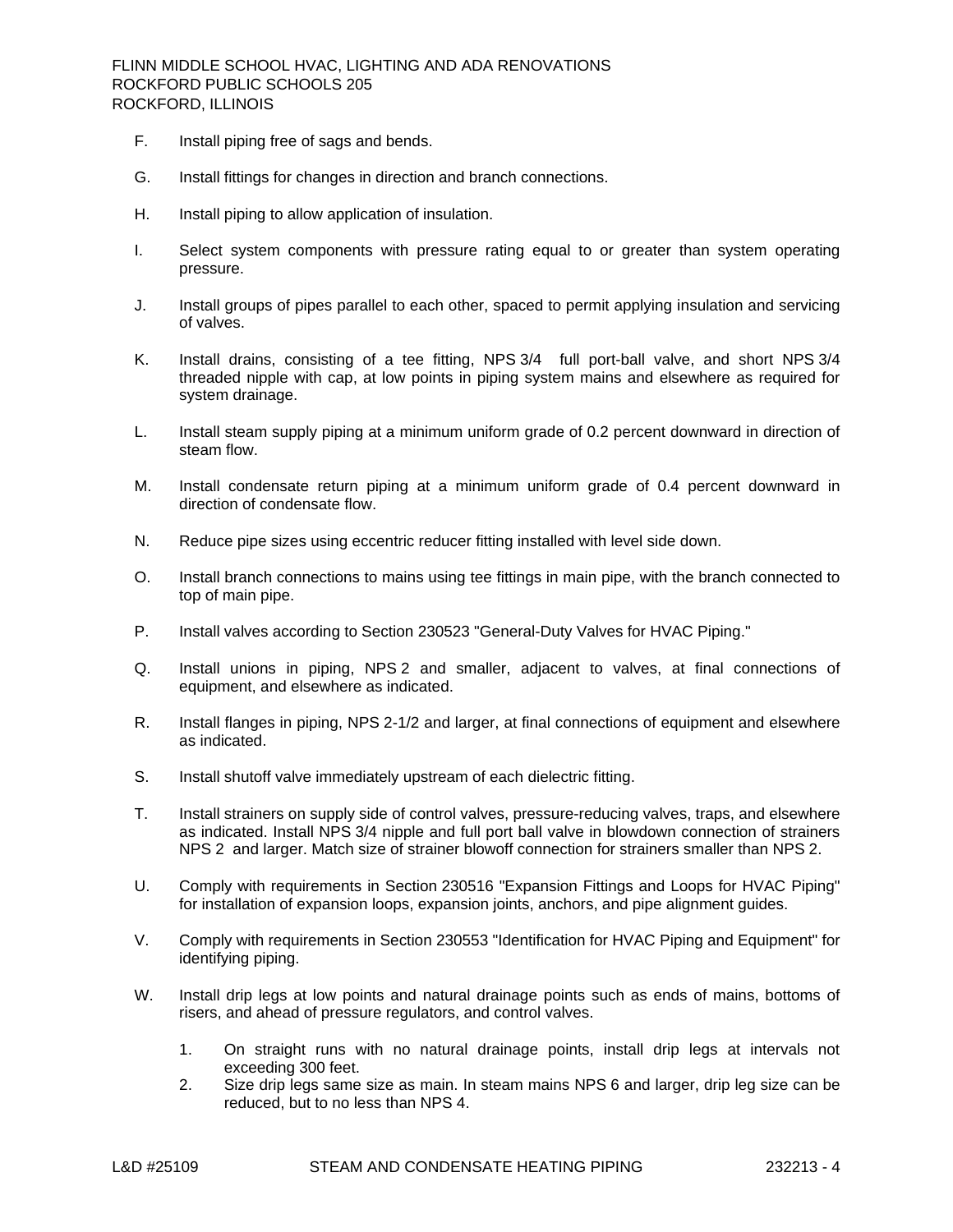# 3.4 STEAM AND CONDENSATE PIPING SPECIALTIES INSTALLATION

A. Comply with requirements in Section 232216 "Steam and Condensate Piping Specialties" for installation requirements for strainers, flash tanks, special-duty valves, steam traps, thermostatic air vents and vacuum breakers, and steam and condensate meters.

### 3.5 HANGERS AND SUPPORTS

- A. Comply with requirements in Section 230529 "Hangers and Supports for HVAC Piping and Equipment" for installation of hangers and supports. Comply with requirements below for maximum spacing.
- B. Comply with requirements in Section 230548 "Vibration and Seismic Controls for HVAC" for seismic restraints.
- C. Install the following pipe attachments:
	- 1. Adjustable steel clevis hangers for individual horizontal piping less than 20 feet Adjustable roller hangers and spring hangers for individual horizontal piping 20 feet or longer.
	- 2. Pipe Roller: MSS SP-58, Type 44 for multiple horizontal piping 20 feet or longer, supported on a trapeze.
	- 3. Spring hangers to support vertical runs.
- D. Install hangers for steel steam supply piping with the following maximum spacing:
	- 1. NPS 3/4: Maximum span, 9 feet.
	- 2. NPS 1: Maximum span, 9 feet.
	- 3. NPS 1-1/2: Maximum span, 12 feet.
	- 4. NPS 2: Maximum span, 13 feet.
	- 5. NPS 2-1/2: Maximum span, 14 feet.
	- 6. NPS 3 and Larger: Maximum span, 15 feet.
- E. Install hangers for steel steam condensate piping with the following maximum spacing:
	- 1. NPS 3/4: Maximum span, 7 feet.
	- 2. NPS 1: Maximum span, 7 feet.
	- 3. NPS 1-1/2: Maximum span, 9 feet.
	- 4. NPS 2: Maximum span, 10 feet.
	- 5. NPS 2-1/2: Maximum span, 11 feet.
	- 6. NPS 3 and Larger: Maximum span, 12 feet.

#### 3.6 PIPE JOINT CONSTRUCTION

- A. Ream ends of pipes and remove burrs. Bevel plain ends of steel pipe.
- B. Remove scale, slag, dirt, and debris from inside and outside of pipe and fittings before assembly.
- C. Threaded Joints: Thread pipe with tapered pipe threads according to ASME B1.20.1. Cut threads full and clean using sharp dies. Ream threaded pipe ends to remove burrs and restore full ID. Join pipe fittings and valves as follows: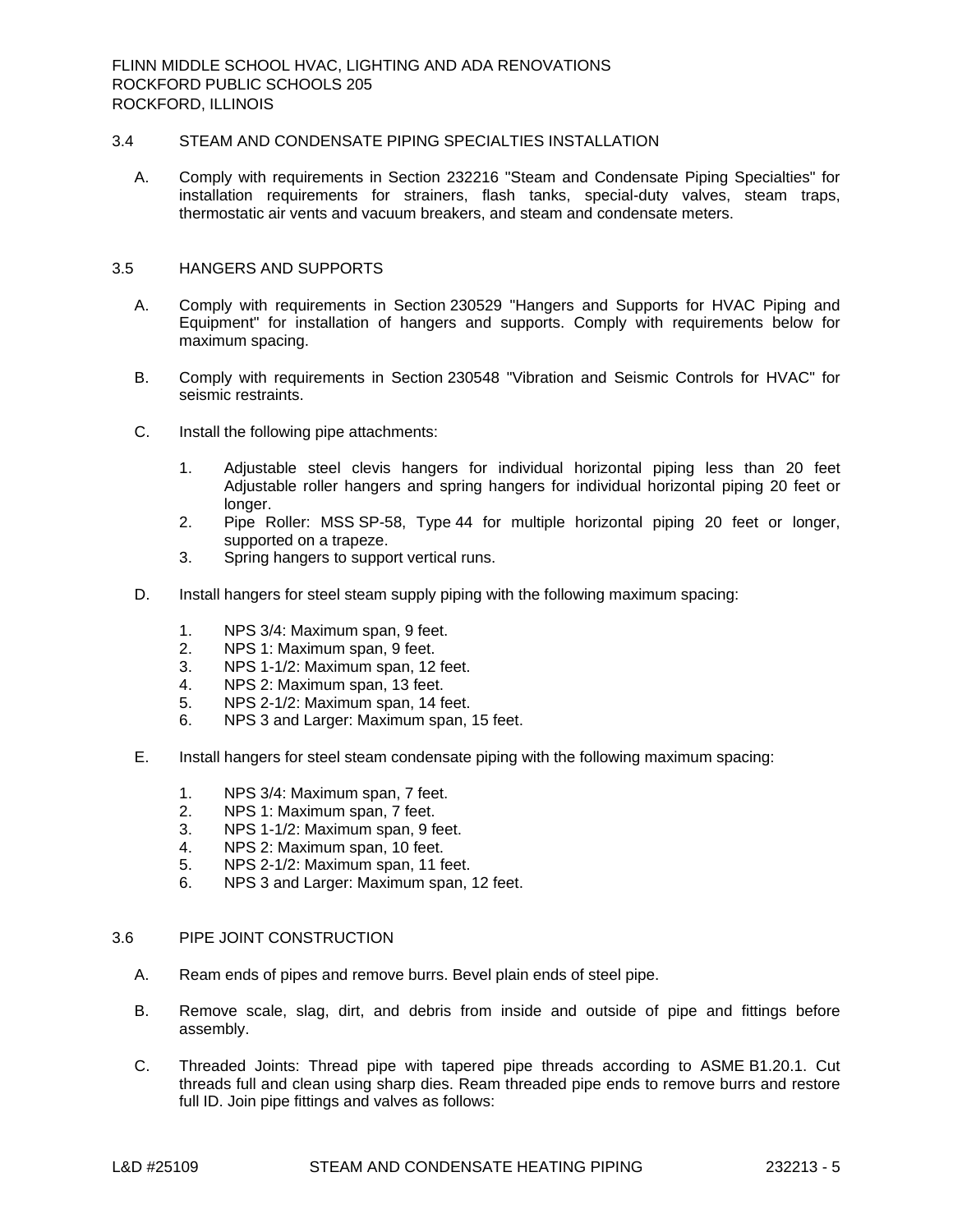- 1. Apply appropriate tape or thread compound to external pipe threads unless dry seal threading is specified.
- 2. Damaged Threads: Do not use pipe or pipe fittings with threads that are corroded or damaged. Do not use pipe sections that have cracked or open welds.
- D. Welded Joints: Construct joints according to AWS D10.12M/D10.12, using qualified processes and welding operators according to "Quality Assurance" Article.
- E. Flanged Joints: Select appropriate gasket material, size, type, and thickness for service application. Install gasket concentrically positioned. Use suitable lubricants on bolt threads.

# 3.7 TERMINAL EQUIPMENT CONNECTIONS

- A. Size for supply and return piping connections shall be the same as or larger than equipment connections.
- B. Install traps and control valves in accessible locations close to connected equipment.
- C. Install vacuum breakers downstream from control valve, close to coil inlet connection.
- D. Install a drip leg at coil outlet.

# 3.8 FIELD QUALITY CONTROL

- A. Prepare steam and condensate piping according to ASME B31.9, "Building Services Piping," and as follows:
	- 1. Leave joints, including welds, uninsulated and exposed for examination during test.
	- 2. Provide temporary restraints for expansion joints that cannot sustain reactions due to test pressure. If temporary restraints are impractical, isolate expansion joints from testing.
	- 3. Flush system with clean water. Clean strainers.
	- 4. Isolate equipment from piping. If a valve is used to isolate equipment, its closure shall be capable of sealing against test pressure without damage to valve. Install blinds in flanged joints to isolate equipment.
- B. Perform the following tests and inspections:
	- 1. Use ambient temperature water as a testing medium unless there is risk of damage due to freezing. Another liquid that is safe for workers and compatible with piping may be used.
	- 2. Subject piping system to hydrostatic test pressure that is not less than 1.5 times the working pressure. Test pressure shall not exceed maximum pressure for any vessel, pump, valve, or other component in system under test. Verify that stress due to pressure at bottom of vertical runs does not exceed 90 percent of specified minimum yield strength.
	- 3. After hydrostatic test pressure has been applied for at least 10 minutes, examine piping, joints, and connections for leakage. Eliminate leaks by tightening, repairing, or replacing components, and repeat hydrostatic test until there are no leaks.
- C. Prepare test and inspection reports.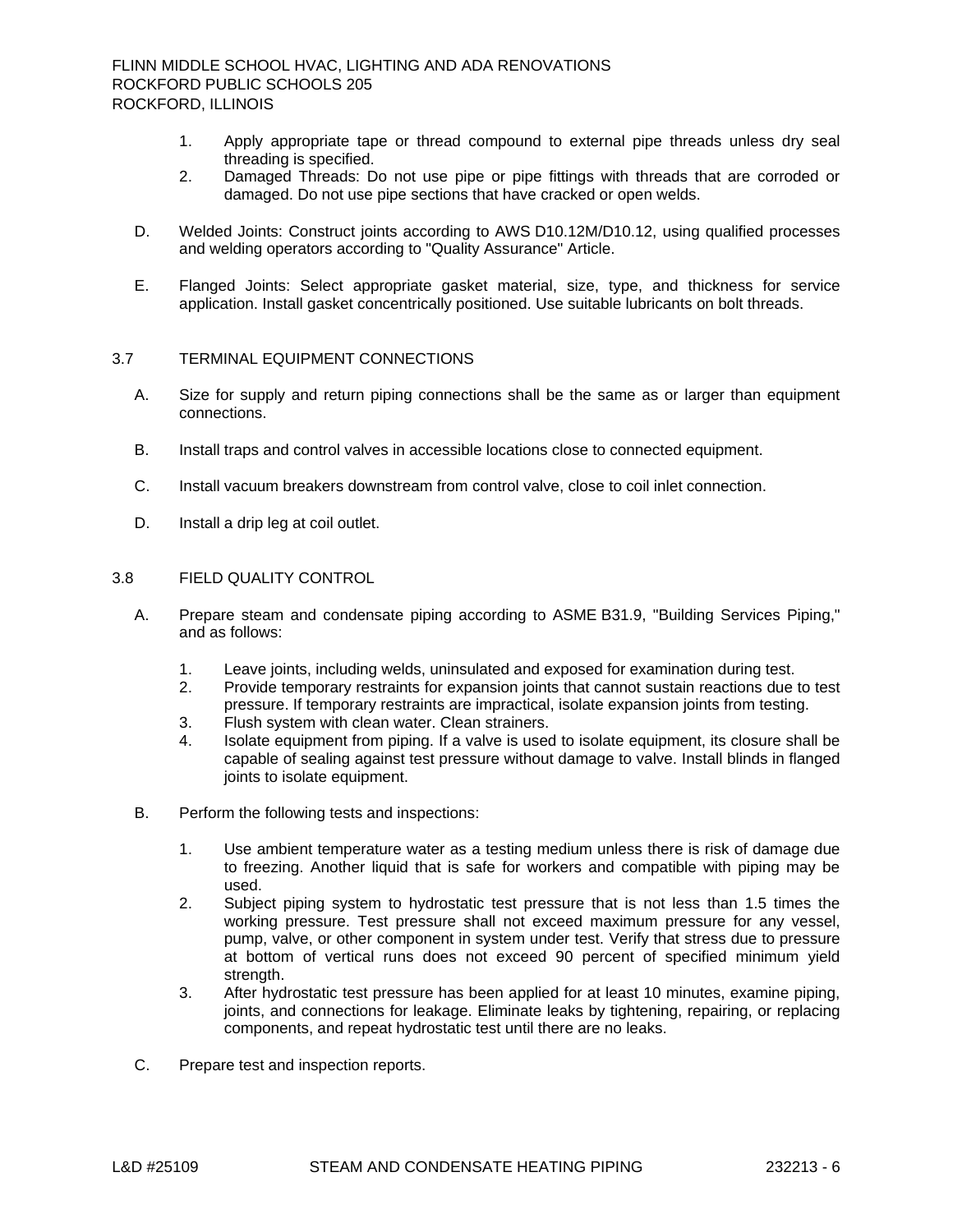END OF SECTION 232213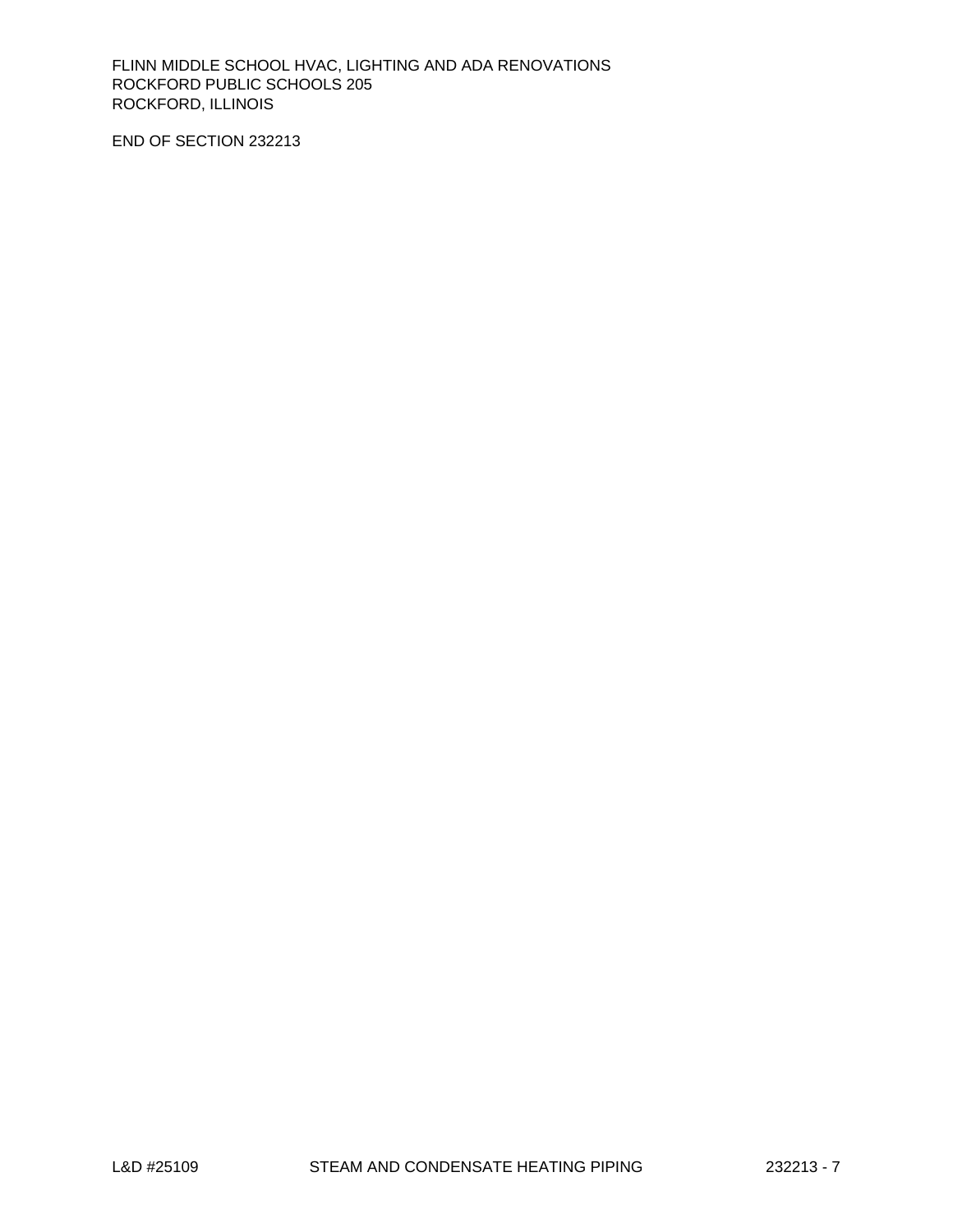# SECTION 232216 - STEAM AND CONDENSATE PIPING SPECIALTIES

# PART 1 - GENERAL

### 1.1 RELATED DOCUMENTS

A. Drawings and general provisions of the Contract, including General and Supplementary Conditions and Division 01 Specification Sections, apply to this Section.

# 1.2 SUMMARY

- A. Section includes the following piping specialties for LP steam and condensate piping:
	- 1. Strainers.
	- 2. Flash tanks.
	- 3. Safety valves.
	- 4. Steam traps.
	- 5. Thermostatic air vents and vacuum breakers.

#### 1.3 ACTION SUBMITTALS

- A. Product Data: For each type of the following:
	- 1. Safety valve.
	- 2. Steam trap.
	- 3. Air vent and vacuum breaker.
	- 4. Flash tank.

# 1.4 CLOSEOUT SUBMITTALS

A. Operation and Maintenance Data: For valves, safety valves, steam traps, air vents, and vacuum breakers to include in emergency, operation, and maintenance manuals.

#### 1.5 QUALITY ASSURANCE

- A. Pipe Welding: Qualify procedures and operators according to the following:
	- 1. ASME Compliance: Safety valves and pressure vessels shall bear the appropriate ASME label. Fabricate and stamp flash tanks to comply with ASME Boiler and Pressure Vessel Code: Section VIII, Division 1.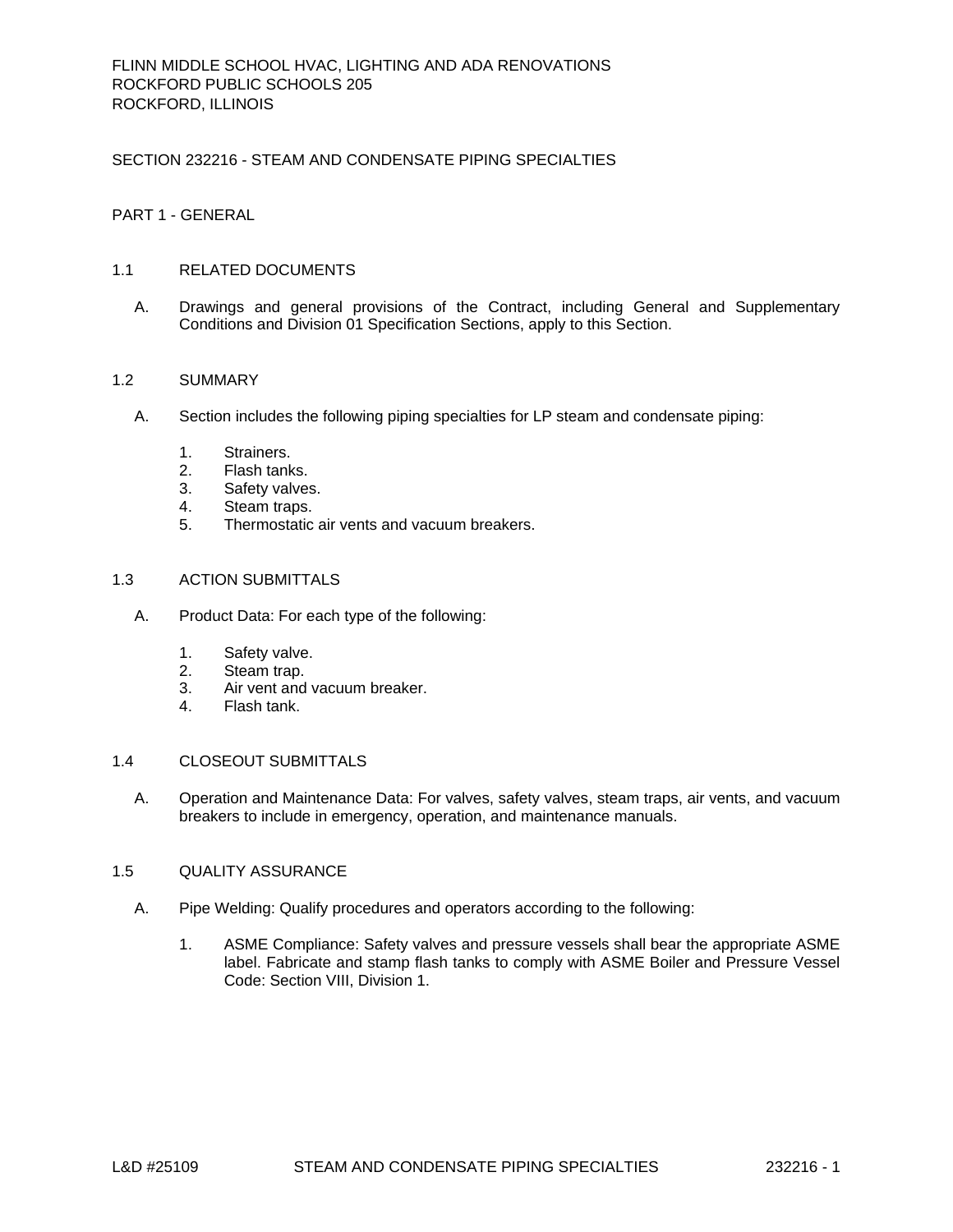PART 2 - PRODUCTS

### 2.1 PERFORMANCE REQUIREMENTS

- A. Components and installation shall be capable of withstanding the following minimum working pressures and temperatures unless otherwise indicated:
	- 1. LP Steam Piping: 125 psig.
	- 2. Condensate Piping: 125 psig at 250 deg F.
	- 3. Makeup-Water Piping: 80 psig at 150 deg F.
	- 4. Blowdown-Drain Piping: Equal to pressure of the piping system to which it is attached.
	- 5. Air-Vent and Vacuum-Breaker Piping: Equal to pressure of the piping system to which it is attached.
	- 6. Safety-Valve-Inlet and -Outlet Piping: Equal to pressure of the piping system to which it is attached.

### 2.2 VALVES

- A. Gate, Globe, Check, Ball, and Butterfly Valves: Comply with requirements specified in Section 230523 "General-Duty Valves for HVAC Piping."
- B. Stop-Check Valves:
	- 1. Manufacturers: Subject to compliance with requirements, provide products by one of the following :
		- a. [A.Y. McDonald Mfg. Co.](http://www.specagent.com/LookUp/?uid=123456895572&mf=&src=wd)
		- b. [Cincinnati Valve Company.](http://www.specagent.com/LookUp/?uid=123456895574&mf=&src=wd)
		- c. [Crane; Crane Energy Flow Solutions.](http://www.specagent.com/LookUp/?uid=123456895570&mf=&src=wd)
		- d. [Jenkins Valves.](http://www.specagent.com/LookUp/?uid=123456895573&mf=&src=wd)
	- 2. Body and Bonnet: Malleable iron.
	- 3. End Connections: Flanged.
	- 4. Disc: Cylindrical with removable liner and machined seat.
	- 5. Stem: Brass alloy.
	- 6. Operator: Outside screw and yoke with cast-iron handwheel.
	- 7. Packing: Polytetrafluoroethylene-impregnated packing with two-piece packing gland assembly.
	- 8. Pressure Class: 250.

### 2.3 STRAINERS

- A. Y-Pattern Strainers:
	- 1. Body: ASTM A 126, Class B cast iron, with bolted cover and bottom drain connection.<br>2. End Connections: Threaded ends for strainers NPS 2 and smaller: flanged ends
	- End Connections: Threaded ends for strainers NPS 2 and smaller; flanged ends for strainers NPS 2-1/2 and larger.
	- 3. Strainer Screen: Stainless-steel, 20-mesh strainer, or perforated stainless-steel basket.
	- 4. Tapped blowoff plug.
	- 5. CWP Rating: 250-psig working steam pressure.
- B. Basket Strainers: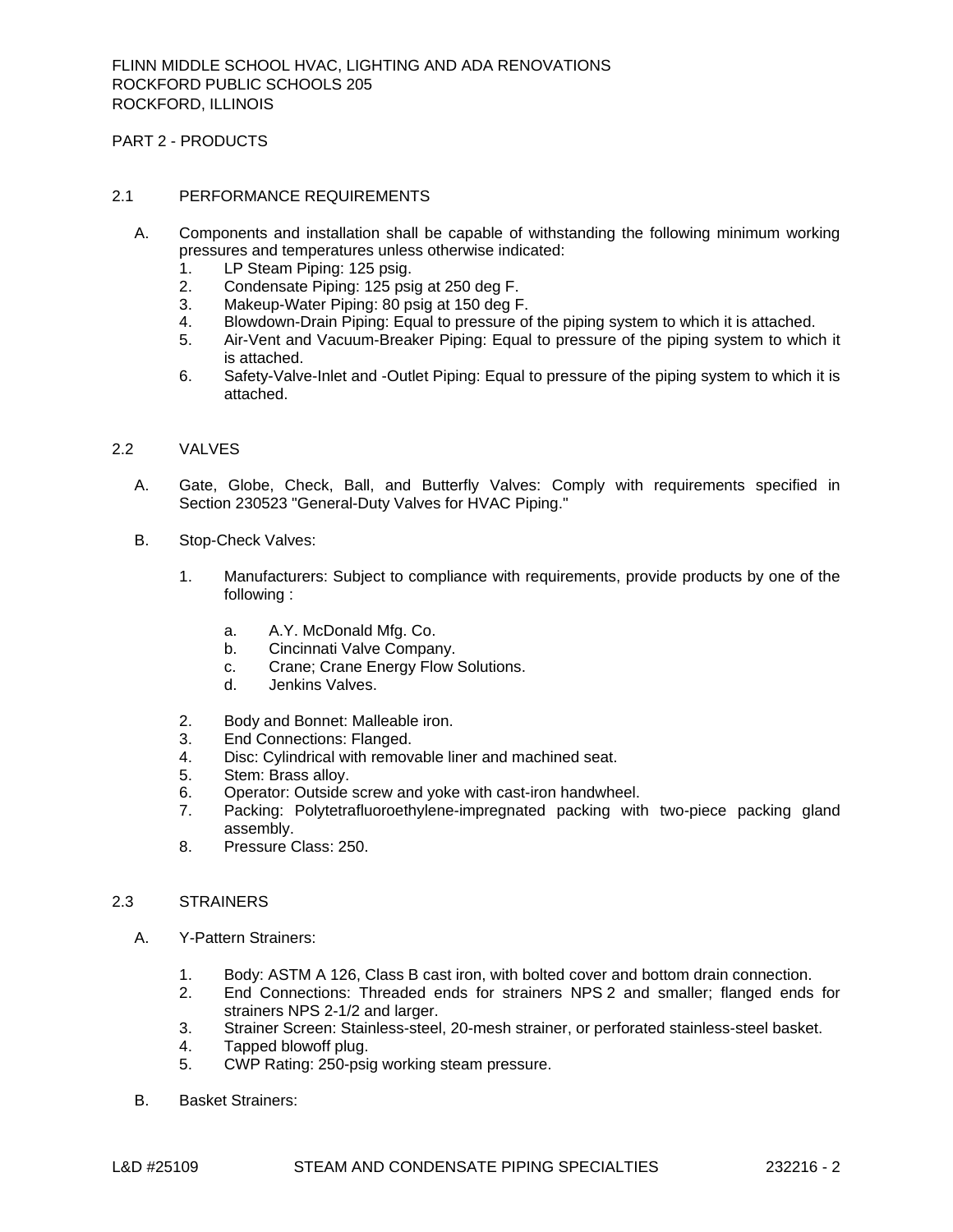- 1. Body: ASTM A 126, Class B cast iron, with bolted cover and bottom drain connection.
- 2. End Connections: Threaded ends for strainers NPS 2 and smaller; flanged ends for strainers NPS 2-1/2 and larger.
- 3. Strainer Screen: Stainless-steel, 20 mesh strainer, and perforated stainless-steel basket with 50 percent free area.
- 4. CWP Rating: 250-psig working steam pressure.

### 2.4 FLASH TANKS

A. Shop or factory fabricated of welded steel according to ASME Boiler and Pressure Vessel Code, for 150-psig rating; and bearing ASME label. Fabricate with tappings for low-pressure steam and condensate outlets, high-pressure condensate inlet, air vent, safety valve, and legs.

# 2.5 SAFETY VALVES

- A. Bronze or Brass Safety Valves: ASME labeled.
	- 1. Manufacturers: Subject to compliance with requirements, provide products by one of the following:
		- a. [Armstrong International, Inc.](http://www.specagent.com/LookUp/?uid=123456895575&mf=&src=wd)
		- b. [Kunkle](http://www.specagent.com/LookUp/?uid=123456895577&mf=&src=wd) Valve.
		- c. [Spirax Sarco, Inc.](http://www.specagent.com/LookUp/?uid=123456895576&mf=&src=wd)
		- d. [Watts Regulator Co.](http://www.specagent.com/LookUp/?uid=123456895578&mf=&src=wd)
	- 2. Disc Material: Forged copper alloy.
	- 3. End Connections: Threaded inlet and outlet.
	- 4. Spring: Fully enclosed steel spring with adjustable pressure range and positive shutoff, factory set and sealed.
	- 5. Pressure Class: 250.
	- 6. Drip-Pan Elbow: Cast iron and having threaded inlet and outlet with threads complying with ASME B1.20.1.
	- 7. Size and Capacity: As required for equipment according to ASME Boiler and Pressure Vessel Code.
- B. Cast-Iron Safety Valves: ASME labeled.
	- 1. Manufacturers: Subject to compliance with requirements, provide products by one of the following:
		- a. [Armstrong International, Inc.](http://www.specagent.com/LookUp/?uid=123456895592&mf=&src=wd)
		- b. [Kunkle Valve.](http://www.specagent.com/LookUp/?uid=123456895594&mf=&src=wd)
		- c. [Spirax Sarco, Inc.](http://www.specagent.com/LookUp/?uid=123456895593&mf=&src=wd)
		- d. [Watts Regulator Co.](http://www.specagent.com/LookUp/?uid=123456895595&mf=&src=wd)
	- 2. Disc Material: Forged copper alloy with bronze nozzle.
	- 3. End Connections: Raised-face flanged inlet and threaded or flanged outlet connections.
	- 4. Spring: Fully enclosed cadmium-plated steel spring with adjustable pressure range and positive shutoff, factory set and sealed.
	- 5. Pressure Class: 250.
	- 6. Drip-Pan Elbow: Cast iron and having threaded inlet, outlet, and drain, with threads complying with ASME B1.20.1.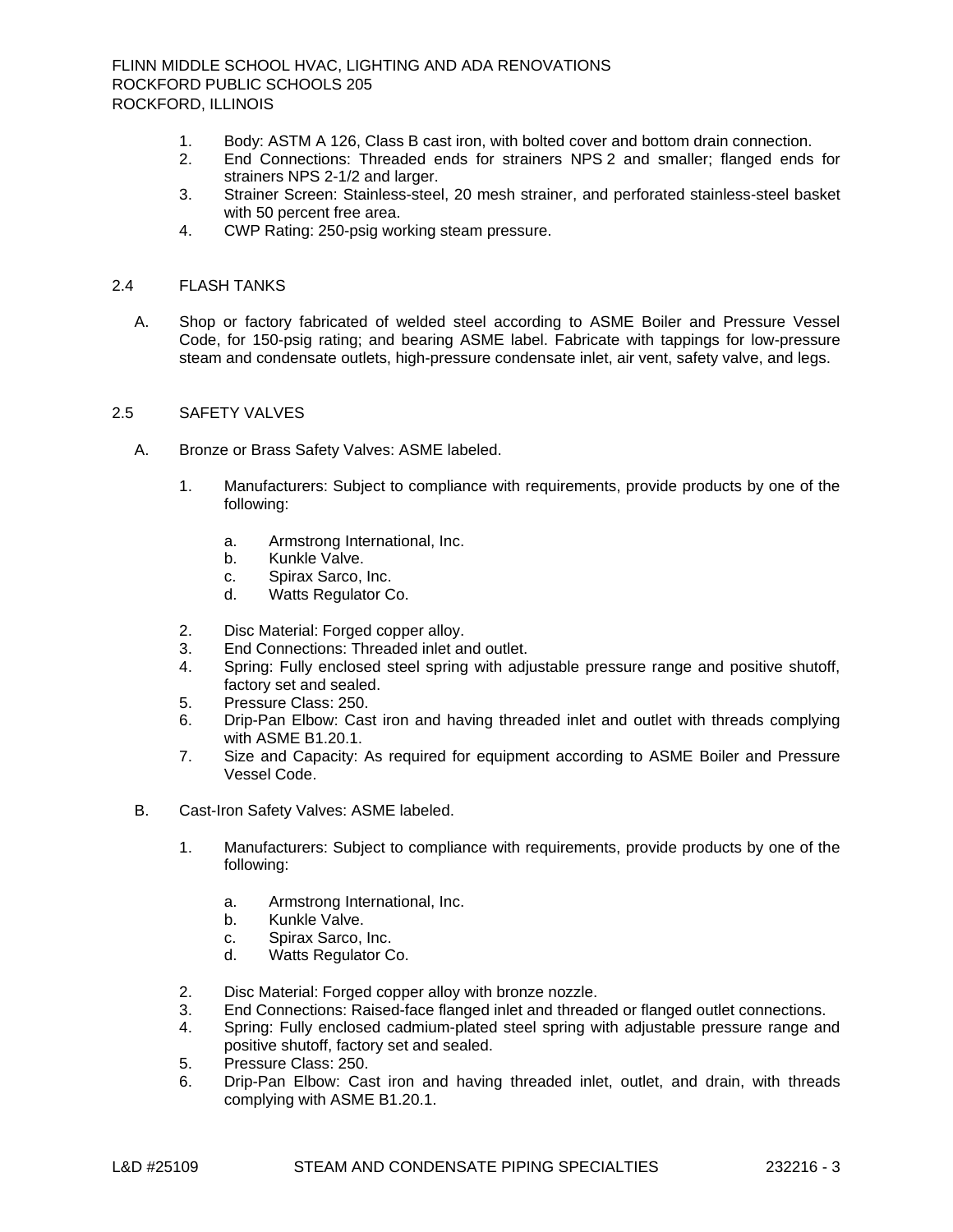- 7. Exhaust Head: Cast iron and having threaded inlet and drain, with threads complying with ASME B1.20.1.
- 8. Size and Capacity: As required for equipment according to ASME Boiler and Pressure Vessel Code.

# 2.6 STEAM TRAPS

- A. Thermostatic Traps:
	- 1. Manufacturers: Subject to compliance with requirements, provide products by one of the following:
		- a. [Armstrong International, Inc.](http://www.specagent.com/LookUp/?uid=123456895597&mf=&src=wd)
		- b. [Barnes & Jones, Inc.](http://www.specagent.com/LookUp/?uid=123456895598&mf=&src=wd)
		- c. [Dunham-Bush, Inc.](http://www.specagent.com/LookUp/?uid=123456895599&mf=&src=wd)
		- d. [Hoffman Specialty.](http://www.specagent.com/LookUp/?uid=123456895601&mf=&src=wd)
		- e. [Spirax Sarco, Inc.](http://www.specagent.com/LookUp/?uid=123456895600&mf=&src=wd)
		- f. [Sterling.](http://www.specagent.com/LookUp/?uid=123456895596&mf=&src=wd)
	- 2. Body: Bronze angle-pattern body with integral union tailpiece and screw-in cap.
	- 3. Trap Type: Balanced-pressure.
	- 4. Bellows: Stainless steel or monel.
	- 5. Head and Seat: Replaceable, hardened stainless steel.
	- 6. Pressure Class: 125.
- B. Thermodynamic Traps:
	- 1. Manufacturers: Subject to compliance with requirements, provide products by one of the following:
		- a. [Armstrong International, Inc.](http://www.specagent.com/LookUp/?uid=123456895614&mf=&src=wd)
		- b. [Barnes & Jones, Inc.](http://www.specagent.com/LookUp/?uid=123456895615&mf=&src=wd)
		- c. [Dunham-Bush, Inc.](http://www.specagent.com/LookUp/?uid=123456895616&mf=&src=wd)
		- d. [Hoffman Specialty.](http://www.specagent.com/LookUp/?uid=123456895618&mf=&src=wd)
		- e. [Spirax Sarco, Inc.](http://www.specagent.com/LookUp/?uid=123456895617&mf=&src=wd)
	- 2. Body: Stainless steel with screw-in cap.
	- 3. End Connections: Threaded.
	- 4. Disc and Seat: Stainless steel.
	- 5. Maximum Operating Pressure: 600 psig.
- C. Float and Thermostatic Traps:
	- 1. Manufacturers: Subject to compliance with requirements, provide products by one of the following:
		- a. [Armstrong International, Inc.](http://www.specagent.com/LookUp/?uid=123456895605&mf=&src=wd)
		- b. [Barnes & Jones, Inc.](http://www.specagent.com/LookUp/?uid=123456895606&mf=&src=wd)
		- c. [Dunham-Bush, Inc.](http://www.specagent.com/LookUp/?uid=123456895603&mf=&src=wd)
		- d. [Hoffman Specialty.](http://www.specagent.com/LookUp/?uid=123456895607&mf=&src=wd)
		- e. [Spirax Sarco, Inc.](http://www.specagent.com/LookUp/?uid=123456895604&mf=&src=wd)
		- f. [Sterling.](http://www.specagent.com/LookUp/?uid=123456895602&mf=&src=wd)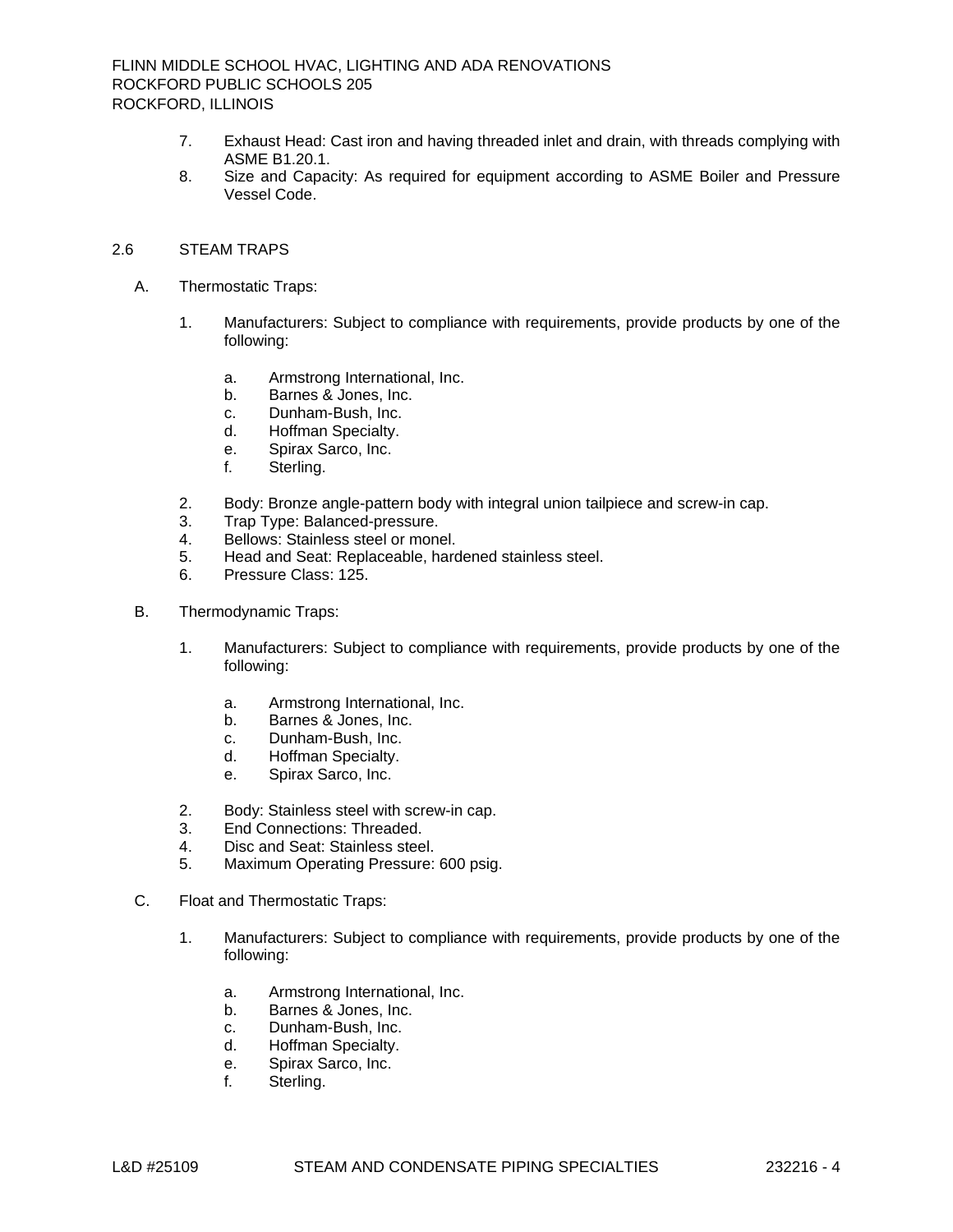- 2. Body and Bolted Cap: ASTM A 126, cast iron.
- 3. End Connections: Threaded.
- 4. Float Mechanism: Replaceable, stainless steel.
- 5. Head and Seat: Hardened stainless steel.
- 6. Trap Type: Balanced pressure.
- 7. Thermostatic Bellows: Stainless steel or monel.
- 8. Thermostatic air vent capable of withstanding 45 deg F of superheat and resisting water hammer without sustaining damage.
- 9. Vacuum Breaker: Thermostatic with phosphor bronze bellows, and stainless-steel cage, valve, and seat.
- 10. Maximum Operating Pressure: 125 psig.
- D. Inverted Bucket Traps:
	- 1. Manufacturers: Subject to compliance with requirements, provide products by one of the following :
		- a. [Armstrong International, Inc.](http://www.specagent.com/LookUp/?uid=123456895624&mf=&src=wd)
		- b. [Barnes & Jones, Inc.](http://www.specagent.com/LookUp/?uid=123456895625&mf=&src=wd)
		- c. [Dunham-Bush, Inc.](http://www.specagent.com/LookUp/?uid=123456895626&mf=&src=wd)
		- d. [Hoffman Specialty.](http://www.specagent.com/LookUp/?uid=123456895629&mf=&src=wd)
		- e. [Spirax Sarco, Inc.](http://www.specagent.com/LookUp/?uid=123456895627&mf=&src=wd)
		- f. [Sterling.](http://www.specagent.com/LookUp/?uid=123456895628&mf=&src=wd)
	- 2. Body and Cap: Cast iron.
	- 3. End Connections: Threaded.
	- 4. Head and Seat: Stainless steel.
	- 5. Valve Retainer, Lever, and Guide Pin Assembly: Stainless steel.
	- 6. Bucket: Brass or stainless steel.
	- 7. Strainer: Integral stainless-steel inlet strainer within the trap body.
	- 8. Air Vent: Stainless-steel thermostatic vent.
	- 9. Pressure Rating: 250 psig.

# 2.7 THERMOSTATIC AIR VENTS AND VACUUM BREAKERS

- A. Thermostatic Air Vents:
	- 1. Manufacturers: Subject to compliance with requirements, provide products by one of the following :
		- a. [Armstrong International, Inc.](http://www.specagent.com/LookUp/?uid=123456895608&mf=&src=wd)
		- b. [Barnes & Jones, Inc.](http://www.specagent.com/LookUp/?uid=123456895609&mf=&src=wd)
		- c. [Dunham-Bush, Inc.](http://www.specagent.com/LookUp/?uid=123456895610&mf=&src=wd)
		- d. [Hoffman Specialty.](http://www.specagent.com/LookUp/?uid=123456895613&mf=&src=wd)
		- e. [Spirax Sarco, Inc.](http://www.specagent.com/LookUp/?uid=123456895611&mf=&src=wd)
		- f. [Sterling.](http://www.specagent.com/LookUp/?uid=123456895612&mf=&src=wd)
	- 2. Body: Cast iron, bronze, or stainless steel.
	- 3. End Connections: Threaded.
	- 4. Float, Valve, and Seat: Stainless steel.
	- 5. Thermostatic Element: Phosphor bronze bellows in a stainless-steel cage.
	- 6. Pressure Rating: 125 psig.
	- 7. Maximum Temperature Rating: 350 deg F.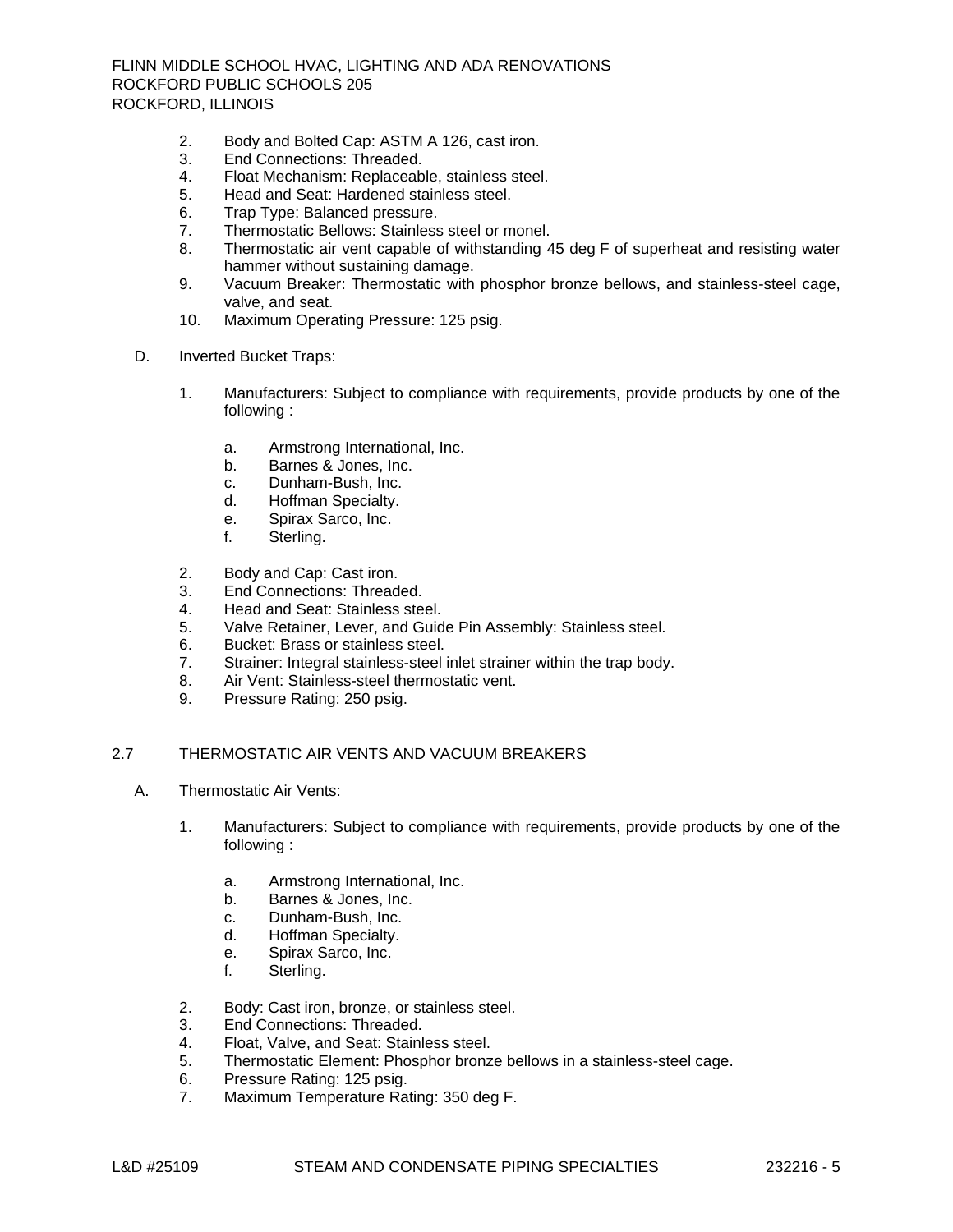- B. Vacuum Breakers:
	- 1. Manufacturers: Subject to compliance with requirements, provide products by one of the following :
		- a. [Armstrong International, Inc.](http://www.specagent.com/LookUp/?uid=123456895622&mf=&src=wd)
		- b. [Dunham-Bush, Inc.](http://www.specagent.com/LookUp/?uid=123456895619&mf=&src=wd)
		- c. [Hoffman Specialty.](http://www.specagent.com/LookUp/?uid=123456895623&mf=&src=wd)
		- d. [Johnson Corporation \(The\).](http://www.specagent.com/LookUp/?uid=123456895621&mf=&src=wd)
		- e. [Spirax Sarco, Inc.](http://www.specagent.com/LookUp/?uid=123456895620&mf=&src=wd)
	- 2. Body: Cast iron, bronze, or stainless steel.
	- 3. End Connections: Threaded.
	- 4. Sealing Ball, Retainer, Spring, and Screen: Stainless steel.
	- 5. O-Ring Seal: EPR.
	- 6. Pressure Rating: 125 psig.
	- 7. Maximum Temperature Rating: 350 deg F.

### PART 3 - EXECUTION

# 3.1 VALVE APPLICATIONS

- A. Install shutoff duty valves at branch connections to steam supply mains, at steam supply connections to equipment, and at the outlet of steam traps.
- B. Install safety valves as required by ASME Boiler and Pressure Vessel Code. Install safety-valve discharge piping, without valves, to nearest floor drain or as indicated on Drawings. Comply with ASME Boiler and Pressure Vessel Code: Section VIII, Division 1, for installation requirements.

# 3.2 PIPING INSTALLATION

- A. Install piping to permit valve servicing.
- B. Install drains, consisting of a tee fitting, NPS 3/4 full port-ball valve, and short NPS 3/4 threaded nipple with cap, at low points in piping system mains and elsewhere as required for system drainage.
- C. Install valves according to Section 230523 "General-Duty Valves for HVAC Piping."
- D. Install unions in piping, NPS 2 and smaller, adjacent to valves, at final connections of equipment, and elsewhere as indicated.
- E. Install flanges in piping, NPS 2-1/2 and larger, at final connections of equipment and elsewhere as indicated.
- F. Install shutoff valve immediately upstream of each dielectric fitting.
- G. Install strainers on supply side of control valves, pressure-reducing valves, traps, and elsewhere as indicated. Install NPS 3/4 nipple and full port ball valve in blowdown connection of strainers NPS 2 and larger. Match size of strainer blowoff connection for strainers smaller than NPS 2.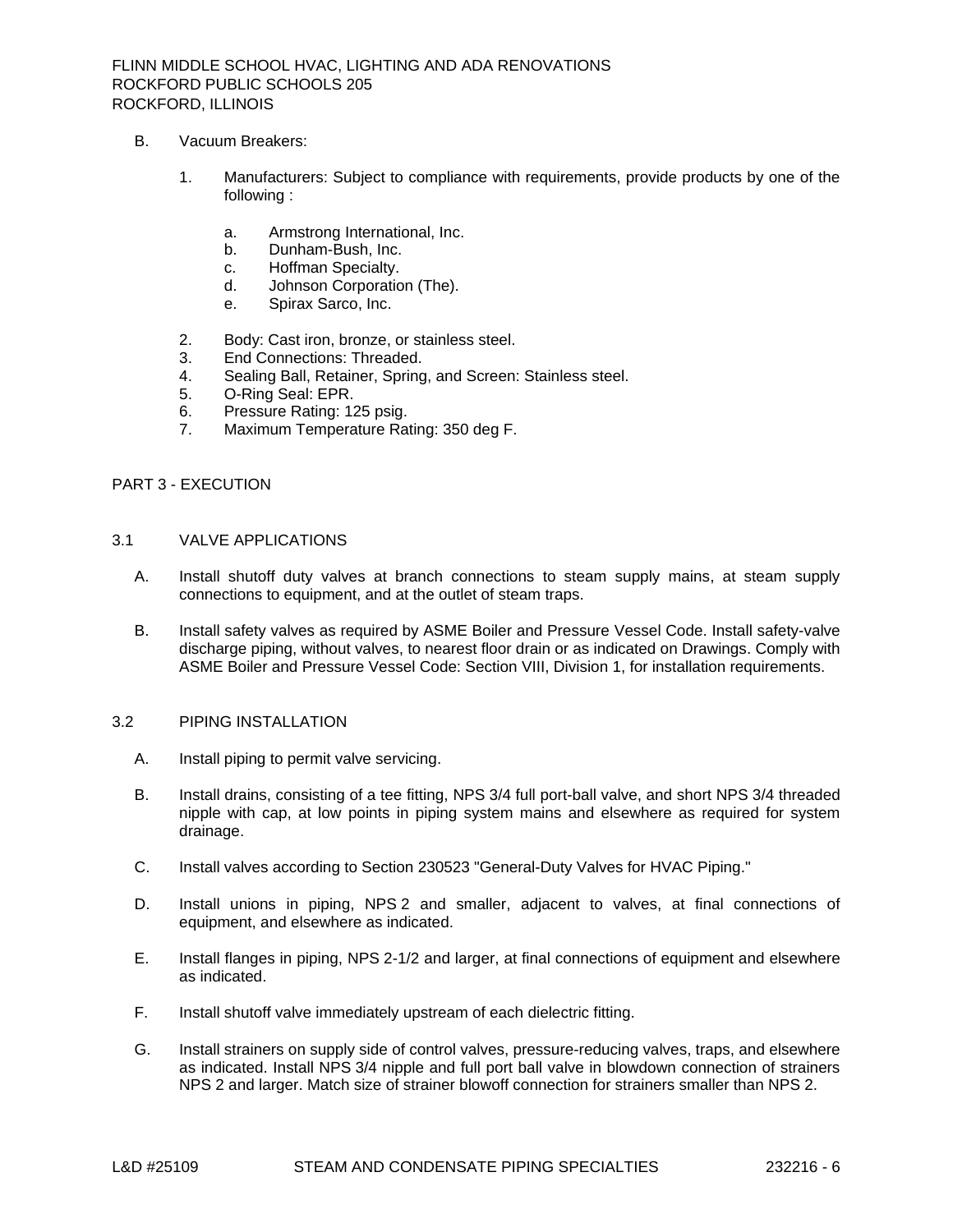# H. Flash Tank:

- 1. Pitch condensate piping down toward flash tank.
- 2. If more than one condensate pipe discharges into flash tank, install a check valve in each line.
- 3. Install thermostatic air vent at tank top.
- 4. Install safety valve at tank top.
- 5. Install full-port ball valve, and swing check valve on condensate outlet.
- 6. Install inverted bucket or float and thermostatic trap at low-pressure condensate outlet, sized for three times the calculated heat load.
- 7. Install pressure gage on low-pressure steam outlet according to Section 230519 "Meters and Gages for HVAC Piping."

# 3.3 STEAM-TRAP INSTALLATION

- A. Install steam traps in accessible locations as close as possible to connected equipment.
- B. Install full-port ball valve, strainer, and union upstream from trap; install union, check valve, and full-port ball valve downstream from trap unless otherwise indicated.

# 3.4 SAFETY VALVE INSTALLATION

- A. Install safety valves according to ASME B31.9, "Building Services Piping."
- B. Pipe safety-valve discharge without valves to atmosphere outside the building.
- C. Install drip-pan elbow fitting adjacent to safety valve and pipe drain connection to nearest floor drain.
- D. Install exhaust head with drain to waste, on vents equal to or larger than NPS 2-1/2.

# 3.5 TERMINAL EQUIPMENT CONNECTIONS

- A. Install traps and control valves in accessible locations close to connected equipment.
- B. Install vacuum breakers downstream from control valve, close to coil inlet connection.

END OF SECTION 232216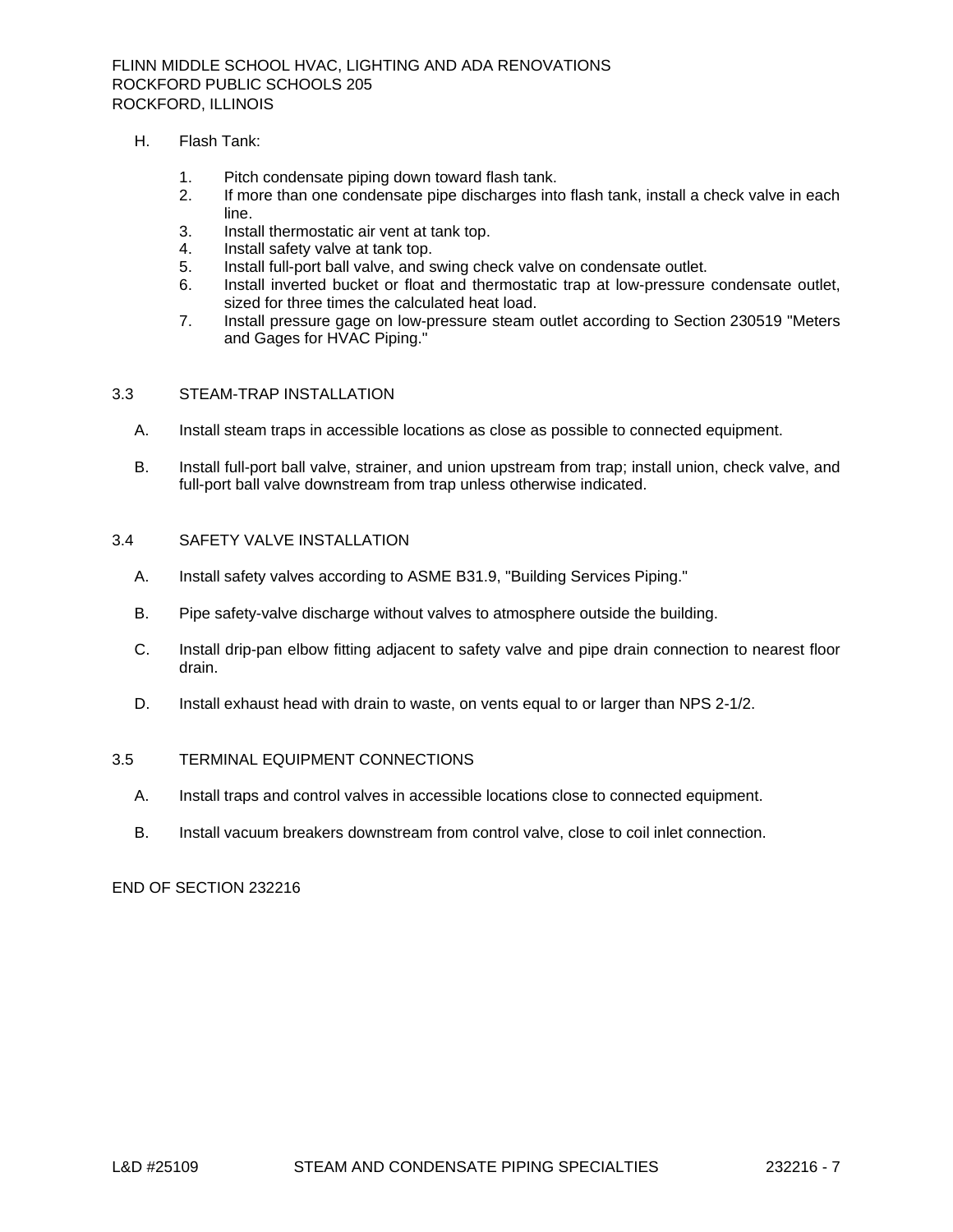# SECTION 232223 - STEAM CONDENSATE PUMPS

# PART 1 - GENERAL

# 1.1 RELATED DOCUMENTS

A. Drawings and general provisions of the Contract, including General and Supplementary Conditions and Division 01 Specification Sections, apply to this Section.

### 1.2 SUMMARY

A. Section includes vacuum steam condensate pumping unit.

# 1.3 ACTION SUBMITTALS

A. Product Data: For each type of product. Include certified performance curves and rated capacities, operating characteristics, furnished specialties, and accessories for each type of product indicated. Indicate pump's operating point on curves. Include receiver capacity and material.

# 1.4 CLOSEOUT SUBMITTALS

A. Operation and Maintenance Data: For pumps to include in emergency, operation, and maintenance manuals.

# PART 2 - PRODUCTS

# 2.1 SINGLE-STAGE, CENTRIFUGAL PUMPS WITH FLOOR-MOUNTED RECEIVER

- A. Manufacturers: Subject to compliance with requirements, provide products by one of the following:
	- 1. [Alyan Pump Company; Div. of Hannmann Machinery Systems, Inc.](http://www.specagent.com/LookUp/?uid=123456823936&mf=04&src=wd)
	- 2. [Armstrong Fluid Handling; Div. of Armstrong International, Inc.](http://www.specagent.com/LookUp/?uid=123456823938&mf=04&src=wd)
	- 3. [ITT Corporation; Domestic Pump Division.](http://www.specagent.com/LookUp/?uid=123456823939&mf=04&src=wd)
	- 4. [Nicholson Steam Trap; a division of Spence Engineering Company, Inc.](http://www.specagent.com/LookUp/?uid=123456823941&mf=04&src=wd)
	- 5. [Pentair Pump Group.](http://www.specagent.com/LookUp/?uid=123456826003&mf=04&src=wd)
	- 6. [Roth Pump Company.](http://www.specagent.com/LookUp/?uid=123456812554&mf=04&src=wd)
	- 7. [Skidmore Pump.](http://www.specagent.com/LookUp/?uid=123456812555&mf=04&src=wd)
	- 8. [Spence Engineering Company, Inc.; Division of Circor International, Inc.](http://www.specagent.com/LookUp/?uid=123456823945&mf=04&src=wd)
	- 9. [Spirax-Sarco Inc.](http://www.specagent.com/LookUp/?uid=123456812556&mf=04&src=wd)
	- 10. [Sterling.](http://www.specagent.com/LookUp/?uid=123456812557&mf=04&src=wd)
- B. Description: Factory-fabricated, packaged, electric-driven vacuum pumps; with receiver, pumps, controls, and accessories suitable for operation with steam condensate.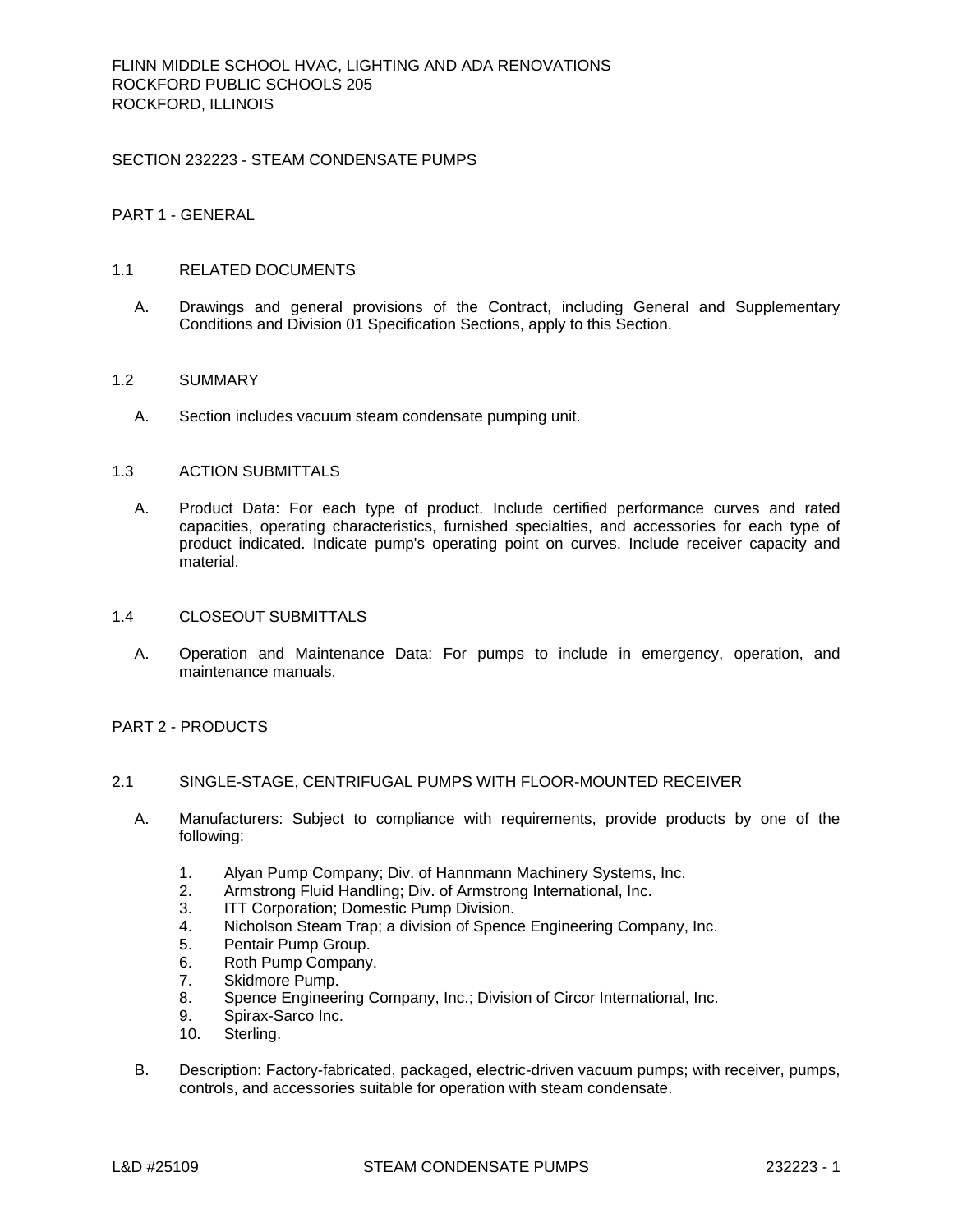- 1. Electrical Components, Devices, and Accessories: Listed and labeled as defined in NFPA 70, by a qualified testing agency, and marked for intended location and application.
- 2. ASME Compliance: Fabricate and label steam condensate receivers to comply with ASME Boiler and Pressure Vessel Code: Section VIII, Division 1.
- C. Configuration: Duplex floor-mounted pump with receiver, multi-jet vacuum producers, discharge valve assemblies, and float switches; rated to pump 200 deg F steam condensate.
- D. Receiver:
	- 1. Floor mounted.
	- 2. Close-grained cast iron.
	- 3. Externally adjustable float switches.
	- 4. Flanges for pump mounting.
	- 5. Water-level gage and dial thermometer.
	- 6. Pressure gage at pump discharge.
	- 7. Vacuum gauge and switches.
	- 8. Multi-jet vacuum producers.
	- 9. Vacuum breaker.<br>10. Bronze fitting isola
	- Bronze fitting isolation valve between pump and receiver.
	- 11. Lifting eyebolts.
	- 12. Inlet vent and an overflow.
	- 13. Cast-iron inlet strainer with vertical self-cleaning bronze screen and large dirt pocket.
- E. Pumps:
	- 1. Centrifugal, close coupled, vertical design.
	- 2. Permanently aligned.
	- 3. Bronze fitted.
	- 4. Replaceable bronze case ring.
	- 5. Mechanical seals rated at 250 deg F.
	- 6. Mounted on receiver flange.
- F. Motor:
	- 1. Comply with NEMA designation, temperature rating, service factor, and efficiency requirements for motors specified in Section 230513 "Common Motor Requirements for HVAC Equipment."
	- 2. Enclosure: Open, dripproof.
	- 3. Enclosure Materials: Cast iron.
	- 4. Motor Bearings: Permanently lubricated ball bearings.
	- 5. Efficiency: Premium efficient.
- G. Control Panel:
	- 1. Factory wired between pumps and float switches, for single external electrical connection.
	- 2. Provide fused, control-power transformer if voltage exceeds 230 V ac.
	- 3. NEMA 250, Type 2 enclosure with hinged door and grounding lug, mounted on pump.
	- 4. Motor controller for each pump.
	- 5. Electrical pump alternator to operate pumps in lead-lag sequence and allow both pumps to operate on receiver high level.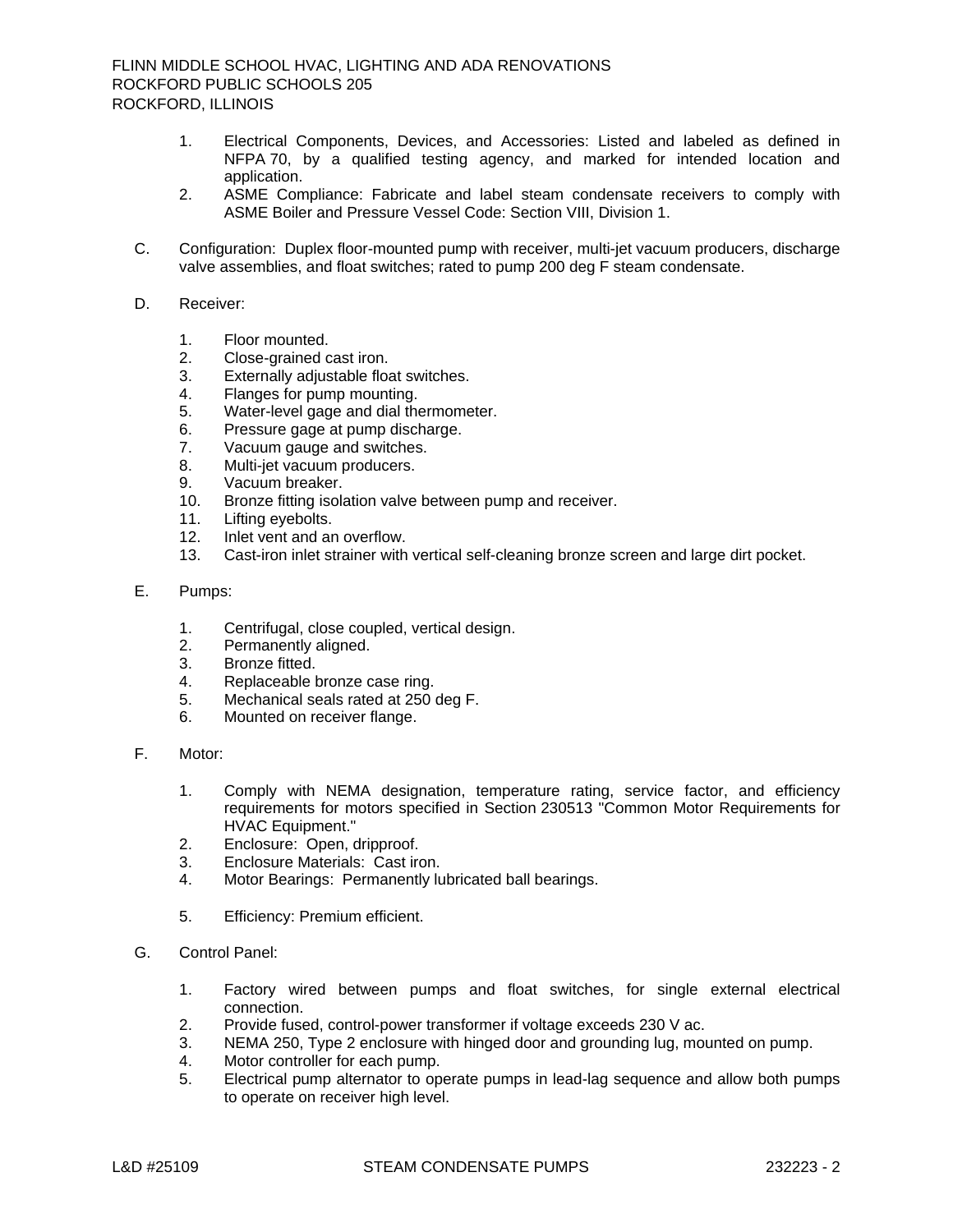- 6. Manual lead-lag control to override electrical pump alternator and manually select the lead pump.
- 7. Momentary-contact "TEST" push button on cover for each pump.
- 8. Numbered terminal strip.
- 9. Disconnect switch.

### PART 3 - EXECUTION

#### 3.1 EXAMINATION

- A. Examine equipment foundations and anchor-bolt locations for compliance with requirements for installation tolerances and other conditions affecting performance of the Work.
- B. Examine roughing-in for piping systems to verify actual locations of piping connections before pump installation.
- C. Proceed with installation only after unsatisfactory conditions have been corrected.

# 3.2 INSTALLATION

- A. Install pumps according to HI 1.1-1.2, HI 1.3, and HI 1.4.
- B. Install pumps to provide access for periodic maintenance including removing motors, impellers, couplings, and accessories.
- C. Support pumps and piping separately so piping is not supported by pumps.
- D. Install thermometers and pressure gages.
- E. Equipment Mounting:
	- 1. Install pumps on cast-in-place concrete equipment base(s). Comply with requirements for equipment bases and foundations specified in Section 033000 "Cast-in-Place Concrete."

### 3.3 CONNECTIONS

- A. Comply with requirements for piping specified in Section 232213 "Steam and Condensate Heating Piping" and Section 232216 "Steam and Condensate Piping Specialties."
- B. Where installing piping adjacent to machine, allow space for service and maintenance.
- C. Install a globe and check valve and pressure gage before inlet of each pump and a gate and check valve at pump outlet.
- D. Pipe drain to nearest floor drain for overflow and drain piping connections.
- E. Install full-size vent piping to outdoors, terminating in 180-degree elbow at point above highest steam system connection or as indicated.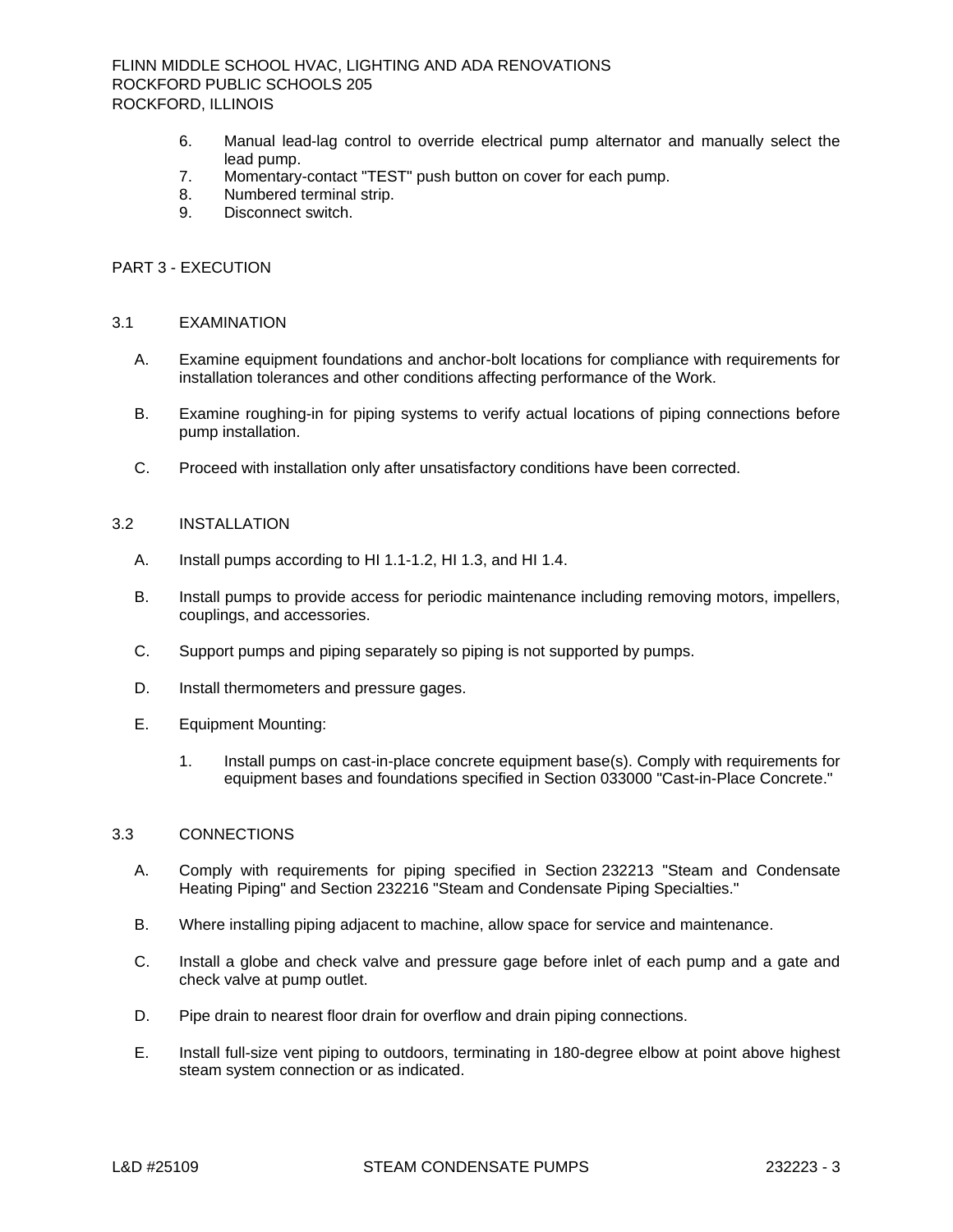- F. Ground equipment according to Section 260526 "Grounding and Bonding for Electrical Systems."
- G. Connect wiring according to Section 260519 "Low-Voltage Electrical Power Conductors and Cables."

# 3.4 STARTUP SERVICE

- A. Engage a factory-authorized service representative to perform startup service.
	- 1. Complete installation and startup checks according to manufacturer's written instructions.
	- 2. Clean strainers.<br>3. Set steam conde
	- Set steam condensate pump controls.
	- 4. Set pump controls for automatic start, stop, and alarm operation.
	- 5. Perform the following preventive maintenance operations and checks before starting:
		- a. Set float switches to operate at proper levels.
		- b. Set throttling valves on pump discharge for specified flow.
		- c. Check motors for proper rotation.
		- d. Test pump controls and demonstrate compliance with requirements.
		- e. Replace damaged or malfunctioning pump controls and equipment.
		- f. Verify that pump controls are correct for required application.
	- 6. Start steam condensate pumps according to manufacturer's written startup instructions.

# 3.5 DEMONSTRATION

A. Engage a factory-authorized service representative to train Owner's maintenance personnel to adjust, operate, and maintain steam condensate pumps.

END OF SECTION 232223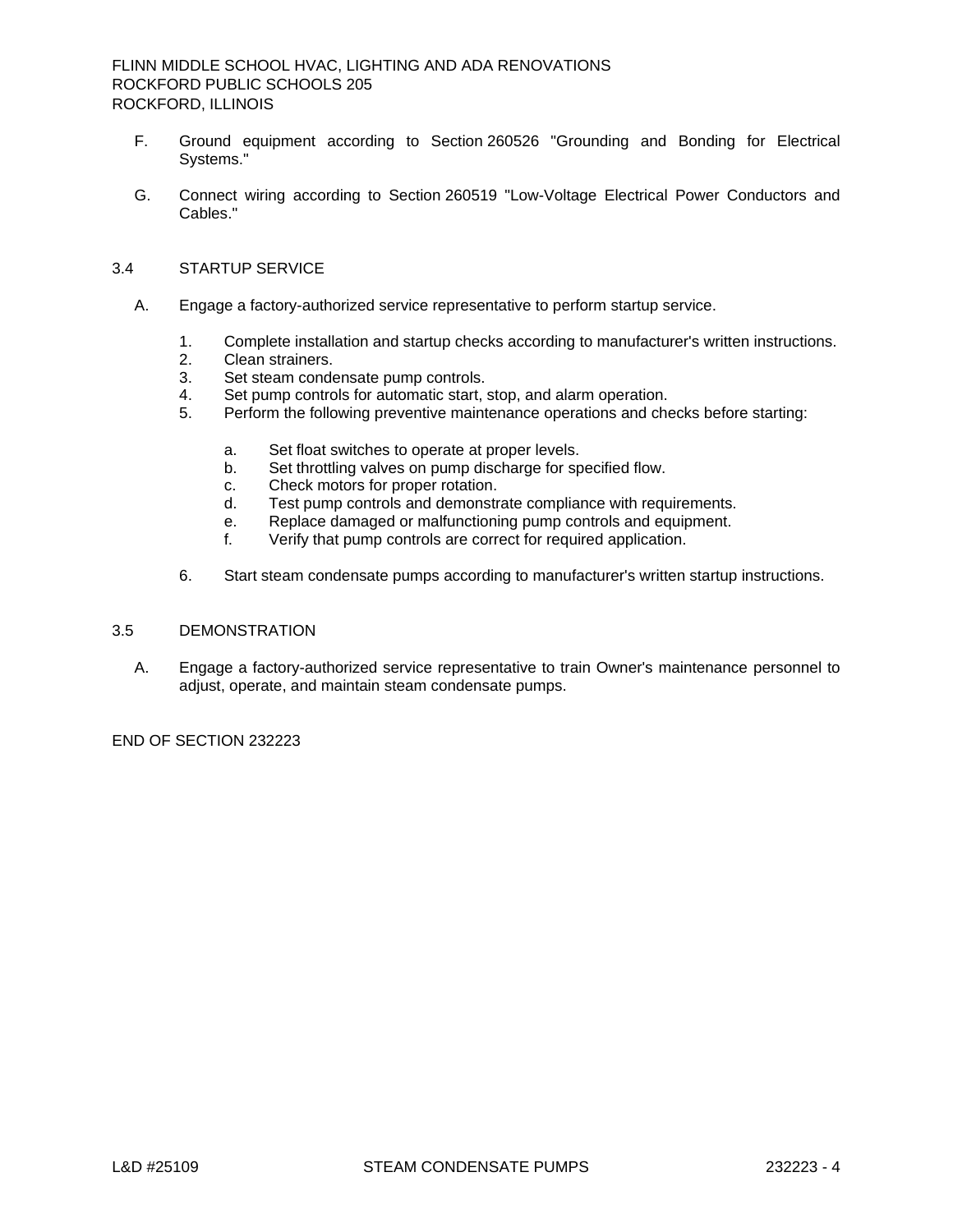### SECTION 232519 - WATER TREATMENT FOR STEAM SYSTEM FEEDWATER

# PART 1 - GENERAL

### 1.1 RELATED DOCUMENTS

A. Drawings and general provisions of the Contract, including General and Supplementary Conditions and Division 01 Specification Sections, apply to this Section.

# 1.2 SUMMARY

- A. Section includes the following HVAC water-treatment systems:
	- 1. Automatic chemical-feed equipment.
	- 2. Stainless-steel pipes and fittings.
	- 3. Chemical treatment test equipment.
	- 4. Chemicals.

#### 1.3 DEFINITIONS

- A. TDS: Total dissolved solids.
- B. TSS: Total suspended solids are solid materials, including organic and inorganic, that are suspended in the water. These solids may include silt, plankton, and industrial wastes.

#### 1.4 ACTION SUBMITTALS

- A. Product Data: Include rated capacities, operating characteristics, and furnished specialties and accessories for the following products:
	- 1. Water meters.
	- 2. Inhibitor injection timers.
	- 3. pH controllers.
	- 4. TDS controllers.
	- 5. Chemical solution tanks.
	- 6. Injection pumps.
	- 7. Chemical test equipment.
	- 8. Chemical material safety data sheets.
- B. Shop Drawings: Pretreatment and chemical treatment equipment showing tanks, maintenance space required, and piping connections to steam systems.
	- 1. Include plans, elevations, sections, and attachment details.
	- 2. Include diagrams for power, signal, and control wiring.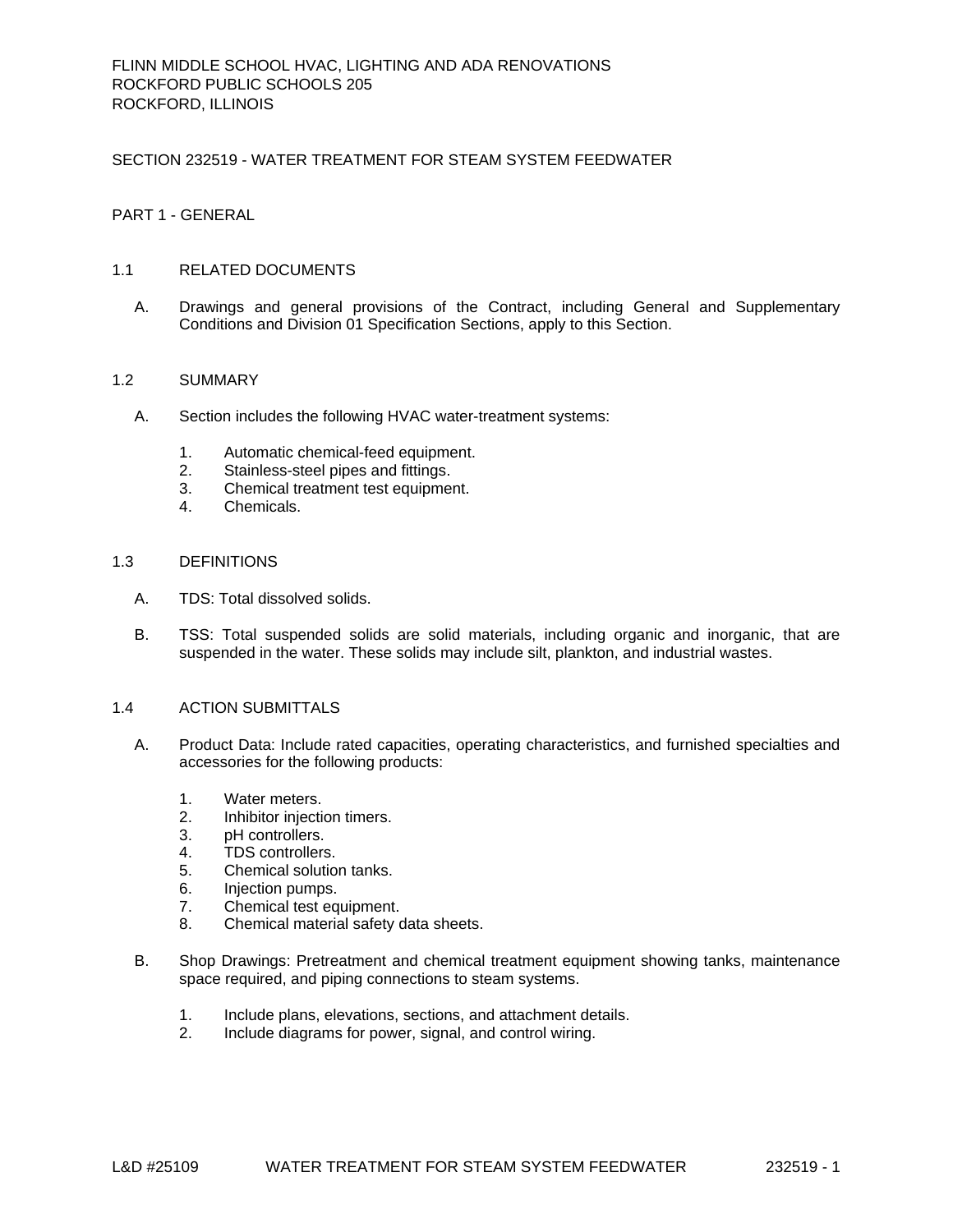# 1.5 INFORMATIONAL SUBMITTALS

- A. Seismic Qualification Certificates: For components, from manufacturer.
	- 1. Basis for Certification: Indicate whether withstand certification is based on actual test of assembled components or on calculation.
	- 2. Dimensioned Outline Drawings of Equipment Unit: Identify center of gravity and locate and describe mounting and anchorage provisions.
	- 3. Detailed description of equipment anchorage devices on which the certification is based and their installation requirements.
- B. Water Analysis Provider Qualifications: Verification of experience and capability of HVAC watertreatment service provider.
- C. Field quality-control reports.
- D. Other Informational Submittals:
	- 1. Water-Treatment Program: Written sequence of operation on an annual basis for the application equipment required to achieve water quality defined in "Performance Requirements" Article.
	- 2. Water Analysis: Illustrate water quality available at Project site.
	- 3. Passivation Confirmation Report: Verify passivation of galvanized-steel surfaces, and confirm this observation in a letter to Architect.

# 1.6 CLOSEOUT SUBMITTALS

A. Operation and Maintenance Data: For sensors, injection pumps, and controllers to include in emergency, operation, and maintenance manuals.

# 1.7 QUALITY ASSURANCE

A. Steam System Water-Treatment Service Provider Qualifications: An experienced steam systems water-treatment service provider capable of analyzing water qualities, installing watertreatment equipment, and applying water treatment as specified in this Section.

# PART 2 - PRODUCTS

#### 2.1 MANUFACTURERS

- A. Manufacturers: Subject to compliance with requirements, provide products by one of the following:
	- 1. [Anderson Chemical Company.](http://www.specagent.com/LookUp/?uid=123456894889&mf=&src=wd)
	- 2. [Aqua-Chem, Inc.](http://www.specagent.com/LookUp/?uid=123456894890&mf=&src=wd)
	- 3. [Barclay Water Management, Inc.](http://www.specagent.com/LookUp/?uid=123456894891&mf=&src=wd)
	- 4. [Boland.](http://www.specagent.com/LookUp/?uid=123456894892&mf=&src=wd)
	- 5. [Cascade Water Services, Inc.](http://www.specagent.com/LookUp/?uid=123456894893&mf=&src=wd)
	- 6. [Earthwise Environmental Inc.](http://www.specagent.com/LookUp/?uid=123456894894&mf=&src=wd)
	- 7. [General Electric Company; GE Water & Process Technologies.](http://www.specagent.com/LookUp/?uid=123456894895&mf=&src=wd)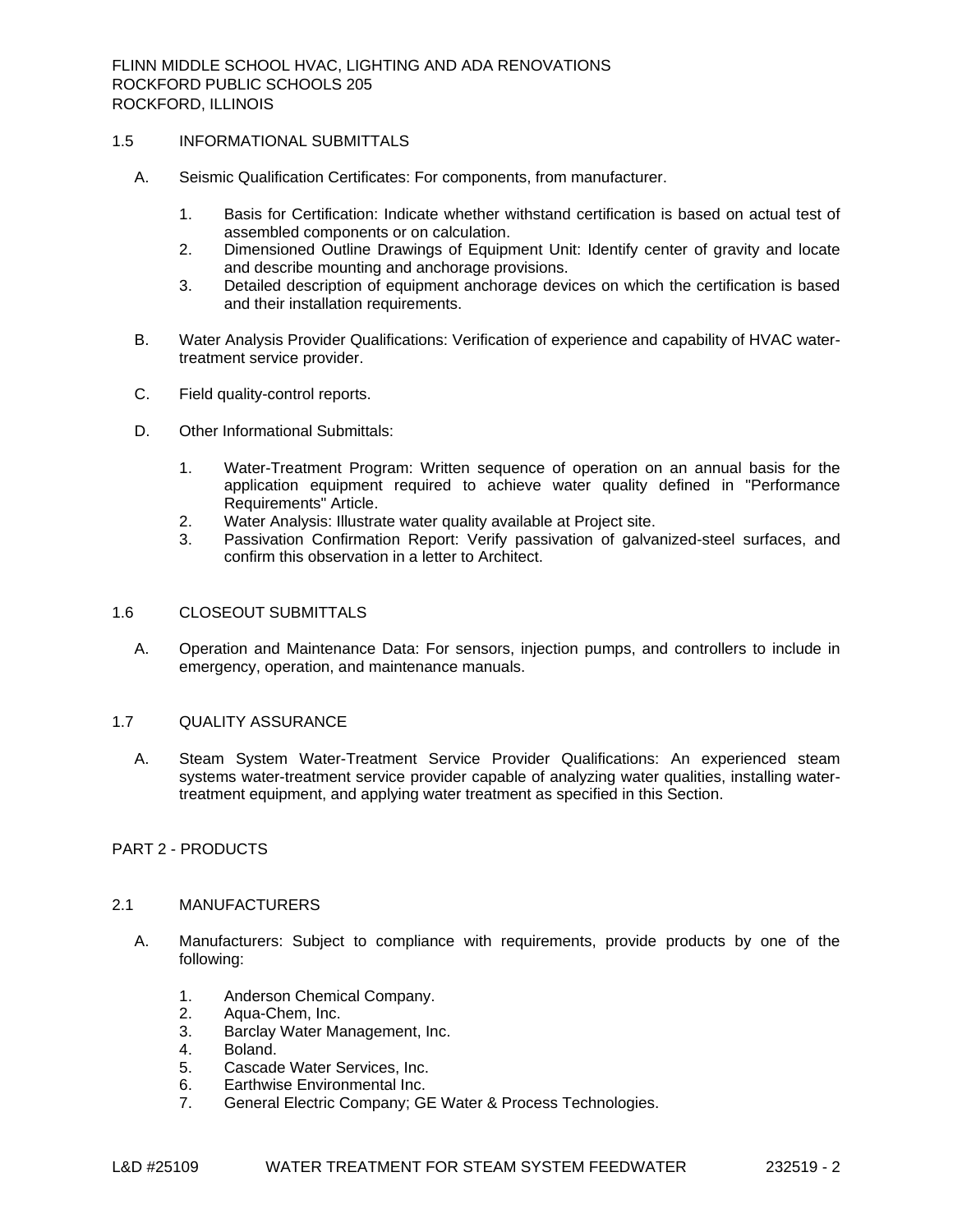- 8. [H-O-H Water Technology, Inc.](http://www.specagent.com/LookUp/?uid=123456894896&mf=&src=wd)<br>9. Metro Group, Inc. (The); Metro
- [Metro Group, Inc. \(The\); Metropolitan Refining Div.](http://www.specagent.com/LookUp/?uid=123456894897&mf=&src=wd)
- 10. [Nalco; an Ecolab company.](http://www.specagent.com/LookUp/?uid=123456894898&mf=&src=wd)
- 11. [Watcon, Inc.](http://www.specagent.com/LookUp/?uid=123456894899&mf=&src=wd)<br>12. Water Servic
- [Water Services Inc.](http://www.specagent.com/LookUp/?uid=123456894900&mf=&src=wd)

# 2.2 PERFORMANCE REQUIREMENTS

- A. Water quality for steam systems shall minimize corrosion and scale buildup for optimum efficiency of steam and condensate equipment without creating a hazard to operating personnel or the environment.
- B. Base steam systems feedwater treatment on quality of water available at Project site, steam and condensate system equipment material characteristics and functional performance characteristics, operating personnel capabilities, and requirements and guidelines of authorities having jurisdiction.
- C. Steam Condensate:
	- 1. pH: Maintain a value within 7.8 to 8.4.
	- 2. Total Alkalinity: Maintain a value within 5 to 50 ppm.
	- 3. Chemical Oxygen Demand: Maintain a maximum value of 15 ppm.
	- 4. Soluble Copper: Maintain a maximum value of 0.20 ppm.
	- 5. TSS: Maintain a maximum value of 10 ppm.
	- 6. Ammonia: Maintain a maximum value of 20 ppm.
	- 7. Total Hardness: Maintain a maximum value of 2 ppm.
- D. Steam boiler operating at 15 psig and less shall have the following water qualities:
	- 1. "OH" Alkalinity: Maintain a value within 200 to 400 ppm.
	- 2. TSS: Maintain a value within 600 to 3000 ppm.

# 2.3 AUTOMATIC CHEMICAL-FEED EQUIPMENT

- A. Water Meter:
	- 1. AWWA C700, oscillating-piston, magnetic-drive, totalization meter.
	- 2. Body: Bronze.
	- 3. Minimum Working-Pressure Rating: 150 psig.
	- 4. Maximum Pressure Loss at Design Flow: 3 psig.
	- 5. Registration: Gallons or cubic feet.
	- 6. End Connections: Threaded.
	- 7. Controls: Flow-control switch with normally open contacts; rated for maximum 10 A, 250- V ac, and that will close at adjustable increments of total flow.
	- 8. Electrical Components, Devices, and Accessories: Listed and labeled as defined in NFPA 70, by a qualified testing agency, and marked for intended location and application.
- B. Water Meter:
	- 1. AWWA C701, turbine-type, totalization meter.
	- 2. Body: Bronze.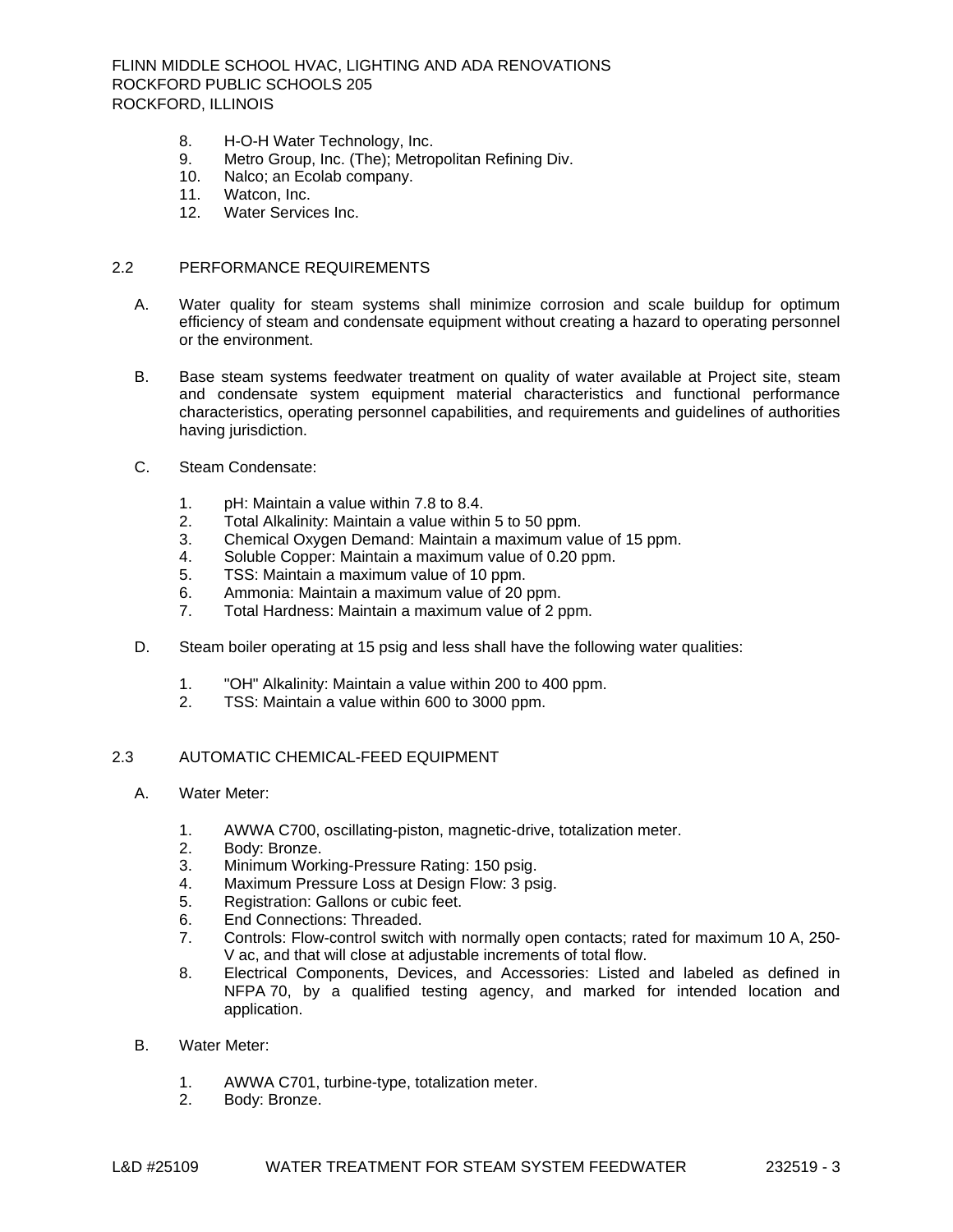- 3. Minimum Working-Pressure Rating: 100 psig.
- 4. Maximum Pressure Loss at Design Flow: 3 psig.
- 5. Registration: Gallons or cubic feet.
- 6. End Connections: Threaded.
- 7. Control: Low-voltage signal capable of transmitting 1000 feet.
- 8. Electrical Components, Devices, and Accessories: Listed and labeled as defined in NFPA 70, by a qualified testing agency, and marked for intended location and application.
- C. TSS Controller:
	- 1. Microprocessor-based controller, 1 percent accuracy in a range from zero to 5000 micromhos. Incorporate solid-state integrated circuits and digital display in NEMA 250, Type 12 enclosure with gasketed and lockable door. Interface for start/stop and status indication at central workstation as described in Section 230900 "Instrumentation and Control for HVAC."
	- 2. Digital display and touch pad for input.
	- 3. Sensor probe adaptable to sample stream manifold.
	- 4. High, low, and normal conductance indication.
	- 5. High- or low-conductance-alarm-light trip points, field adjustable; with silence switch.
	- 6. Hand-off-auto switch for solenoid bleed-off valve.
	- 7. Bleed-off valve activated indication.
	- 8. Internal adjustable hysteresis or deadband.
	- 9. Bleed Valves: Motorized ball valve, steel body, and TFE seats and seals.
	- 10. Electrical Components, Devices, and Accessories: Listed and labeled as defined in NFPA 70, by a qualified testing agency, and marked for intended location and application.
- D. Chemical Solution Tanks:
	- 1. Chemical-resistant reservoirs fabricated from high-density opaque polyethylene with minimum 110 percent containment vessel.
	- 2. Molded cover with recess for mounting pump.
	- 3. Capacity: 30 gal..
- E. Chemical Solution Injection Pumps:
	- 1. Self-priming, positive displacement; rated for intended chemical with minimum 25 percent safety factor for design pressure and temperature.
	- 2. Adjustable flow rate.
	- 3. Metal and thermoplastic construction.
	- 4. Built-in relief valve.
	- 5. Fully enclosed, continuous-duty, single-phase motor. Comply with requirements in Section 230513 "Common Motor Requirements for HVAC Equipment."
	- 6. Electrical Components, Devices, and Accessories: Listed and labeled as defined in NFPA 70, by a qualified testing agency, and marked for intended location and application.
- F. Chemical Solution Tubing: Polyethylene tubing with compression fittings and joints except ASTM A 269, Type 304, stainless steel for steam boiler injection assemblies.
- G. Injection Assembly: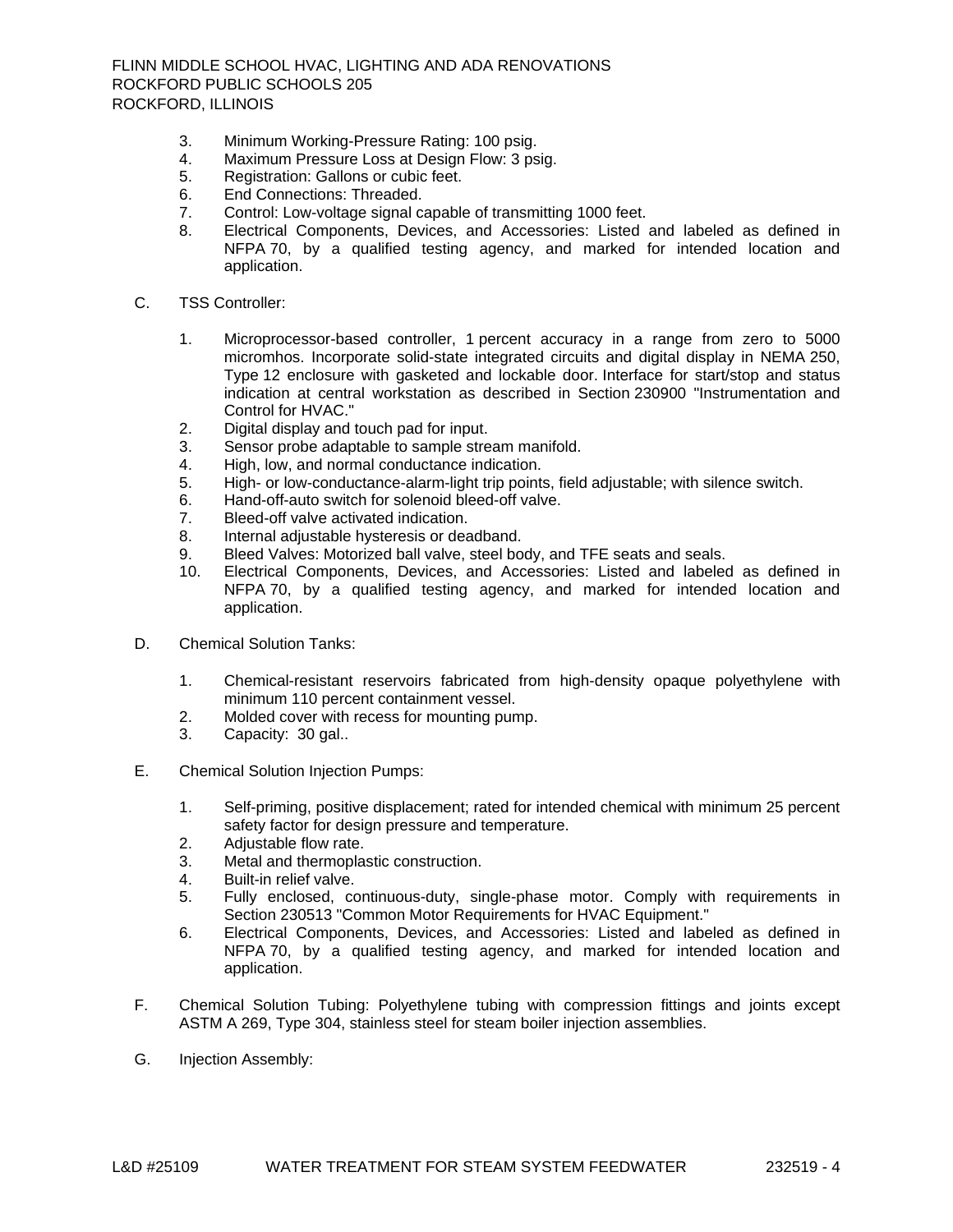- 1. Quill: Minimum NPS 1/2 with insertion length sufficient to discharge into at least 25 percent of pipe diameter.
- 2. Ball Valve: Three-piece stainless steel as described in "Stainless-Steel Pipes and Fittings" Article; selected to fit quill.
- 3. Packing Gland: Mechanical seal on quill of sufficient length to allow quill removal during system operation.
- 4. Assembly Pressure/Temperature Rating: Minimum 600 psig at 200 deg F.

# 2.4 STAINLESS-STEEL PIPES AND FITTINGS

- A. Stainless-Steel Tubing: Comply with ASTM A 269, Type 316.
- B. Stainless-Steel Fittings: Comply with ASTM A 815/A 815M, Type 316, Grade WP-S.
- C. Two-Piece, Full-Port, Stainless-Steel Ball Valves: ASTM A 351/A 351M, Type 316 stainlesssteel body; ASTM A 276, Type 316 stainless-steel stem and vented ball, carbon-filled TFE seats, threaded body design with adjustable stem packing, threaded ends, and 250-psig steam working-pressure rating and 600-psig cold working-pressure rating.
- D. Three-Piece, Full-Port, Stainless-Steel Ball Valves: ASTM A 351/A 351M, Type 316 stainlesssteel body; ASTM A 276, Type 316 stainless-steel stem and vented ball, threaded body design with adjustable stem packing, threaded ends, and 150-psig steam working-pressure rating and 600-psig cold working-pressure rating.

# 2.5 CHEMICAL TREATMENT TEST EQUIPMENT

- A. Test Kit: Manufacturer-recommended equipment and chemicals in a wall-mounting cabinet for testing pH, TDS, inhibitor, chloride, alkalinity, and hardness; sulfite and testable polymer tests for high-pressure boilers, and oxidizing biocide test for open cooling systems.
- B. Sample Cooler:
	- 1. Tube: Sample.
		- a. Size: NPS 1/4 tubing.
		- b. Material: ASTM A 666, Type 316 stainless steel.
		- c. Pressure Rating: Minimum 2000 psig.
		- d. Temperature Rating: Minimum 850 deg F.
	- 2. Shell: Cooling water.
		- a. Material: ASTM A 666, Type 304 stainless steel.
		- b. Pressure Rating: Minimum 250 psig.
		- c. Temperature Rating: Minimum 450 deg F.

# 2.6 CHEMICALS

A. Chemicals shall be as recommended by water-treatment system manufacturer that are compatible with piping system components and connected equipment and that can attain water quality specified in "Performance Requirements" Article.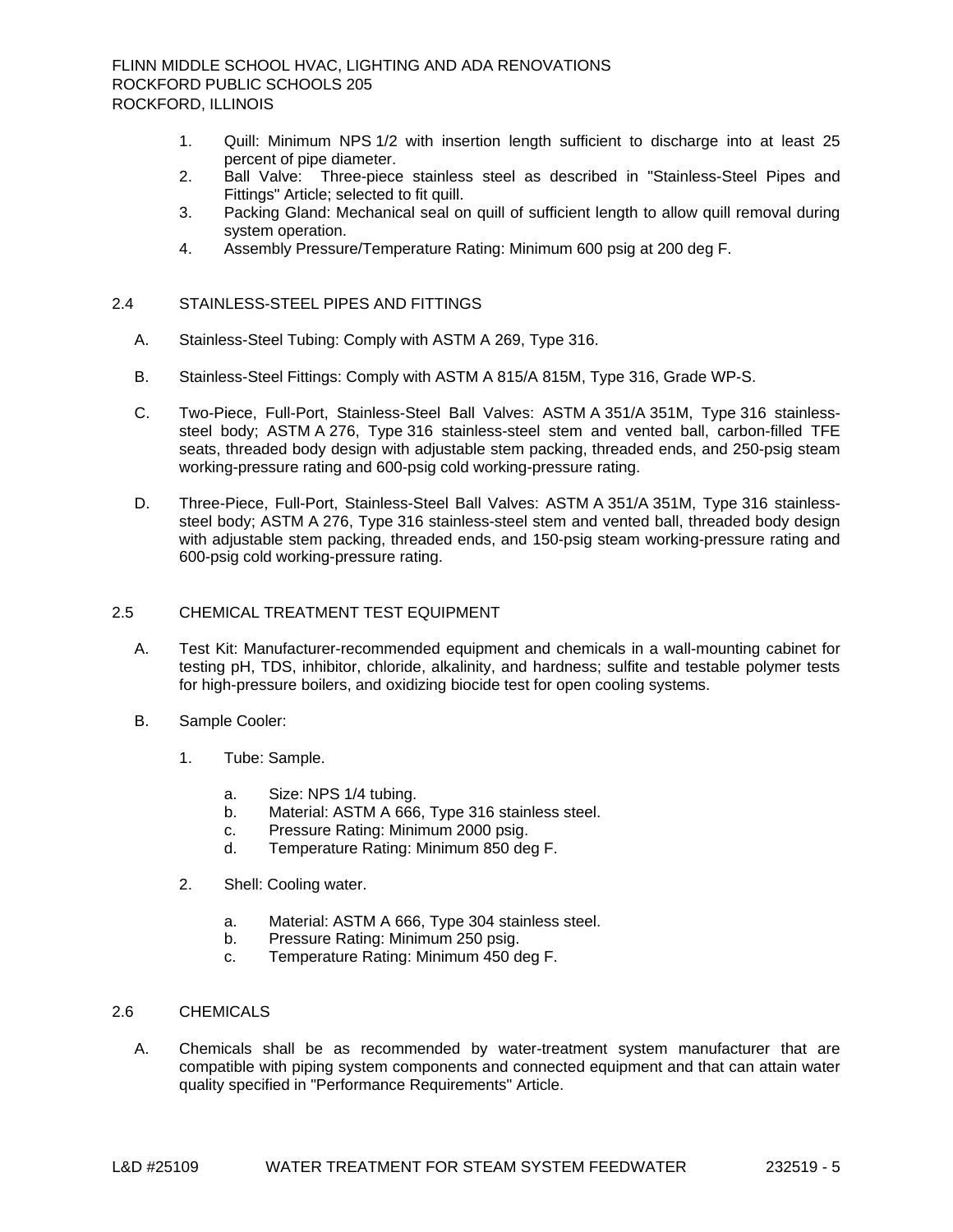# PART 3 - EXECUTION

#### 3.1 WATER ANALYSIS

A. Perform an analysis of supply water to determine quality of water available at Project site.

#### 3.2 INSTALLATION

- A. Install chemical application equipment on concrete bases, level and plumb. Maintain manufacturer's recommended clearances. Arrange units so controls and devices that require servicing are accessible. Anchor chemical tanks and floor-mounting accessories to substrate.
- B. Install seismic restraints for equipment and floor-mounting accessories and anchor to building structure. Comply with requirements in Section 230548 "Vibration and Seismic Controls for HVAC" for seismic restraints.
- C. Install water testing equipment on wall near water chemical application equipment.
- D. Install interconnecting control wiring for chemical treatment controls and sensors.
- E. Mount sensors and injectors in piping circuits.
- F. Install automatic chemical-feed equipment for steam boiler and steam condensate systems and include the following:
	- 1. Install water meter in makeup-water supply.
	- 2. Install inhibitor injection pumps and solution tanks with injection timer sensing contacts in water meter.
		- a. Pumps shall operate for timed interval when contacts close at water meter in makeup-water supply connection. Injection pump shall discharge into boiler feedwater tank or feedwater supply connection at boiler.
	- 3. Install test equipment and furnish test-kit to Owner.
	- 4. Install TSS controller with sensor and bleed valves.
		- a. Bleed valves shall cycle to maintain maximum TSS concentration.
	- 5. Install inhibitor injection timer with injection pumps and solution tanks.
		- a. Pumps shall operate for timed interval on contact closure at water meter in makeup-water supply connection. Injection pump shall discharge into main steam supply header.

# 3.3 CONNECTIONS

- A. Where installing piping adjacent to equipment, allow space for service and maintenance.
- B. Make piping connections between steam systems water-treatment equipment and dissimilarmetal piping with dielectric fittings. Comply with requirements in Section 232113 "Hydronic Piping" for dielectric fittings.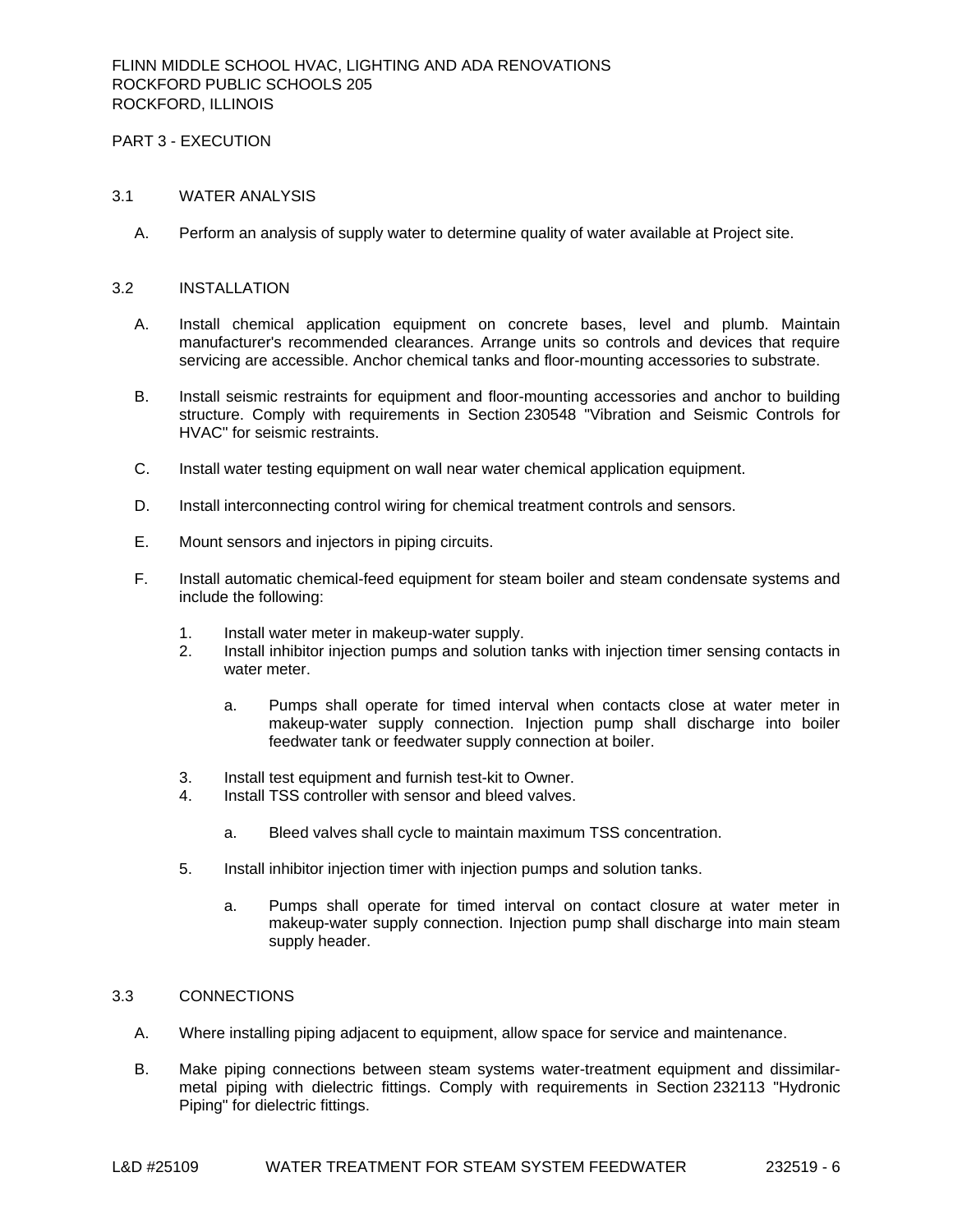- C. Install shutoff valves on steam systems water-treatment equipment inlet and outlet. Metal general-duty valves are specified in Section 230523 "General-Duty Valves for HVAC Piping."
- D. Comply with requirements in Section 221119 "Domestic Water Piping Specialties" for backflow preventers required in makeup-water connections to potable-water systems.
- E. Confirm applicable electrical requirements in electrical Sections for connecting electrical equipment.
- F. Ground equipment according to Section 260526 "Grounding and Bonding for Electrical Systems."
- G. Connect wiring according to Section 260519 "Low-Voltage Electrical Power Conductors and Cables."

### 3.4 FIELD QUALITY CONTROL

- A. Manufacturer's Field Service: Engage a factory-authorized service representative to test and inspect components, assemblies, and equipment installations, including connections.
- B. Perform the following tests and inspections with the assistance of a factory-authorized service representative:
	- 1. Inspect field-assembled components and equipment installation, including piping and electrical connections.
	- 2. Inspect piping and equipment to determine that systems and equipment have been cleaned, flushed, and filled with water, and are fully operational before introducing chemicals for water-treatment system.
	- 3. Place steam systems water-treatment system into operation and calibrate controls during the preliminary phase of steam systems' startup procedures.
	- 4. Do not enclose, cover, or put piping into operation until it is tested and satisfactory test results are achieved.
	- 5. Test for leaks and defects. If testing is performed in segments, submit separate report for each test, complete with diagram of portion of piping tested.
	- 6. Leave uncovered and unconcealed new, altered, extended, and replaced water piping until it has been tested and approved. Expose work that has been covered or concealed before it has been tested and approved.
	- 7. Cap and subject piping to static water pressure of 50 psig above operating pressure, without exceeding pressure rating of piping system materials. Isolate test source and allow test pressure to stand for four hours. Leaks and loss in test pressure constitute defects.
	- 8. Repair leaks and defects with new materials and retest piping until no leaks exist.
- C. Equipment will be considered defective if it does not pass tests and inspections.
- D. Prepare test and inspection reports.
- E. Sample boiler water at one-week intervals after boiler startup for a period of five weeks, and prepare test report advising Owner of changes necessary to adhere to "Performance Requirements" Article for each required characteristic. Sample boiler water at four-week intervals following the testing noted above to show that automatic chemical-feed systems are maintaining water quality within performance requirements specified in this Section.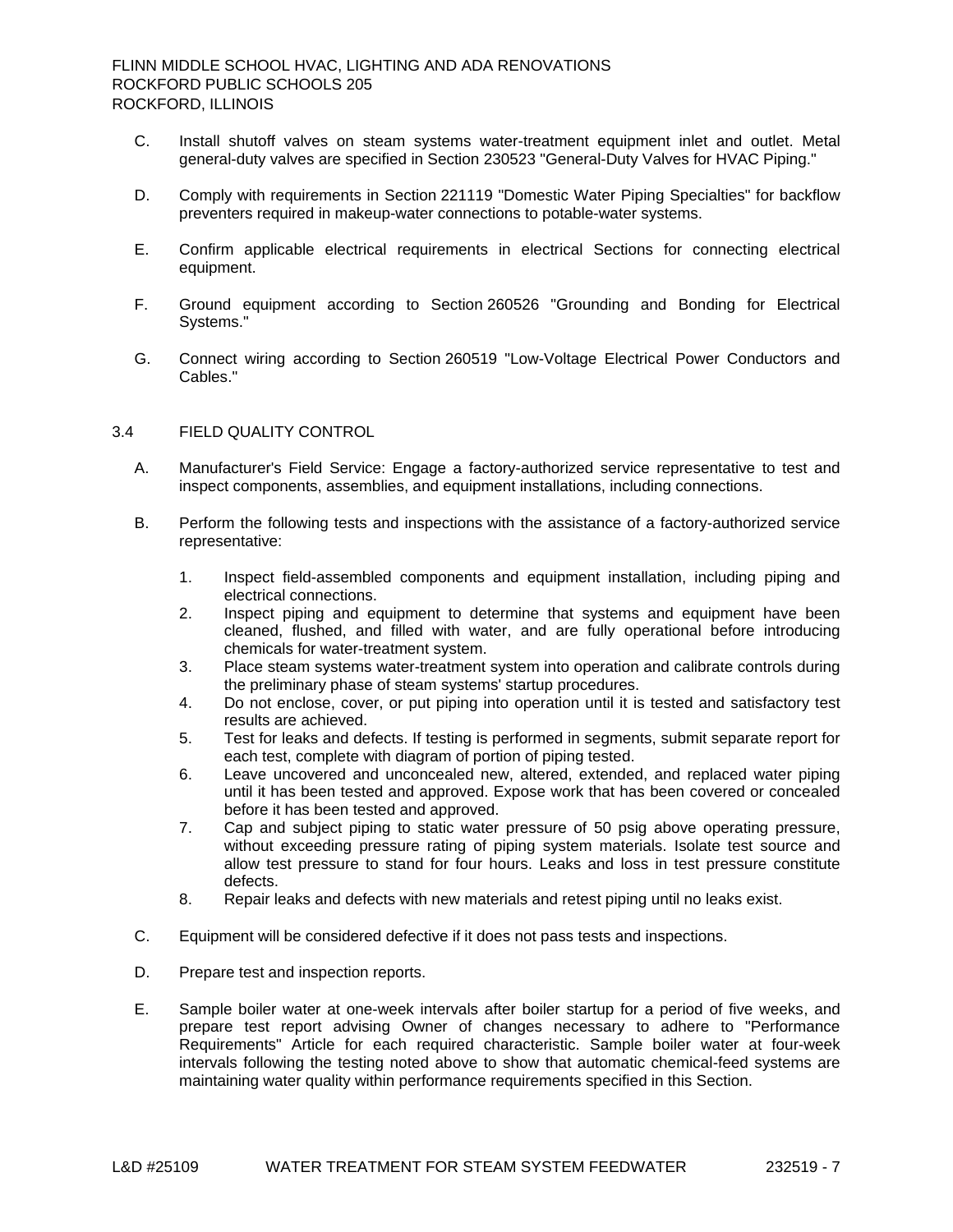- F. Comply with ASTM D 3370 and with the following standards:
	- 1. Silica: ASTM D 859.
	- 2. Steam System: ASTM D 1066.
	- 3. Acidity and Alkalinity: ASTM D 1067.
	- 4. Iron: ASTM D 1068.
	- 5. Water Hardness: ASTM D 1126.

#### 3.5 MAINTENANCE SERVICE

- A. Scope of Maintenance Service: Provide chemicals and service program to maintain water conditions required above to inhibit corrosion, scale formation, and biological growth for heating, steam and condensate piping and equipment. Services and chemicals shall be provided for a period of one year from date of Substantial Completion, and shall include the following:
	- 1. Initial water analysis and steam systems water-treatment recommendations.
	- 2. Startup assistance for Contractor to flush the systems, clean with detergents, and initially fill systems with required chemical treatment prior to operation.
	- 3. Periodic field service and consultation.
	- 4. Customer report charts and log sheets.
	- 5. Laboratory technical analysis.
	- 6. Analyses and reports of all chemical items concerning safety and compliance with government regulations.
- 3.6 DEMONSTRATION
	- A. Engage a factory-authorized service representative to train Owner's maintenance personnel to adjust, operate, and maintain steam systems water-treatment systems and equipment.
	- B. Training: Provide a "how-to-use" self-contained breathing apparatus video that details exact operating procedures of equipment.

END OF SECTION 232519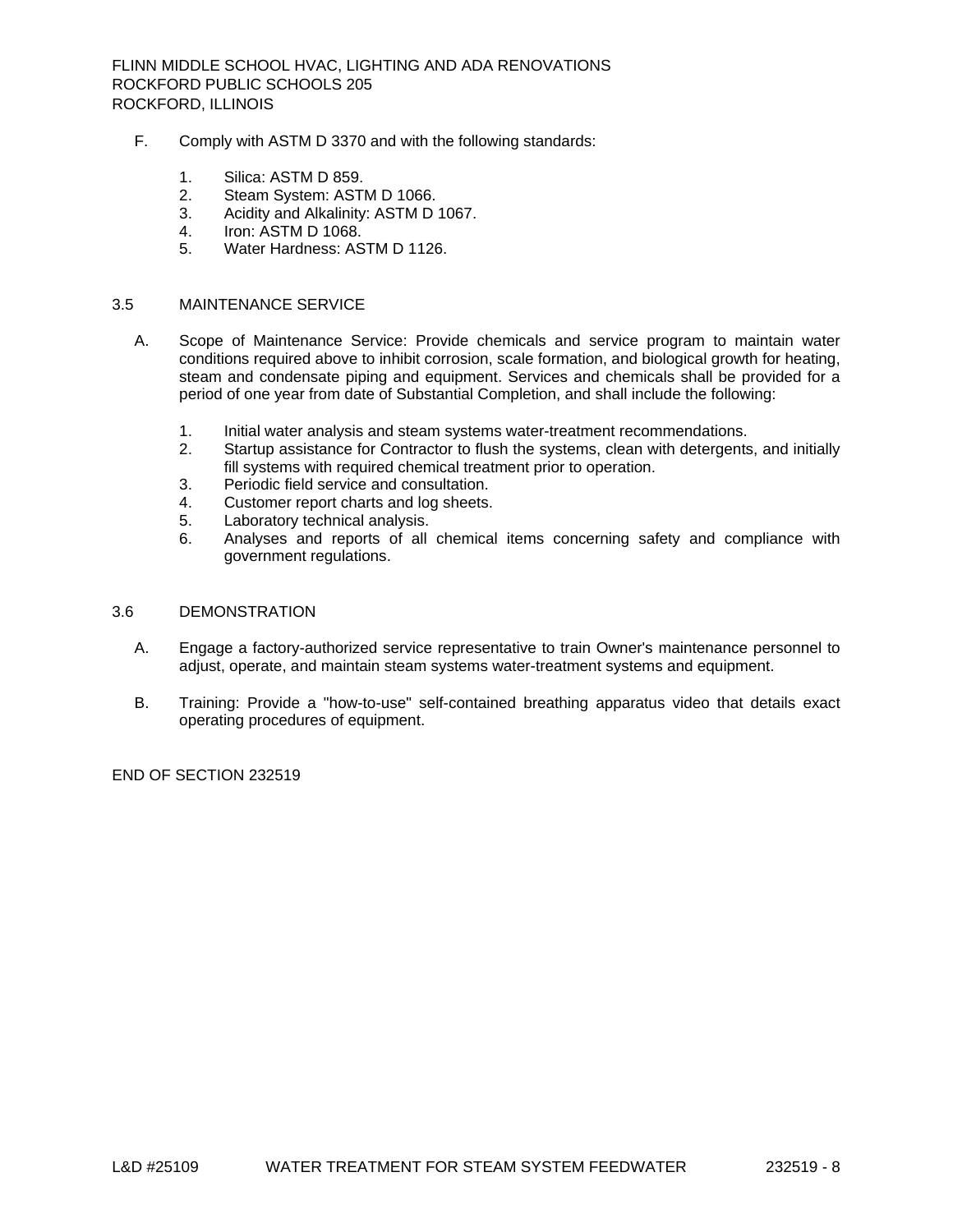SECTION 23 31 13 - METAL DUCTS

PART 1 - GENERAL

# 1.1 RELATED DOCUMENTS

A. Drawings and general provisions of the Contract, including General and Supplementary Conditions, Division 00 Information for Bidders, and Division 01 Specification Sections, apply to this Section.

#### 1.2 SUMMARY

- A. Section Includes:
	- 1. Single-wall rectangular ducts and fittings.
	- 2. Sheet metal materials.
	- 3. Sealants and gaskets.
	- 4. Hangers and supports.
- B. Related Sections:
	- 1. Division 23 Section "Testing, Adjusting, and Balancing for HVAC" for testing, adjusting, and balancing requirements for metal ducts.
	- 2. Division 23 Section "Air Duct Accessories" for dampers, sound-control devices, ductmounting access doors and panels, turning vanes, and flexible ducts.

### 1.3 PERFORMANCE REQUIREMENTS

- A. Delegated Duct Design: Duct construction, including sheet metal thicknesses, seam and joint construction, reinforcements, and hangers and supports, shall comply with SMACNA's "HVAC Duct Construction Standards - Metal and Flexible" and performance requirements and design criteria indicated in "Duct Schedule" Article.
- B. Airstream Surfaces: Surfaces in contact with the airstream shall comply with requirements in ASHRAE 62.1.

#### 1.4 ACTION SUBMITTALS

- A. Product Data: For each type of the following products:
	- 1. Liners and adhesives.
	- 2. Sealants and gaskets.

# 1.5 QUALITY ASSURANCE

- A. Welding Qualifications: Qualify procedures and personnel according to the following:
	- 1. AWS D1.1/D1.1M, "Structural Welding Code Steel," for hangers and supports.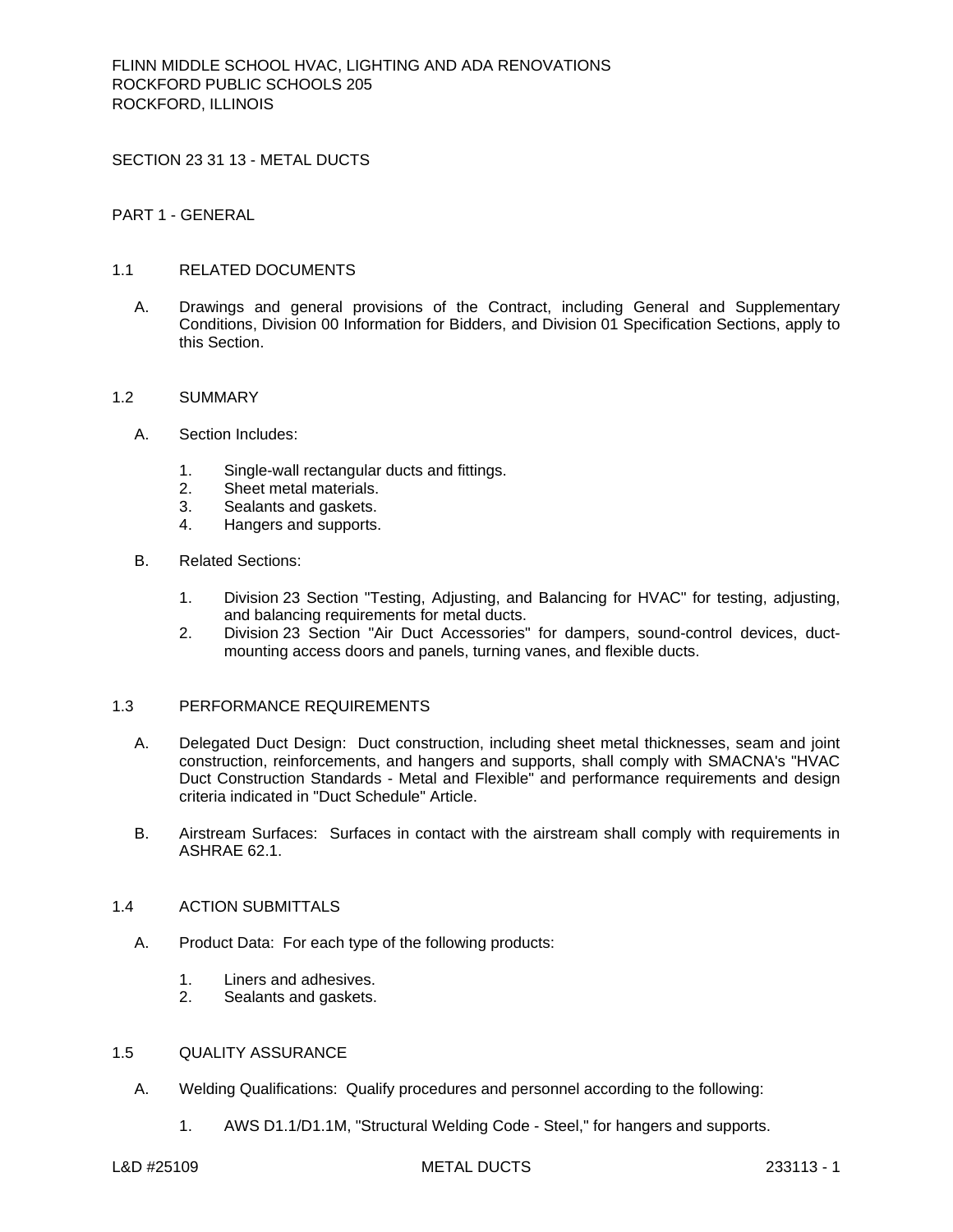- 2. AWS D1.2/D1.2M, "Structural Welding Code Aluminum," for aluminum supports.
- 3. AWS D9.1M/D9.1, "Sheet Metal Welding Code," for duct joint and seam welding.
- B. ASHRAE Compliance: Applicable requirements in ASHRAE 62.1, Section 5 "Systems and Equipment" and Section 7 - "Construction and System Start-up."
- C. ASHRAE/IESNA Compliance: Applicable requirements in ASHRAE/IESNA 90.1, Section 6.4.4 "HVAC System Construction and Insulation."

# PART 2 - PRODUCTS

# 2.1 SINGLE-WALL RECTANGULAR DUCTS AND FITTINGS

- A. General Fabrication Requirements: Comply with SMACNA's "HVAC Duct Construction Standards - Metal and Flexible" based on indicated static-pressure class unless otherwise indicated.
- B. Transverse Joints: Select joint types and fabricate according to SMACNA's "HVAC Duct Construction Standards - Metal and Flexible," Figure 2-1, "Rectangular Duct/Transverse Joints," for static-pressure class, applicable sealing requirements, materials involved, duct-support intervals, and other provisions in SMACNA's "HVAC Duct Construction Standards - Metal and Flexible."
- C. Longitudinal Seams: Select seam types and fabricate according to SMACNA's "HVAC Duct Construction Standards - Metal and Flexible," Figure 2-2, "Rectangular Duct/Longitudinal Seams," for static-pressure class, applicable sealing requirements, materials involved, ductsupport intervals, and other provisions in SMACNA's "HVAC Duct Construction Standards - Metal and Flexible."
- D. Elbows, Transitions, Offsets, Branch Connections, and Other Duct Construction: Select types and fabricate according to SMACNA's "HVAC Duct Construction Standards - Metal and Flexible," Chapter 4, "Fittings and Other Construction," for static-pressure class, applicable sealing requirements, materials involved, duct-support intervals, and other provisions in SMACNA's "HVAC Duct Construction Standards - Metal and Flexible."

# 2.2 SHEET METAL MATERIALS

- A. General Material Requirements: Comply with SMACNA's "HVAC Duct Construction Standards - Metal and Flexible" for acceptable materials, material thicknesses, and duct construction methods unless otherwise indicated. Sheet metal materials shall be free of pitting, seam marks, roller marks, stains, discolorations, and other imperfections.
- B. Galvanized Sheet Steel: Comply with ASTM A 653/A 653M.
	- 1. Galvanized Coating Designation: G60.
	- 2. Finishes for Surfaces Exposed to View: Mill phosphatized.
- C. Reinforcement Shapes and Plates: ASTM A 36/A 36M, steel plates, shapes, and bars; black and galvanized.
	- 1. Where black- and galvanized-steel shapes and plates are used to reinforce aluminum ducts, isolate the different metals with butyl rubber, neoprene, or EPDM gasket materials.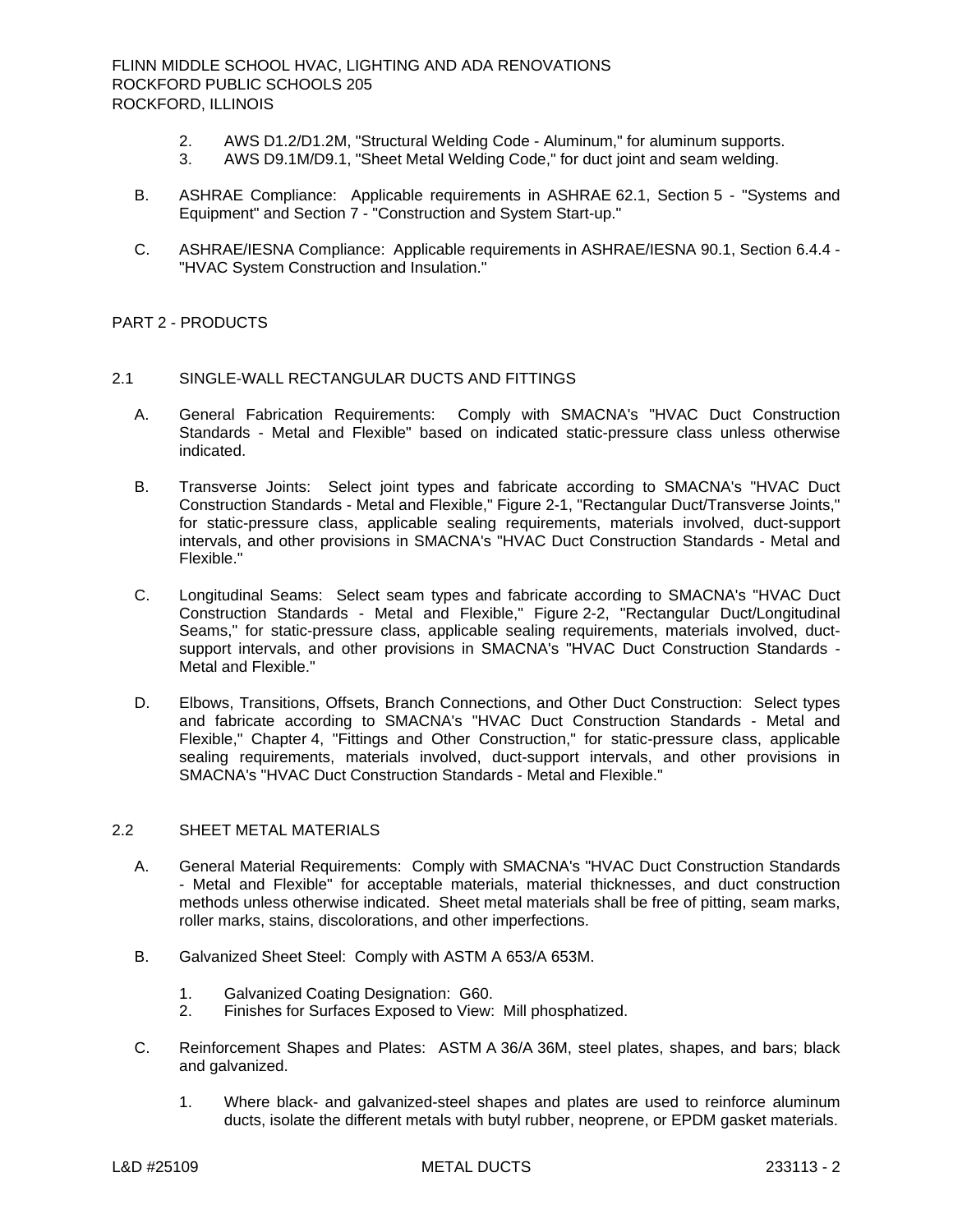D. Tie Rods: Galvanized steel, 1/4-inch minimum diameter for lengths 36 inches or less; 3/8-inch minimum diameter for lengths longer than 36 inches.

# 2.3 SEALANT AND GASKETS

- A. General Sealant and Gasket Requirements: Surface-burning characteristics for sealants and gaskets shall be a maximum flame-spread index of 25 and a maximum smoke-developed index of 50 when tested according to UL 723; certified by an NRTL.
- B. Two-Part Tape Sealing System:
	- 1. Tape: Woven cotton fiber impregnated with mineral gypsum and modified acrylic/silicone activator to react exothermically with tape to form hard, durable, airtight seal.
	- 2. Tape Width: 3 inches.
	- 3. Sealant: Modified styrene acrylic.
	- 4. Water resistant.
	- 5. Mold and mildew resistant.
	- 6. Maximum Static-Pressure Class: 10-inch wg, positive and negative.
	- 7. Service: Indoor and outdoor.
	- 8. Service Temperature: Minus 40 to plus 200 deg F.
	- 9. Substrate: Compatible with galvanized sheet steel (both PVC coated and bare), stainless steel, or aluminum.
	- 10. For indoor applications, sealant shall have a VOC content of 250 g/L or less when calculated according to 40 CFR 59, Subpart D (EPA Method 24).
	- 11. Sealant shall comply with the testing and product requirements of the California Department of Health Services' "Standard Practice for the Testing of Volatile Organic Emissions from Various Sources Using Small-Scale Environmental Chambers."
- C. Water-Based Joint and Seam Sealant:
	- 1. Application Method: Brush on.
	- 2. Solids Content: Minimum 65 percent.
	- 3. Shore A Hardness: Minimum 20.
	- 4. Water resistant.
	- 5. Mold and mildew resistant.
	- 6. VOC: Maximum 75 g/L (less water).
	- 7. Maximum Static-Pressure Class: 10-inch wg, positive and negative.
	- 8. Service: Indoor or outdoor.
	- 9. Substrate: Compatible with galvanized sheet steel (both PVC coated and bare), stainless steel, or aluminum sheets.
- D. Solvent-Based Joint and Seam Sealant:
	- 1. Application Method: Brush on.
	- 2. Base: Synthetic rubber resin.
	- 3. Solvent: Toluene and heptane.
	- 4. Solids Content: Minimum 60 percent.
	- 5. Shore A Hardness: Minimum 60.
	- 6. Water resistant.
	- 7. Mold and mildew resistant.
	- 8. For indoor applications, sealant shall have a VOC content of 250 g/L or less when calculated according to 40 CFR 59, Subpart D (EPA Method 24).
	- 9. VOC: Maximum 395 g/L.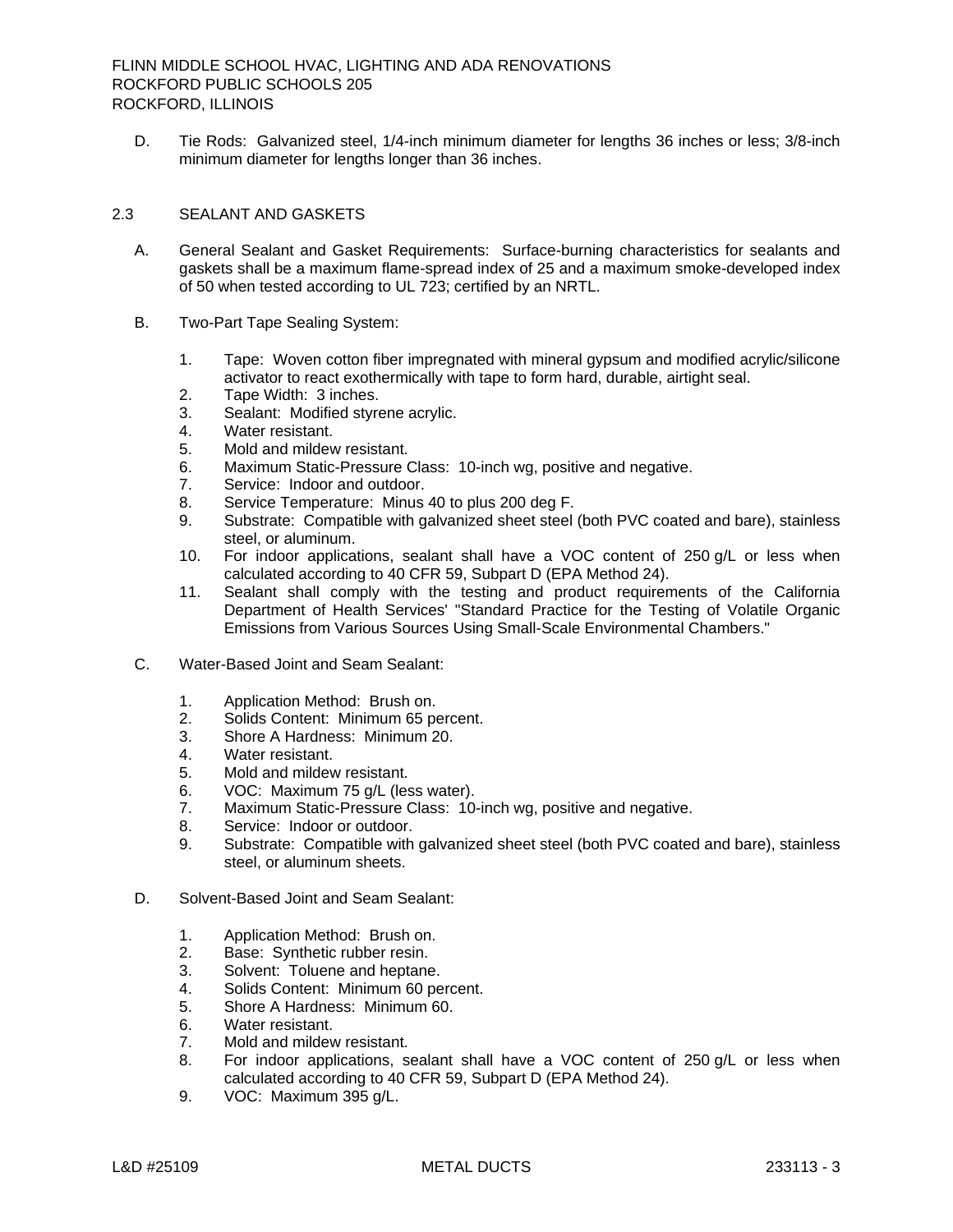- 10. Sealant shall comply with the testing and product requirements of the California Department of Health Services' "Standard Practice for the Testing of Volatile Organic Emissions from Various Sources Using Small-Scale Environmental Chambers."
- 11. Maximum Static-Pressure Class: 10-inch wg, positive or negative.
- 12. Service: Indoor or outdoor.
- 13. Substrate: Compatible with galvanized sheet steel (both PVC coated and bare), stainless steel, or aluminum sheets.
- E. Flanged Joint Sealant: Comply with ASTM C 920.
	- 1. General: Single-component, acid-curing, silicone, elastomeric.
	- 2. Type: S.
	- 3. Grade: NS.
	- 4. Class: 25.
	- 5. Use: O.
	- 6. For indoor applications, sealant shall have a VOC content of 250 g/L or less when calculated according to 40 CFR 59, Subpart D (EPA Method 24).
	- 7. Sealant shall comply with the testing and product requirements of the California Department of Health Services' "Standard Practice for the Testing of Volatile Organic Emissions from Various Sources Using Small-Scale Environmental Chambers."
- F. Flange Gaskets: Butyl rubber, neoprene, or EPDM polymer with polyisobutylene plasticizer.
- G. Round Duct Joint O-Ring Seals:
	- 1. Seal shall provide maximum leakage class of 3 cfm/100 sq. ft. at 1-inch wg and shall be rated for 10-inch wg static-pressure class, positive or negative.
	- 2. EPDM O-ring to seal in concave bead in coupling or fitting spigot.
	- 3. Double-lipped, EPDM O-ring seal, mechanically fastened to factory-fabricated couplings and fitting spigots.

# 2.4 HANGERS AND SUPPORTS

- A. Hanger Rods for Noncorrosive Environments: Cadmium-plated steel rods and nuts.
- B. Strap and Rod Sizes: Comply with SMACNA's "HVAC Duct Construction Standards Metal and Flexible," Table 5-1, "Rectangular Duct Hangers Minimum Size," and Table 5-2, "Minimum Hanger Sizes for Round Duct."
- C. Duct Attachments: Sheet metal screws, blind rivets, or self-tapping metal screws; compatible with duct materials.
- D. Trapeze and Riser Supports:
	- 1. Supports for Galvanized-Steel Ducts: Galvanized-steel shapes and plates.

# PART 3 - EXECUTION

# 3.1 DUCT INSTALLATION

A. Drawing plans, schematics, and diagrams indicate general location and arrangement of duct system. Indicated duct locations, configurations, and arrangements were used to size ducts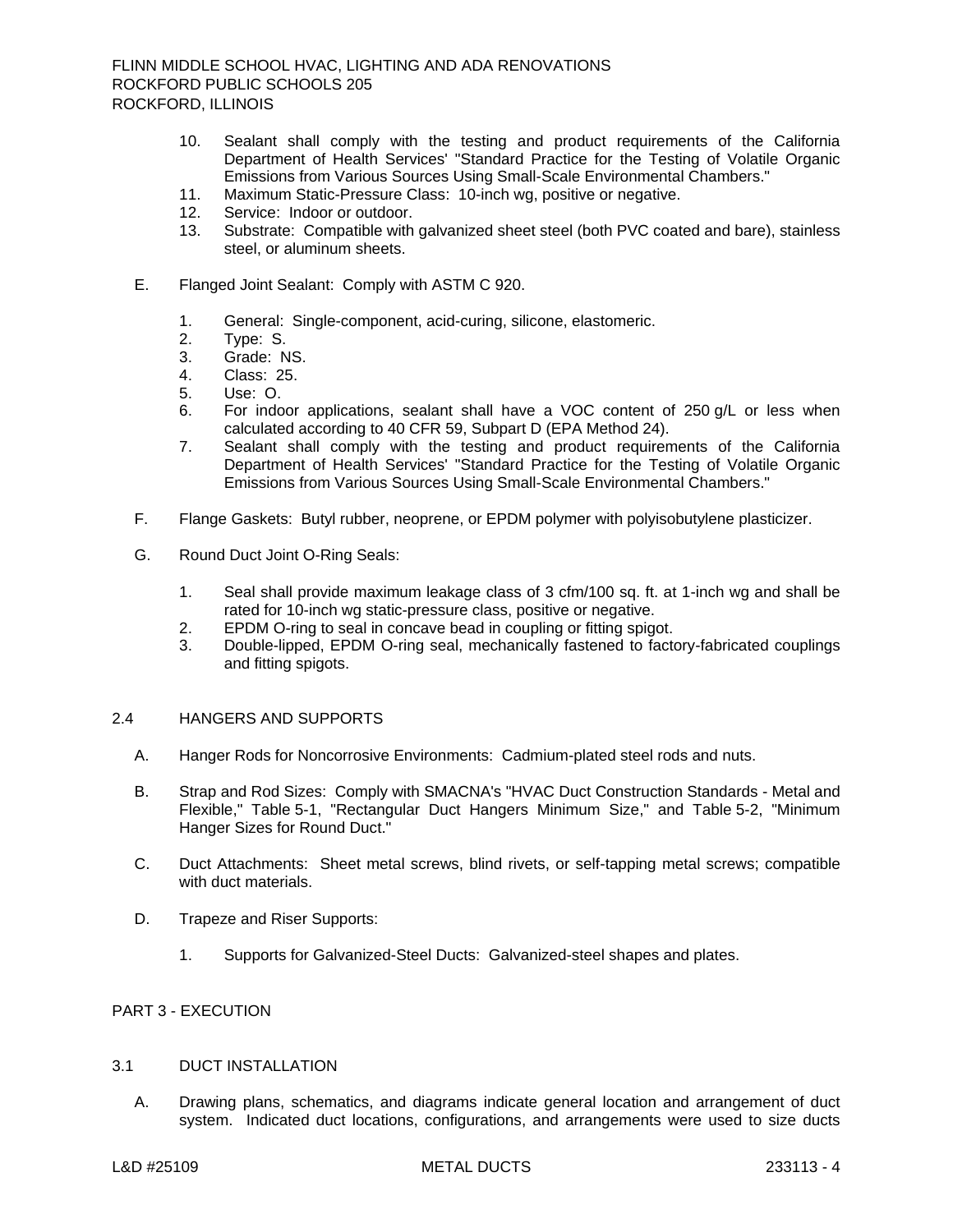and calculate friction loss for air-handling equipment sizing and for other design considerations. Install duct systems as indicated unless deviations to layout are approved on Shop Drawings and Coordination Drawings.

- B. Install ducts according to SMACNA's "HVAC Duct Construction Standards Metal and Flexible" unless otherwise indicated.
- C. Install round and flat-oval ducts in maximum practical lengths.
- D. Install ducts with fewest possible joints.
- E. Install factory- or shop-fabricated fittings for changes in direction, size, and shape and for branch connections.
- F. Unless otherwise indicated, install ducts vertically and horizontally, and parallel and perpendicular to building lines.
- G. Install ducts close to walls, overhead construction, columns, and other structural and permanent enclosure elements of building.
- H. Install ducts with a clearance of 1 inch, plus allowance for insulation thickness.
- I. Route ducts to avoid passing through transformer vaults and electrical equipment rooms and enclosures.
- J. Where ducts pass through non-fire-rated interior partitions and exterior walls and are exposed to view, cover the opening between the partition and duct or duct insulation with sheet metal flanges of same metal thickness as the duct. Overlap openings on four sides by at least 1-1/2 inches.
- K. Where ducts pass through fire-rated interior partitions and exterior walls, install fire dampers. Comply with requirements in Division 23 Section "Air Duct Accessories" for fire and smoke dampers.
- L. Protect duct interiors from moisture, construction debris and dust, and other foreign materials. Comply with SMACNA's "IAQ Guidelines for Occupied Buildings Under Construction," Appendix G, "Duct Cleanliness for New Construction Guidelines."

# 3.2 INSTALLATION OF EXPOSED DUCTWORK

- A. Protect ducts exposed in finished spaces from being dented, scratched, or damaged.
- B. Trim duct sealants flush with metal. Create a smooth and uniform exposed bead. Do not use two-part tape sealing system.
- C. Grind welds to provide smooth surface free of burrs, sharp edges, and weld splatter. When welding stainless steel with a No. 3 or 4 finish, grind the welds flush, polish the exposed welds, and treat the welds to remove discoloration caused by welding.
- D. Maintain consistency, symmetry, and uniformity in the arrangement and fabrication of fittings, hangers and supports, duct accessories, and air outlets.
- E. Repair or replace damaged sections and finished work that does not comply with these requirements.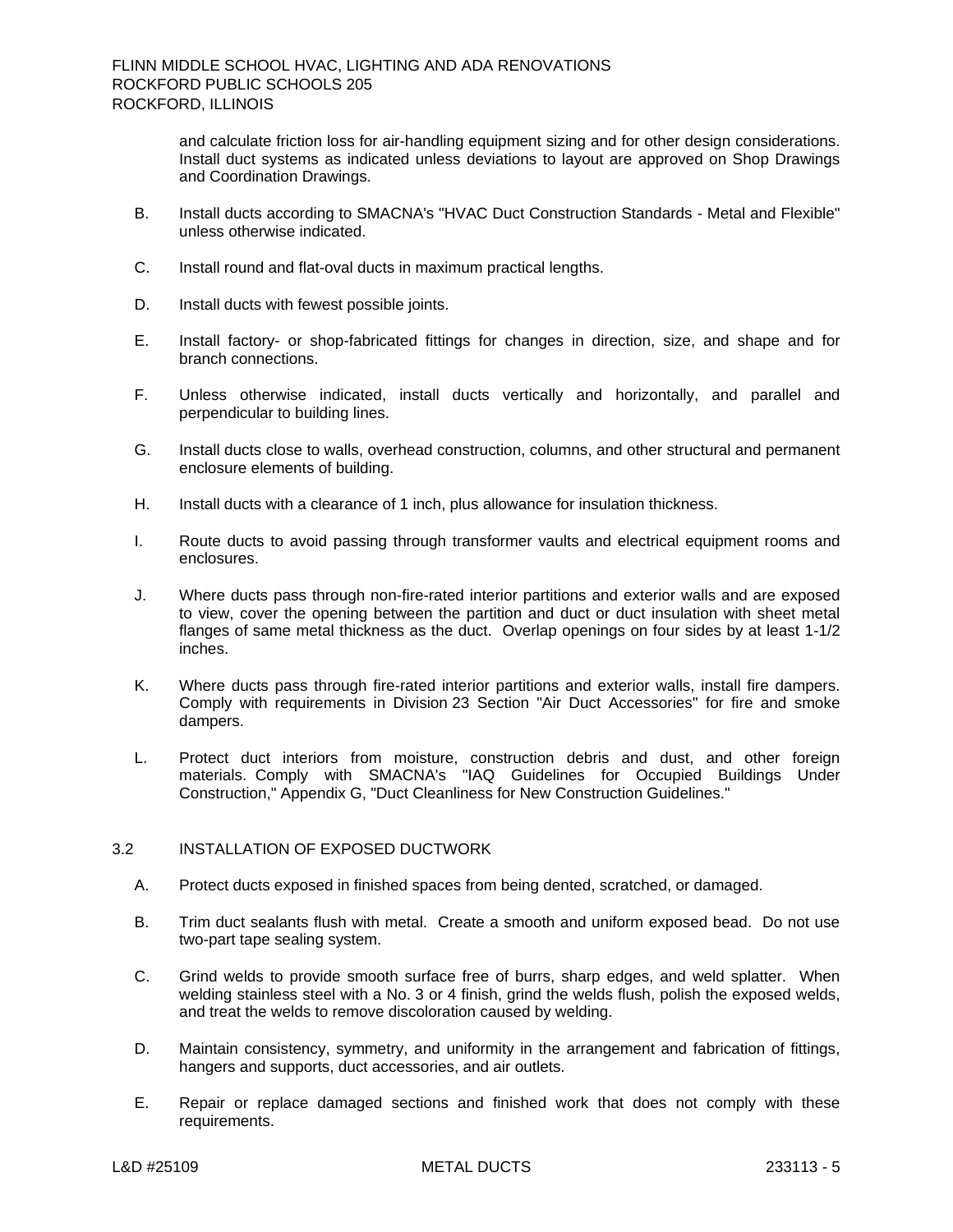#### 3.3 DUCT SEALING

- A. Seal ducts for duct static-pressure, seal classes, and leakage classes specified in "Duct Schedule" Article according to SMACNA's "HVAC Duct Construction Standards - Metal and Flexible."
- B. Seal ducts to the following seal classes according to SMACNA's "HVAC Duct Construction Standards - Metal and Flexible":
	- 1. Comply with SMACNA's "HVAC Duct Construction Standards Metal and Flexible."
	- 2. Outdoor, Supply-Air Ducts: Seal Class A.
	- 3. Outdoor, Exhaust Ducts: Seal Class C.
	- 4. Outdoor, Return-Air Ducts: Seal Class C.
	- 5. Unconditioned Space, Supply-Air Ducts in Pressure Classes 2-Inch wg and Lower: Seal Class B.
	- 6. Unconditioned Space, Supply-Air Ducts in Pressure Classes Higher Than 2-Inch wg: Seal Class A.
	- 7. Unconditioned Space, Exhaust Ducts: Seal Class C.
	- 8. Unconditioned Space, Return-Air Ducts: Seal Class B.
	- 9. Conditioned Space, Supply-Air Ducts in Pressure Classes 2-Inch wg and Lower: Seal Class C.
	- 10. Conditioned Space, Supply-Air Ducts in Pressure Classes Higher Than 2-Inch wg: Seal Class B.
	- 11. Conditioned Space, Exhaust Ducts: Seal Class B.
	- 12. Conditioned Space, Return-Air Ducts: Seal Class C.

# 3.4 HANGER AND SUPPORT INSTALLATION

- A. Comply with SMACNA's "HVAC Duct Construction Standards Metal and Flexible," Chapter 5, "Hangers and Supports."
- B. Building Attachments: Concrete inserts, powder-actuated fasteners, or structural-steel fasteners appropriate for construction materials to which hangers are being attached.
	- 1. Where practical, install concrete inserts before placing concrete.
	- 2. Install powder-actuated concrete fasteners after concrete is placed and completely cured.
	- 3. Use powder-actuated concrete fasteners for standard-weight aggregate concretes or for slabs more than 4 inches thick.
	- 4. Do not use powder-actuated concrete fasteners for lightweight-aggregate concretes or for slabs less than 4 inches thick.
	- 5. Do not use powder-actuated concrete fasteners for seismic restraints.
- C. Hanger Spacing: Comply with SMACNA's "HVAC Duct Construction Standards Metal and Flexible," Table 5-1, "Rectangular Duct Hangers Minimum Size," and Table 5-2, "Minimum Hanger Sizes for Round Duct," for maximum hanger spacing; install hangers and supports within 24 inches of each elbow and within 48 inches of each branch intersection.
- D. Hangers Exposed to View: Threaded rod and angle or channel supports.
- E. Support vertical ducts with steel angles or channel secured to the sides of the duct with welds, bolts, sheet metal screws, or blind rivets; support at each floor and at a maximum intervals of 16 feet.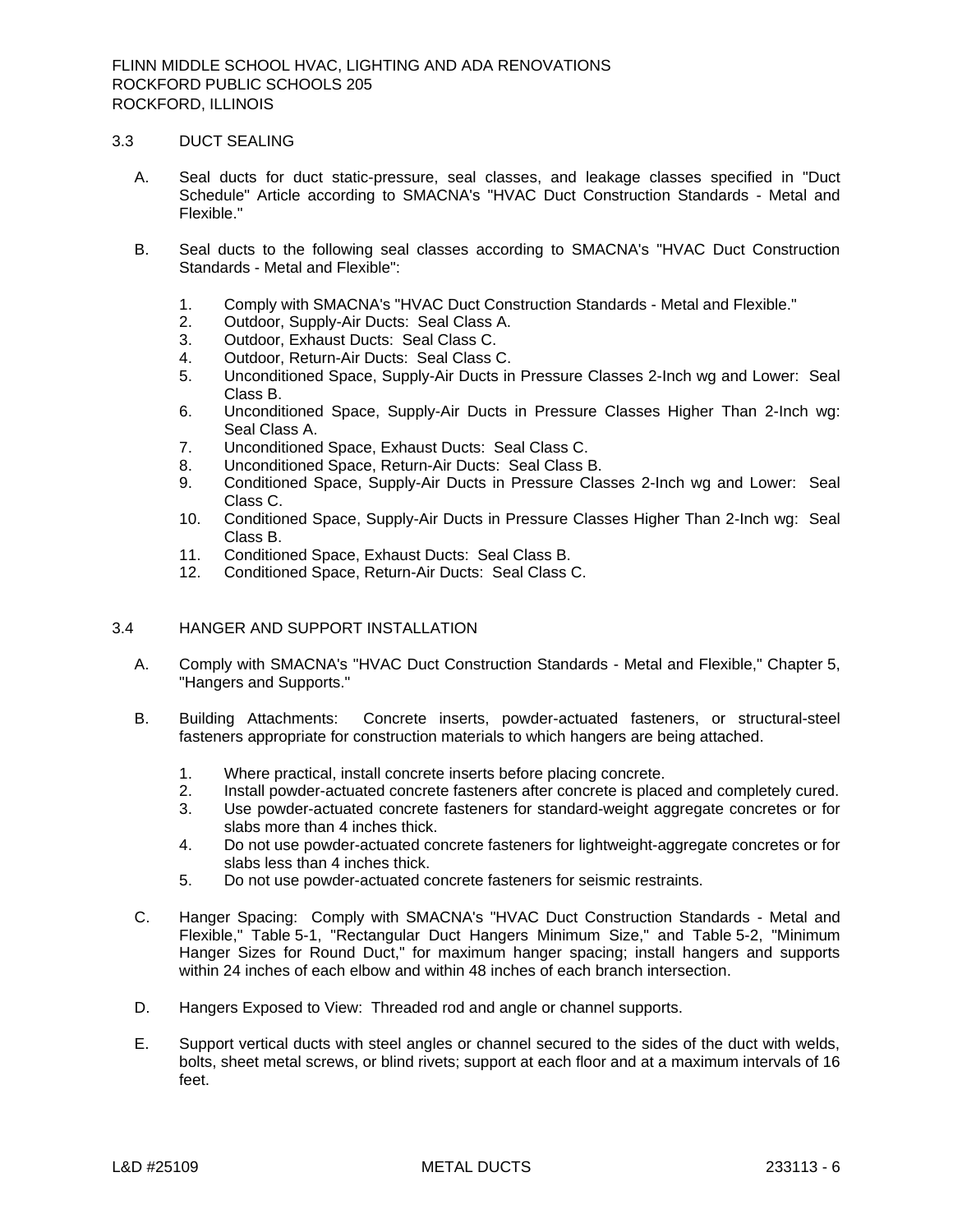F. Install upper attachments to structures. Select and size upper attachments with pull-out, tension, and shear capacities appropriate for supported loads and building materials where used.

### 3.5 CONNECTIONS

- A. Make connections to equipment with flexible connectors complying with Division 23 Section "Air Duct Accessories."
- B. Comply with SMACNA's "HVAC Duct Construction Standards Metal and Flexible" for branch, outlet and inlet, and terminal unit connections.

### 3.6 PAINTING

A. Paint interior of metal ducts that are visible through registers and grilles and that do not have duct liner. Apply one coat of flat, black, latex paint over a compatible galvanized-steel primer. Paint materials and application requirements are specified in Division 09 painting Sections.

# 3.7 FIELD QUALITY CONTROL

- A. Perform tests and inspections.
- B. Leakage Tests:
	- 1. Comply with SMACNA's "HVAC Air Duct Leakage Test Manual." Submit a test report for each test.
	- 2. Disassemble, reassemble, and seal segments of systems to accommodate leakage testing and for compliance with test requirements.
	- 3. Test for leaks before applying external insulation.
	- 4. Conduct tests at static pressures equal to maximum design pressure of system or section being tested. If static-pressure classes are not indicated, test system at maximum system design pressure. Do not pressurize systems above maximum design operating pressure.
	- 5. Give seven days' advance notice for testing.
- C. Duct system will be considered defective if it does not pass tests and inspections.
- D. Prepare test and inspection reports.

### 3.8 START UP

A. Air Balance: Comply with requirements in Division 23 Section "Testing, Adjusting, and Balancing for HVAC."

#### 3.9 DUCT SCHEDULE

- A. Fabricate ducts with galvanized sheet steel except as otherwise indicated:
- B. Exhaust Ducts: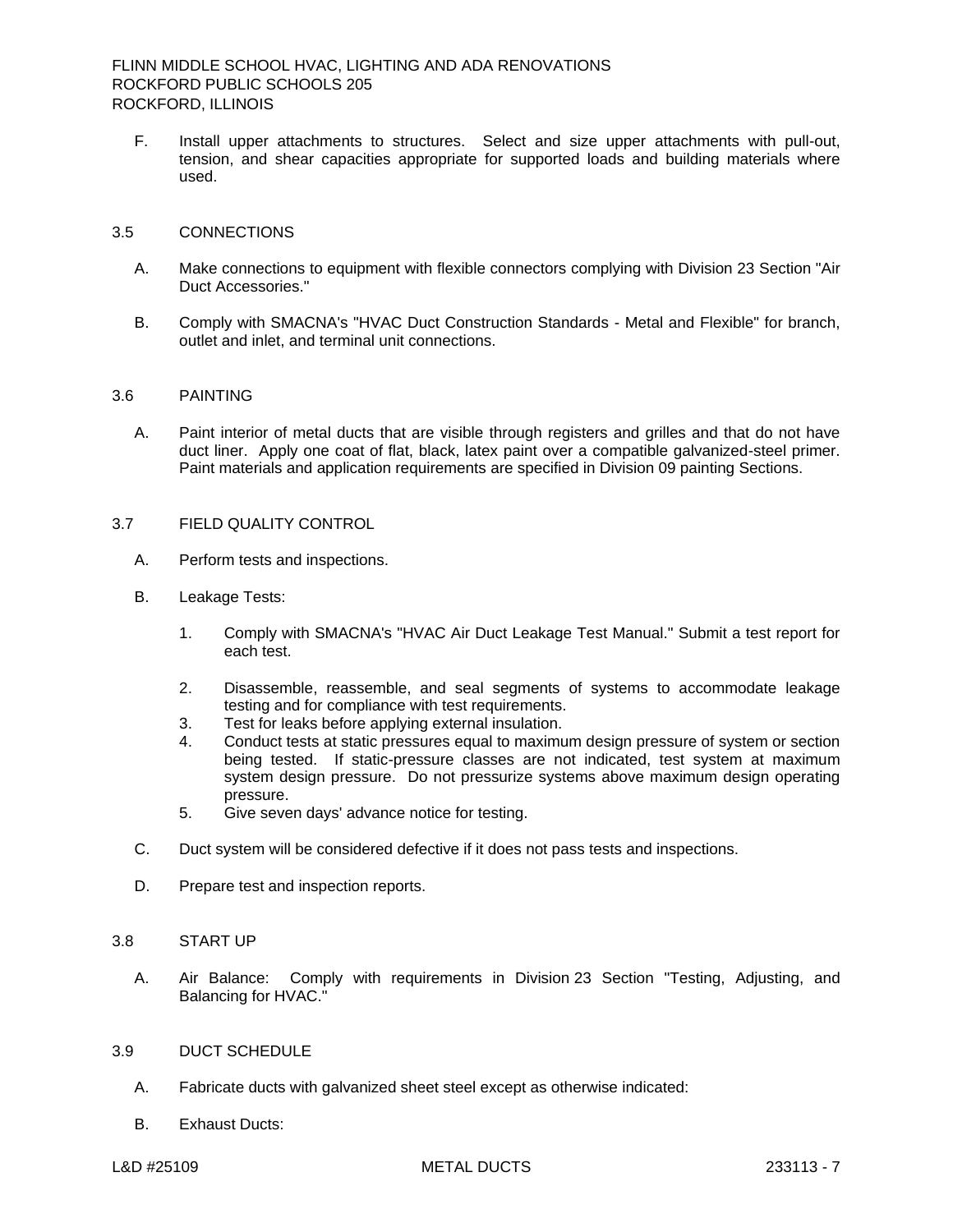- 1. Ducts Connected to Fans Exhausting (ASHRAE 62.1, Class 1 and 2) Air:
	- a. Pressure Class: Negative 1-inch wg.
	- b. Minimum SMACNA Seal Class: A if negative pressure, and A if positive pressure.
	- c. SMACNA Leakage Class for Rectangular: 12.
	- d. SMACNA Leakage Class for Round and Flat Oval: 6.
- 2. Ducts Connected to Equipment Not Listed Above:
	- a. Pressure Class: Positive or negative 2-inch wg.
	- b. Minimum SMACNA Seal Class: A if negative pressure, and A if positive pressure.
	- c. SMACNA Leakage Class for Rectangular: 6.
	- d. SMACNA Leakage Class for Round and Flat Oval: 3.
- C. Outdoor-Air (Not Filtered, Heated, or Cooled) Ducts:
	- 1. Ducts Connected to Air-Handling Units:
		- a. Pressure Class: Positive or negative 2-inch wg.
		- b. Minimum SMACNA Seal Class: A.
		- c. SMACNA Leakage Class for Rectangular: 6.
		- d. SMACNA Leakage Class for Round and Flat Oval: 3.
	- 2. Ducts Connected to Equipment Not Listed Above:
		- a. Pressure Class: Positive or negative 2-inch wg.
		- b. Minimum SMACNA Seal Class: A.
		- c. SMACNA Leakage Class for Rectangular: 3.
		- d. SMACNA Leakage Class for Round and Flat Oval: 3.
- D. Intermediate Reinforcement:
	- 1. Galvanized-Steel Ducts: Galvanized steel.
- E. Elbow Configuration:
	- 1. Rectangular Duct: Comply with SMACNA's "HVAC Duct Construction Standards Metal and Flexible," Figure 4-2, "Rectangular Elbows."
		- a. Radius Type RE 1 with minimum 1.5 radius-to-diameter ratio.
		- b. Radius Type RE 3 with minimum 1.0 radius-to-diameter ratio and two vanes.
		- c. Mitered Type RE 2 with vanes complying with SMACNA's "HVAC Duct Construction Standards - Metal and Flexible," Figure 4-3, "Vanes and Vane Runners," and Figure 4-4, "Vane Support in Elbows."
	- 2. Round Duct: Comply with SMACNA's "HVAC Duct Construction Standards Metal and Flexible," Figure 3-4, "Round Duct Elbows."
		- a. Minimum Radius-to-Diameter Ratio and Elbow Segments: Comply with SMACNA's "HVAC Duct Construction Standards - Metal and Flexible," Table 3-1, "Mitered Elbows." Elbows with less than 90-degree change of direction have proportionately fewer segments.
			- 1) Radius-to Diameter Ratio: 1.5.
		- b. Round Elbows, 12 Inches and Smaller in Diameter: Stamped or pleated.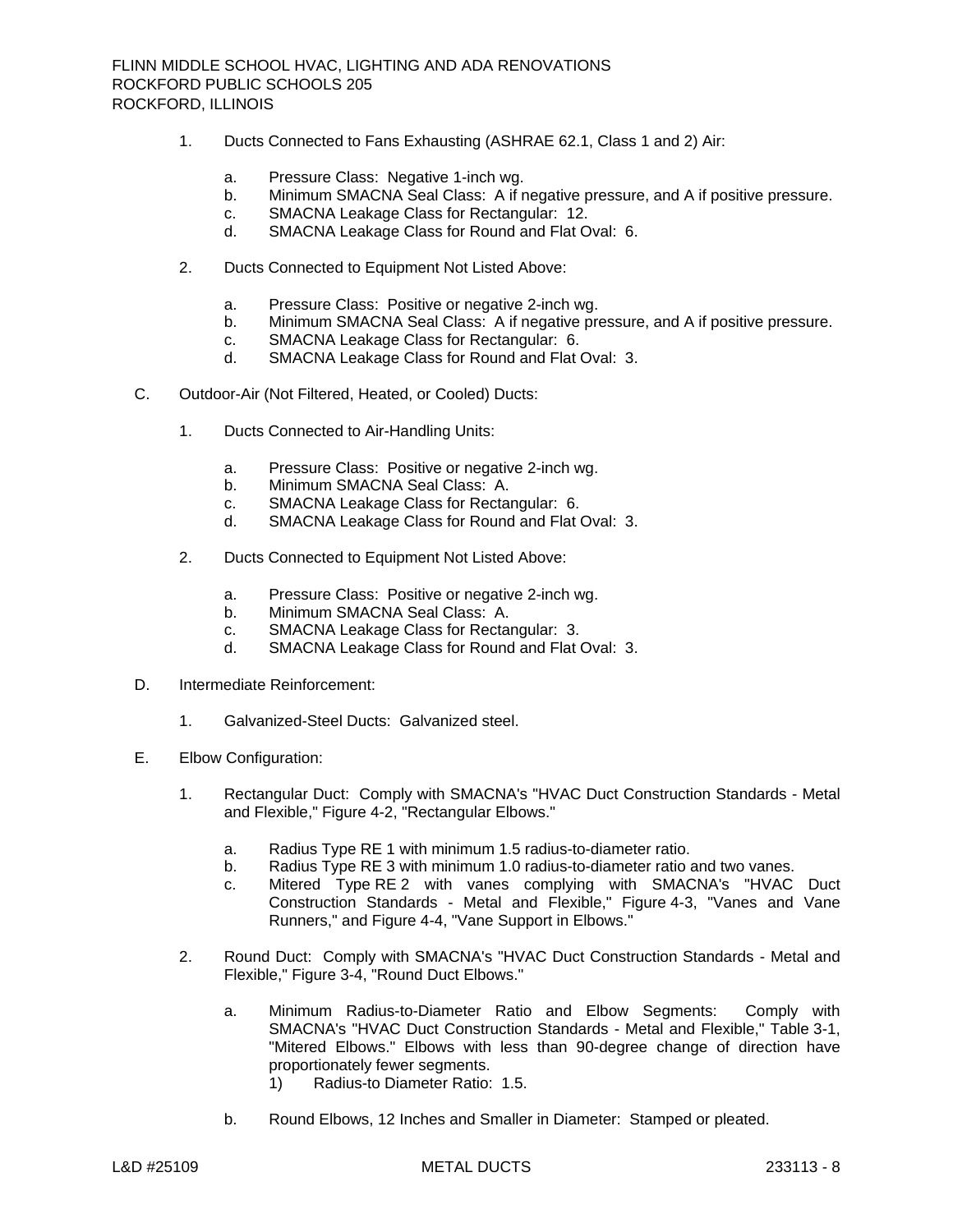- c. Round Elbows, 14 Inches and Larger in Diameter: Standing seam.
- F. Branch Configuration:
	- 1. Rectangular Duct: Comply with SMACNA's "HVAC Duct Construction Standards Metal and Flexible," Figure 4-6, "Branch Connection."
		- a. Rectangular Main to Rectangular Branch: 45-degree entry.
		- b. Rectangular Main to Round Branch: Spin in.
	- 2. Round and Flat Oval: Comply with SMACNA's "HVAC Duct Construction Standards Metal and Flexible," Figure 3-5, "90 Degree Tees and Laterals," and Figure 3-6, "Conical Tees." Saddle taps are permitted in existing duct.
		- a. Velocity 1000 fpm or Lower: 90-degree tap.
		- b. Velocity 1000 to 1500 fpm: Conical tap.
		- c. Velocity 1500 fpm or Higher: 45-degree lateral.

END OF SECTION 23 31 13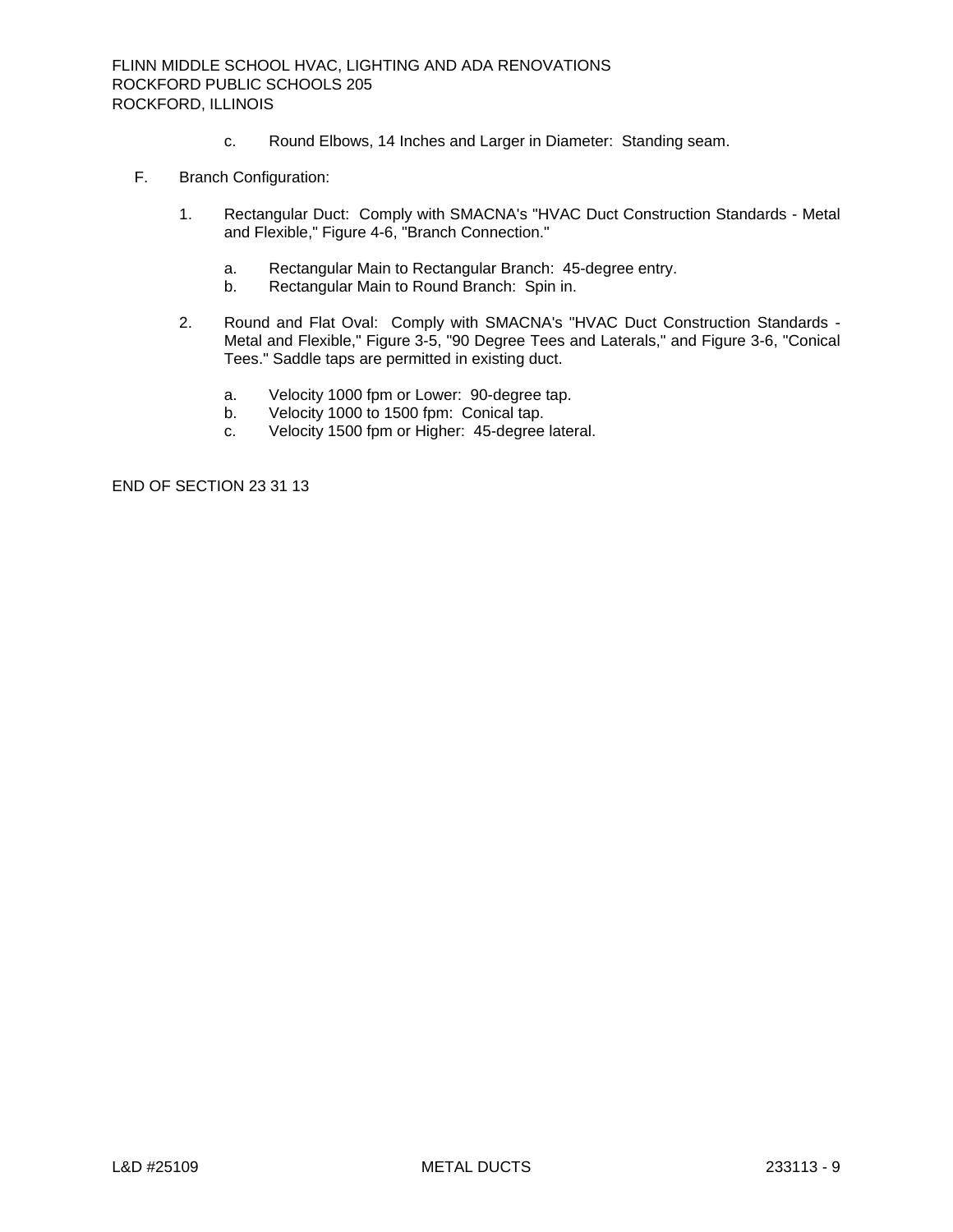SECTION 23 33 00 - AIR DUCT ACCESSORIES

PART 1 - GENERAL

# 1.1 RELATED DOCUMENTS

A. Drawings and general provisions of the Contract, including General and Supplementary Conditions, Division 00 Information for Bidders, and Division 01 Specification Sections, apply to this Section.

#### 1.2 SUMMARY

- A. Section Includes:
	- 1. Barometric relief dampers.
	- 2. Manual volume dampers.
	- 3. Control dampers.
	- 4. Flange connectors.
	- 5. Turning vanes.
	- 6. Flexible connectors.
	- 7. Duct accessory hardware.

### 1.3 ACTION SUBMITTALS

- A. Product Data: For each type of product.
- 1.4 CLOSEOUT SUBMITTALS
	- A. Operation and Maintenance Data: For air duct accessories to include in operation and maintenance manuals.

# PART 2 - PRODUCTS

### 2.1 ASSEMBLY DESCRIPTION

- A. Comply with NFPA 90A, "Installation of Air Conditioning and Ventilating Systems," and with NFPA 90B, "Installation of Warm Air Heating and Air Conditioning Systems."
- B. Comply with SMACNA's "HVAC Duct Construction Standards Metal and Flexible" for acceptable materials, material thicknesses, and duct construction methods unless otherwise indicated. Sheet metal materials shall be free of pitting, seam marks, roller marks, stains, discolorations, and other imperfections.

# 2.2 MATERIALS

A. Galvanized Sheet Steel: Comply with ASTM A 653/A 653M.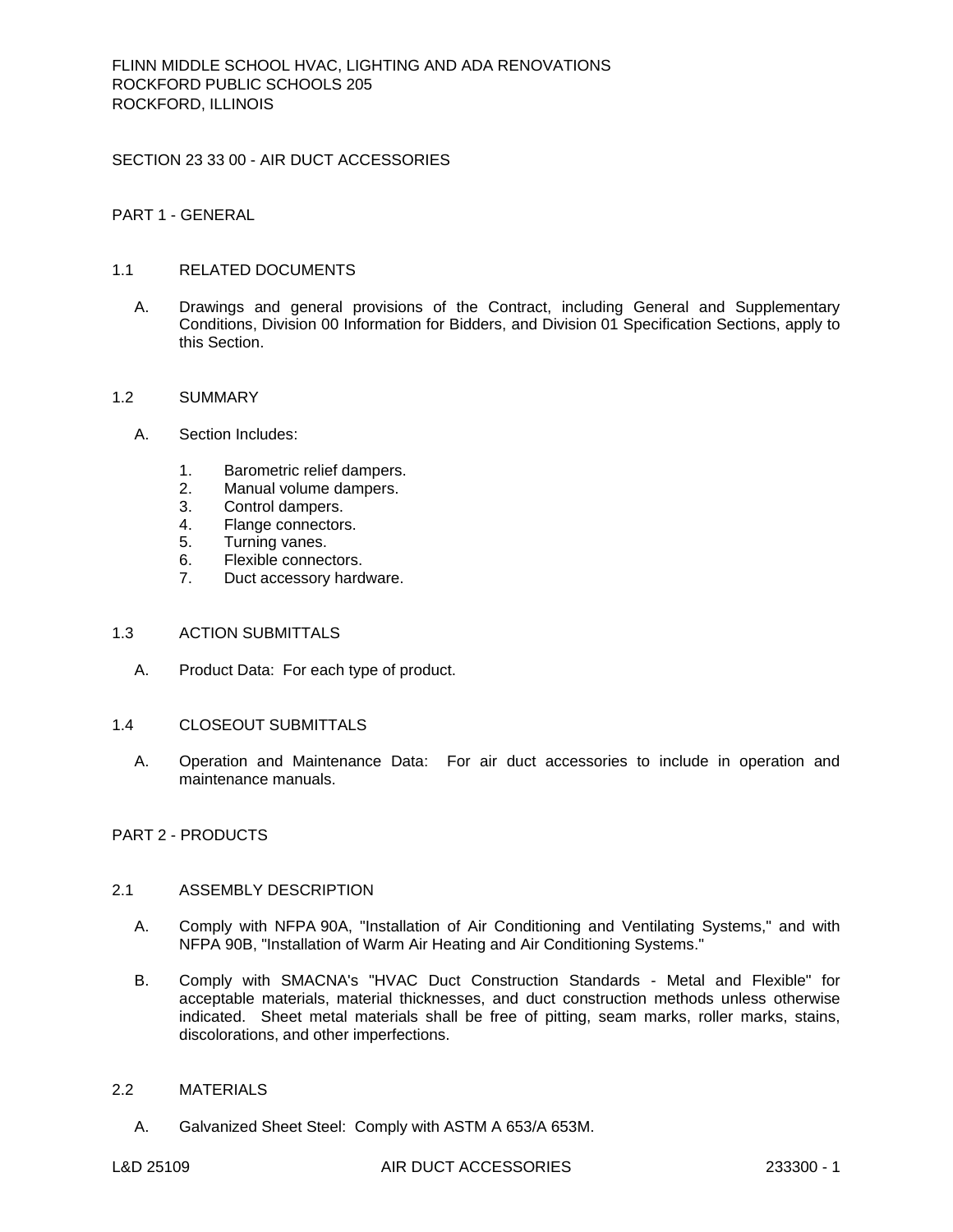- 1. Galvanized Coating Designation: G60.
- 2. Exposed-Surface Finish: Mill phosphatized.
- B. Stainless-Steel Sheets: Comply with ASTM A 480/A 480M, Type 304, and having a No. 2 finish for concealed ducts and for exposed ducts.
- C. Aluminum Sheets: Comply with ASTM B 209, Alloy 3003, Temper H14; with mill finish for concealed ducts and standard, 1-side bright finish for exposed ducts.
- D. Extruded Aluminum: Comply with ASTM B 221, Alloy 6063, Temper T6.
- E. Reinforcement Shapes and Plates: Galvanized-steel reinforcement where installed on galvanized sheet metal ducts; compatible materials for aluminum and stainless-steel ducts.
- F. Tie Rods: Galvanized steel, 1/4-inch minimum diameter for lengths 36 inches or less; 3/8-inch minimum diameter for lengths longer than 36 inches.

#### 2.3 BAROMETRIC RELIEF DAMPERS

- A. Manufacturers: Subject to compliance with requirements, provide products by one of the following:
	- 1. [Air Balance Inc.; a division of Mestek, Inc.](http://www.specagent.com/LookUp/?uid=123456821233&mf=04&src=wd)
	- 2. [American Warming and Ventilating; a division of Mestek, Inc.](http://www.specagent.com/LookUp/?uid=123456821237&mf=04&src=wd)
	- 3. [Cesco Products; a division of Mestek, Inc.](http://www.specagent.com/LookUp/?uid=123456821239&mf=04&src=wd)
	- 4. [Greenheck Fan Corporation.](http://www.specagent.com/LookUp/?uid=123456812700&mf=04&src=wd)
	- 5. [Lloyd Industries, Inc.](http://www.specagent.com/LookUp/?uid=123456812701&mf=04&src=wd)
	- 6. [Nailor Industries Inc.](http://www.specagent.com/LookUp/?uid=123456812702&mf=04&src=wd)
	- 7. [NCA Manufacturing, Inc.](http://www.specagent.com/LookUp/?uid=123456812703&mf=04&src=wd)
	- 8. [Pottorff.](http://www.specagent.com/LookUp/?uid=123456812704&mf=04&src=wd)
	- 9. [Ruskin Company.](http://www.specagent.com/LookUp/?uid=123456812705&mf=04&src=wd)
	- 10. [Vent Products Company, Inc.](http://www.specagent.com/LookUp/?uid=123456812706&mf=04&src=wd)
- B. Suitable for horizontal or vertical mounting.
- C. Maximum Air Velocity: 1000 fpm.
- D. Frame: Hat-shaped, 0.094-inch- thick, galvanized sheet steel, with welded corners or mechanically attached and mounting flange.
- E. Blades:
	- 1. Multiple, 0.025-inch- thick, roll-formed aluminum.
	- 2. Maximum Width: 6 inches.
	- 3. Action: Parallel.
	- 4. Balance: Gravity.<br>5. Eccentrically pivot
	- Eccentrically pivoted.
- F. Blade Seals: Vinyl.
- G. Blade Axles: Nonferrous metal.
- H. Tie Bars and Brackets: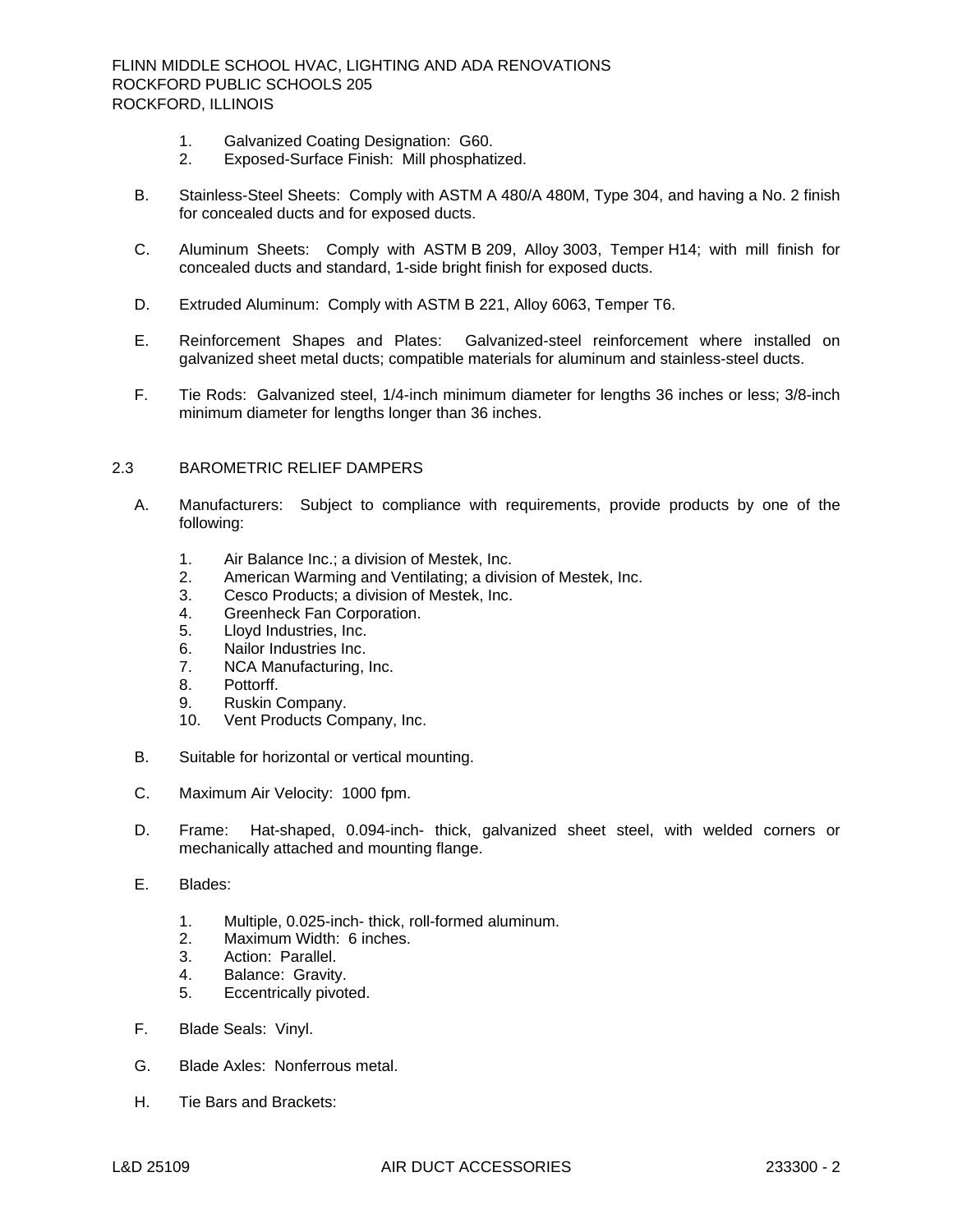- 1. Material: Aluminum.
- 2. Rattle free with 90-degree stop.
- I. Return Spring: Adjustable tension.
- J. Bearings: Synthetic.
- K. Accessories:
	- 1. Flange on intake.
	- 2. Adjustment device to permit setting for varying differential static pressures.

#### 2.4 MANUAL VOLUME DAMPERS

- A. Standard, Steel, Manual Volume Dampers:
	- 1. Manufacturers: Subject to compliance with requirements, provide products by one of the following:
		- a. [Air Balance Inc.; a division of Mestek, Inc.](http://www.specagent.com/LookUp/?uid=123456821240&mf=04&src=wd)
		- b. [American Warming and Ventilating; a division of Mestek, Inc.](http://www.specagent.com/LookUp/?uid=123456821244&mf=04&src=wd)
		- c. [Flexmaster U.S.A., Inc.](http://www.specagent.com/LookUp/?uid=123456812707&mf=04&src=wd)
		- d. [McGill AirFlow LLC.](http://www.specagent.com/LookUp/?uid=123456812708&mf=04&src=wd)
		- e. [Nailor Industries Inc.](http://www.specagent.com/LookUp/?uid=123456812709&mf=04&src=wd)
		- f. [Pottorff.](http://www.specagent.com/LookUp/?uid=123456812710&mf=04&src=wd)
		- g. [Ruskin Company.](http://www.specagent.com/LookUp/?uid=123456812711&mf=04&src=wd)
		- h. [Trox USA Inc.](http://www.specagent.com/LookUp/?uid=123456812712&mf=04&src=wd)
		- i. [Vent Products Company, Inc.](http://www.specagent.com/LookUp/?uid=123456812713&mf=04&src=wd)
	- 2. Standard leakage rating, with linkage outside airstream.
	- 3. Suitable for horizontal or vertical applications.
	- 4. Frames:
		- a. Frame: Hat-shaped, 0.094-inch- thick, galvanized sheet steel.
		- b. Mitered and welded corners.
		- c. Flanges for attaching to walls and flangeless frames for installing in ducts.
	- 5. Blades:
		- a. Multiple or single blade.
		- b. Parallel- or opposed-blade design.
		- c. Stiffen damper blades for stability.
		- d. Galvanized-steel, 0.064 inch thick.
	- 6. Blade Axles: Nonferrous metal.
	- 7. Bearings:
		- a. Oil-impregnated bronze.
		- b. Dampers in ducts with pressure classes of 3-inch wg or less shall have axles full length of damper blades and bearings at both ends of operating shaft.
	- 8. Tie Bars and Brackets: Galvanized steel.
- B. Jackshaft: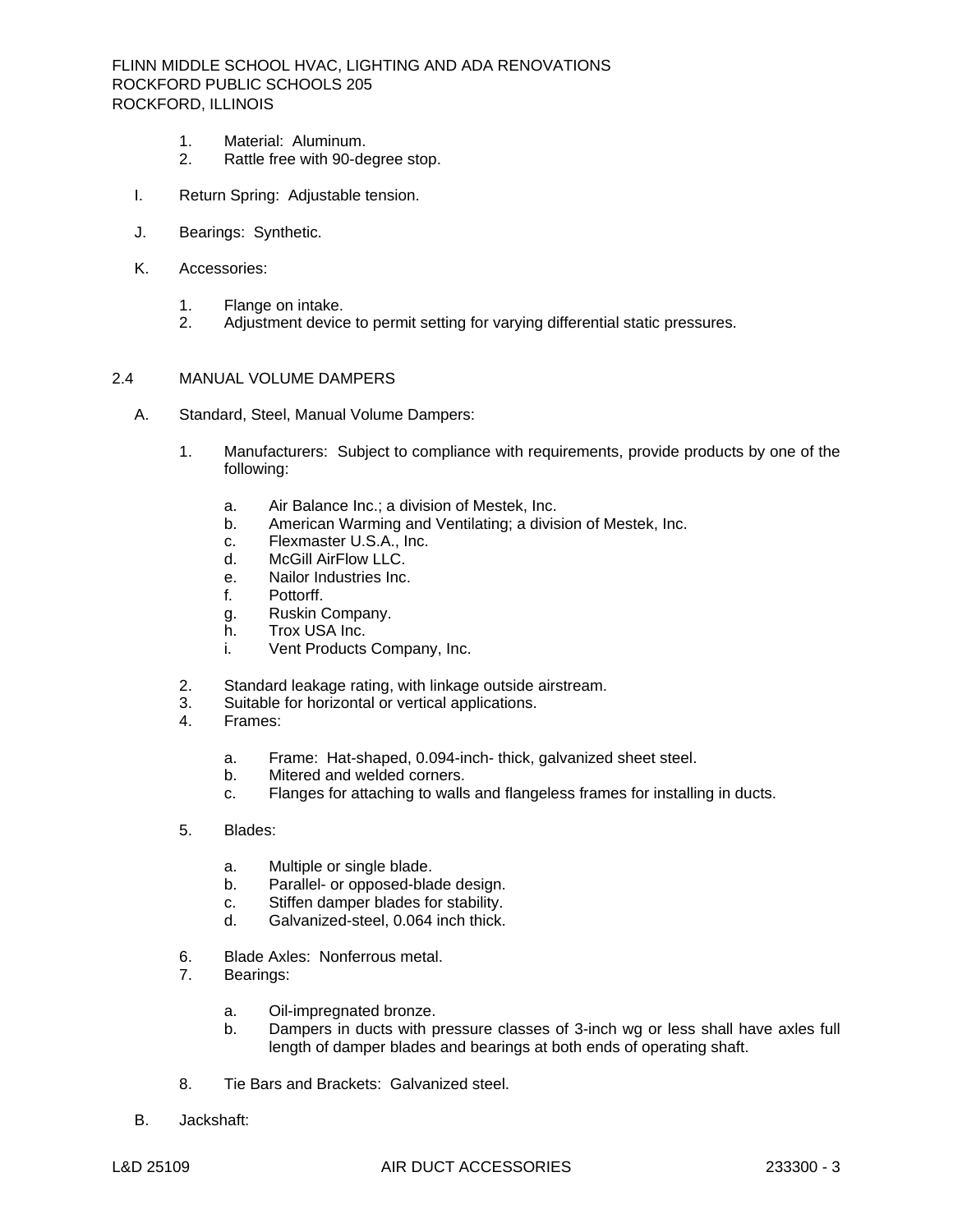- 1. Size: 0.5-inch diameter.
- 2. Material: Galvanized-steel pipe rotating within pipe-bearing assembly mounted on supports at each mullion and at each end of multiple-damper assemblies.
- 3. Length and Number of Mountings: As required to connect linkage of each damper in multiple-damper assembly.
- C. Damper Hardware:
	- 1. Zinc-plated, die-cast core with dial and handle made of 3/32-inch- thick zinc-plated steel, and a 3/4-inch hexagon locking nut.
	- 2. Include center hole to suit damper operating-rod size.
	- 3. Include elevated platform for insulated duct mounting.

#### 2.5 CONTROL DAMPERS

- A. Manufacturers: Subject to compliance with requirements, provide products by one of the following:
	- 1. [American Warming and Ventilating; a division of Mestek, Inc.](http://www.specagent.com/LookUp/?uid=123456821259&mf=04&src=wd)
	- 2. [Arrow United Industries; a division of Mestek, Inc.](http://www.specagent.com/LookUp/?uid=123456821262&mf=04&src=wd)
	- 3. [Cesco Products; a division of Mestek, Inc.](http://www.specagent.com/LookUp/?uid=123456821264&mf=04&src=wd)
	- 4. [Greenheck Fan Corporation.](http://www.specagent.com/LookUp/?uid=123456812733&mf=04&src=wd)
	- 5. [Lloyd Industries, Inc.](http://www.specagent.com/LookUp/?uid=123456812734&mf=04&src=wd)
	- 6. [McGill AirFlow LLC.](http://www.specagent.com/LookUp/?uid=123456812735&mf=04&src=wd)
	- 7. [Metal Form Manufacturing, Inc.](http://www.specagent.com/LookUp/?uid=123456812736&mf=04&src=wd)
	- 8. [Nailor Industries Inc.](http://www.specagent.com/LookUp/?uid=123456812737&mf=04&src=wd)
	- 9. [NCA Manufacturing, Inc.](http://www.specagent.com/LookUp/?uid=123456812738&mf=04&src=wd)
	- 10. [Pottorff.](http://www.specagent.com/LookUp/?uid=123456812739&mf=04&src=wd)
	- 11. [Ruskin Company.](http://www.specagent.com/LookUp/?uid=123456812740&mf=04&src=wd)
	- 12. [Vent Products Company, Inc.](http://www.specagent.com/LookUp/?uid=123456812741&mf=04&src=wd)
	- 13. [Young Regulator Company.](http://www.specagent.com/LookUp/?uid=123456812742&mf=04&src=wd)
- B. Low-leakage rating, with linkage outside airstream, and bearing AMCA's Certified Ratings Seal for both air performance and air leakage.
- C. Frames:
	- 1. Hat shaped.
	- 2. 0.094-inch- thick, galvanized sheet steel.<br>3. Mitered and welded corners.
	- Mitered and welded corners.
- D. Blades:
	- 1. Multiple blade with maximum blade width of 6 inches.
	- 2. Parallel- and opposed-blade design.
	- 3. Galvanized-steel.
	- 4. 0.064 inch thick single skin or 0.0747-inch- thick dual skin.
	- 5. Blade Edging: Closed-cell neoprene.
	- 6. Blade Edging: Inflatable seal blade edging, or replaceable rubber seals.
- E. Blade Axles: 1/2-inch- diameter; nonferrous metal; blade-linkage hardware of zinc-plated steel and brass; ends sealed against blade bearings.
	- 1. Operating Temperature Range: From minus 40 to plus 200 deg F.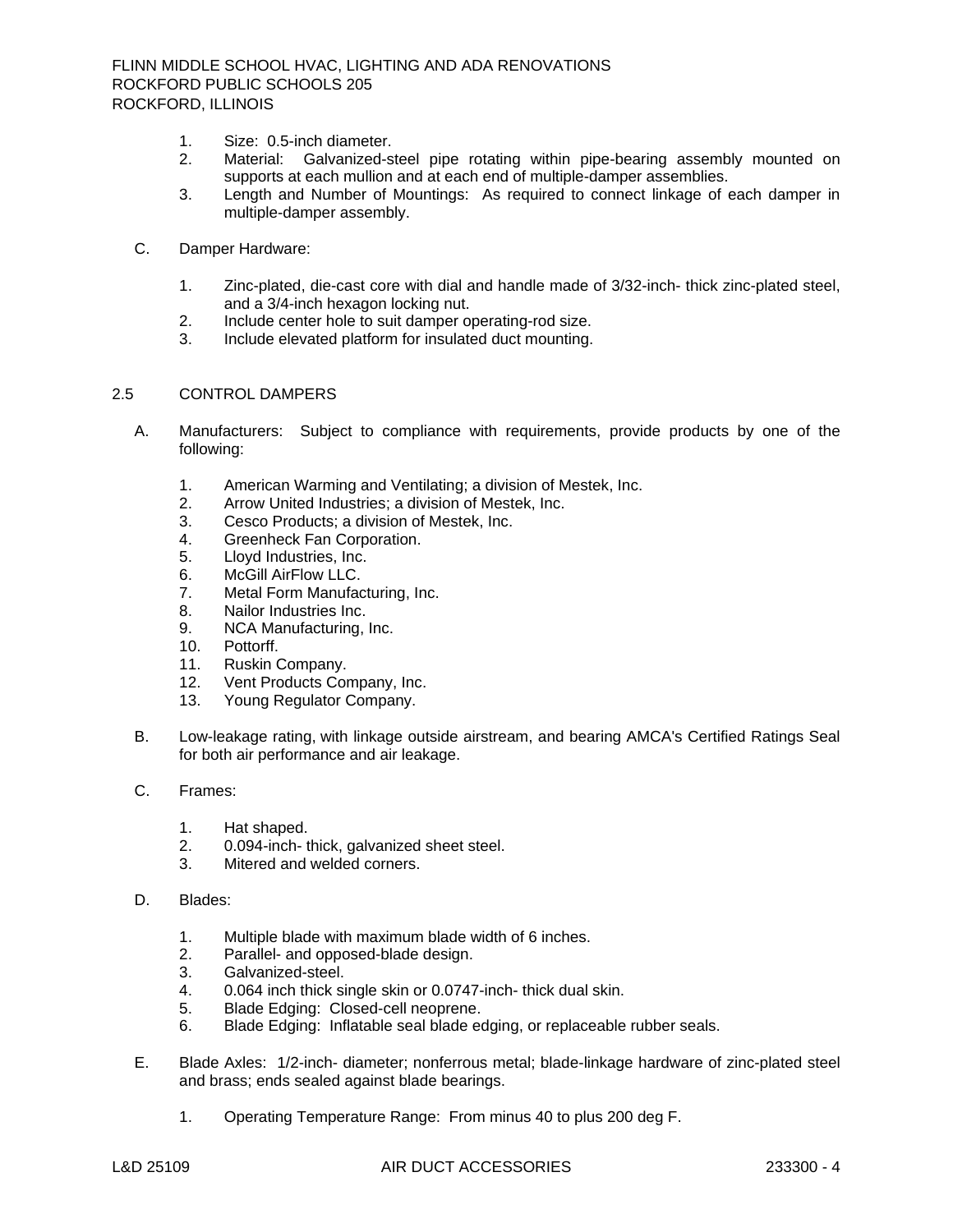FLINN MIDDLE SCHOOL HVAC, LIGHTING AND ADA RENOVATIONS ROCKFORD PUBLIC SCHOOLS 205 ROCKFORD, ILLINOIS

- F. Bearings:
	- 1. Oil-impregnated bronze.
	- 2. Dampers in ducts with pressure classes of 3-inch wg or less shall have axles full length of damper blades and bearings at both ends of operating shaft.
	- 3. Thrust bearings at each end of every blade.

### 2.6 FLANGE CONNECTORS

- A. Manufacturers: Subject to compliance with requirements, provide products by one of the following:
	- 1. [Ductmate Industries, Inc.](http://www.specagent.com/LookUp/?uid=123456812763&mf=04&src=wd)
	- 2. [Nexus PDQ; Division of Shilco Holdings Inc.](http://www.specagent.com/LookUp/?uid=123456821309&mf=04&src=wd)
	- 3. [Ward Industries, Inc.; a division of Hart & Cooley, Inc.](http://www.specagent.com/LookUp/?uid=123456821313&mf=04&src=wd)
- B. Description: Add-on or roll-formed, factory-fabricated, slide-on transverse flange connectors, gaskets, and components.
- C. Material: Galvanized steel.
- D. Gage and Shape: Match connecting ductwork.

### 2.7 TURNING VANES

- A. Manufacturers: Subject to compliance with requirements, provide products by one of the following:
	- 1. [Ductmate Industries, Inc.](http://www.specagent.com/LookUp/?uid=123456812764&mf=04&src=wd)
	- 2. [Duro Dyne Inc.](http://www.specagent.com/LookUp/?uid=123456812765&mf=04&src=wd)
	- 3. [Elgen Manufacturing.](http://www.specagent.com/LookUp/?uid=123456826009&mf=04&src=wd)<br>4. METALAIRE, Inc.
	- [METALAIRE, Inc.](http://www.specagent.com/LookUp/?uid=123456812766&mf=04&src=wd)
	- 5. [SEMCO Incorporated.](http://www.specagent.com/LookUp/?uid=123456812767&mf=04&src=wd)
	- 6. [Ward Industries, Inc.; a division of Hart & Cooley, Inc.](http://www.specagent.com/LookUp/?uid=123456821331&mf=04&src=wd)
- B. Manufactured Turning Vanes for Metal Ducts: Curved blades of galvanized sheet steel; support with bars perpendicular to blades set; set into vane runners suitable for duct mounting.
	- 1. Acoustic Turning Vanes: Fabricate airfoil-shaped aluminum extrusions with perforated faces and fibrous-glass fill.
- C. Manufactured Turning Vanes for Nonmetal Ducts: Fabricate curved blades of resin-bonded fiberglass with acrylic polymer coating; support with bars perpendicular to blades set; set into vane runners suitable for duct mounting.
- D. General Requirements: Comply with SMACNA's "HVAC Duct Construction Standards Metal and Flexible"; Figures 4-3, "Vanes and Vane Runners," and 4-4, "Vane Support in Elbows."
- E. Vane Construction: Single wall.
- F. Vane Construction: Single wall for ducts up to 48 inches wide and double wall for larger dimensions.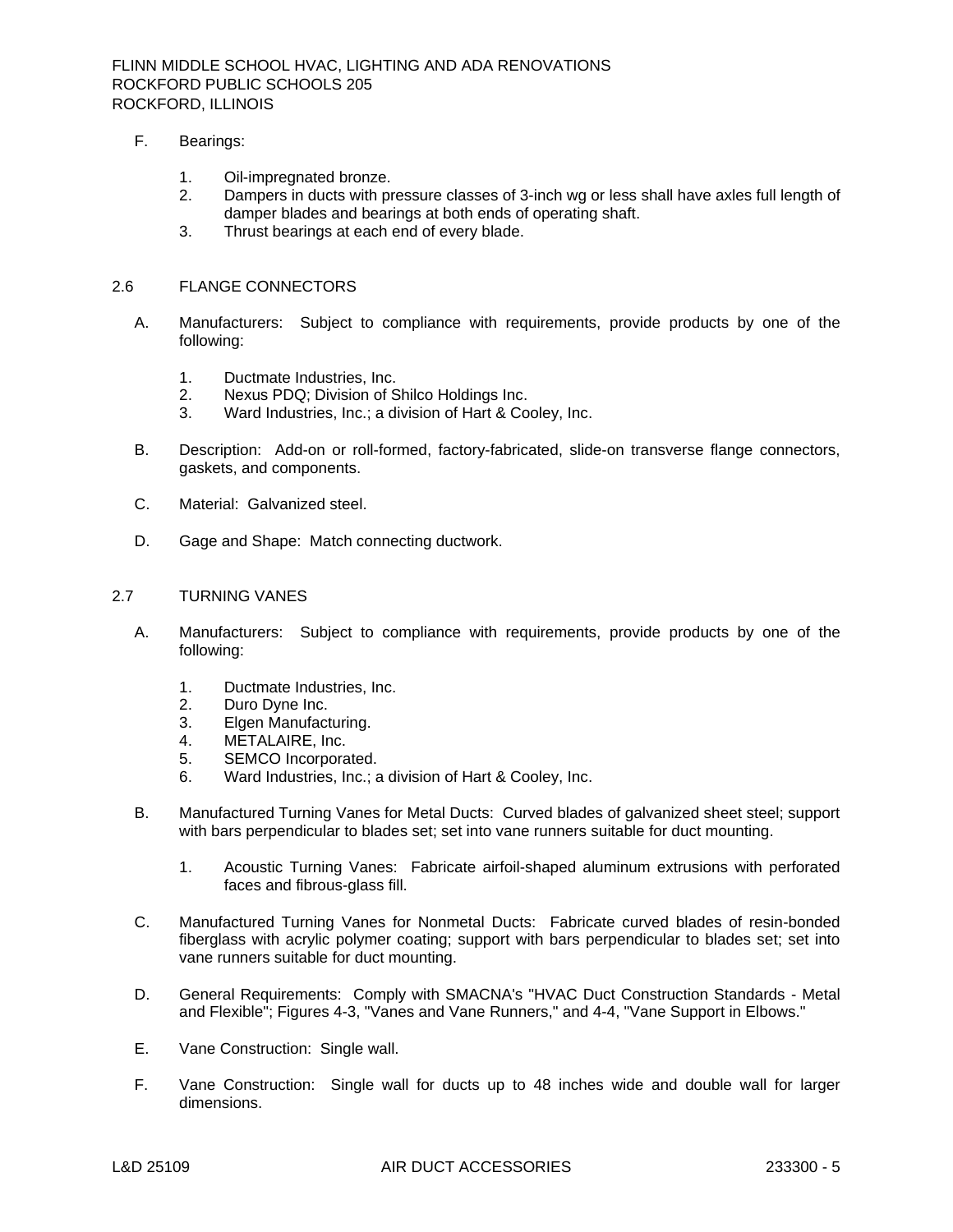### 2.8 FLEXIBLE CONNECTORS

- A. Manufacturers: Subject to compliance with requirements, provide products by one of the following:
	- 1. [Ductmate Industries, Inc.](http://www.specagent.com/LookUp/?uid=123456812781&mf=04&src=wd)
	- 2. [Duro Dyne Inc.](http://www.specagent.com/LookUp/?uid=123456812782&mf=04&src=wd)
	- 3. [Elgen Manufacturing.](http://www.specagent.com/LookUp/?uid=123456826011&mf=04&src=wd)
	- 4. [Ventfabrics, Inc.](http://www.specagent.com/LookUp/?uid=123456812783&mf=04&src=wd)
	- 5. [Ward Industries, Inc.; a division of Hart & Cooley, Inc.](http://www.specagent.com/LookUp/?uid=123456821343&mf=04&src=wd)
- B. Materials: Flame-retardant or noncombustible fabrics.
- C. Coatings and Adhesives: Comply with UL 181, Class 1.
- D. Metal-Edged Connectors: Factory fabricated with a fabric strip 3-1/2 inches wide attached to two strips of 2-3/4-inch- wide, 0.028-inch- thick, galvanized sheet steel or 0.032-inch- thick aluminum sheets. Provide metal compatible with connected ducts.
- E. Indoor System, Flexible Connector Fabric: Glass fabric double coated with neoprene.
	- 1. Minimum Weight: 26 oz./sq. yd..
	- 2. Tensile Strength: 480 lbf/inch in the warp and 360 lbf/inch in the filling.<br>3. Service Temperature: Minus 40 to plus 200 deg F.
	- Service Temperature: Minus 40 to plus 200 deg F.
- F. Outdoor System, Flexible Connector Fabric: Glass fabric double coated with weatherproof, synthetic rubber resistant to UV rays and ozone.
	- 1. Minimum Weight: 24 oz./sq. yd..<br>2. Tensile Strenath: 530 lbf/inch in t
	- Tensile Strength: 530 lbf/inch in the warp and 440 lbf/inch in the filling.
	- 3. Service Temperature: Minus 50 to plus 250 deg F.
- G. High-Temperature System, Flexible Connectors: Glass fabric coated with silicone rubber.
	- 1. Minimum Weight: 16 oz./sq. yd..
	- 2. Tensile Strength: 285 lbf/inch in the warp and 185 lbf/inch in the filling.
	- 3. Service Temperature: Minus 67 to plus 500 deg F.
- H. Thrust Limits: Combination coil spring and elastomeric insert with spring and insert in compression, and with a load stop. Include rod and angle-iron brackets for attaching to fan discharge and duct.
	- 1. Frame: Steel, fabricated for connection to threaded rods and to allow for a maximum of 30 degrees of angular rod misalignment without binding or reducing isolation efficiency.
	- 2. Outdoor Spring Diameter: Not less than 80 percent of the compressed height of the spring at rated load.
	- 3. Minimum Additional Travel: 50 percent of the required deflection at rated load.
	- 4. Lateral Stiffness: More than 80 percent of rated vertical stiffness.
	- 5. Overload Capacity: Support 200 percent of rated load, fully compressed, without deformation or failure.
	- 6. Elastomeric Element: Molded, oil-resistant rubber or neoprene.
	- 7. Coil Spring: Factory set and field adjustable for a maximum of 1/4-inch movement at start and stop.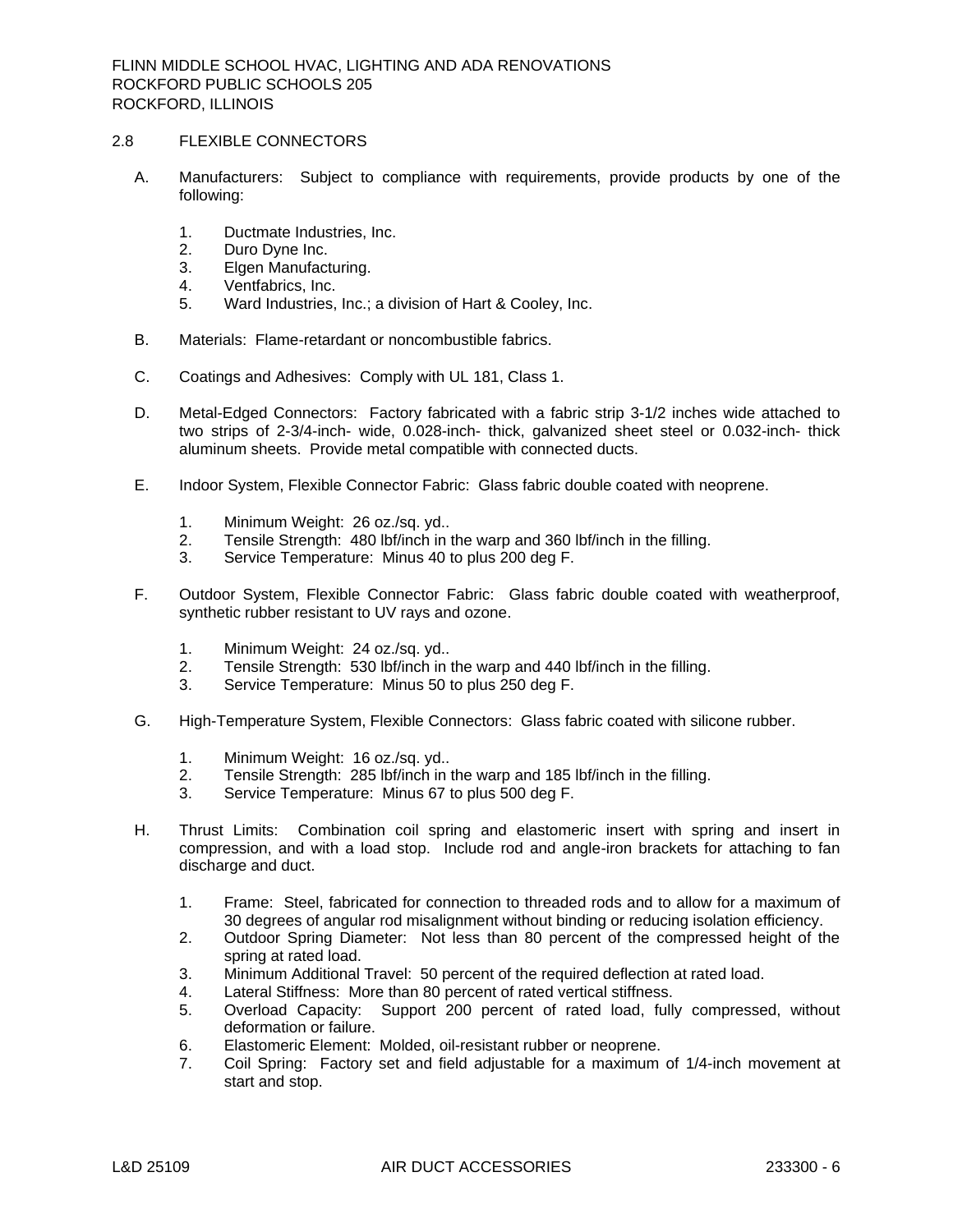## 2.9 DUCT ACCESSORY HARDWARE

- A. Instrument Test Holes: Cast iron or cast aluminum to suit duct material, including screw cap and gasket. Size to allow insertion of pitot tube and other testing instruments and of length to suit duct-insulation thickness.
- B. Adhesives: High strength, quick setting, neoprene based, waterproof, and resistant to gasoline and grease.

### PART 3 - EXECUTION

#### 3.1 INSTALLATION

- A. Install duct accessories according to applicable details in SMACNA's "HVAC Duct Construction Standards - Metal and Flexible" for metal ducts and in NAIMA AH116, "Fibrous Glass Duct Construction Standards," for fibrous-glass ducts.
- B. Install duct accessories of materials suited to duct materials; use galvanized-steel accessories in galvanized-steel and fibrous-glass ducts, stainless-steel accessories in stainless-steel ducts, and aluminum accessories in aluminum ducts.
- C. Install backdraft dampers at inlet of exhaust fans or exhaust ducts as close as possible to exhaust fan unless otherwise indicated.
- D. Install volume dampers at points on supply, return, and exhaust systems where branches extend from larger ducts. Where dampers are installed in ducts having duct liner, install dampers with hat channels of same depth as liner, and terminate liner with nosing at hat channel.
- E. Set dampers to fully open position before testing, adjusting, and balancing.
- F. Install test holes at fan inlets and outlets and elsewhere as indicated.
- G. Install flexible connectors to connect ducts to equipment.
- H. For fans developing static pressures of 5-inch wg and more, cover flexible connectors with loaded vinyl sheet held in place with metal straps.
- I. Install duct test holes where required for testing and balancing purposes.
- J. Install thrust limits at centerline of thrust, symmetrical on both sides of equipment. Attach thrust limits at centerline of thrust and adjust to a maximum of 1/4-inch movement during start and stop of fans.

# 3.2 FIELD QUALITY CONTROL

- A. Tests and Inspections:
	- 1. Operate dampers to verify full range of movement.<br>2. Inspect turning vanes for proper and secure installa
	- Inspect turning vanes for proper and secure installation.